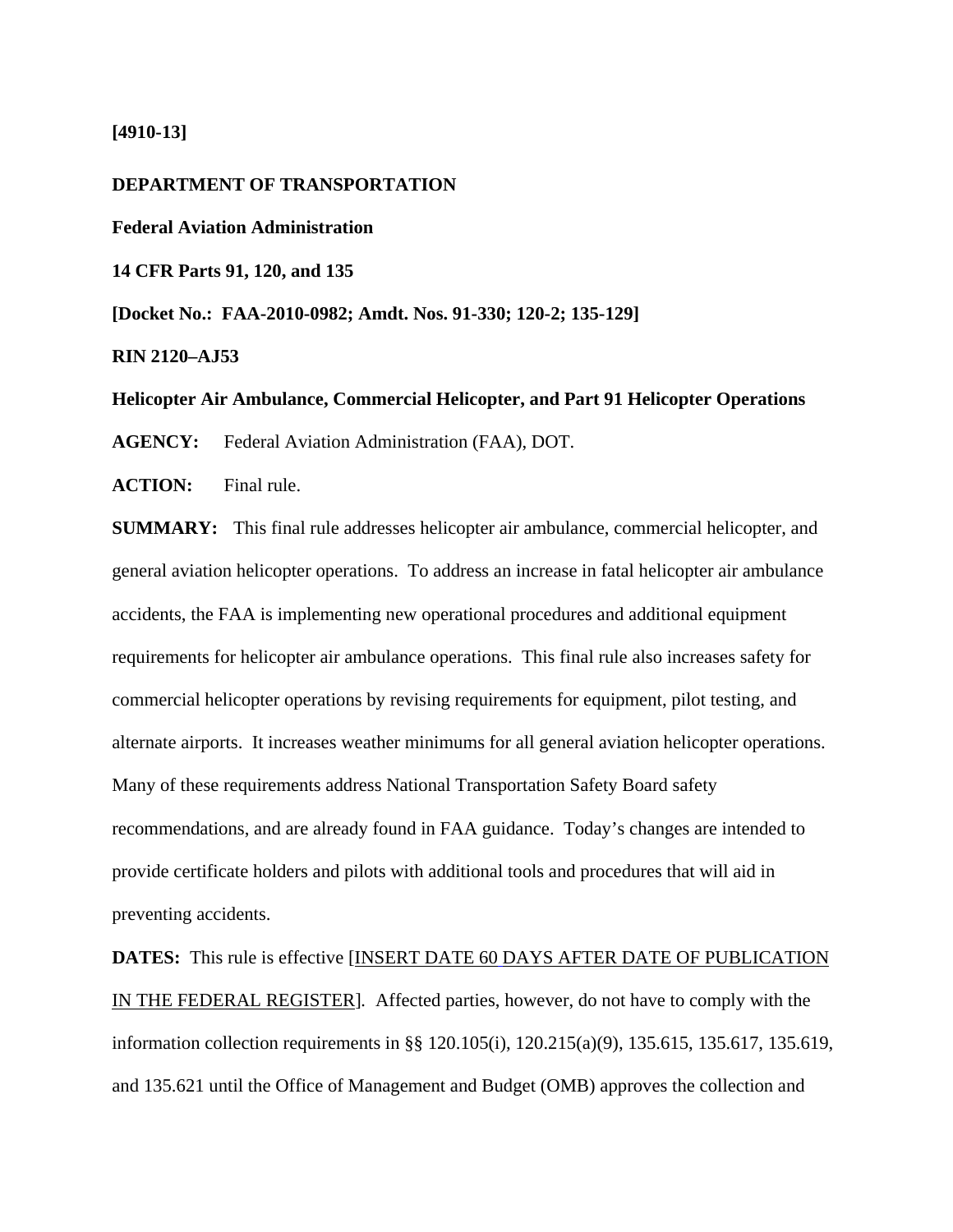assigns a control number under the Paperwork Reduction Act of 1995. The FAA will publish in the Federal Register a notice of the control number assigned by OMB for these information collection requirements.

The incorporation by reference of certain publications listed in §§ 135.168 and 135.605 is approved by the Director of the Federal Register as of [INSERT DATE 60 DAYS AFTER DATE OF PUBLICATION IN THE FEDERAL REGISTER].

**ADDRESSES:** For information on where to obtain copies of rulemaking documents and other information related to this final rule, see "How to Obtain Additional Information" in the SUPPLEMENTARY INFORMATION section of this document.

**FOR FURTHER INFORMATION CONTACT:** For technical questions about this action contact Andy Pierce, Aviation Safety Inspector, Flight Standards Service, 135 Air Carrier Operations Branch, AFS-250, Federal Aviation Administration, 800 Independence Ave., SW., Washington, DC 20591; telephone: (202) 267-8238; e-mail andy.pierce@faa.gov.

For legal questions about this action contact Dean E. Griffith, Office of the Chief Counsel, AGC-220, Federal Aviation Administration, 800 Independence Ave., SW., Washington, DC 20591; telephone: (202) 267-3073; e-mail dean.griffith@faa.gov.

## **SUPPLEMENTARY INFORMATION**:

#### **Authority for this Rulemaking**

The FAA's authority to issue rules on aviation safety is found in Title 49 of the United States Code (U.S.C.). This rulemaking is promulgated under the general authority described in 49 U.S.C. 106(f) and 44701(a), and the specific authority set forth in section 306 of the FAA Modernization and Reform Act of 2012 (Public Law 112-95), which is now codified at 49 U.S.C. 44730.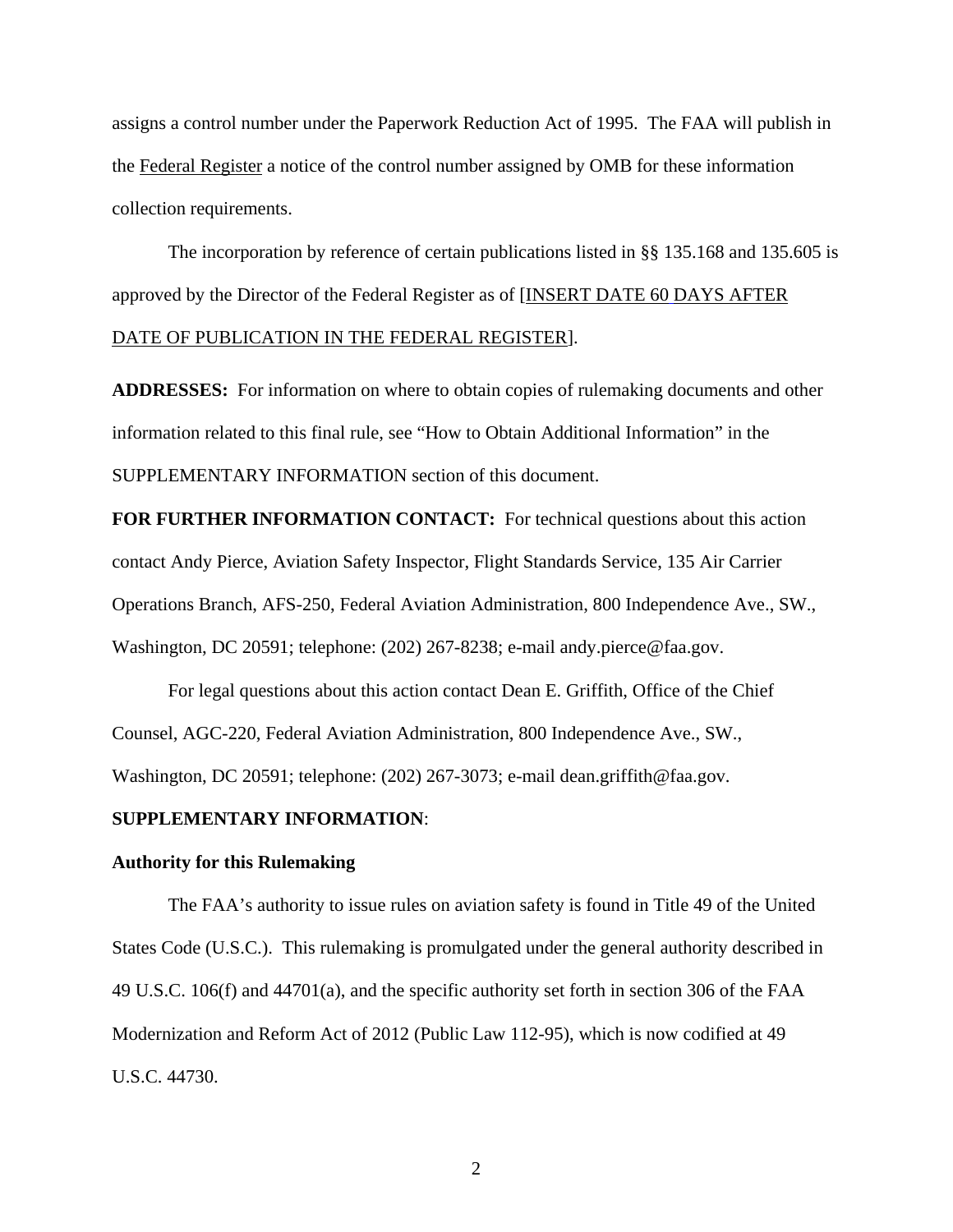Specifically, 49 U.S.C. 44730 requires that part 135 certificate holders providing air ambulance services comply with part 135 regulations pertaining to weather minimums and flight and duty time when medical personnel are onboard the aircraft. The statute also directs the FAA to conduct rulemaking on helicopter air ambulance operations to address: (1) flight request and dispatch procedures; (2) pilot training standards for preventing controlled flight into terrain and recovery from IIMC; and (3) safety-enhancing technology and equipment, including, HTAWS, radio altimeters, and, to the extent feasible, devices that perform the function of flight data recorders and cockpit voice recorders. Further, section 44730 requires the rulemaking to address: (1) flight risk evaluation programs; and (2) operational control centers for helicopter air ambulance services with 10 or more helicopters. In addition, the statute directs the FAA to issue a final rule by June 1, 2012 with respect to the NPRM published in the Federal Register on October 12, 2010 (75 FR 62640).

## **List of Abbreviations and Acronyms Used In This Document**

AC—Advisory Circular

ARC—Aviation Rulemaking Committee

AWOS—Automated Weather Observation System

CFIT—Controlled Flight into Terrain

CVR—Cockpit Voice Recorder

ELT—Emergency Locator Transmitter

EMS—Emergency Medical Service

FDR—Flight Data Recorder

FDMS—Flight Data Monitoring System

FOQA—Flight Operational Quality Assurance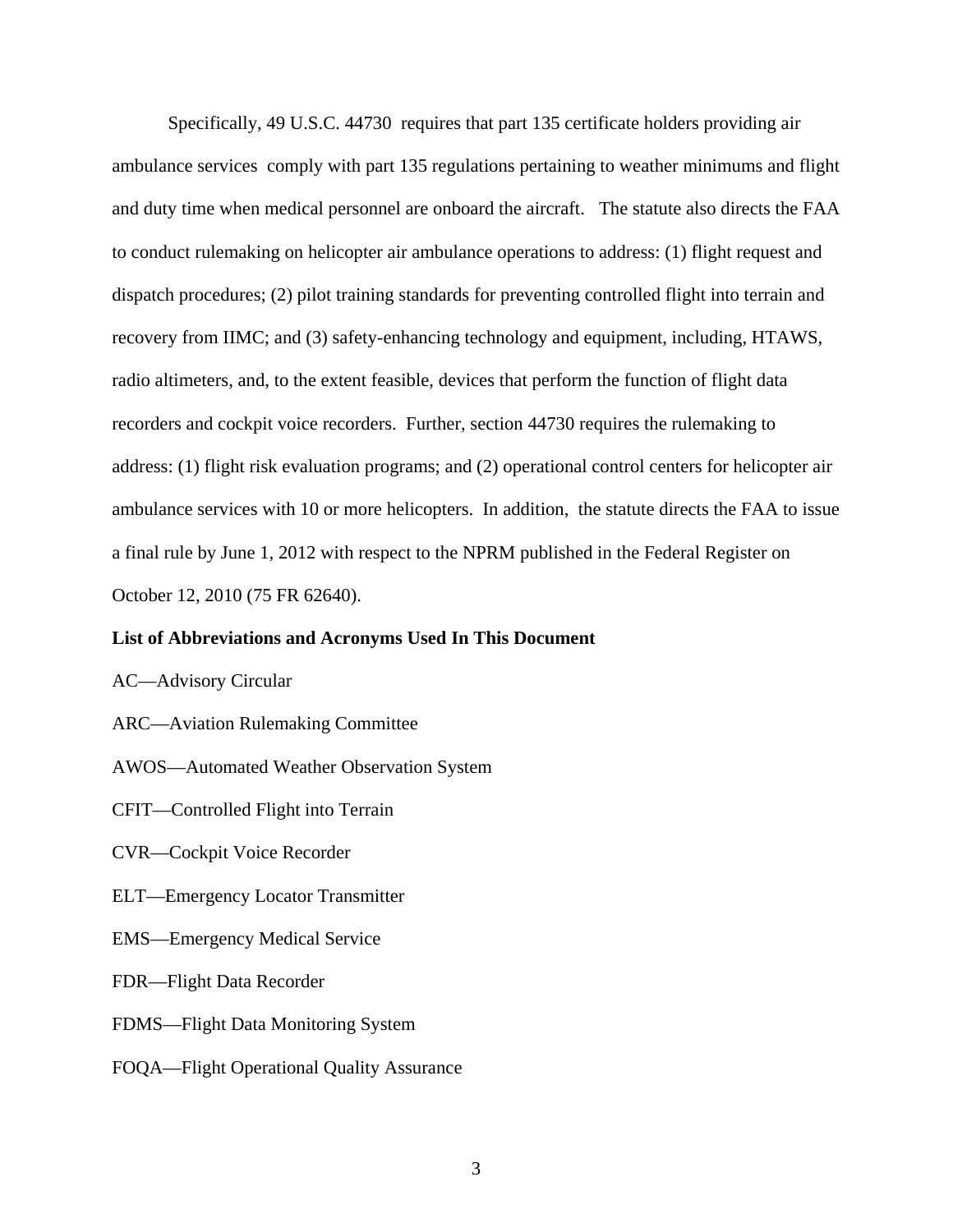GPS—Global Positioning System

- HEMS—Helicopter Emergency Medical Services
- HTAWS—Helicopter Terrain Awareness and Warning System
- ICAO—International Civil Aviation Organization
- IFR—Instrument Flight Rules
- IMC—Instrument Meteorological Conditions
- LARS—Light-weight Aircraft Recording System
- MHz—Megahertz
- MEL—Minimum Equipment List
- MOU—Memorandum of Understanding

NM—Nautical Mile

- NPRM—Notice of Proposed Rulemaking
- NTSB—National Transportation Safety Board
- NVG—Night Vision Goggles
- NVIS—Night-Vision Imaging System
- OCC—Operations Control Center
- OCS—Operations Control Specialist
- OpSpec—Operations Specification
- PinS—Point-in-Space Approach
- PV—Present Value
- SAFO—Safety Alert for Operators
- TAWS—Terrain Avoidance and Warning System
- TSO—Technical Standard Order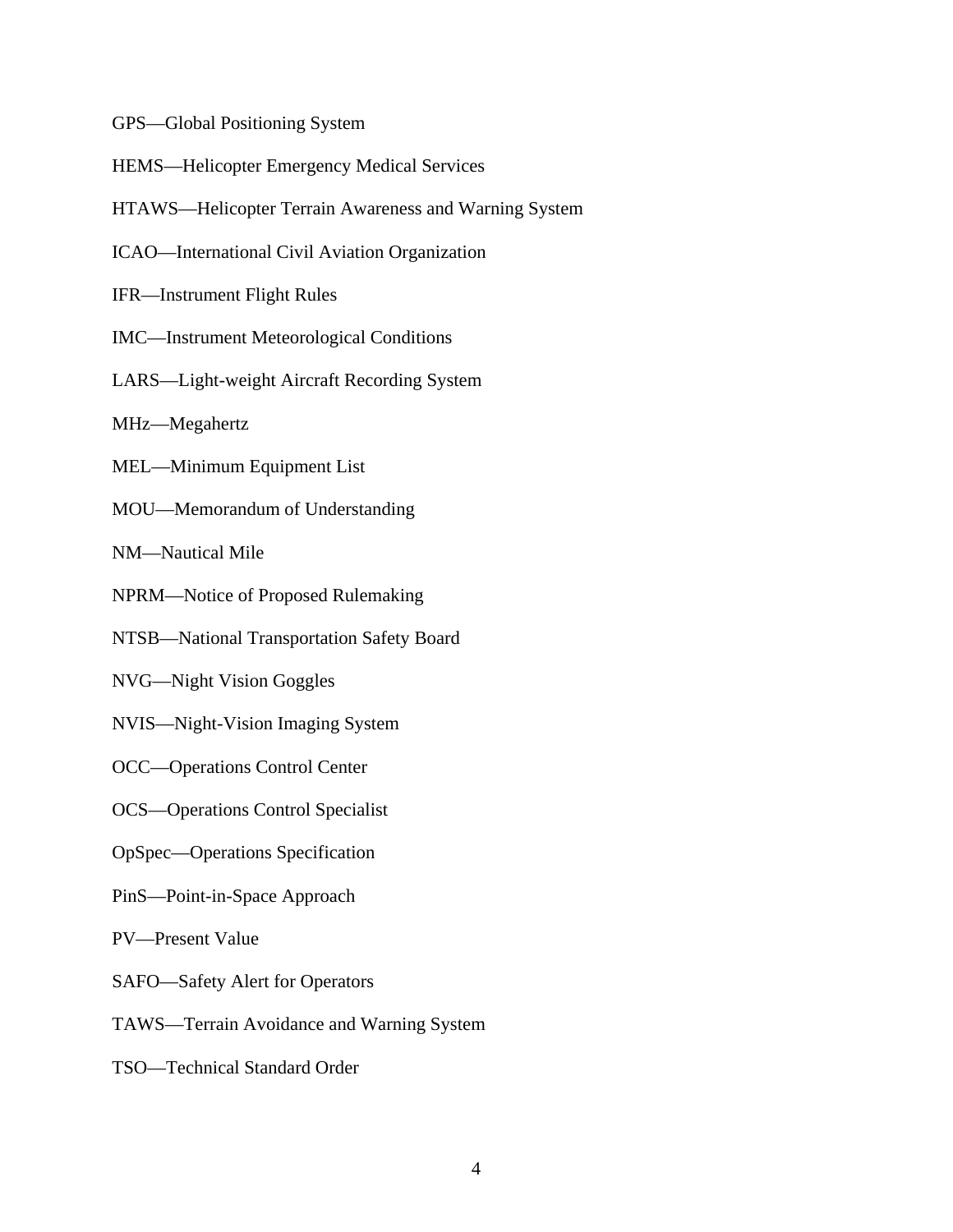VFR—Visual Flight Rules

VMC—Visual Meteorological Conditions

## **Table of Contents**

- I. Executive Summary
- II. Background
	- A. Statement of the Problem
	- B. Related Actions
	- C. NTSB Recommendations
	- D. Congressional Action
	- E. Summary of the NPRM
	- F. General Overview of Comments
- III. Discussion of Public Comments and Final Rule

A. Weather Minimums for Helicopters Flying under Visual Flight Rules in Class G Airspace (§ 91.155)

- B. Load Manifest Requirement for all Aircraft Operating under Part 135 (§ 135.63)
- C. Rules Applicable to All Part 135 Helicopter Operations.
- 1. Radio Altimeter (§ 135.160)
- 2. Safety Equipment for Overwater Operations (§§ 1.1, 135.117, 135.167, and 135.168)
- 3. Pilot Testing for Recovery from IIMC, Whiteout, Brownout, and Flat-light Conditions (§ 135.293)
- 4. IFR Alternate Airport Weather Minimums (§ 135.221)
- D. Rules Applicable to Helicopter Air Ambulance Operations

 1. Applicability of Part 135 Rules to Helicopter Air Ambulance Operations (§§ 135.1, 135.267, 135.271, 135.601)

- 2. Weather Minimums (§ 135.609)
- 3. IFR Operations at Airports without Weather Reporting (§ 135.611)
- 4. Approach/Departure IFR Transitions (§ 135.613)
- 5. VFR Flight Planning (§ 135.615)
- 6. Pre-flight Risk Analysis (§ 135.617)
- 7. Operations Control Centers (§§ 135.619, 120.105, and 120.215)
- 8. Briefing of Medical Personnel (§§ 135.117, 135.621)
- 9. Helicopter Terrain Awareness and Warning Systems (HTAWS) (§ 135.605)
- 10. Flight Data Monitoring System (§ 135.607)
- 11. Pilot Instrument Ratings (§ 135.603)
- E. General Comments
- IV. Regulatory Notices and Analysis
	- A. Regulatory Evaluation
	- B. Regulatory Flexibility Determination
	- C. Regulatory Flexibility Analysis
	- D. International Trade Impact Assessment
	- E. Unfunded Mandates Assessment
	- F. Paperwork Reduction Act
	- G. International Compatibility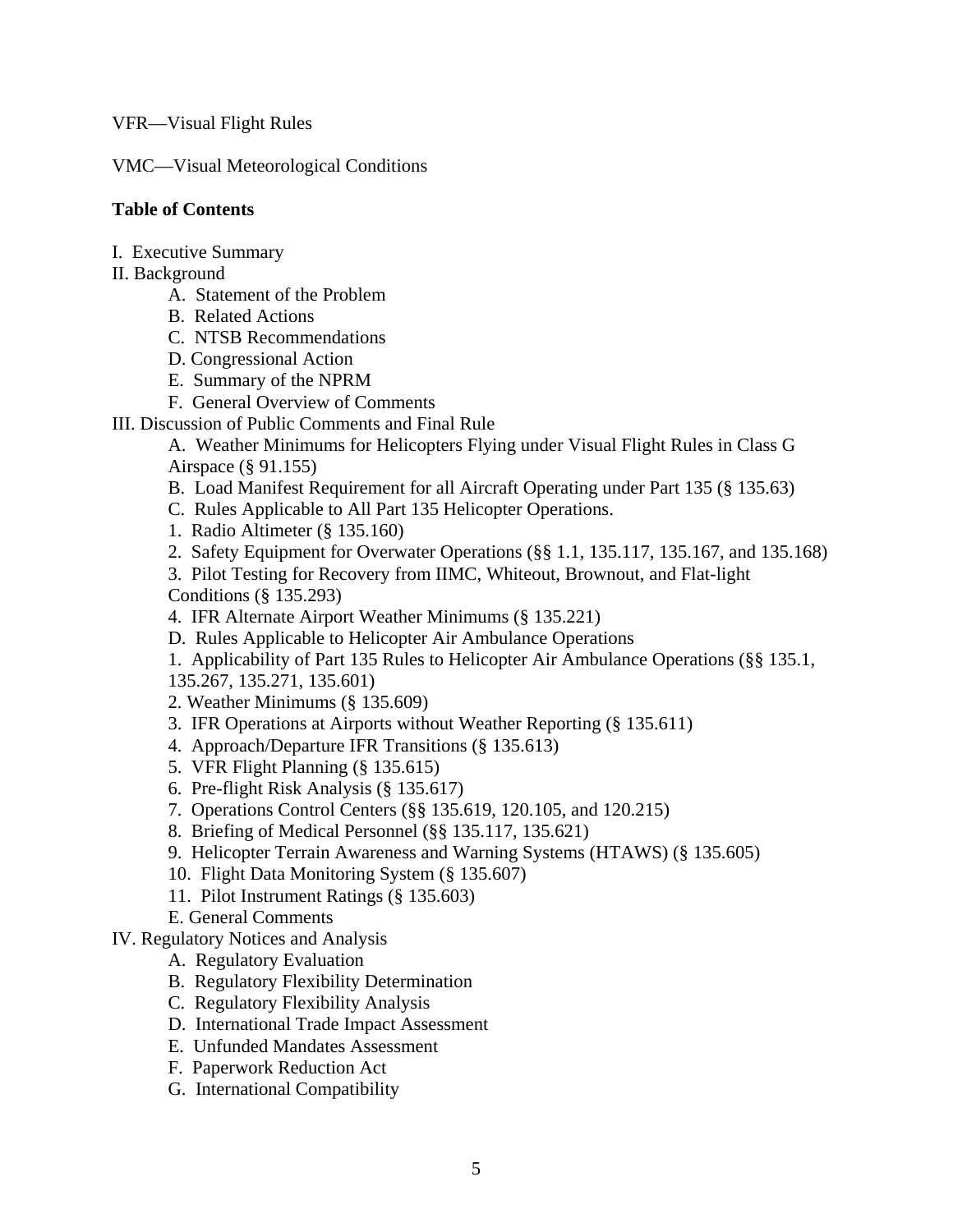- H. Environmental Analysis
- I. Regulations Affecting Intrastate Aviation in Alaska
- V. Executive Order Determinations
	- A. Executive Order 13132, Federalism
	- B. Executive Order 13211, Regulations that Significantly Affect Energy Supply,

Distribution, or Use

- VI. How to Obtain Additional Information
	- A. Rulemaking Documents
	- B. Comments Submitted to the Docket
	- C. Small Business Regulatory Enforcement Fairness Act
- Table 1 Affected Entities
- Table 2 Comparison of Benefits and Costs over 10 Years by Population
- Table 3 Costs Over 10 Years by Rule Provision
- Table 4 VFR Minimum Altitudes and Visibility Requirements
- Table 5 SBA Size Standards
- Table 6 Cost and Present Value (PV) Costs for Small Air Ambulance Operators that Apply to the Paperwork Provision

## **I. Executive Summary**

 The provisions of this rule are directed primarily toward helicopter air ambulance operations and all commercial helicopter operations conducted under part 135. This rule also

establishes new weather minimums for helicopters operating under part 91 in Class G airspace.

For helicopter air ambulances, this rule requires operations with medical personnel on board to be conducted under part 135 operating rules and introduces new weather minimums and visibility requirements for part 135 operations. It mandates flight planning, preflight risk analyses, safety briefings for medical personnel, and the establishment of operations control centers (OCC) for certain operators to help with risk management and flight monitoring. The rule also includes provisions to encourage instrument flight rules (IFR) operations. It requires helicopter air ambulances to be equipped with both helicopter terrain awareness and warning systems (HTAWS) (the HTAWS will warn pilots about obstacles in their flight path), and flight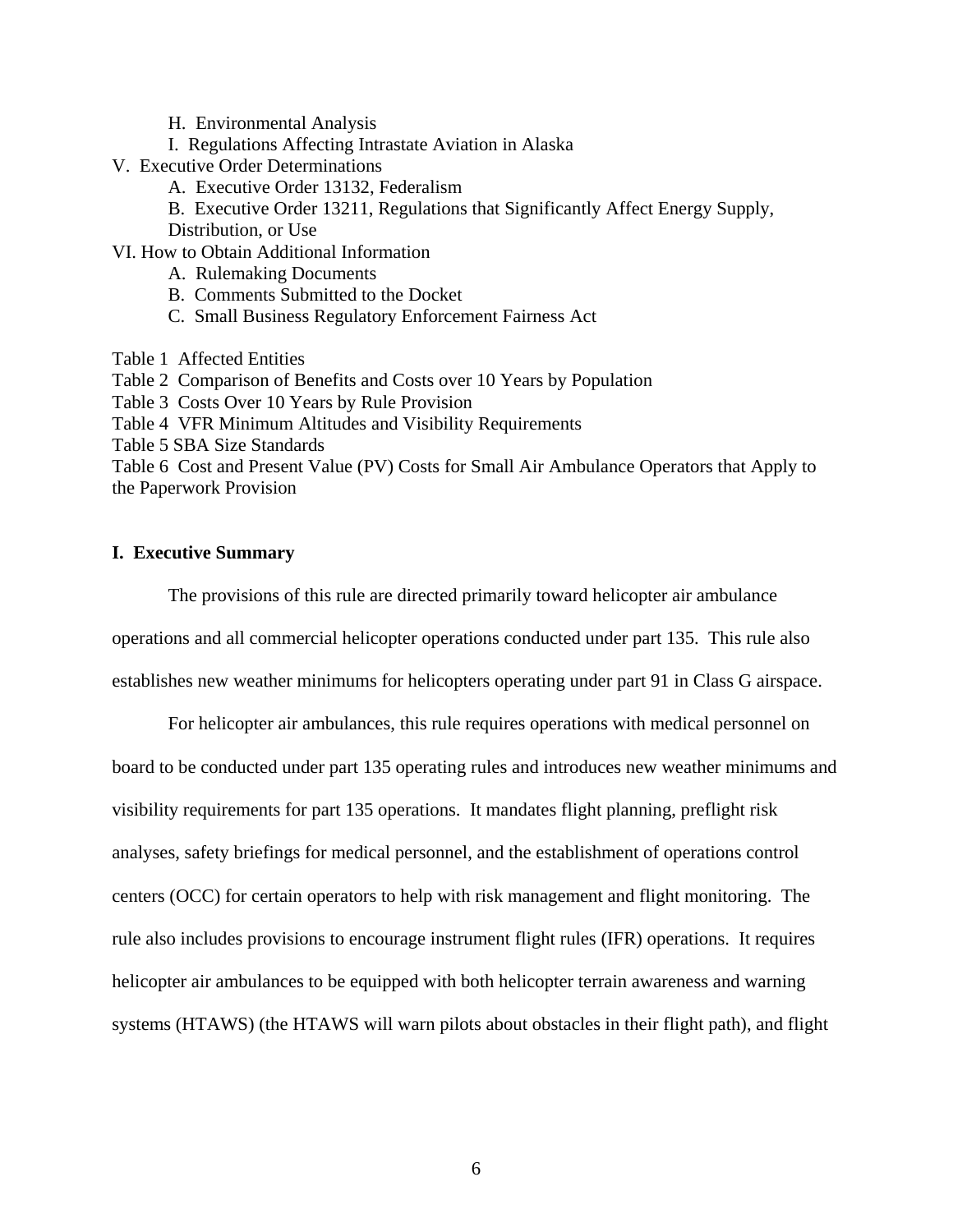data monitoring systems. Finally, helicopter air ambulance pilots will be required to hold instrument ratings.

 For all helicopters operated under part 135, these rules require that operators carry more survival equipment for operations over water. Alternate airports named in flight plans must have higher weather minimums than are currently required. These helicopters must be equipped with radio altimeters and pilots must be able to demonstrate that they can maneuver the aircraft during an inadvertent encounter with instrument meteorological conditions (IMC) to get out of those conditions safely.

 Additionally, this rule contains a provision affecting part 91 helicopter operations. The rule assigns new weather minimums to part 91 helicopter operations in Class G airspace.

 Below, Table 1 shows those affected by today's new rules and how existing rules are being changed; Table 2 shows the costs and benefits of the rule by affected population; and Table 3 shows the cost of the rule by rule provision.

| <b>Affected Entities</b>              | <b>Requirements Established by this Rule</b>                                                                                                                                                                                                                                                                                                                                                                                                                                                                                                         |
|---------------------------------------|------------------------------------------------------------------------------------------------------------------------------------------------------------------------------------------------------------------------------------------------------------------------------------------------------------------------------------------------------------------------------------------------------------------------------------------------------------------------------------------------------------------------------------------------------|
| Part 91—All Helicopter<br>Operators.  | Revises § 91.155 Class G airspace weather minimums for part<br>91 helicopter operations. This rule provides a greater margin<br>of safety for operators because pilots are required to maintain a<br>fixed amount of visibility and would be less likely to suddenly<br>encounter instrument meteorological conditions (IMC).                                                                                                                                                                                                                        |
| Part 135—All Rotorcraft<br>Operators. | Requires each rotorcraft to be equipped with a radio<br>altimeter $(\S 135.160)$ . Radio altimeters can greatly<br>improve a pilot's awareness of height above the ground<br>during hover, landing in unimproved landing zones, and<br>landings in confined areas where a more vertical approach<br>may be required. Additionally, radio altimeters help<br>increase situational awareness during inadvertent flight<br>into instrument meteorological conditions (IIMC), night<br>operations, and flat-light, whiteout, and brownout<br>conditions. |

**Table 1. Affected Entities**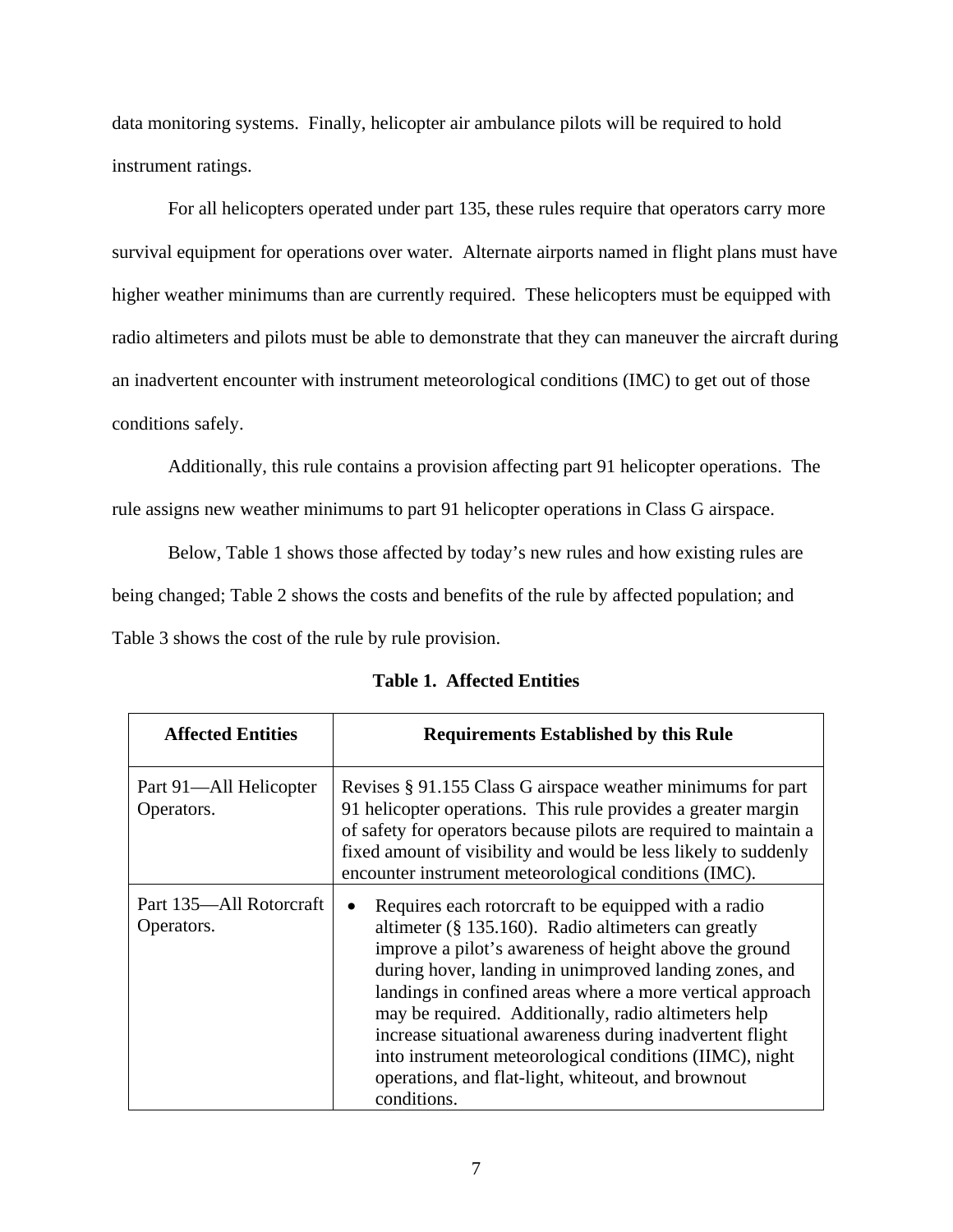|                                                    | Adds § 135.168 equipment requirements for rotorcraft<br>operated over water. Helicopter operations conducted<br>over water will be required to carry additional safety<br>equipment to assist passengers and crew in the event an<br>accident occurs over water.<br>Revises alternate airport weather minimums for rotorcraft<br>$\bullet$<br>in § 135.221. This rule improves the likelihood of being<br>able to land at the alternate airport if weather conditions in<br>the area deteriorate while the helicopter is en route.<br>Revises § 135.293 to require pilot testing of rotorcraft<br>handling in flat-light, whiteout, and brownout conditions<br>and demonstration of competency in recovery from an<br>IIMC. This rule improves safety by increasing a pilot's<br>likelihood of escaping and handling IIMC and other<br>hazards.                                                                                                                                                                                                             |
|----------------------------------------------------|-------------------------------------------------------------------------------------------------------------------------------------------------------------------------------------------------------------------------------------------------------------------------------------------------------------------------------------------------------------------------------------------------------------------------------------------------------------------------------------------------------------------------------------------------------------------------------------------------------------------------------------------------------------------------------------------------------------------------------------------------------------------------------------------------------------------------------------------------------------------------------------------------------------------------------------------------------------------------------------------------------------------------------------------------------------|
| Part 135-Helicopter<br>Air Ambulance<br>Operators. | Requires helicopter air ambulance flights with medical<br>٠<br>personnel on board to be conducted under part 135<br>$(\S\S 135.1, 135.601)$ . The safety of helicopter air<br>ambulance flights, including the welfare of the medical<br>personnel and patients on board, will be increased when<br>complying with the more stringent part 135 rules rather<br>than part 91 rules.<br>Requires certificate holders with 10 or more helicopter air<br>$\bullet$<br>ambulances to establish operations control centers (OCC)<br>(§ 135.619) and requires drug and alcohol testing for<br>operations control specialists (§§ 120.105 and 120.215).<br>OCC personnel will communicate with pilots, provide<br>weather information, monitor flights and assist with<br>preflight risk assessments providing an additional measure<br>of safety for complex operations. Operations control<br>specialists perform safety-sensitive functions, similar to an<br>aircraft dispatcher, and therefore must be subject to the<br>restrictions on drug and alcohol use. |
|                                                    | Requires helicopter air ambulances to be equipped with<br>HTAWS (§ 135.605). HTAWS will assist helicopter air<br>ambulance pilots in maintaining situational awareness of<br>surrounding terrain and obstacles, and therefore help<br>prevent accidents.                                                                                                                                                                                                                                                                                                                                                                                                                                                                                                                                                                                                                                                                                                                                                                                                    |
|                                                    | Requires helicopter air ambulances to be equipped with a<br>flight data monitoring system (§ 135.607). This will<br>promote operational safety and can provide critical                                                                                                                                                                                                                                                                                                                                                                                                                                                                                                                                                                                                                                                                                                                                                                                                                                                                                     |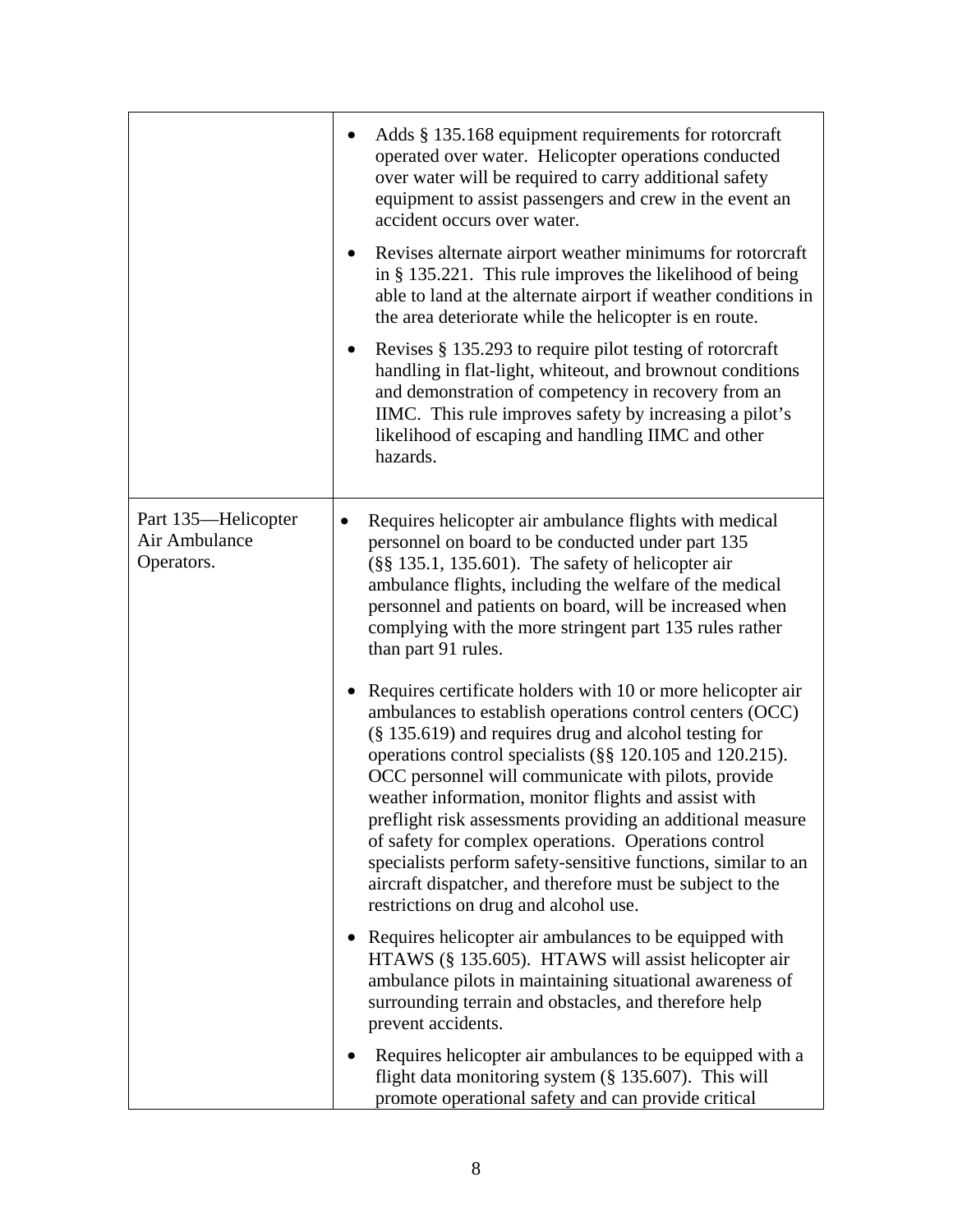|  | information to investigators in the event of an accident.                                                                                                                                                                                                                                                                                         |
|--|---------------------------------------------------------------------------------------------------------------------------------------------------------------------------------------------------------------------------------------------------------------------------------------------------------------------------------------------------|
|  | Requires each helicopter air ambulance operator to<br>establish and document, in its operations manual, an FAA-<br>approved preflight risk analysis (§ 135.617). A preflight<br>risk analysis provides certificate holders with the means to<br>assess and mitigate risk, and make determinations<br>regarding the flight's safety before launch. |
|  | Requires pilots to identify and document the highest<br>obstacle along the planned route $(\S 135.615)$ . This rule<br>will prevent obstacle collisions by requiring pilots to be<br>aware of the terrain and obstacles along their route.                                                                                                        |
|  | Requires safety briefings or training for helicopter air<br>ambulance medical personnel (§ 135.621). Medical<br>personnel will be less likely to inadvertently introduce risk<br>to an operation because of increased familiarity with the<br>aircraft and emergency procedures.                                                                  |
|  | Establishes visual flight rules (VFR) weather minimums<br>for helicopter air ambulance operations $(\S 135.609)$ . More<br>stringent VFR weather minimums for helicopter air<br>ambulances operations in uncontrolled airspace will have<br>the effect of ensuring that these operations are not<br>conducted in marginal weather conditions.     |
|  | Permits instrument flight rules (IFR) operations at airports<br>without weather reporting $(\S 135.611)$ . This rule is<br>intended to facilitate IFR operations by helicopter air<br>ambulance operators and result in more aircraft operating<br>in a positively controlled environment, thereby increasing<br>safety.                          |
|  | Establishes procedures for transitioning between IFR and<br>VFR on approach to, and departure from, heliports or<br>landing areas $(\S 135.613)$ . This rule benefits pilots by<br>enabling them to access more destinations by flying<br>within the IFR structure and its associated safety benefits.                                            |
|  | Requires pilots in command to hold an instrument rating<br>(§ 135.603). Having the skills to navigate by instruments<br>will assist helicopter air ambulance pilots to extract<br>themselves from dangerous situations such as inadvertent<br>flight into IMC.                                                                                    |

**Table 2. Comparison of Benefits and Costs over 10 Years by Population**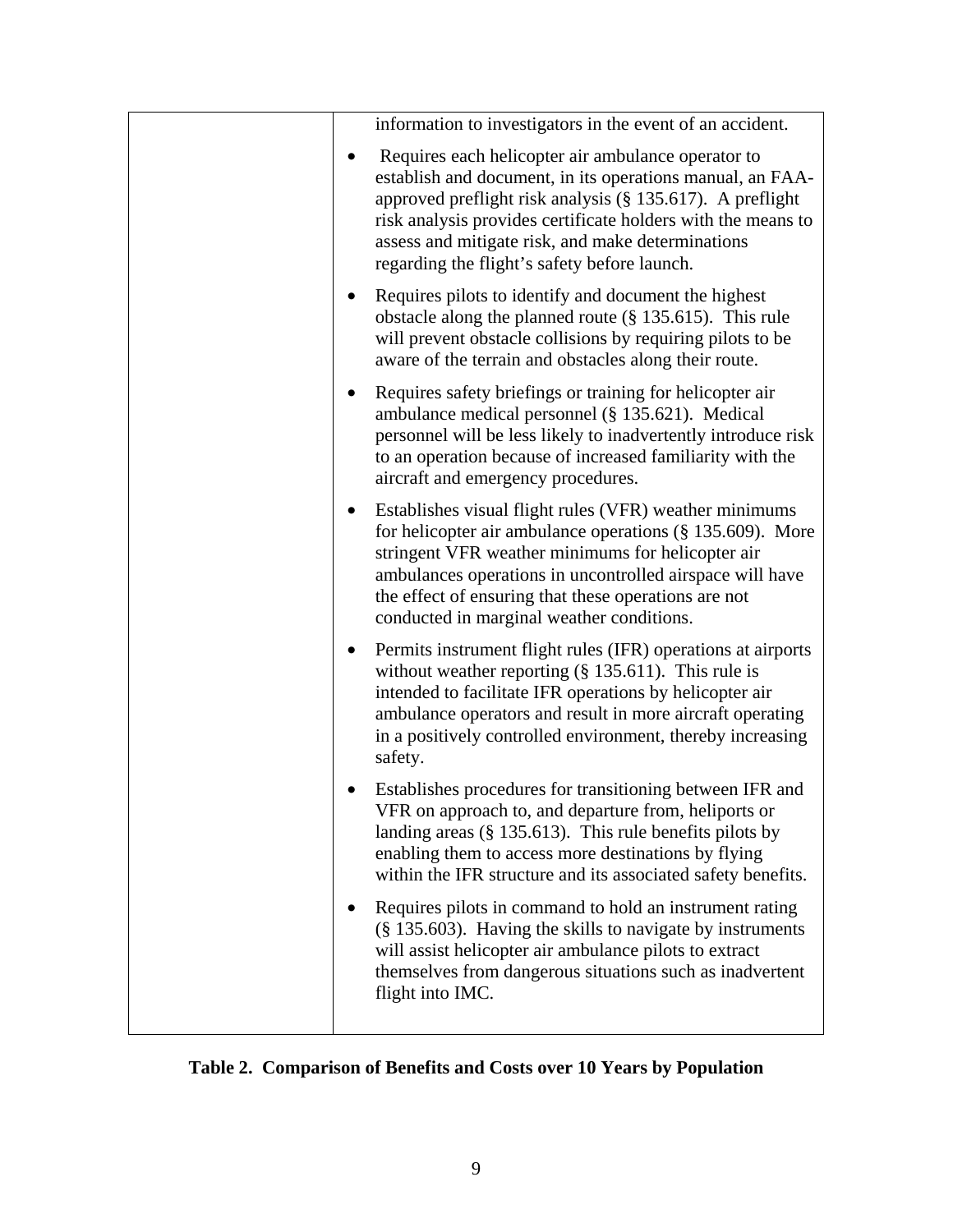| Comparison of Benefits and Costs over 10 years (Millions) |                 |       |                                              |       |  |
|-----------------------------------------------------------|-----------------|-------|----------------------------------------------|-------|--|
|                                                           | <b>Benefits</b> | Costs | Present Value Benefits   Present Value Costs |       |  |
| Air Ambulance                                             | \$481           | \$286 | \$347                                        | \$224 |  |
| l Commercial                                              | \$124           | \$25  | \$83                                         | \$19  |  |
| <b>IVER Class G Airspace Helicopter Weather Minimums</b>  | \$216           | \$0   | \$147                                        | \$0   |  |
| Total                                                     | \$821           | \$311 | \$577                                        | \$243 |  |

|  | Table 3. Costs over 10 Years by Rule Provision |  |  |  |  |
|--|------------------------------------------------|--|--|--|--|
|--|------------------------------------------------|--|--|--|--|

| Costs and Present Value Costs of the Rule Over 10 Years (Millions) |                                                         |       |                            |  |
|--------------------------------------------------------------------|---------------------------------------------------------|-------|----------------------------|--|
| Total                                                              |                                                         |       |                            |  |
|                                                                    |                                                         | Costs | <b>Present Value Costs</b> |  |
|                                                                    | 135.601 Applicability and Definitions                   |       |                            |  |
| 135.619 OCC                                                        |                                                         | \$77  | \$57                       |  |
|                                                                    | 135.609-615 Operational Requirements                    | \$29  | \$22                       |  |
|                                                                    | 135.617 Pre-flight Risk Analysis                        | \$56  | \$41                       |  |
|                                                                    | 135.621 Safety Briefing/Medical Personnel Training      | \$21  | \$16                       |  |
|                                                                    | 135.605 HTAWS                                           | \$54  | \$48                       |  |
|                                                                    | 135.607 FDM System                                      | \$20  | \$18                       |  |
|                                                                    | 135.603 Instrument Rating                               | \$4   | \$4                        |  |
|                                                                    | 135.221 IFR Alternate Weather                           | \$0   | \$0                        |  |
|                                                                    | 135.160 Radio Altimeter                                 | \$21  | \$16                       |  |
|                                                                    | 135.168 Over-water                                      | \$3   | \$2                        |  |
|                                                                    | 135.293 Competency in IMC                               | \$26  | \$19                       |  |
|                                                                    | 91.155 VFR Class G Airspace Helicopter Weather Minimums | \$0   | \$0                        |  |
|                                                                    |                                                         | \$311 | \$243                      |  |

## **II. Background**

 $\overline{a}$ 

## *A. Statement of the Problem*

Helicopter air ambulance accidents reached historic levels during the years from 2003 through  $2008$ .<sup>1</sup> The year 2008 was the deadliest. In 2008, five air ambulance accidents killed 21 people, including pilots, patients, and medical personnel. This rule addresses the causes of 62 helicopter air ambulance accidents that occurred during the period from 1991 through 2010. One hundred twenty-five people died in those accidents. The FAA identified four common factors in those accidents—inadvertent flight into IMC, loss of control, controlled flight into terrain (which includes mountains, ground, water, and man-made obstacles), and night conditions.

Helicopter air ambulances operate under unique conditions. Their flights are often

<sup>&</sup>lt;sup>1</sup> GAO, Aviation Safety: Potential Strategies to Address Air Ambulance Safety Concerns (2009).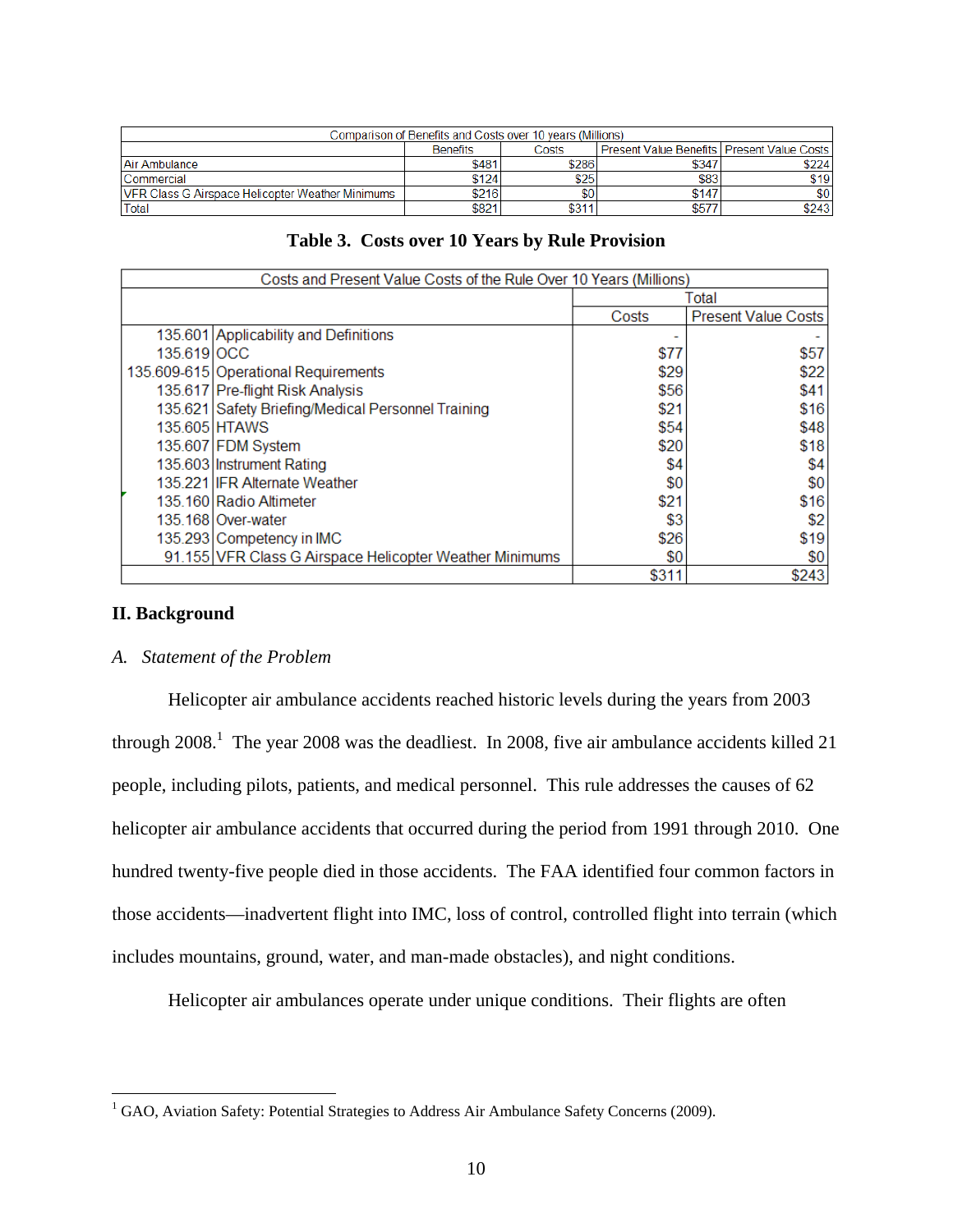time sensitive, which puts pressure on the pilots. Helicopter air ambulances fly at low altitudes and under varied weather conditions. They must often land at unfamiliar, remote, or unimproved sites with hazards like trees, buildings, towers, wires, and uneven terrain. In an emergency, many patients will not have a choice of whether they want to be transported in a helicopter or not. They may be in a medical condition that prevents them from making decisions about transportation or indicating what they want. They cannot choose between competing carriers because the company that responds to the scene may be either the first one called or the only one in the area. For these reasons, the FAA is establishing more stringent safety regulations to protect patients, medical personnel, flightcrew members, and other passengers onboard helicopter air ambulances.

The FAA also identified an increase in accidents in other commercial helicopter operations. This rule addresses the causes of 20 commercial helicopter accidents that occurred from 1991 through 2010. Thirty-nine people died in those accidents. Also from 1991 to 2010, there were 49 accidents that occurred while the helicopter was operating under basic VFR weather minimums and those accidents caused 63 fatalities. The FAA has determined that these accidents may have been prevented if pilots and helicopters were better equipped for IIMC, flatlight, whiteout, and brownout conditions, and for flights over water.  $2^2$ 

 $\overline{a}$ 

 $2^2$  Flat light is the diffused lighting that occurs under cloudy skies, especially when the ground is snow-covered, greatly impairing the pilot's ability to perceive depth, distance, altitude, or topographical features when operating under VFR. *See* NTSB Safety Recommendation A-02-33. Whiteout occurs when parallel rays of the sun are broken up and diffused when passing through the cloud layer so that they strike a snow-covered surface from many angles. The diffused light then reflects back and forth countless times between the snow and the cloud, eliminating all shadows, resulting in loss of depth perception. *See* FAA AC 00-6A, Aviation Weather for Pilots and Flight Operations Personnel. Brownout conditions occur when sand or other particles restrict visibility and depth perception.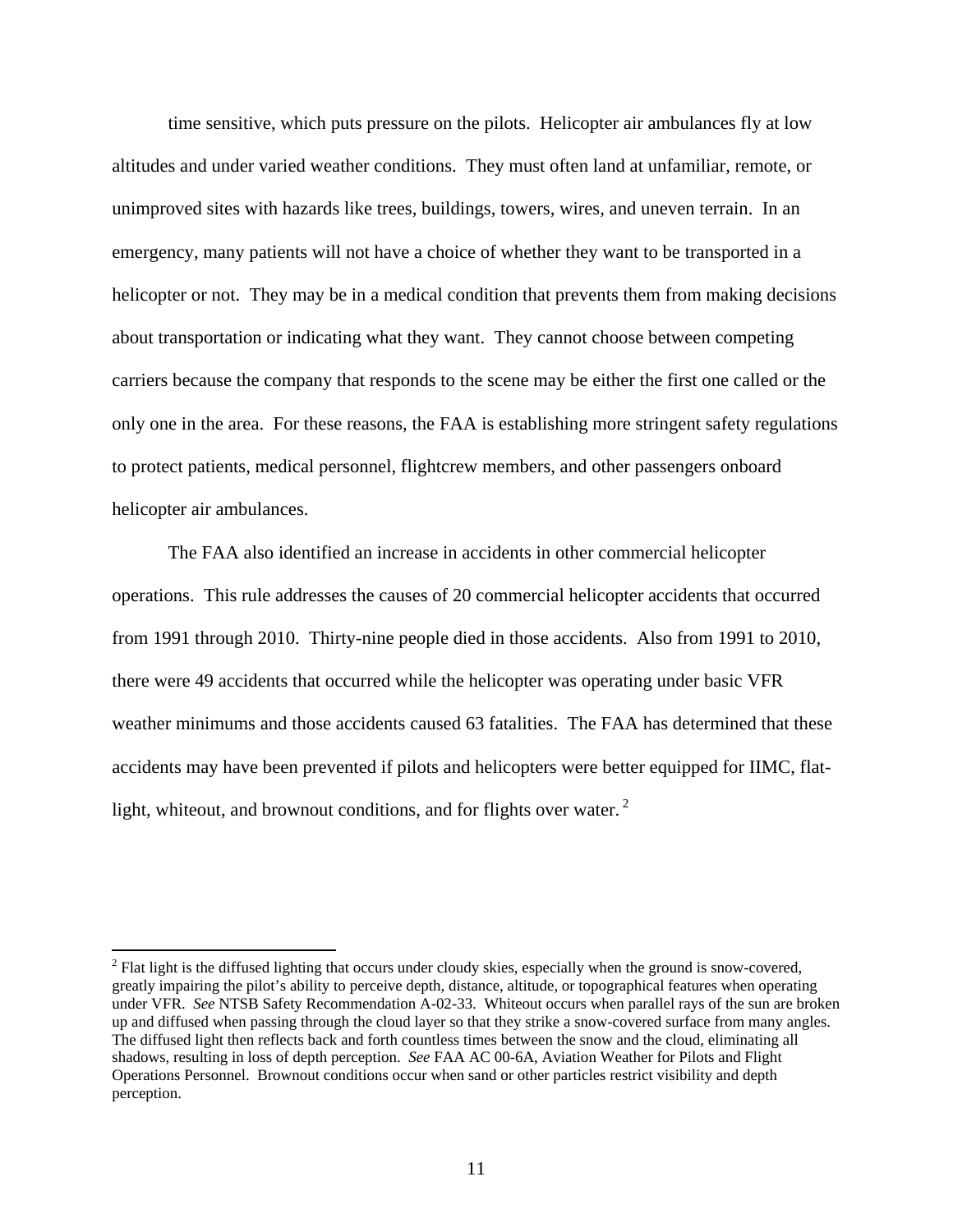In addition to addressing the causal factors of these accidents, this rule also addresses National Transportation Safety Board (NTSB) safety recommendations and recommendations made by the Part 125/135 Aviation Rulemaking Committee (ARC).

## *B. Related Actions*

 The FAA has taken actions to address the problem of helicopter accidents, such as developing standards and issuing guidance, which were discussed in the Notice of Proposed Rulemaking (NPRM) (published October 12, 2010). In addition to the actions noted there, the FAA has revised its guidance materials to align with the provisions of this new rule.

## ARC recommendations

On April 8, 2003, the FAA formed the Part 125/135 ARC. This group was tasked to perform a comprehensive review of parts 125 and 135 and provide recommendations on rule changes. The ARC had close to 200 participants, representing a broad range of interests, and included members of the operator community, unions, trade associations, government, and manufacturers. The ARC worked for 2 years—from 2003 to 2005—and had eight working groups studying a wide range of subjects. They made the recommendations for helicopter air ambulance operations and other commercial helicopter operations that form the basis of several of the provisions in this final rule. ARC proposals addressed in this rulemaking include equipping helicopters with radio altimeters, increasing weather minimums for helicopter air ambulance operations, requiring additional safety equipment for overwater operations, requiring pilot testing on recovery from IIMC, and revising alternate airport weather requirements for instrument flight rules.

## *C. NTSB Recommendations for Helicopter Operations*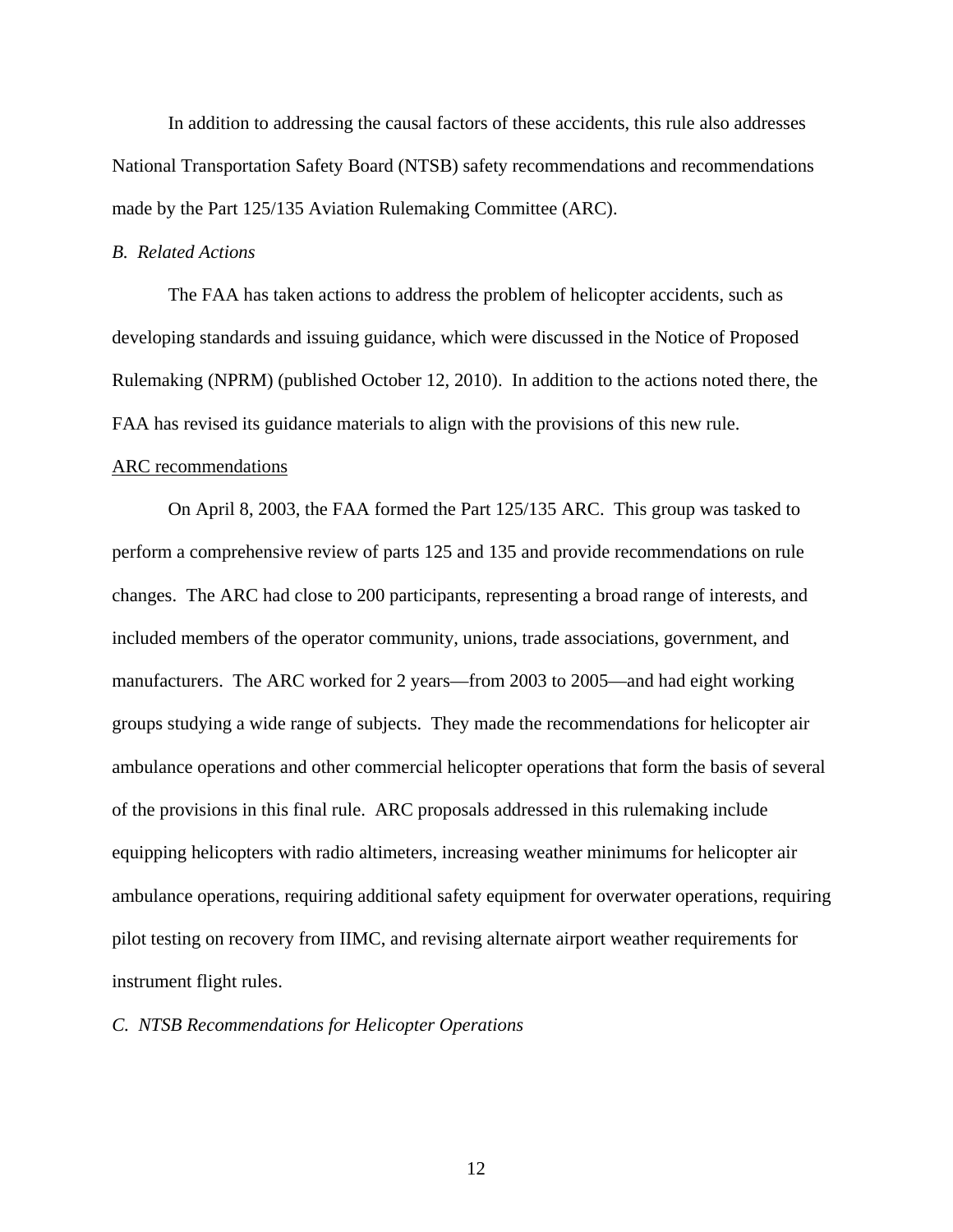Many of the requirements in this rule were developed, in part, in response to safety recommendations from the NTSB. The following is a list of those recommendations, what they required, and how they relate to the rules being codified today.

## Recommendations on Helicopter Air Ambulance Operations

A–06–12—Recommends that the FAA require all emergency medical services (EMS) operators to comply with 14 CFR part 135 operations specifications during the conduct of flights with medical personnel on board. The FAA has addressed this recommendation in § 135.1, which requires helicopter air ambulance operations to be conducted under part 135 rules.

A–06–13—Recommends that the FAA require all EMS operators to develop and implement flight-risk evaluation programs that include training for all employees involved in the operation, procedures that support the systematic evaluation of flight risks, and consultation with others in emergency medical service flight operations if the risks reach a predefined level. The FAA has partially addressed this recommendation in § 135.617, which requires a preflight risk analysis prior to helicopter air ambulance operations.

A–06–14—Recommends that the FAA require EMS operators to use formalized dispatch and flight-monitoring procedures that include up-to-date weather information and assistance in flight risk assessment decisions. The FAA has partially addressed this recommendation in § 135.619, which requires OCCs for certificate holders with 10 or more helicopter air ambulances.

 A–06–15—Recommends that the FAA require EMS operators to install terrain awareness and warning systems on their aircraft and to provide adequate training to ensure that flightcrews are capable of using those systems to safely conduct EMS operations. The FAA addressed this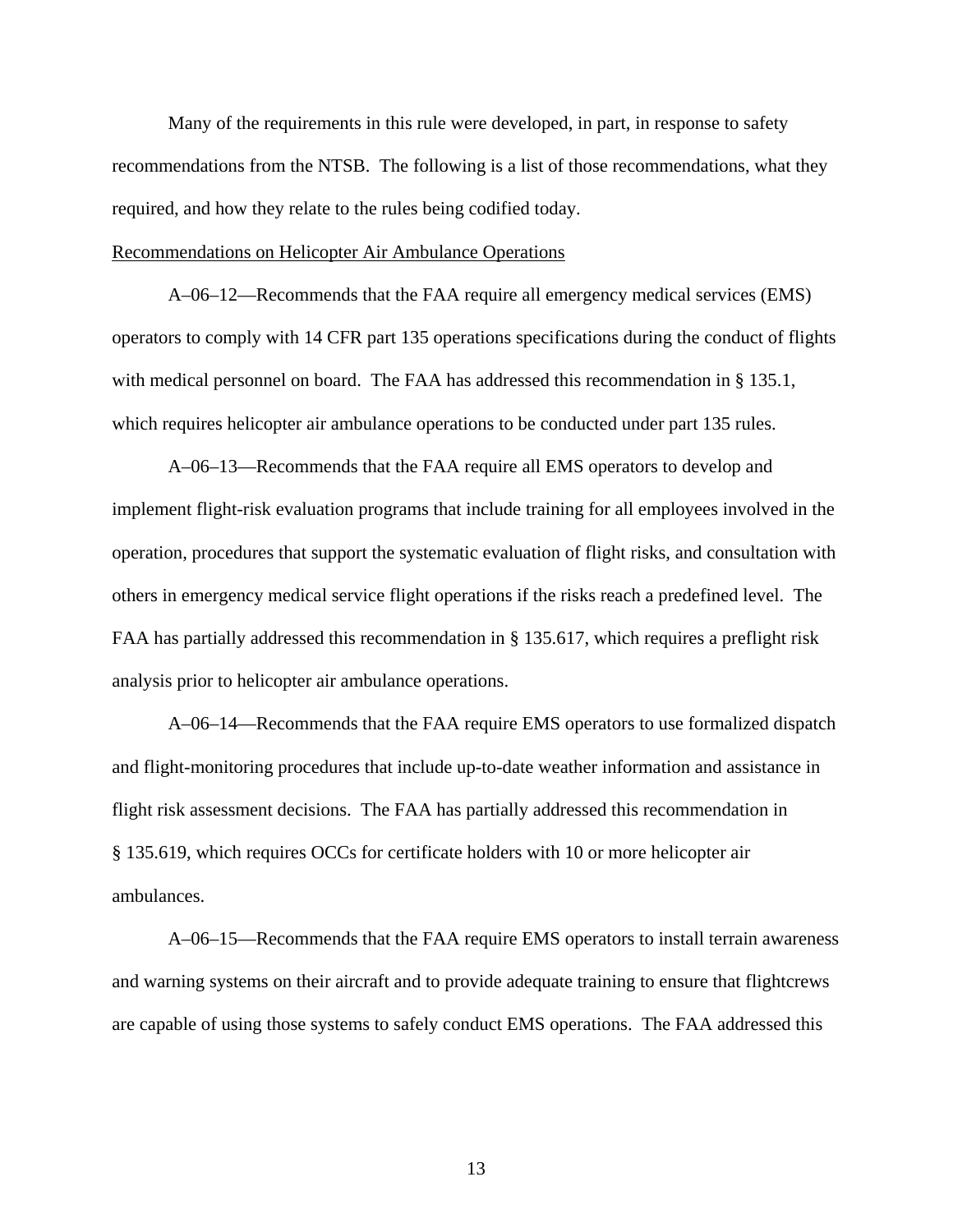recommendation in § 135.605, which requires equipping helicopter air ambulances with HTAWS.

 A–09–87—Recommends that the FAA develop criteria for scenario-based helicopter EMS pilot training that includes IIMC and hazards unique to helicopter emergency medical services (HEMS), and determine how frequently this training is required to ensure proficiency. The FAA has addressed this recommendation by revising § 135.293, which would require that pilots be tested on recognizing and avoiding flat-light, whiteout, and brownout conditions, and that they demonstrate recovery from IIMC.

 A–09–89—Recommends that the FAA require helicopter air ambulance operators to implement a safety management system program that includes sound risk management practices. The FAA partially addressed this recommendation by requiring elements of a safety management system program for helicopter air ambulance operators. Section 135.607 requires equipping helicopter air ambulances with flight data monitoring systems, which can be used to identify risk. § 135.617 requires a preflight risk analysis for helicopter air ambulance operations, and § 135.619 requires OCCs for certificate holders with 10 or more helicopter air ambulances.

 A–09–90—Recommends that the FAA require helicopter air ambulance operators to install flight data recording devices and establish a structured flight data monitoring program that reviews all available data sources to identify deviations from established norms and procedures and other potential safety issues. The FAA has partially addressed this recommendation in § 135.607, which requires equipping helicopter air ambulances with flight data monitoring devices.

## Recommendations for Commercial Helicopter Operations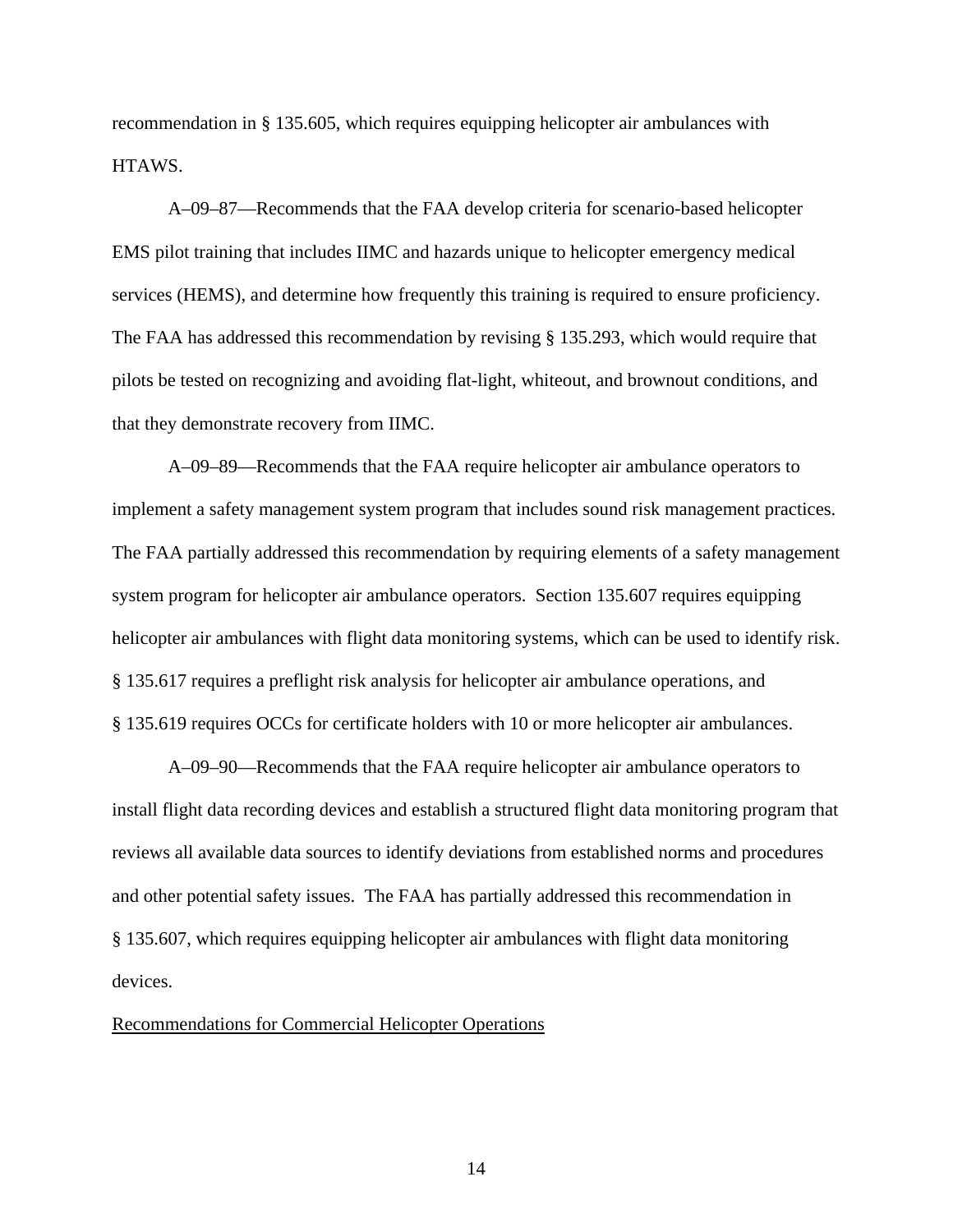A–02–33—Recommends that the FAA require all helicopter pilots who conduct commercial passenger-carrying flights in areas where flat-light or whiteout conditions routinely occur to possess a helicopter-specific instrument rating and to demonstrate their competency during initial and recurrent 14 CFR 135.293 evaluation check rides. The FAA has addressed this recommendation by revising § 135.293, which requires testing pilots for recognition and avoidance of flat-light, whiteout, and brownout conditions, and a demonstration of recovery from IIMC. Also § 135.603, which requires an instrument rating for helicopter air ambulance pilots, addresses this recommendation.

 A–02–34—Recommends that the FAA require all commercial helicopter operators conducting passenger-carrying flights in areas where flat-light or whiteout conditions routinely occur to include safe practices for operating in those conditions in their approved training programs. The FAA has partially addressed this recommendation in § 135.293, which requires pilot testing on recognizing and avoiding flat-light, whiteout, and brownout conditions, and a demonstration of recovery from IIMC.

 A–02–35—Recommends that the FAA require installation of radio altimeters in all helicopters conducting commercial, passenger-carrying operations in areas where flat-light or whiteout conditions routinely occur. The FAA has addressed this recommendation in § 135.160, which requires installation of a radio altimeter in every helicopter operated under part 135.

A–06–17—Recommends that the FAA require all rotorcraft operating under 14 CFR parts 91 and 135 with a transport-category certification to be equipped with a cockpit voice recorder and a flight data recorder. The FAA has partially addressed this recommendation in § 135.607, which requires equipping helicopter air ambulances with a flight data monitoring system.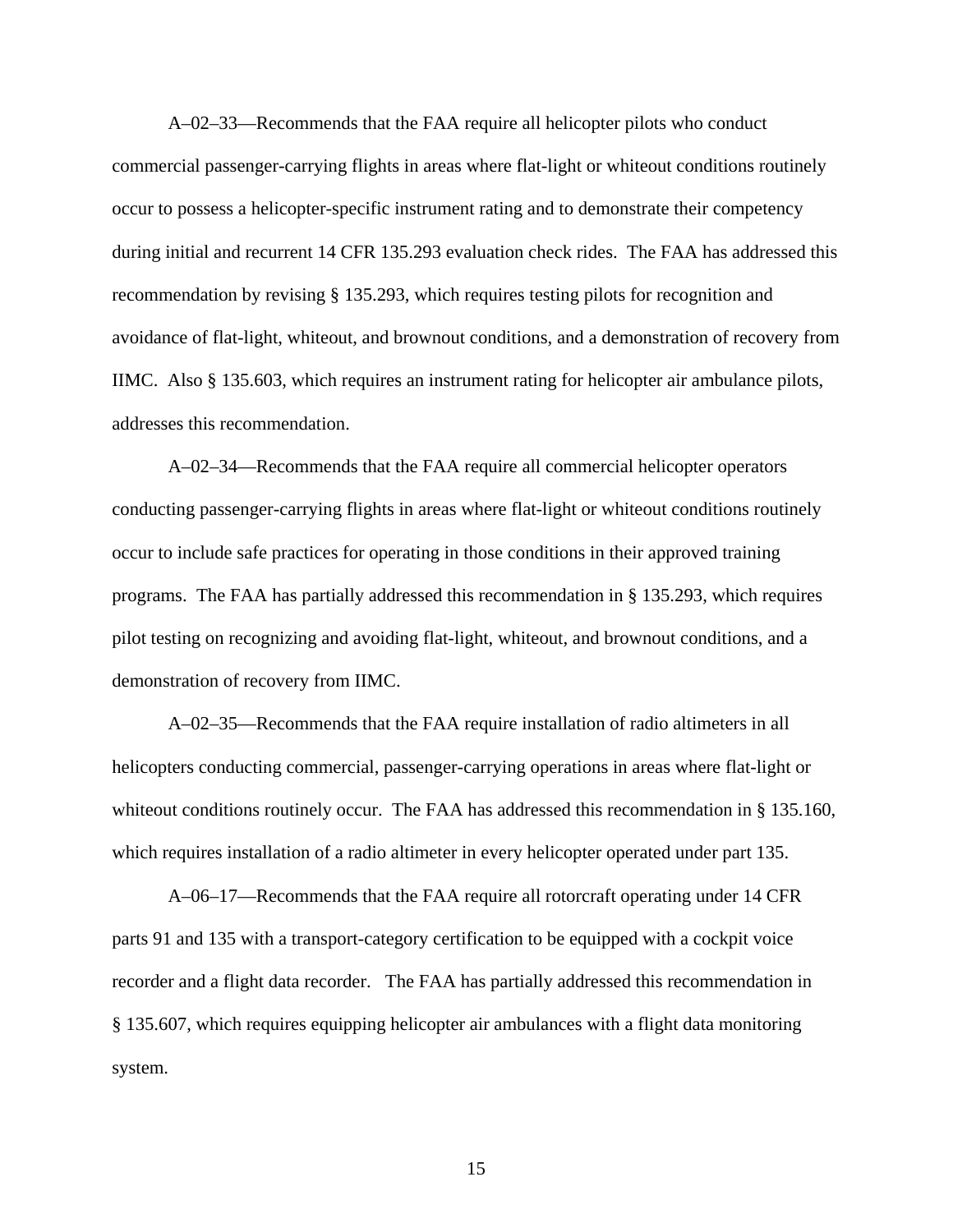A–07–87—Recommends that the FAA require all existing and new turbine-powered helicopters operating in the Gulf of Mexico and certificated with five or more seats to be equipped with externally-mounted life rafts large enough to accommodate all occupants. As discussed below this recommendation is not addressed by this final rule.

A–07–88—Recommends that the FAA require all off-shore helicopter operators in the Gulf of Mexico to provide their flightcrews with personal flotation devices equipped with a waterproof global-positioning-system-enabled 406 megahertz (MHz) personal locater beacon, as well as one other signaling device, such as a signaling mirror or strobe light. The FAA partially addresses this recommendation in § 135.168, which requires that helicopters used in operations beyond autorotational distance from the shoreline be equipped with a 406 MHz locator beacon with a 121.5 MHz homing capability and that passengers wear life preservers when over water.

A–99–61—Recommends that the FAA amend record-keeping requirements in § 135.63(c) to apply to single-engine as well as multiengine aircraft. As discussed below this recommendation is not addressed by this final rule.

## *D. Congressional Action*

On February 14, 2012, President Obama signed into law the FAA Modernization and Reform Act of 2012 (P.L. 112-95). Section 306 of the Act requires that part 135 certificate holders providing air ambulance services to comply with part 135 regulations pertaining to weather minimums and flight and duty time when medical personnel are onboard the aircraft. Section 306 also directs the FAA to conduct rulemaking on helicopter air ambulance operations which will address: (1) flight request and dispatch procedures; (2) pilot training standards for preventing controlled flight into terrain and recovery from IIMC; and (3) safety-enhancing technology and equipment including, HTAWS, radio altimeters, and, to the extent feasible,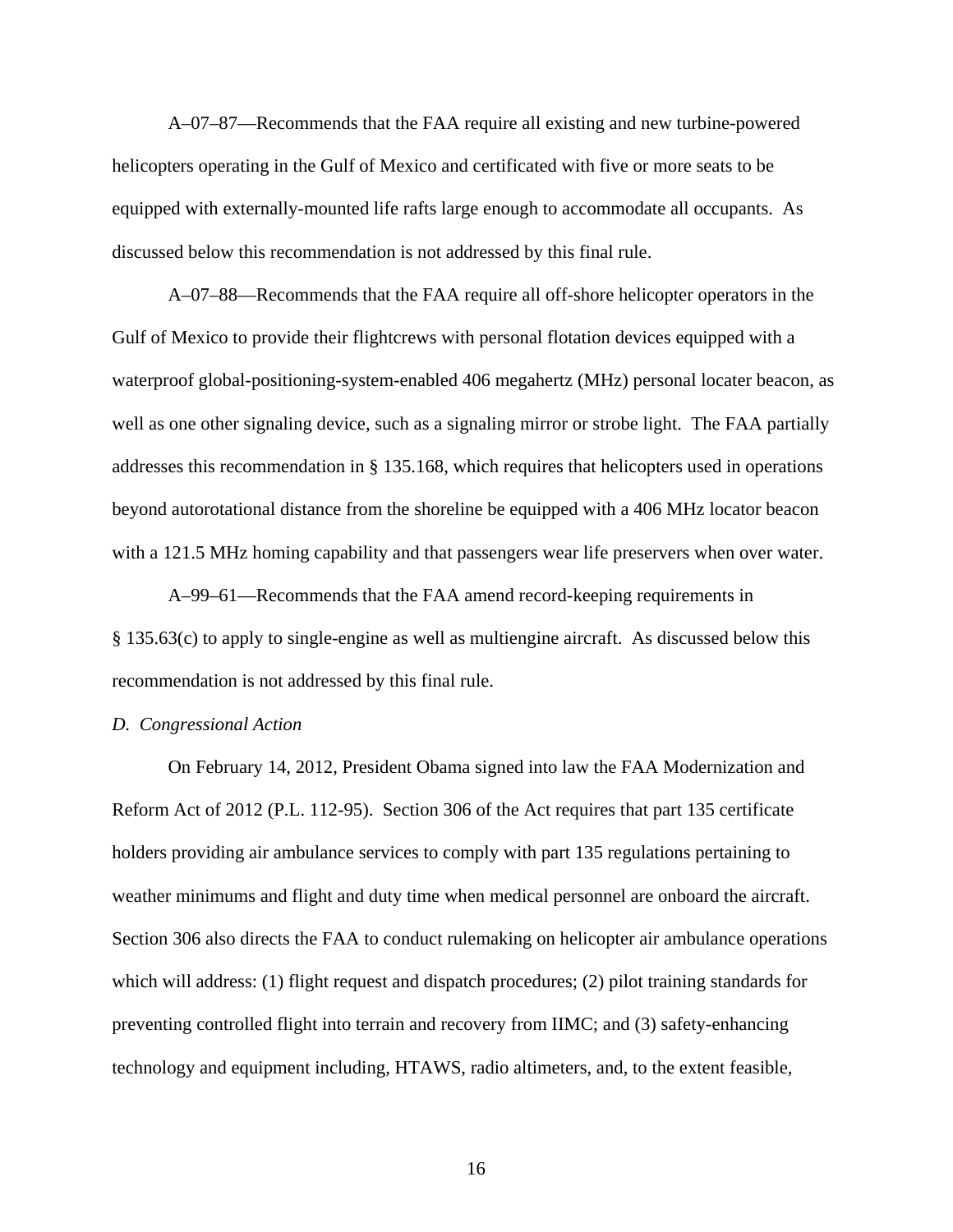devices that perform the function of flight data recorders and cockpit voice recorders. Additionally, the Act requires the rulemaking to address: (1) flight risk evaluation programs; and (2) operational control centers for helicopter air ambulance services with 10 or more helicopters.

 The FAA is also directed to conduct a subsequent rulemaking addressing pilot training standards, and the use of safety equipment that should be worn or used by flight crewmembers and medical personnel on helicopter air ambulance flights.

 Section 318 of the Act requires the FAA to study the "feasibility of requiring pilots of helicopters providing air ambulance services under part 135... to use NVGs during nighttime operations."

## *E. Summary of the NPRM*

An NPRM was published in the Federal Register on October 12, 2010 (75 FR 62640). That notice proposed—

- Revised weather minimums for all helicopter operations under part 91.
- New load manifest requirements for all aircraft operations under part 135.
- New operations, training, and equipment requirements for all helicopter operations under part 135.
- New operations, training, equipment, and flightcrew requirements for helicopter air ambulance operations under part 135.

The comment period for that NPRM closed on January 10, 2011.

## *F. General Overview of Comments*

 The FAA received 179 comments about the proposal for this rulemaking. Among those commenting were 32 operators, 11 manufacturers, and 13 associations. Almost all of the commenters expressed support for the intent of the proposal but many suggested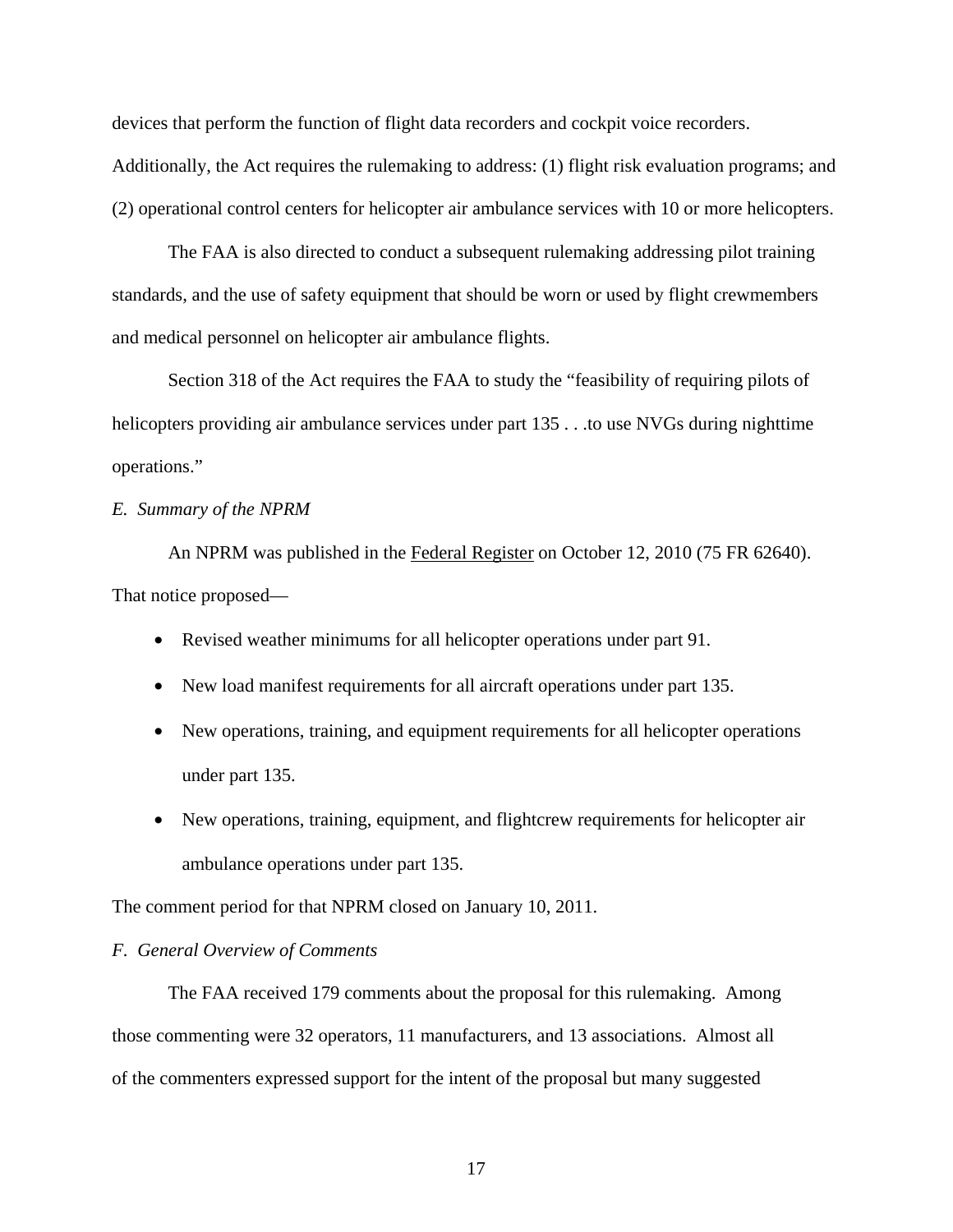changes to individual requirements. Almost all of the provisions of the rule received some comment.

## **III. Discussion of Public Comments and Final Rule**

 This final rule affects three categories of operators—part 91 helicopter operators, part 135 helicopter operators, and helicopter air ambulance operators in part 135. Although addressed in the NPRM, the final rule does not contain a load manifest requirement for all aircraft operations under part 135. Following is a discussion of the current standards, each new rule as it was proposed, the public comments that were received about that rule, and the final rule as it is adopted today.

*A. Weather Minimums for Helicopters Flying under Visual Flight Rules in Class G Airspace (§ 91.155)* 

Currently, helicopters operating in Class G airspace, under VFR and less than 1,200 feet above the surface, are required by § 91.155(b)(1) to remain clear of clouds and to operate at a speed that gives the pilot adequate opportunity to see any air traffic or obstruction in time to avoid a collision. The FAA proposed to revise § 91.155 to establish a minimum ½ statute mile visibility by day and one statute mile visibility at night. The FAA received comments expressing support for the proposal from the Air Medical Operators Association (AMOA), PHI Air Medical (PHI), NTSB, the National EMS Pilots Association (NEMSPA), members of the Association of Critical Care Transport (ACCT), LifeFlight of Maine, and REACH Air Medical Services, LLC (REACH). Other commenters expressed opposition based on the FAA's accident analysis and concern over operational limitations that are discussed below.

#### Accident Analysis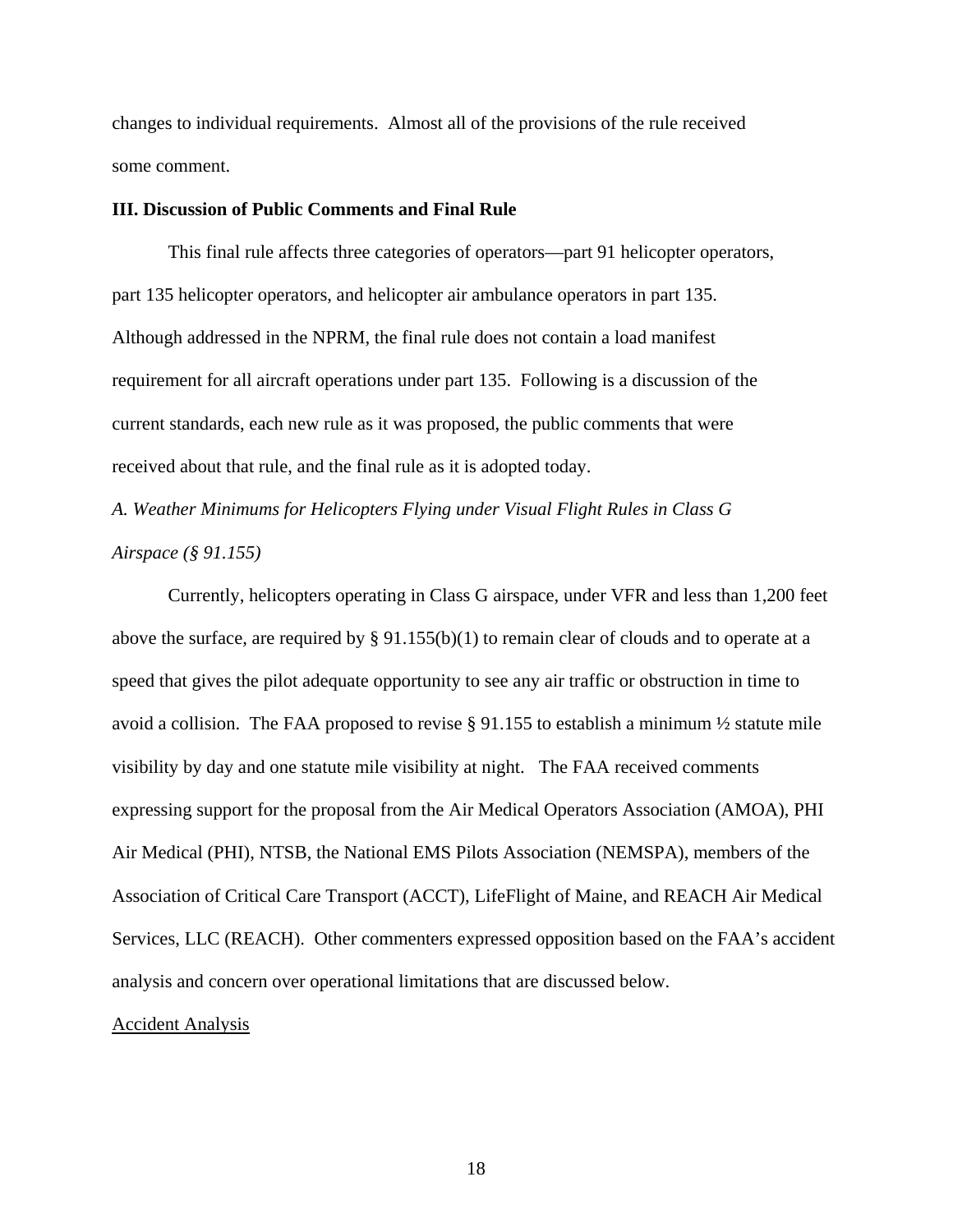The Experimental Aircraft Association (EAA) commented that the FAA failed to provide documentation to support a change to § 91.155 for all general aviation and commercial helicopter operators. Kestrel Air commented that the FAA did not correlate the air ambulance accident rate with whether the helicopter was operating under part 91 or part 135. It noted that in the NPRM, the FAA cited emotional pressure on pilots to fly if they believed their flight could save lives, and said that this was considered a significant factor in the air ambulance industry's higher accident rate. Kestrel said that this factor is lacking in other part 91 operations, so there is no basis to presume the proposed change would have any positive impact on these other operators. The FAA notes that many operations under part 91, such as firefighting, police work, crop spraying, pipeline patrol, and power line repair can put pressure on a pilot and may be a contributing factor in their industry's accident rate.

 Air Shasta Rotor and Wing, LLC (Air Shasta) commented that in a review of the last 5 years of NTSB non-EMS part 91 helicopter accident data, it was "unable to find a particular accident that could have been avoided if the pilot did not have the proposed requirement" of  $\frac{1}{2}$ mile visibility and clear of clouds. Likewise, Westlog, Inc. (Westlog) claimed that it could not find any accidents in the last 5 years of NTSB data that could have been avoided under this change.

 The FAA acknowledges that the NPRM did not contain accident data relating to this proposed change. However, in response to these comments, the FAA conducted a review of accidents to determine whether NTSB accident data supports the proposal. A review of the accident history for the period from 1991 to 2010, the same time period used for the other provisions of this rule, showed that there were 49 helicopter accidents resulting in 63 deaths that may have been prevented had this rule been in place. The FAA determined that these accidents,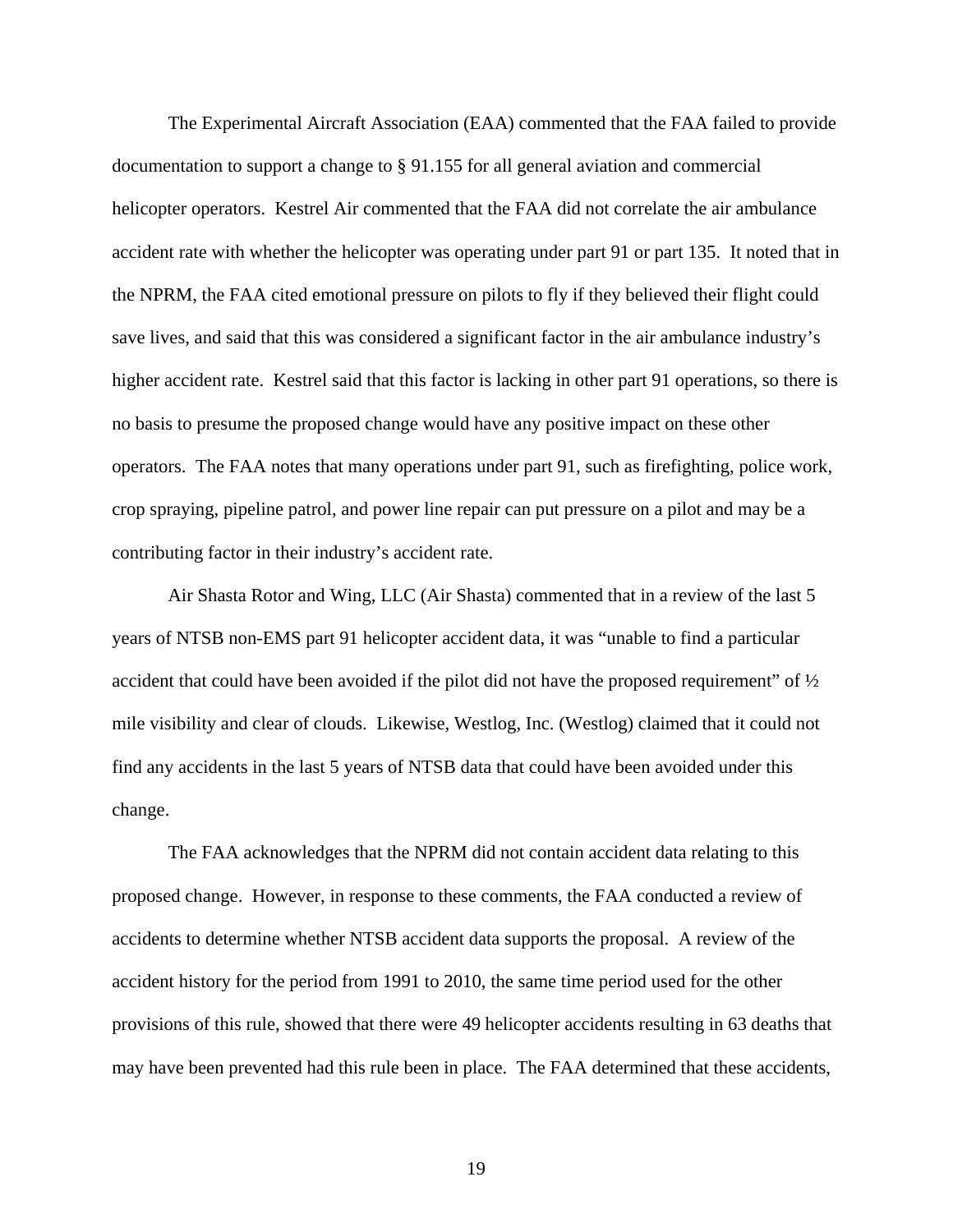which occurred when visibility was less than  $1/2$  mile during the day or 1 mile at night, and for which controlled flight into terrain, fog, rain, or other adverse weather were contributing factors, may have been prevented had the rule been in effect. Accordingly, the FAA has determined that the accident history supports this change.

## Operational Limitations

 Several commenters expressed concern that the proposed change would prevent operations that are currently being conducted safely. EAA stated that § 91.155 has been in effect since the early 1970s and has been safely used since that time. It noted that many helicopter operations such as firefighting, wildlife surveys, logging operations, off-shore fish sighting surveys, herding, crop spraying, and power line/high tension wire maintenance/surveys occur from remote field bases, with the majority of operations occurring close to those bases. Further, EAA stated that pilots, based on their experience, are the best judge of what speed and visibility are acceptable for safe operation in those circumstances and that "to impose a visibility limit shows the FAA does not truly understand the entire scope of what commercial and private helicopter missions are and their combined effect on the national economy."

 Commenters from EGLI Air Haul also believe that part 91 should remain unchanged so that the pilot can decide whether visibility is adequate. In support of leaving the regulation unchanged, they cited an instance when an EGLI pilot made a decision to fly in conditions below those proposed in the NPRM to aid survivors of an airplane crash who were trapped on a mountainside. They contend that the proposed change to § 91.155 would have prevented this pilot from reaching the survivors.

 The Los Angeles County Sheriff's department wrote that public safety agencies must be able to make "go/no go" decisions based on the higher experience level of their pilots and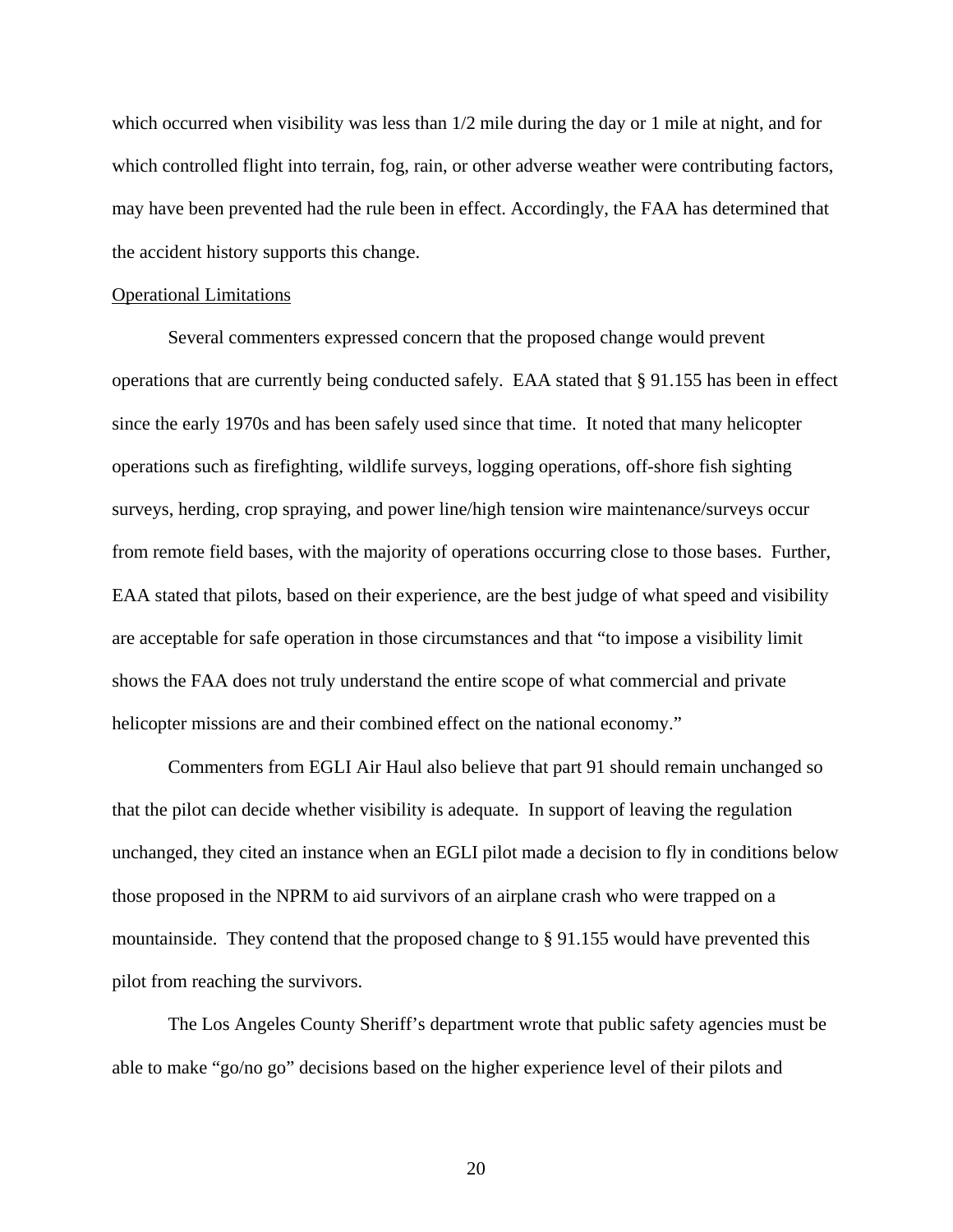knowledge of the local flying areas. The commenter stated that weather restrictions would limit its ability to perform numerous search and rescue missions. Air Shasta also stated that a "detrimental consequence of these proposed limitations would be cancelling or delaying of search and rescue missions" it occasionally performs.

Westlog stated that the current requirement is safe for helicopters operating clear of clouds because they can stop and land at zero airspeed and commented that this helicopter operation is safer than an airplane operating clear of clouds at night with one mile of visibility when within  $\frac{1}{2}$  mile of the runway under § 91.155(b)(2). Additionally, Westlog noted that it operates in coastal Oregon and Northern California and frequents uncontrolled airports served by automated weather observation systems (AWOS). Because coastal advection fog is common in this area, the commenter explained, an AWOS will often report ¼ mile visibility when over half the airport is clear, with 15 miles visibility or more. Westlog claimed that, even with a reported ¼ mile visibility, a helicopter can take off safely under visual flight rules by simply departing into the non-foggy area. Air Shasta similarly commented that it has performed numerous searches when conditions at the departure airport were below what was proposed in the NPRM, but where it could find a point at the airport that was clear enough to depart safely.

One commenter, Safety and Flight Evaluations, International stated that the proposed rule would have an insufficient impact on safety because the proposed weather minimums are equivalent to § 135.205(b) and that the visibility requirements should be doubled to 1 statute mile during the day and 2 statute miles at night.

 The FAA has determined that the change proposed in the NPRM is warranted. As discussed above, the FAA has identified numerous accidents that may have been prevented had the changes been in place. In response to Westlog's comments about foggy conditions and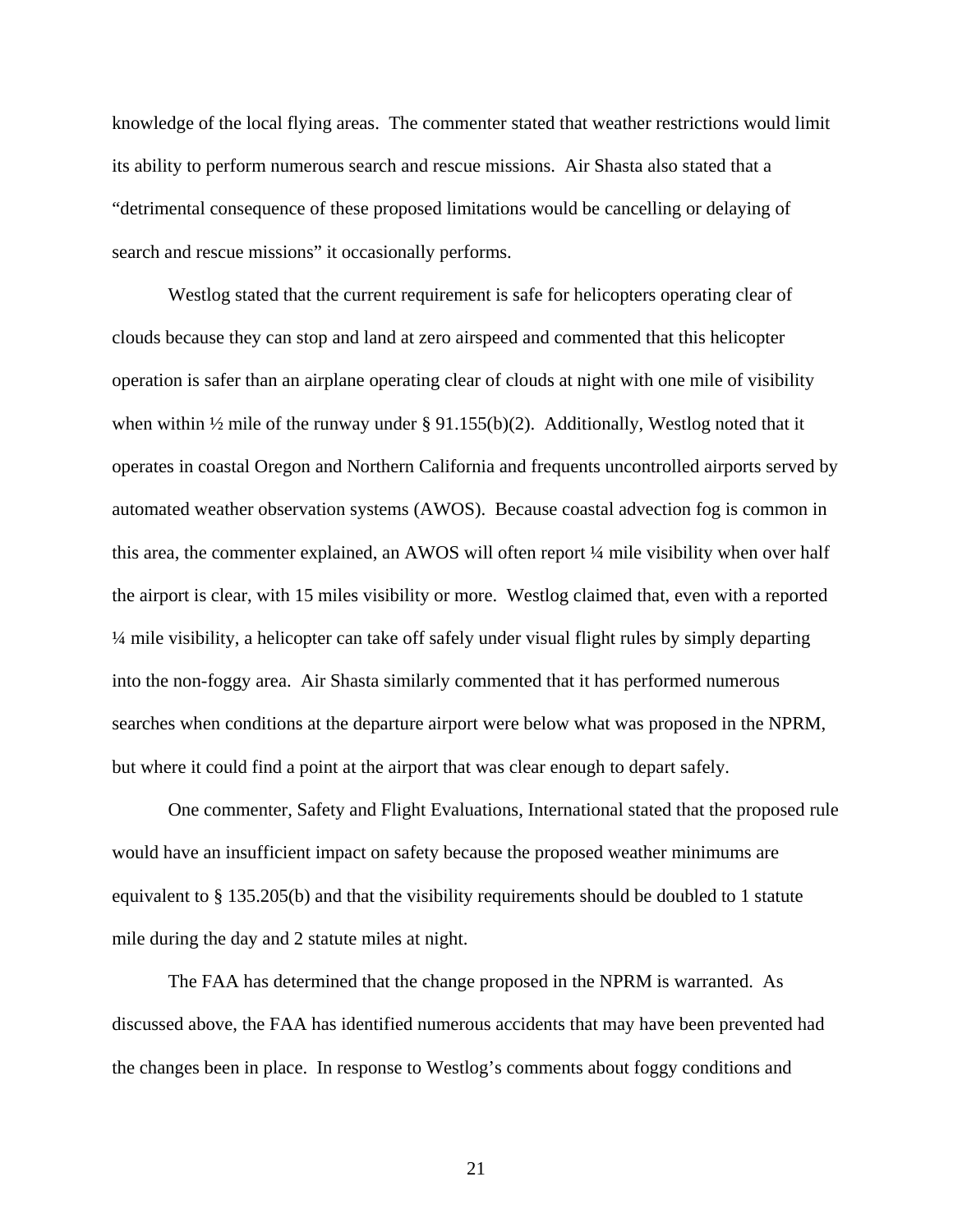readings by an AWOS, the FAA is aware that visibility at some parts of an airport may be sufficiently clear to conduct operations even though the AWOS is reporting minimum visibility. Section 91.155 establishes flight visibility requirements for part 91 VFR operations. Therefore, if the pilot determines that flight visibility<sup>3</sup> meets the requirements of § 91.155 at the takeoff location, despite the weather reported by the AWOS, the pilot may take off.

 The FAA recognizes that this change will prohibit operations that are currently conducted in very low visibility conditions in Class G airspace, including civil and public aircraft operations. However, the FAA has determined that the increased safety justifies any prohibitions that would result. Under current regulations, an operator may apply for a certificate of waiver from § 91.155. The Administrator may issue a certificate of waiver if a proposed operation can be safely conducted. *See* 14 CFR 91.903-91.905. The FAA has determined that this existing waiver authority will provide sufficient flexibility to operators that can safely conduct operations when visibility is below the requirements established in this rule.

In response to the comment by Safety and Flight Evaluations, International that the visibility requirements should be doubled, implementing more restrictive visibility minimums than those proposed would be outside of the scope of the proposed rule.

#### Final Rule

 Based on the comments received and an additional review of the NPRM, the FAA is adopting the rule as proposed with two changes. First, the agency has changed proposed § 91.155(b)(1) to allow helicopters to operate clear of clouds in an airport or heliport traffic pattern within  $\frac{1}{2}$  mile of the runway or helipad of intended landing if the flight visibility is  $\frac{1}{2}$ statute mile or more. The agency finds that this revision will provide an additional measure of flexibility when operating at night in an airport environment similar to that afforded to airplanes

 $\overline{a}$ 

<sup>&</sup>lt;sup>3</sup> See 14 CFR § 1.1.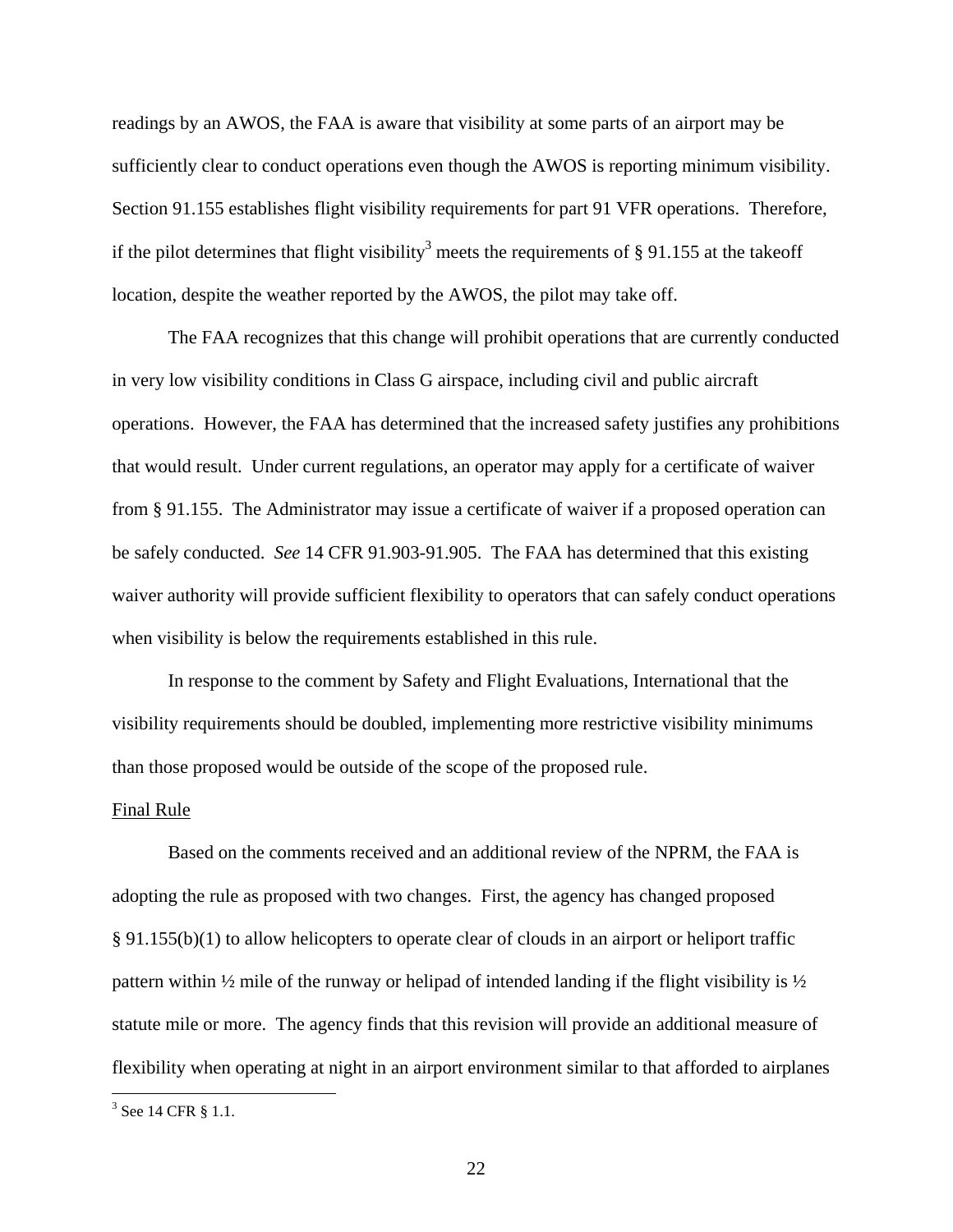under the current rule. Second, for consistency with the existing regulation, the final rule incorporates the visibility minimums into  $\S 91.155(a)$ , instead of  $\S 91.155(b)(1)$  as proposed in the NPRM.

## *B. Load Manifest Requirement for All Aircraft Operating Under Part 135 (§ 135.63)*

 Currently, § 135.63 requires operators of multiengine aircraft to complete a load manifest in duplicate and carry one copy aboard the aircraft. No specific action is required for the second copy, but certificate holders must retain a copy of the completed load manifest for at least 30 days. Single engine aircraft currently have no requirement to prepare a load manifest.

 In the NPRM, the FAA proposed to apply the rule to all airplanes and helicopters, single engine and multiengine, operating under part 135, and to clarify the requirements for preparation and transmission of the load manifest. The proposal required that the load manifest be sent to the certificate holder's principal base of operations or to another location approved by the Administrator, where it must be received before takeoff. The proposal allowed for the load manifest to be provided electronically. It required that if the load manifest is not received by the certificate holder's principal base of operations before takeoff, the pilot must prepare two copies and carry one copy on the aircraft to its destination and arrange, at the takeoff location, for the second copy to be sent to the certificate holder or retained until the flight is complete at a location approved by the Administrator.

 The FAA estimated this provision would impose costs of \$82 million (present value) over 10 years while the benefits were estimated at \$20 million (present value) over 10 years. The FAA requested comments on the cost of the load manifest provision.

The NTSB supported this revision and commented that it responds to NTSB Safety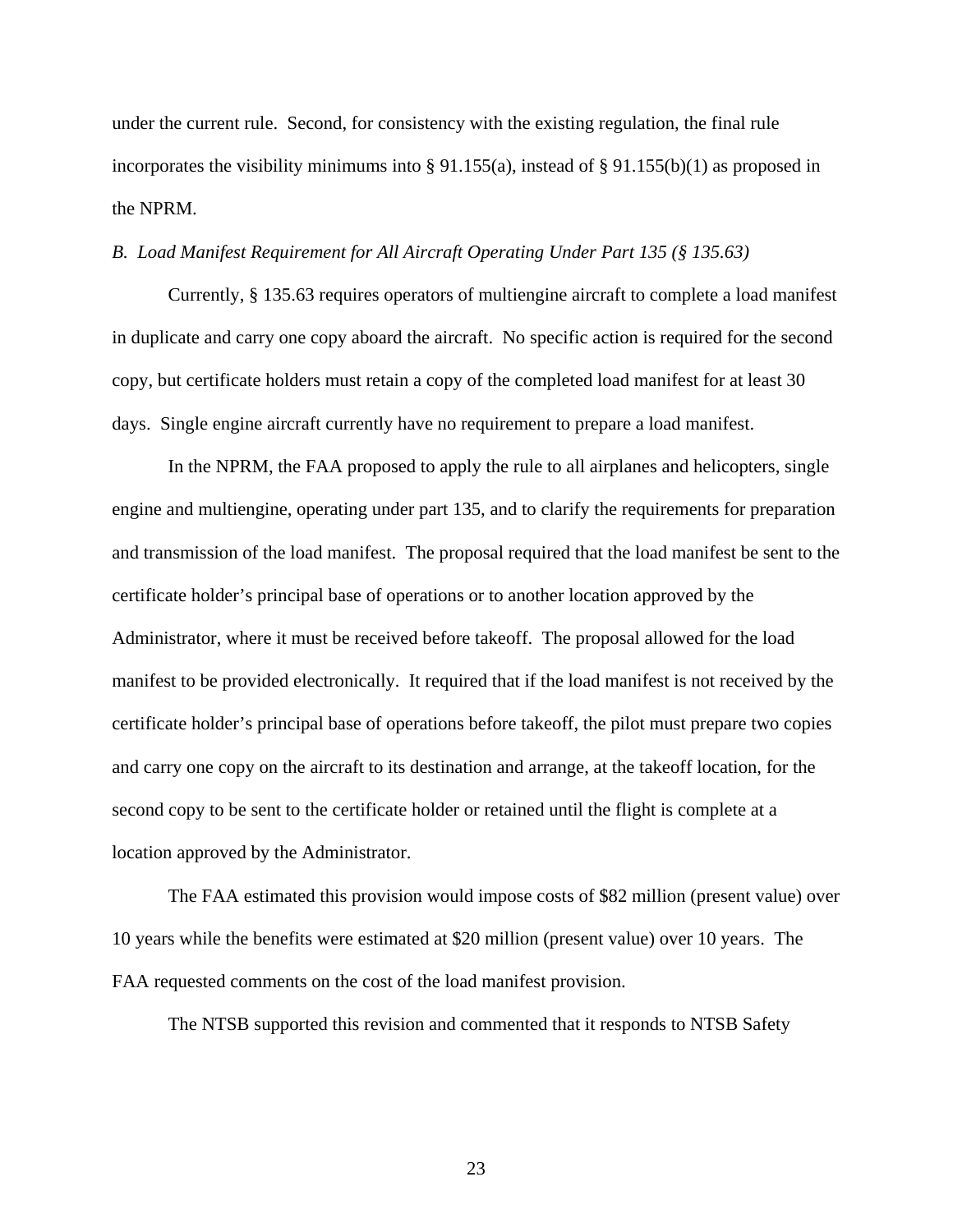Recommendation A–99–61. The Association of Air Medical Services (AAMS), NEMSPA, Helicopter Association International (HAI), and Angel One Transport supported the intent to maintain accurate load manifest records, but they, and many other commenters, expressed concerns about the cost, justification, and operational impact of this requirement. Commenters noted the high cost of this requirement and questioned how this provision would prevent accidents.

Based on the comments received and additional review of the NPRM, the FAA is withdrawing the load manifest requirement proposed in the NRPM because of the excessive cost of this provision. Therefore, the current rule language in § 135.63 remains unchanged.

The FAA notes that other regulations currently in place require pilots to comply with the operating limitations of the aircraft and to be familiar with all information concerning a flight, which would include the type of information included on a load manifest. *See* §§ 91.9(a) and 91.103. Additionally, the FAA will consider issuing guidance material in order to clarify the requirements for preparation and transmission of the load manifest.

*C. Rules Applicable to All Part 135 Helicopter Operations* 

## 1. Radio Altimeters (§ 135.160)

 The FAA proposed a new requirement for all rotorcraft operated under part 135 to be equipped with a radio altimeter. Commenters, including AAMS and various ACCT members, supported this proposal. The NTSB supported it as well and emphasized that, if adopted, this proposal would respond to NTSB Safety Recommendation A–02–35.

 Other commenters, however, objected to this provision on grounds that radio altimeters are not effective in all situations, that the rule would not be cost beneficial, and that not all helicopters can incorporate radio altimeters. These comments are discussed in detail below.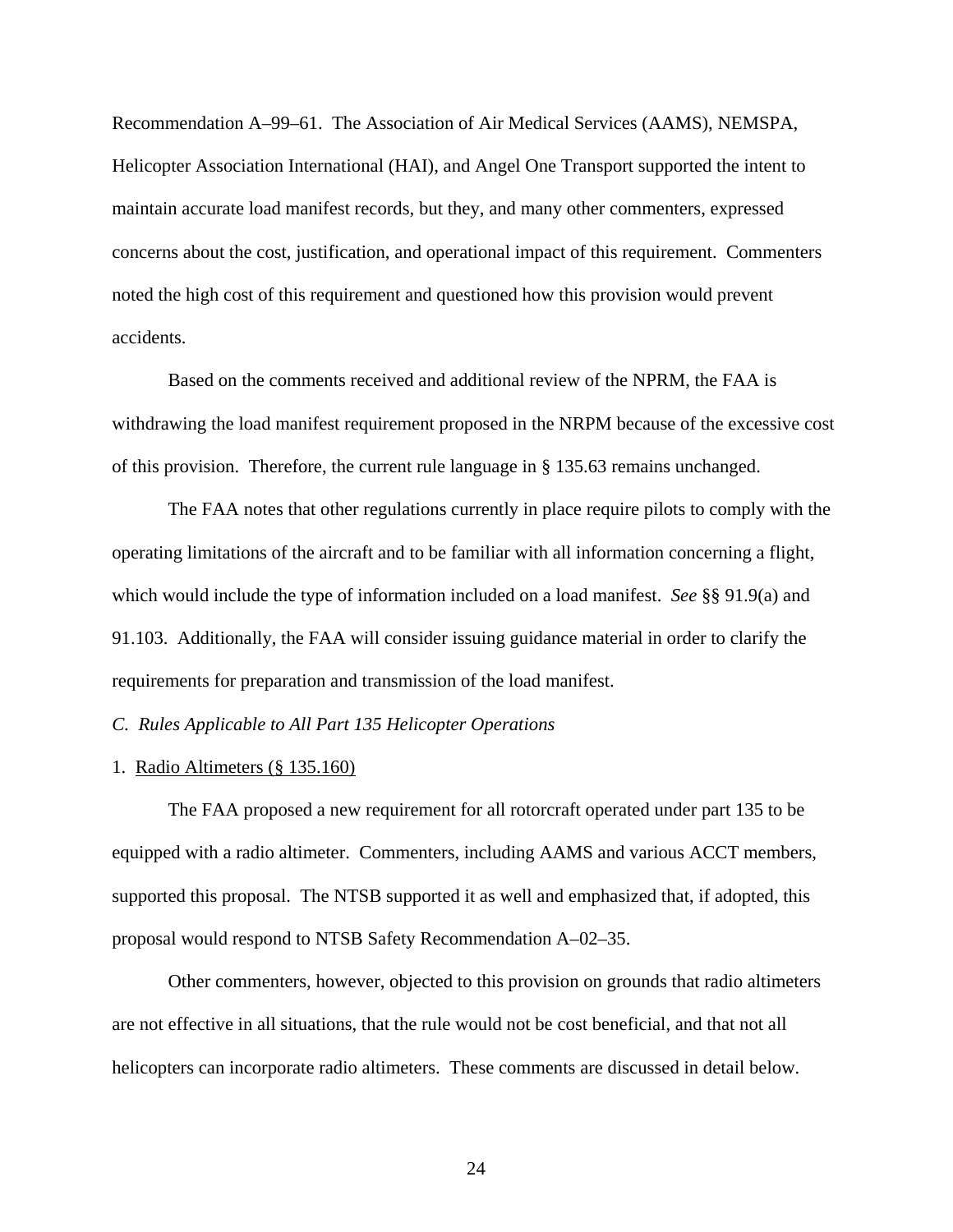#### Effectiveness

 PHI claimed radio altimeters have minimal impact on pilots flying by visual reference in daytime and that the accident record shows that radio altimeters have not prevented controlledflight-into-terrain accidents. NorthStar Trekking, an Alaskan operator, commented that radio altimeters are unreliable, give erroneous information over snow-covered surfaces, and realistically create nothing more than a distraction in a day VFR environment. One commenter stated that TAWS is a better investment because radio altimeters "tell distance to where the aircraft has already been not where it's going to impact."

 Finally, FreeFlight Systems, an avionics manufacturer, commented that the radio altimeter should have the "performance guarantees of [Technical Standard Order] TSO-C87 and be designated in accordance with DO-178B and DO-254 with at least a Level C design assurance." It further stated that some radio altimeters with "only a PMA – lacking a TSO" are less accurate at low altitudes which could impact the ability to gauge altitude in critical conditions.

 The FAA determined that radio altimeters are an important safety device designed to inform the pilot of the aircraft's actual height above the surface. Although it is true that a radio altimeter may have minimal impact on daytime visual reference flight, this device gives pilots an additional tool to maintain situational awareness in an inadvertent encounter with IMC, where vision is suddenly limited due to brownout or whiteout, or other situations where pilots lose their reference to the horizon and the ground. Additionally, as stated in the NPRM, a radio altimeter can aid a pilot's awareness of height above the ground during hover, when landing in unimproved landing zones, or where a more vertical approach is required. All of these scenarios can occur during the day.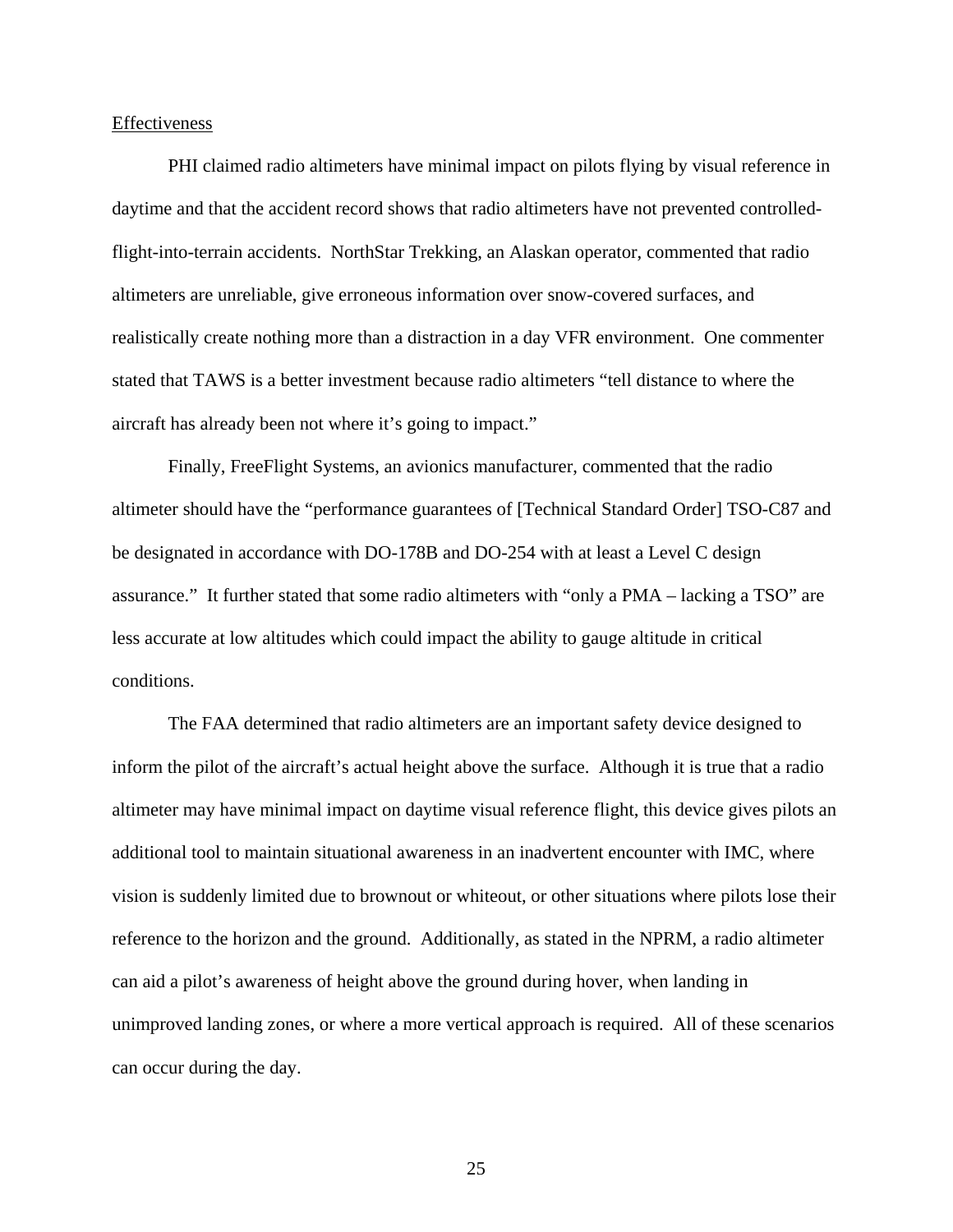In response to the comments that a radio altimeter may not prevent a controlled-flight into-terrain accident, as discussed in the NPRM, NTSB safety recommendation A–02–35 noted that radio altimeters might aid pilots in recognizing proximity to the ground in flat-light and whiteout conditions. Additionally, the FAA cites 29 accidents in the final regulatory evaluation that may have been prevented by a radio altimeter. Of the 29 accidents, 19 were classified as controlled flight into terrain by the NTSB. A radio altimeter could have provided the pilot with a low altitude warning, enabling the pilot to take corrective action.

 In response to NorthStar Trekking, the FAA acknowledges that, in limited circumstances, such as when operating over dry snow or still water, a radio altimeter may provide inaccurate altitude readings. Improper installation of a radio altimeter may exacerbate this problem. The FAA has determined that these infrequent inaccurate readings do not outweigh the safety benefits that will be obtained by requiring installation of radio altimeters in the commercial helicopter fleet.

In response to the comment that this device only tells where the aircraft has been, meaning that it cannot detect obstacles in the flight path, a descending altitude read-out on the radio altimeter could alert a pilot to rising terrain or decreasing altitude over level terrain. Accordingly, although the radio altimeter does not reveal obstacles in the flight path, it does provide valuable information to maintain situational awareness. The FAA agrees with the commenter that TAWS or HTAWS are valuable tools, but is not going to extend the requirement to equip with one of these devices to the entire part 135 helicopter population at this time. Rather, as discussed later in this document and in the NPRM, the FAA is requiring HTAWS for helicopter air ambulance operations because they are often conducted at night and into unimproved landing sites.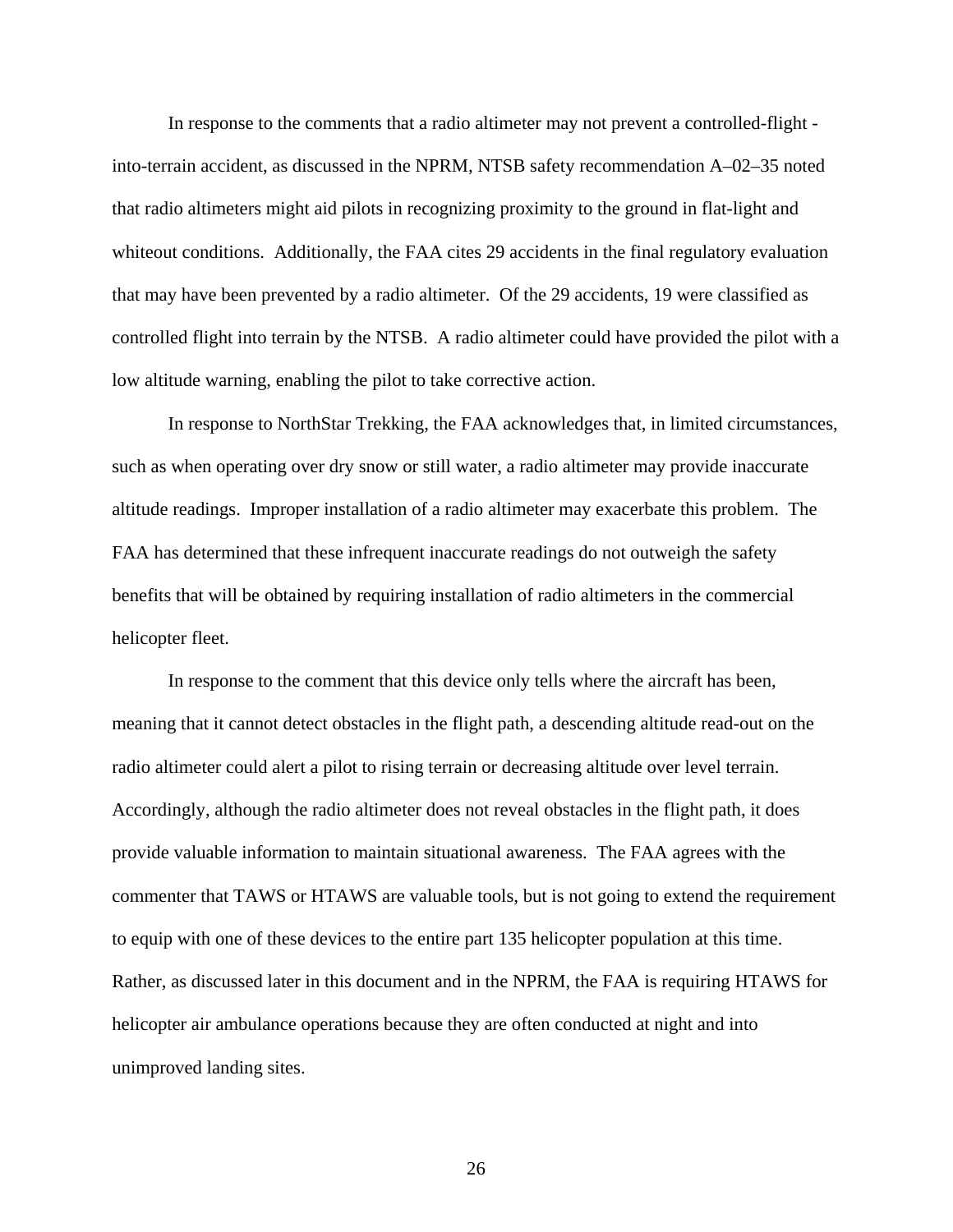Finally, the FAA is not requiring a radio altimeter that meets Technical Standard Order TSO-C87. The FAA determined that an FAA-approved radio altimeter is sufficient because the intended function is demonstrated regardless of the type of FAA approval. A radio altimeter may be approved in one of four ways: under a Parts Manufacturer Approval; under a TSO authorization; in conjunction with type certification procedures for a product; or approved in any other manner by the Administrator. *See* 14 CFR 21.303. The minimum performance of a TSO or a parts-manufacturer-approved radio altimeter must be demonstrated to meet the intended function.

#### Cost

NorthStar Trekking commented that contrary to the FAA's assertion that the cost of radio altimeters is negligible, an altimeter costs roughly \$6,000, with an additional \$500 in maintenance annually—money that could be better spent on training, early retirement of parts, extra pilots, and appropriate avionics that "truly have an effect on our overall safety . . . ." It further stated that the accident cited in the NPRM would not have been prevented by a radio altimeter. It noted that the accident may have been far worse had a radio altimeter been installed on the helicopter because of snow and fog, and had the pilot tried to maintain a higher altitude by use of a radio altimeter he may have flown into IMC conditions.

 Westlog claimed that requiring a non-air ambulance operator to have a radio altimeter installed is simply too onerous with very little documented benefit. Westlog based this comment on its review of NTSB accident data for the non-air ambulance part 135 helicopter industry. It noted that the only non-air ambulance accident cited in the NPRM occurred in Alaska and maintained that a radio altimeter requirement is not justified for all geographic locations. In response to Westlog's comment, the FAA notes that it identified 11 non-air ambulance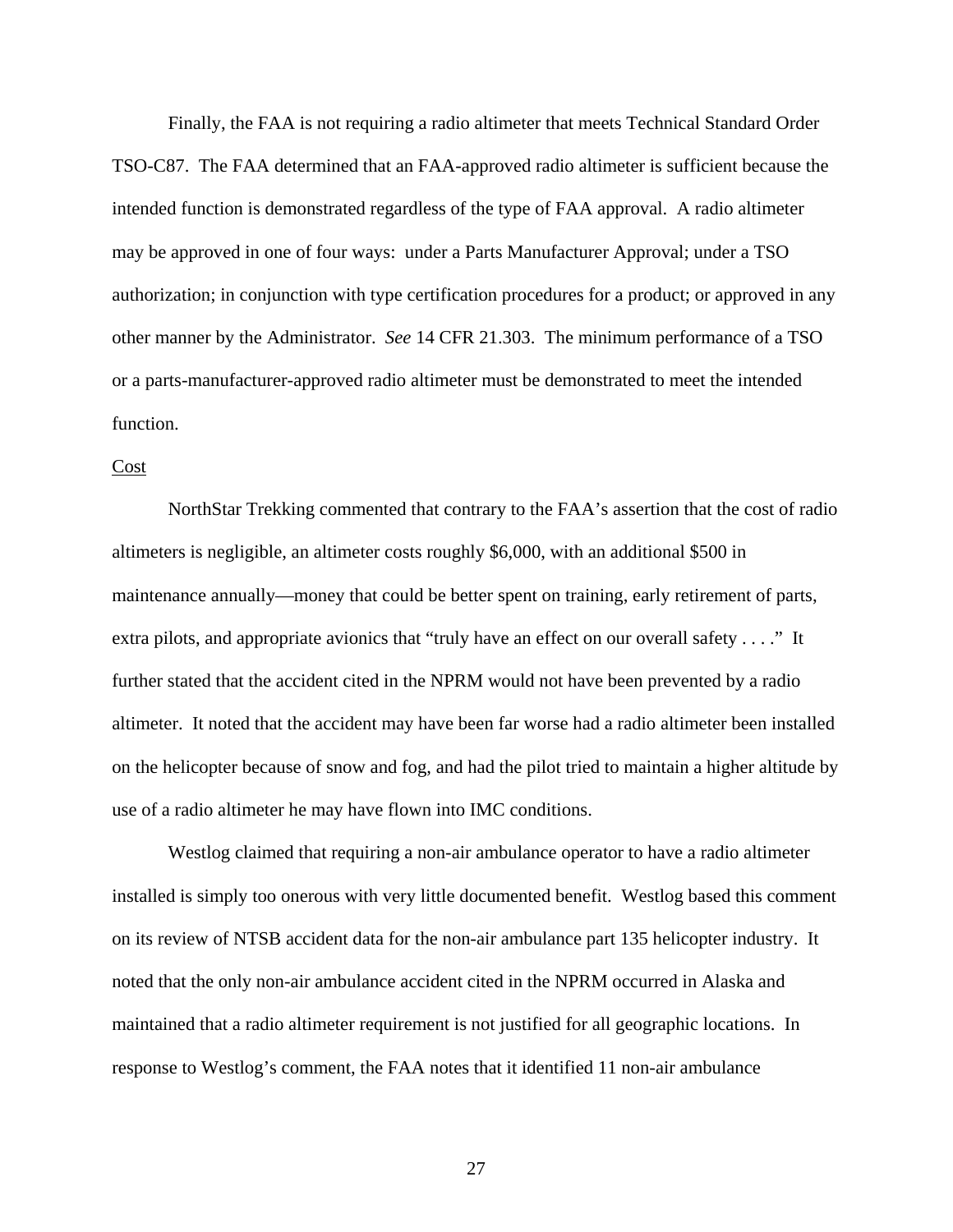commercial helicopter accidents in the final Regulatory Evaluation that might have been prevented if an operational radio altimeter had been installed in the aircraft. These accidents were also cited in the initial Regulatory Evaluation published in the docket with the NPRM.

With respect to the comment on the cost of a radio altimeter, in the initial regulatory evaluation, the FAA estimated the cost of a radio altimeter to be \$5,250 (including installation), plus revenue losses for downtime during installation. For the final regulatory evaluation, the FAA revised this cost estimate to a \$9,000 cost for the device, which was the highest estimate given by commenters, plus \$500 annually for maintenance.

## Need for Flexibility

 Westlog and Air Shasta expressed concern that their helicopters cannot accommodate additional equipment. Both commenters said that if they are forced to install a radio altimeter, they would have to remove vital equipment, such as the artificial horizon, because there is no room to fit anything more on the instrument panel. Several commenters, including REACH, supported the rule, provided they were able to continue operation without a radio altimeter within a limited period and with acceptable alternative procedures as prescribed under minimum equipment lists (MELs).

 The final rule states that an operator must have an "FAA-approved radio altimeter, or an FAA-approved device that incorporates a radio altimeter . . . ." The FAA recognizes that limited numbers of older helicopters used in part 135 operations (e.g. Bell-47, Robinson R-22) may not have adequate room on the flight deck to install a radio altimeter. In response to these comments, the FAA is including the ability for a certificate holder to obtain a deviation from the rule for circumstances when a radio altimeter cannot physically be located on the flight deck. However, we also note that an HTAWS or other device such as a multi-function display that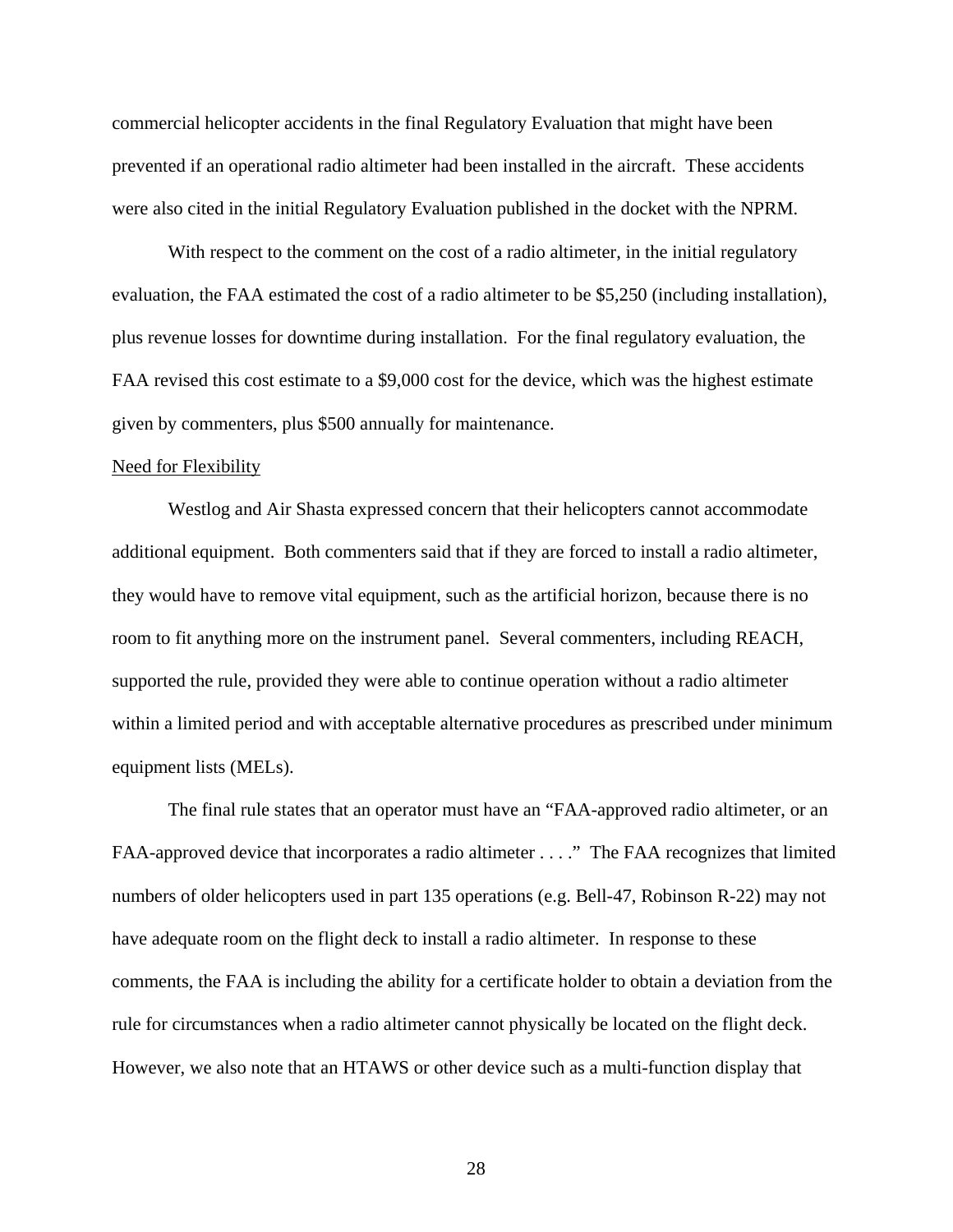incorporates a radio altimeter would be permitted under this rule. Deviation authority may not be warranted for helicopters in which a radio altimeter can be incorporated into the flight deck's existing configuration. Additionally, the operator may not use information derived from a global positioning system (GPS) as a substitute for a radio altimeter.

 Finally, the FAA notes that the rule language proposed in the NPRM exempting operators from the radio altimeter requirement when "authorized in the certificate holder's approved" MEL is adopted in the final rule. The particular requirements relating to operations with inoperable radio altimeters would be developed by FAA's Flight Standards Service in accordance with its existing master minimum equipment list (MMEL) process.

## Compliance Date

 The FAA asked for comments on the proposed 3-year compliance period for the radio altimeter provision. The NTSB responded that the compliance period for this requirement should be reduced to 1 year because radio altimeters are readily available for helicopter installation. FreeFlight Systems encouraged adoption as soon as possible, but commented that a 3-year time frame "seems reasonable since affordable, light-weight equipment is already available." The FAA also notes comments discussed above regarding concerns about the time it takes to obtain FAA approval for equipment installations.

 The FAA is implementing the 3-year compliance period proposed in the NPRM. We have determined, based on the comments, that part 135 helicopter operators will be able to comply with the rule in that time period. The FAA also does not anticipate undue delay in approving radio altimeter installations because they are readily available on the market and installation procedures are well established.

#### Requirement for Helicopter Air Ambulances to be Equipped with Radio Altimeters and HTAWS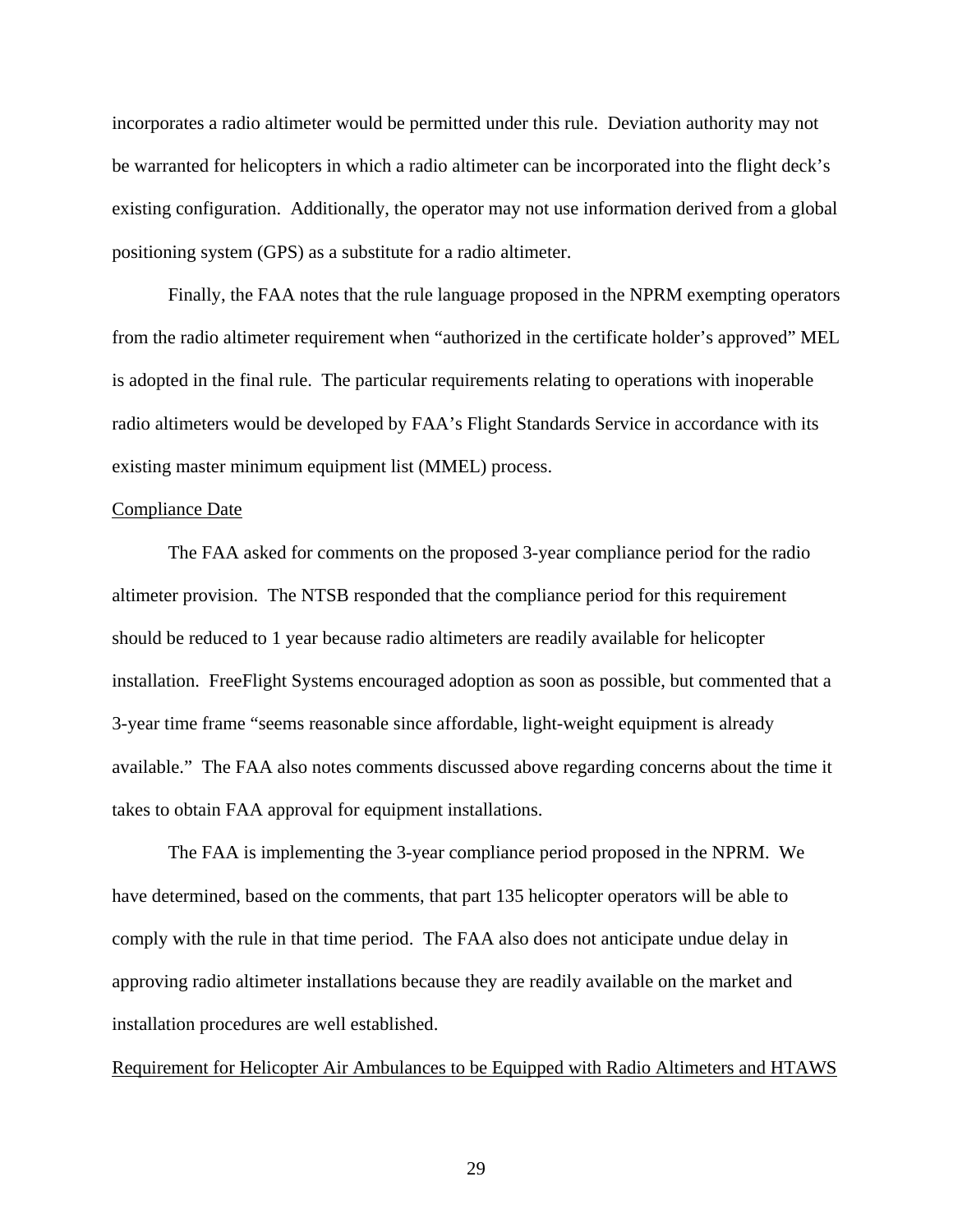The FAA proposed that helicopters used in air ambulance operations be equipped with both a radio altimeter and an HTAWS unit and asked for comments on the safety benefits of installing both devices. The FAA is requiring in the final rule that helicopter air ambulances be equipped with both a radio altimeter and HTAWS. Aviation Solutions Group, LLC, a member of ACCT, agreed with the proposal to require both technologies to "provide optimal situational awareness." This comment was echoed by other ACCT members. LifeFlight of Maine commented that use of a radio altimeter and HTAWS provides multiple sources of low-altitude warnings to pilots.

 We reiterate the statements in the NPRM that an HTAWS that incorporates or works in conjunction with a radio altimeter function would meet the requirements of § 135.160 because those units measure altitude by actively sending radio signals to the surface. They do not rely on a preprogrammed database to derive altitude information. Therefore an HTAWS without a radio altimeter function would not meet the requirements of § 135.160.

The rule is adopted as proposed.<sup>4</sup>

1

## 2. Safety Equipment for Overwater Operations (§§ 1.1, 135.117, 135.167, and 135.168)

Currently, aircraft operating in extended overwater operations must comply with the equipment requirements in § 135.167. Current § 1.1 defines extended overwater operations for helicopters as an operation at a horizontal distance of more than 50 nautical miles (NM) from the nearest shoreline and 50 NM from an off-shore heliport structure. Additionally, operators must comply with overwater equipment requirements in § 91.205(b)(12) and performance requirements for aircraft in § 135.183 when conducting overwater operations.

<sup>4</sup> Section 306(c)(3) of the FAA Modernization and Reform Act of 2012 (P.L. 112-95) requires the FAA to conduct a rulemaking that addresses use of radio altimeters in helicopter air ambulance operations.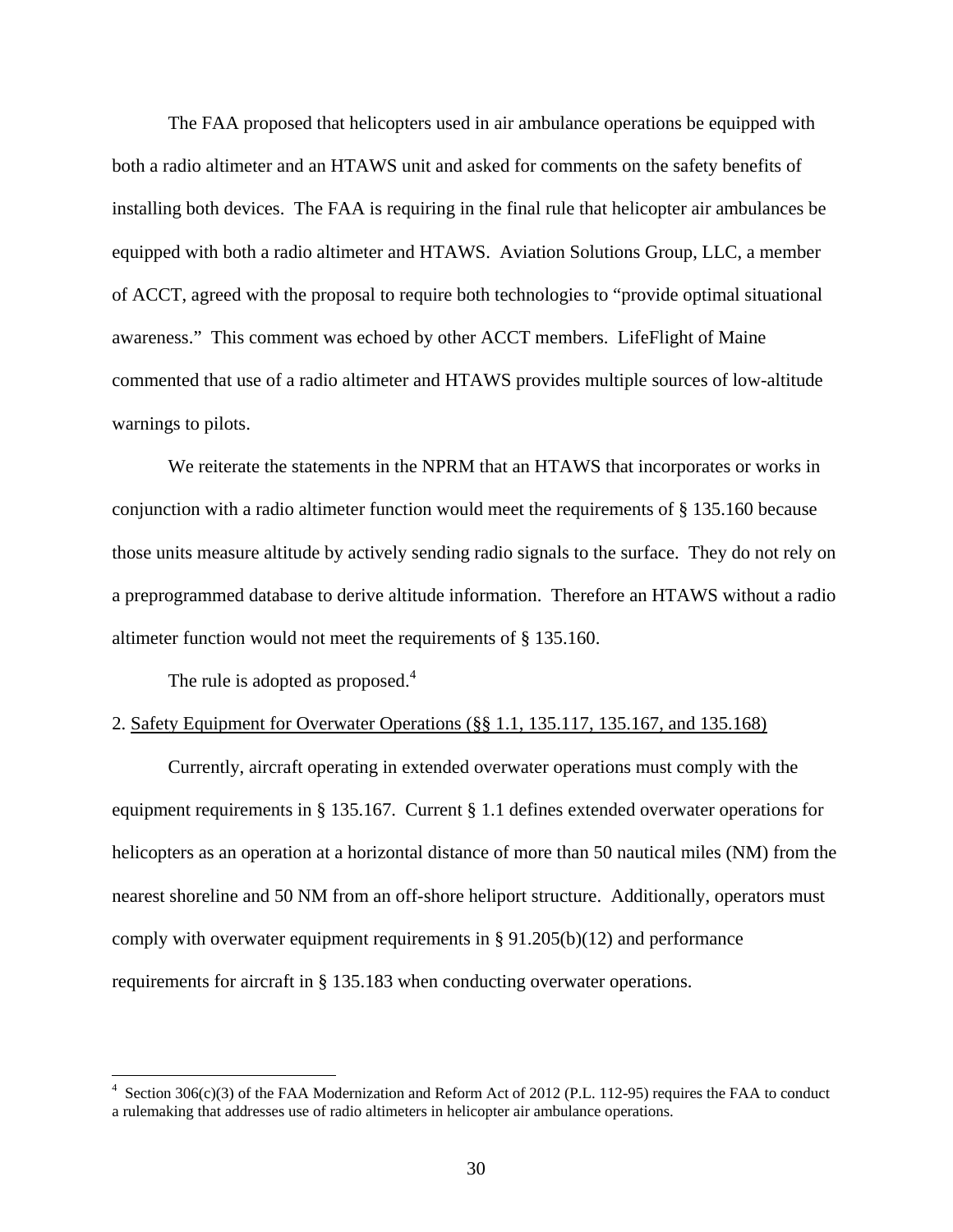In the NPRM, the requirements for helicopter overwater operations were contained in a new section, § 135.168. Additionally, the NPRM proposed removing the reference to off-shore heliports from § 1.1 to define extended overwater operations as operations more than 50 NM from the nearest shoreline. The FAA proposed to amend § 135.167 to exclude rotorcraft. The FAA received comments on the framework of the proposed rule and the equipment requirements. Based on these comments and further review of the NPRM, the FAA has made significant revisions to this rule.

 Primarily, the FAA has removed the requirement for helicopters to equip with life rafts when beyond autorotational distance from the shoreline. The FAA is removing the life raft requirement proposed in the NPRM because the cost of equipping with life rafts would not be justified by an increase in the survivability of accidents. The FAA reviewed accidents to ascertain the cost and benefit of each piece of equipment proposed in the NPRM and determined that benefits from the accidents cited in the NPRM do not justify the costs of imposing the life raft requirement. This is for two reasons. First, there are relatively few accidents beyond autorotational distance from the shoreline. Second, among the accidents identified, few qualify as survivable and, of the survivable accidents, the requirement to wear life preservers would generate the greatest likelihood of surviving in the water. Accordingly, the proposed life raft requirement is not being implemented in the final rule.

The FAA is also not implementing the proposed revision to the definition of "extended over-water operation" in § 1.1. That definition would have been revised so that the equipment requirements for extended over-water operations would take effect at the same distance from shore for helicopters and airplanes. Currently, helicopters are allowed more flexibility. However, we are withdrawing this revision because it was tied to the life raft proposal.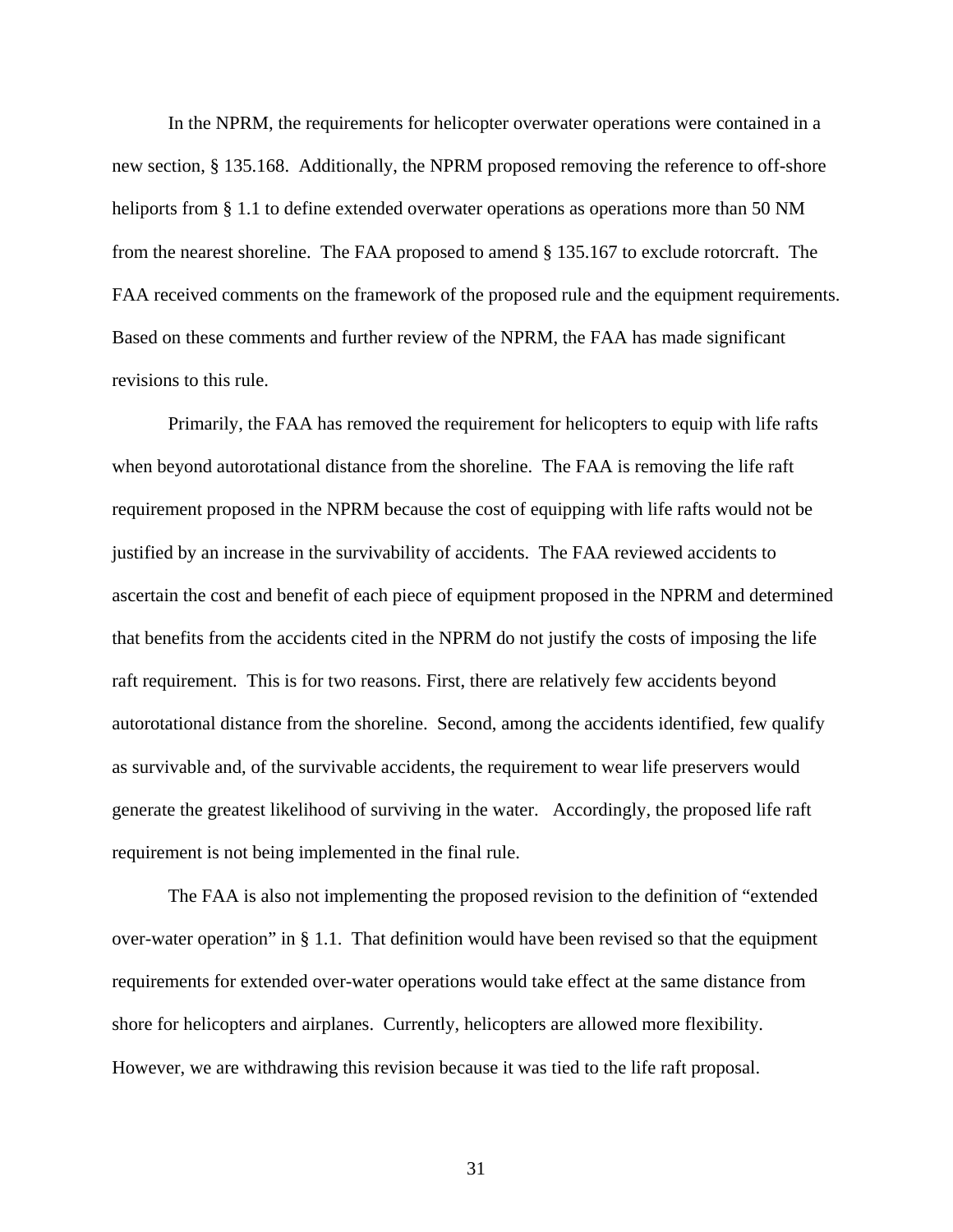Additionally, the final rule does not adopt the changes proposed to § 135.167 which would have made that section applicable only to airplanes. The removal of the proposed life raft requirement makes it necessary to leave § 135.167 as it is so that the existing equipage rules, which include a life raft requirement, apply to helicopters engaged in extended overwater operations.

Nevertheless, as discussed below, the FAA is retaining the requirements that life preservers be worn when the aircraft is operated beyond autorotational distance from the shoreline and for helicopters to be equipped with a 406 MHz ELT. The FAA believes it is important to provide passengers with this base level of equipment to increase the odds of surviving a crash into the water. As discussed above, when conducting the accident analysis, the FAA reviewed each piece of equipment proposed in this provision and found that, of the proposed equipment, life preservers would generate the most benefits.

The FAA is not adopting the proposed pyrotechnic signaling device requirement because § 91.205(b)(12) currently requires aircraft operated overwater to be equipped with "at least one pyrotechnic signaling device."

## 406 MHz Emergency Locator Transmitters

This final rule requires that each helicopter have an approved emergency locator transmitter (ELT)—ELT 406/121.5MHz. The NPRM proposed a TSO-C126a approved 406 MHz ELT that only needed to be carried on the rafts. The final rule language has been changed to require that single and multiengine helicopters, not the raft, be equipped with an ELT. This will ensure that all helicopters that conduct operations beyond autorotational distance from the shoreline will have the added safety benefit of a rescue locating and signaling device. This final rule requires an ELT that transmits on the 406 MHz frequency but also includes a low-power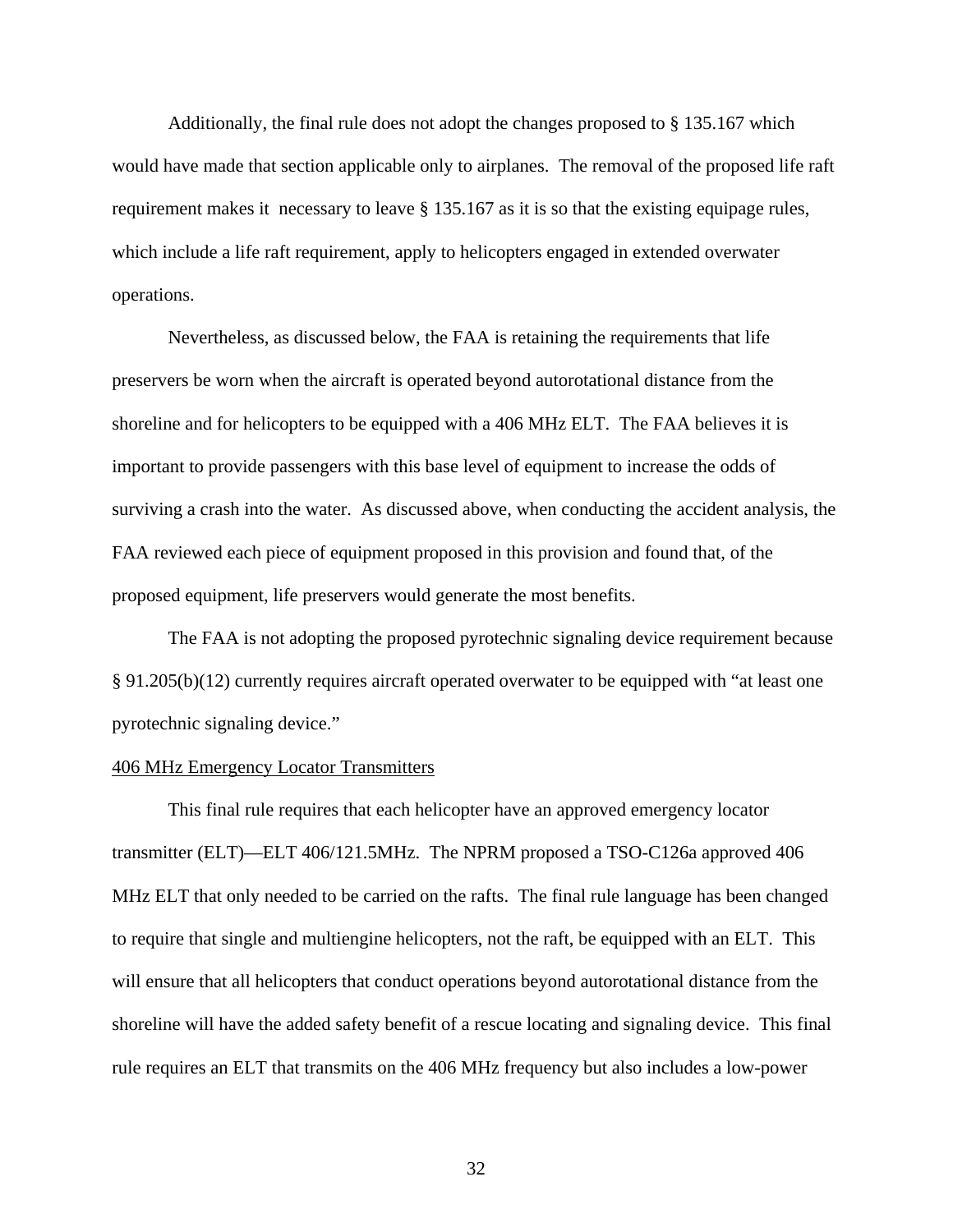121.5 MHz homing device. The 121.5 MHz frequency remains allocated to aviation emergencies and continues to be monitored by air traffic control, flight service stations, other emergency organizations, and aircraft. We also note that since publication of the NPRM the FAA published TSO-C126b, dated November 26, 2012, which does not allow using hook and loop fasteners to secure the ELT in the aircraft.

Operators required to comply with this rule can find ELT minimum performance standards in FAA TSO-C126b "406 MHz Emergency Locator Transmitter," dated November 26, 2012. The FAA notes that the prior versions of the TSO, TSO-C126a dated December 17, 2008, and TSO-C126 December 23, 1992, provide minimum performance specifications for 406 and 121.5 MHz ELTs that are similar to those found in TSO-C126b. FAA TSO-C126 refers to RTCA DO-204 "Minimum Operational Performance Standards for 406 MHz Emergency Locator Transmitters," dated December 23, 1992, and FAA TSO-C126b and TSO-C126a refer to RTCA DO-204a "Minimum Operational Performance Standards for 406 MHz Emergency Locator Transmitters," dated December 6, 2007. Accordingly, the FAA has changed the rule language to allow TSO-C126, TSO-C126a, and TSO-C126b approved ELTs.

RTCA DO-204 and DO-204a include minimum performance standards for both 406 and 121.5 MHz ELTs. When beneficial to the operator, the FAA will consider approving installations of a stand-alone 406 MHz ELT to augment an existing 121.5 MHz ELT installation. Life Preservers

 In the NPRM, the FAA proposed to include a requirement in § 135.168 that occupants in overwater operations wear life preservers equipped with a survivor locator light from takeoff until the flight is no longer over water.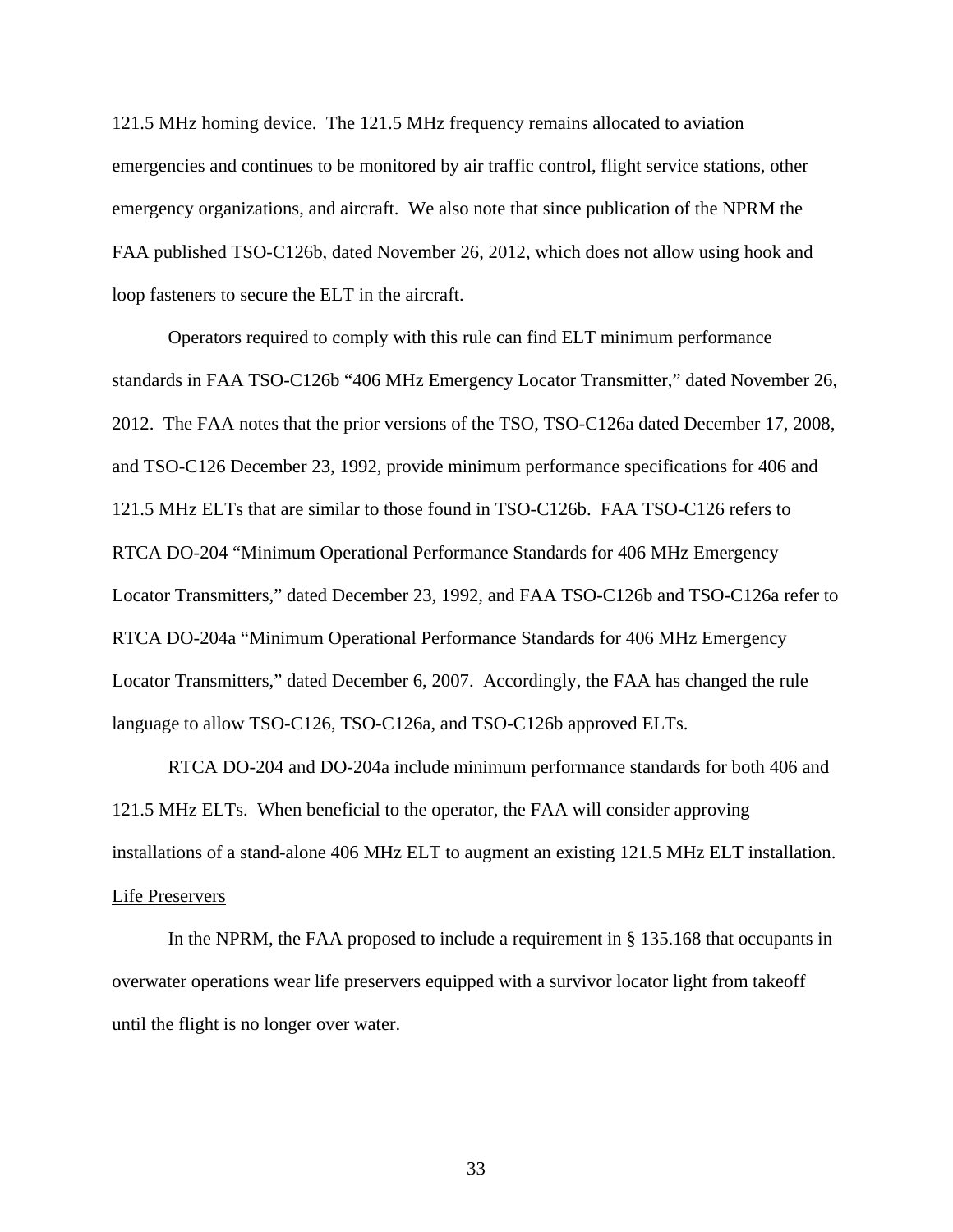PHI asked the FAA to strike the words "from takeoff until the flight is no longer over water" from the overwater life preserver requirement of § 135.168 and replace them with "during" the overwater portion of the flight." AMOA asserted that the rule should not require passengers to wear life preservers, but rather the life preservers should "be easily accessible" during overwater operations. Med-Trans proposed a change that would exempt the patients on board medical helicopters from life preserver and briefing requirements.

Many commenters recommended that the FAA exclude patients from life preserver requirements because wearing a life preserver could interfere with the patient's medical care. These comments mirrored a part 125/135 ARC recommendation. The FAA did not intend to require transported patients to wear life preservers if doing so would impede the ability of medical personnel to treat that patient or if it would be inadvisable for medical reasons, such as a need to keep the patient still. Accordingly the FAA has revised  $\S 135.168(b)(1)$  to reflect this intent.

 The FAA agrees with commenters that passengers should be able to don life preservers only for the overwater portion of the flight. After reviewing the proposal, the FAA recognizes that a flight may spend significant time over land before it travels over water. The FAA has amended the final rule to require that occupants wear life preservers while the helicopter is beyond autorotational distance from the shoreline.

## **Applicability**

As proposed in the NPRM and adopted in this final rule, § 135.168 contains an operational solution that addresses commenters' concerns about flights that only cross narrow bodies of inland water or bays. A helicopter does not need to be equipped with a 406 MHz ELT and life preservers if it crosses the water at an altitude within autorotational glide distance of the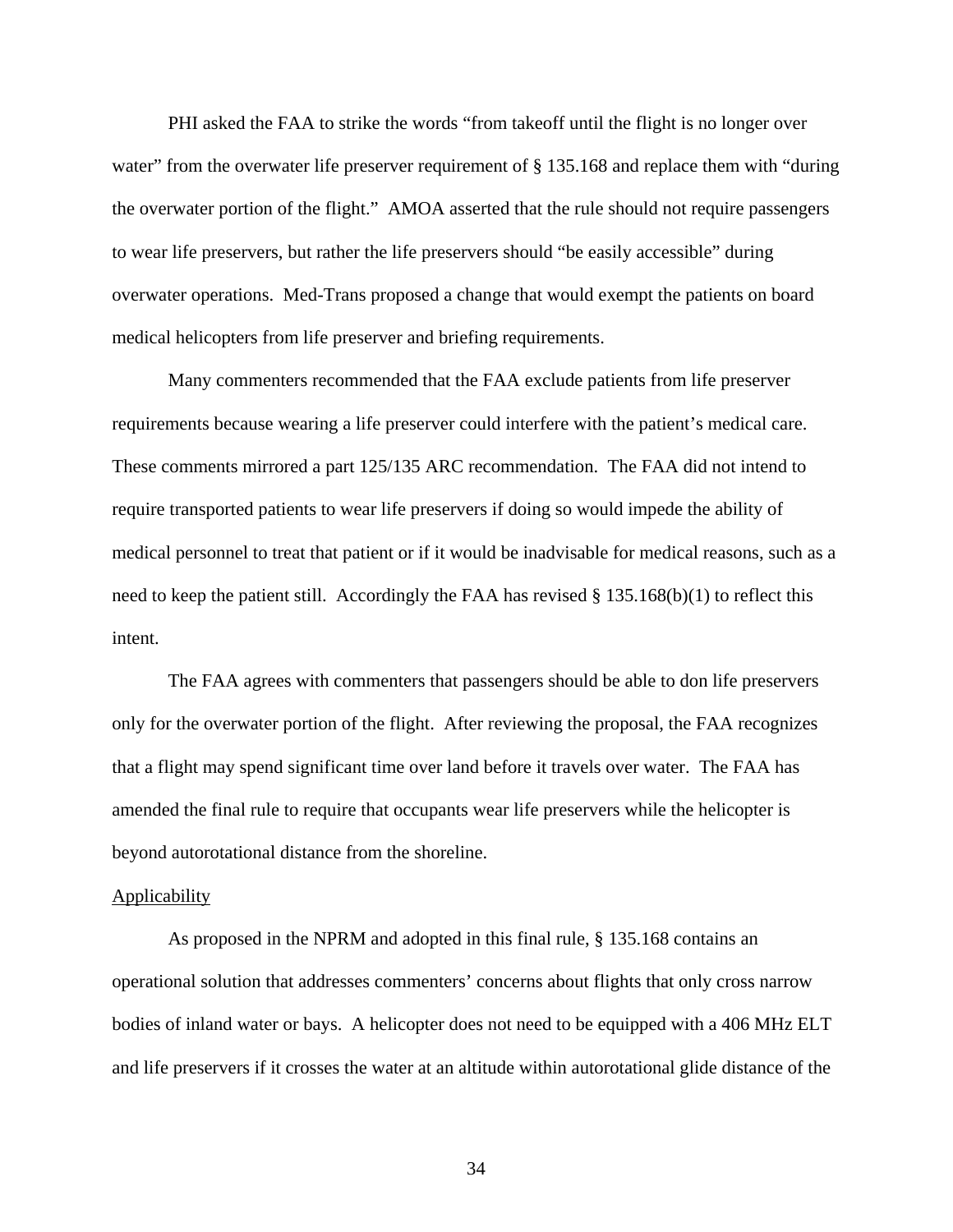shore. Autorotational distance refers to the forward distance a helicopter can glide without engine power. During autorotation the rotors continue turning because of the air moving through the rotor as the helicopter loses altitude. Thus, an operator can avoid the need for the additional safety equipment by flying close to the shoreline or at a higher altitude. For example, for a helicopter that has a glide ratio of 3 feet forward to 1 foot of descent, a pilot flying at an altitude of 1,000 feet would be able to operate at least ½ mile from a shoreline without needing overwater equipment. This provides flexibility for operators that fly over narrow bodies of water while still providing the additional level of safety for overwater and extended overwater operations. This standard is consistent with current requirements under § 135.183.

## Final Rule

Based on the comments received and additional review of the NPRM, the FAA has adopted § 135.168 with revisions. The most significant changes are to the requirements for helicopter overwater operations in § 135.168. The FAA has not adopted the proposed requirements for life-rafts and pyrotechnic signaling devices or the proposed changes to the definition of extended overwater operations in § 1.1. The proposed amendment to § 135.167 is not adopted.

The final rule requires helicopters to be equipped with a 406 MHz ELT and occupants to wear life preservers on helicopter flights operated beyond autorotational distance from shoreline.

The FAA also notes that passenger briefing requirements proposed in the NPRM as § 135.168(d) have been moved to § 135.117, Briefing of passengers before flight. No substantive changes were made to the briefing requirements.

These changes will take effect 3 years after this rule's publication.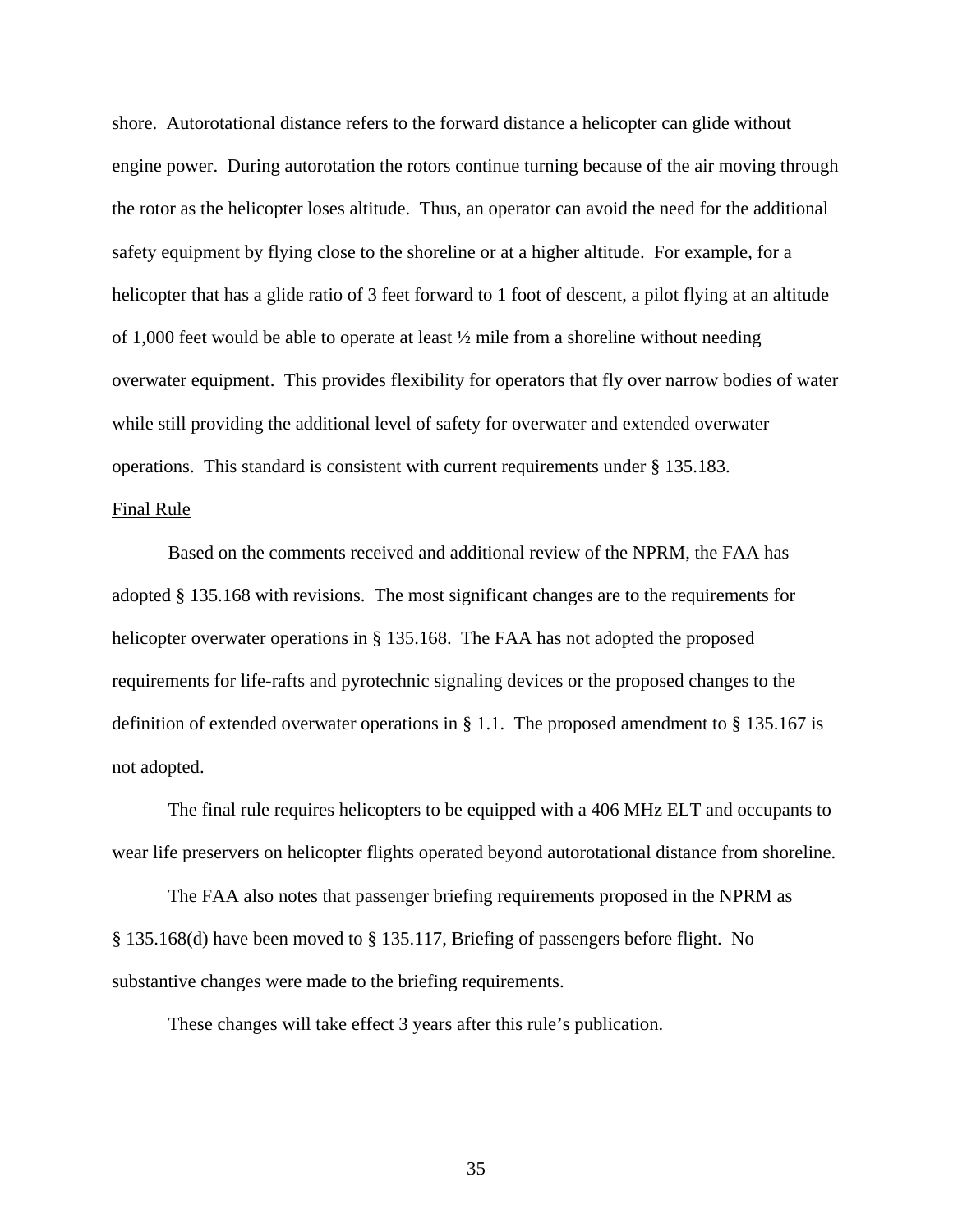# 3. Pilot Testing for Recovery from IIMC, Whiteout, Brownout, and Flat-light Conditions (§ 135.293)

The FAA proposed adding new requirements to § 135.293 to require helicopter pilots to demonstrate recovery from an IIMC on an annual basis and to understand procedures for aircraft handling in flat-light, whiteout, and brownout conditions. Twelve commenters, including AAMS, Air Methods Corporation (Air Methods), AMOA, REACH, and the NTSB supported the proposed change. Twenty-one commenters, including PHI, did not agree with the proposal as written.

Some commenters stated that the testing requirements should be tailored to the certificate holder's operating environment. NorthStar Trekking, an Alaskan operator, noted that it trains its pilots for flat-light and whiteout conditions, but not for brownout conditions. Jack Harter Helicopters stated that because it does not operate in areas where whiteout or brownout are likely, it should not be required to include those conditions in its training program. PHI stated that a majority of its operations rarely encounter flat-light or whiteout conditions, and mandating training for those conditions for all operators would be an onerous requirement.

PHI also stated that this regulation would be redundant with  $\S 135.329(e)(1)$ , which requires training specific to a certificate holder's type of operation. The NTSB commented that the FAA should require operators to incorporate safe practices for operations in flat-light and whiteout conditions in their training programs.

 LifeFlight of Maine and other ACCT members commented that the IIMC recovery training should be demonstrated semi-annually. Several individual commenters recommended quarterly training for pilots to maintain proficiency.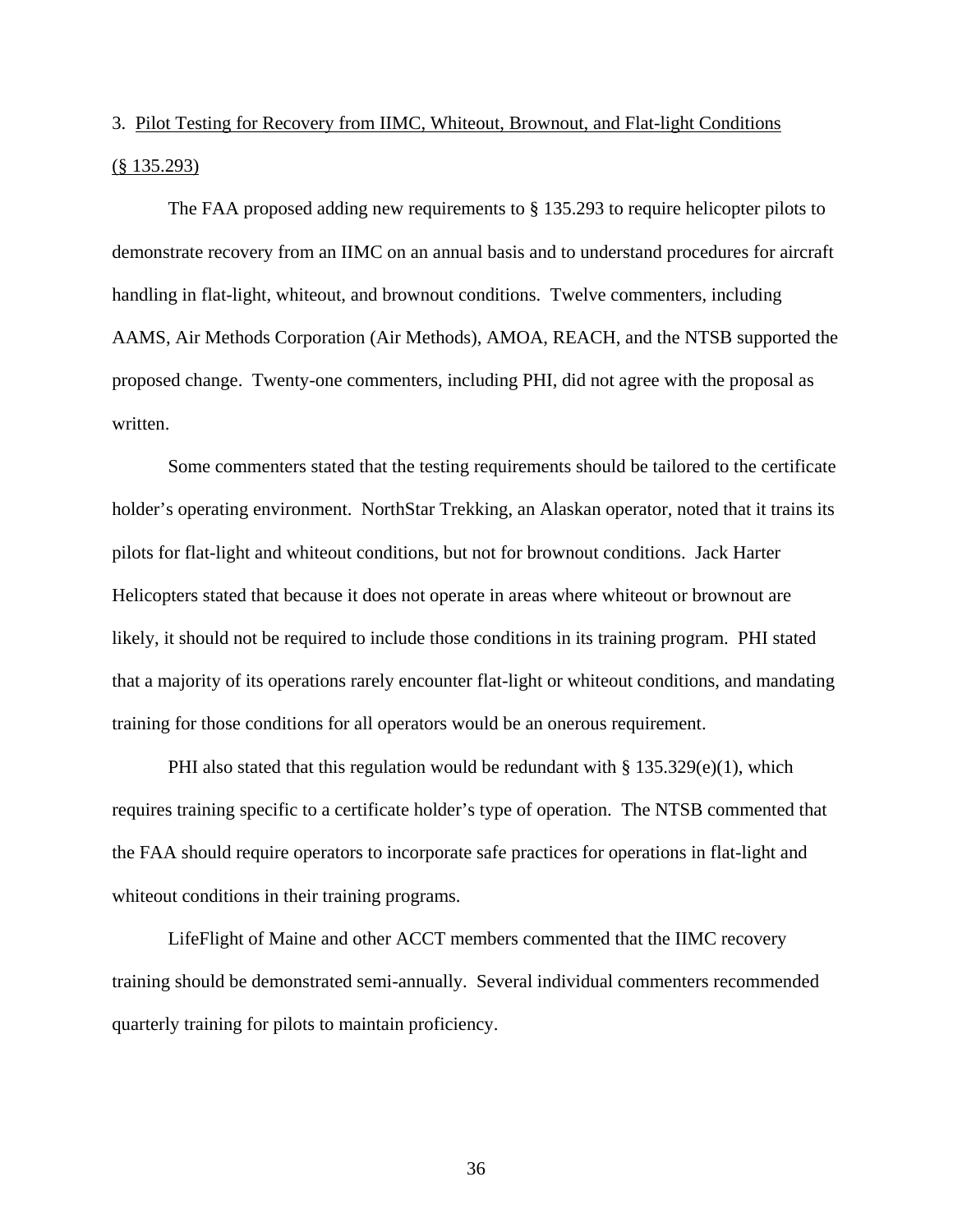AAMS, AMOA, and Air EVAC EMS commented that pilots should be able to use simulators and flight training devices to complete this training. The NTSB also supported increased use of simulators for helicopter pilot training.

 The FAA finds that helicopter pilots would benefit from annual testing on all three conditions—whiteout, flat light, and brownout. Although some conditions may be more prevalent in certain areas, such as whiteout conditions in Alaska or brownout conditions in desert environments, these conditions may occur year-round in many places. This testing will help ensure that pilots have a base-level knowledge should they encounter these conditions. To clarify, the rule requires that pilots, on the annual written or oral test required by § 135.293(a), demonstrate knowledge of procedures for aircraft handling in flat-light, whiteout, and brownout conditions, and methods for recognizing and avoiding these conditions. They would be required to demonstrate a realistic course of action to escape IIMC during the § 135.293(b) competency check. As discussed in the NPRM, the FAA intends for this demonstration to be appropriate to the aircraft, equipment, and facilities available to the pilot during the competency check. The FAA finds that an annual check is sufficient because it can be incorporated into a certificate holder's existing competency check schedule.

 This new requirement does not duplicate the crewmember training requirements of § 135.329(e)(1). That section requires, in part, crewmember training, instruction, and practice to ensure that each crewmember remains adequately trained and proficient for each type of operation in which that crewmember serves. While operators may include training on flat-light, whiteout, brownout, and IIMC recovery in training programs, this rule's amendments ensure that these topics will be tested during a pilot's annual competency check. The FAA anticipates that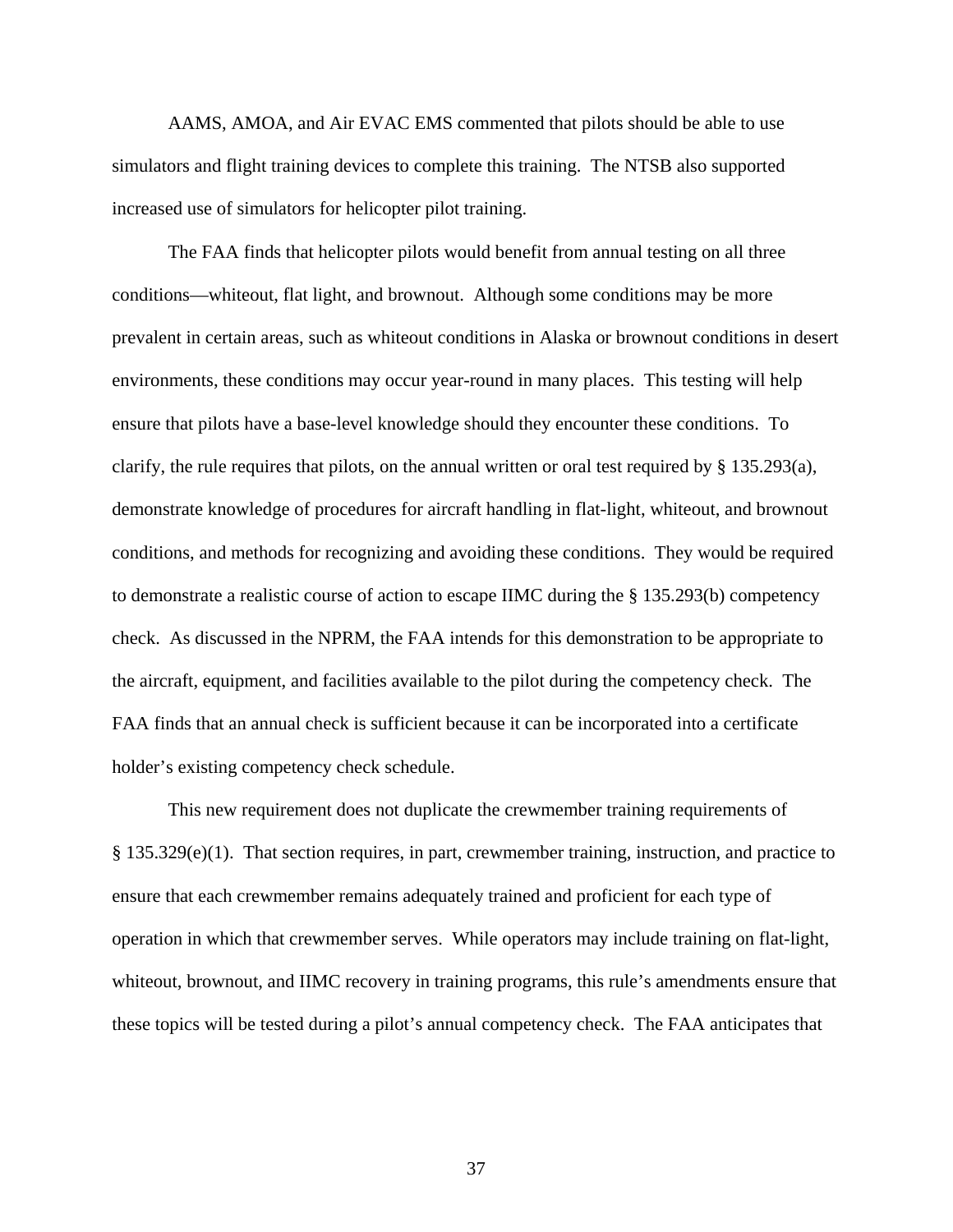such training will be incorporated into training programs so that pilots will be adequately prepared for their annual competency checks.

 We note that the IMC recovery portion of the competency check could be performed in a simulator or flight training device, provided that it is consistent with that device's specific approval.

## Final Rule

<u>.</u>

This rule is adopted as proposed and will take effect 60 days after publication of the final rule.<sup>5</sup> Section 135.293 requires individuals to complete testing in the 12 calendar months prior to serving as a pilot in part 135 operation. The FAA does not intend for pilots to be retested before the new testing requirements take effect. Rather, pilots must comply with the new requirement during their next § 135.293 test.

## 4. IFR Alternate Airport Weather Minimums (§ 135.221)

Current rules, as provided for in § 135.221, require that to designate an alternate airport for an IFR operation, weather reports or forecasts for that airport must be at or above the alternate airport landing minimums for that airport at the estimated time of arrival. In the NPRM, the FAA proposed to require a more stringent alternate airport weather requirement for rotorcraft, based on minimums established in Operations Specification (OpSpec) H105. Several commenters, including the NTSB, ACCT members, PHI, and AAMS supported the proposed change.

<sup>&</sup>lt;sup>5</sup> Section 306(c)(2) of the FAA Modernization and Reform Act of 2012 (P.L. 112-95) requires the FAA to conduct a rulemaking that addresses pilot training standards in preventing controlled flight into terrain and recovery from IIMC.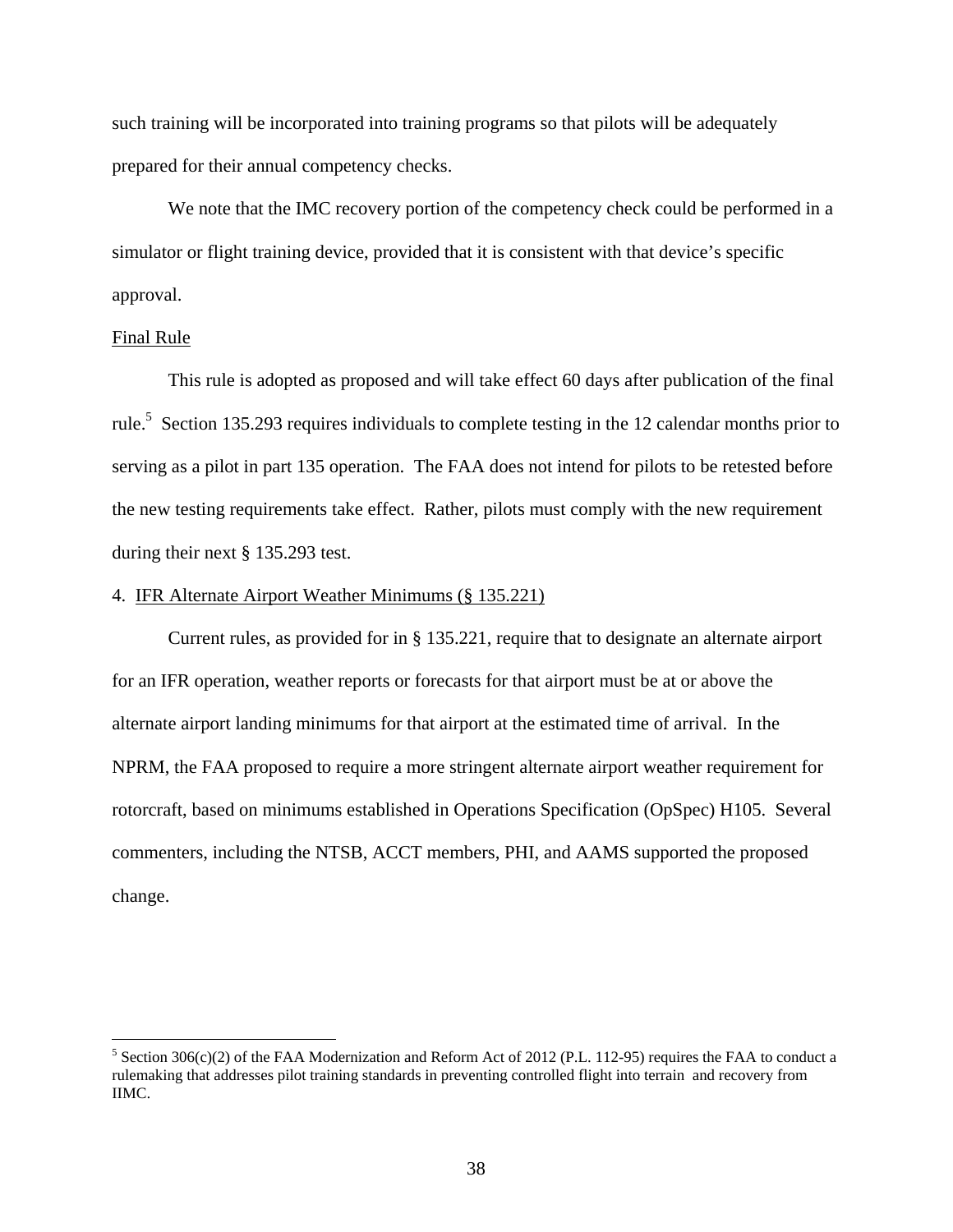Kestrel Air commented that the FAA proposed this requirement without establishing a connection between existing standards and accidents involving part 135 helicopter operators and that there is no accident history to support this proposal.

Safety and Flight Evaluations, International agreed that increased weather minimums would increase the likelihood of being able to land at the alternate if weather deteriorates. However, it also stated that because it is often more difficult for a helicopter to fly out of a weather system to an alternate airport, as noted in the NPRM, that "there is little likelihood that an alternate airfield exists that would have significantly different weather conditions than at the primary airfield." Accordingly, Safety and Flight Evaluations, International stated that the rule would discourage pilots from flying IFR.

Kestrel Air is correct that the FAA did not cite any accidents to support this proposal. However, as noted in the NPRM, this proposal is based on OpSpec H105, which is issued to all part 135 helicopter operators that conduct IFR operations. Accordingly, this rule change will not require operational changes for these certificate holders, so no additional costs will be incurred. OpSpec H105 has established these minimums and the FAA does not anticipate a change in IFR usage.

This rule is adopted as proposed.

## *D. Rules Applicable to Helicopter Air Ambulance Operations*

 This final rule establishes several new requirements for certificate holders conducting helicopter air ambulance operations. It changes the applicability section of part 135 (§ 135.1) to require some operations that have been conducted under part 91 to be conducted under part 135. Additionally, this rule establishes new equipment, operations, and training rules for certificate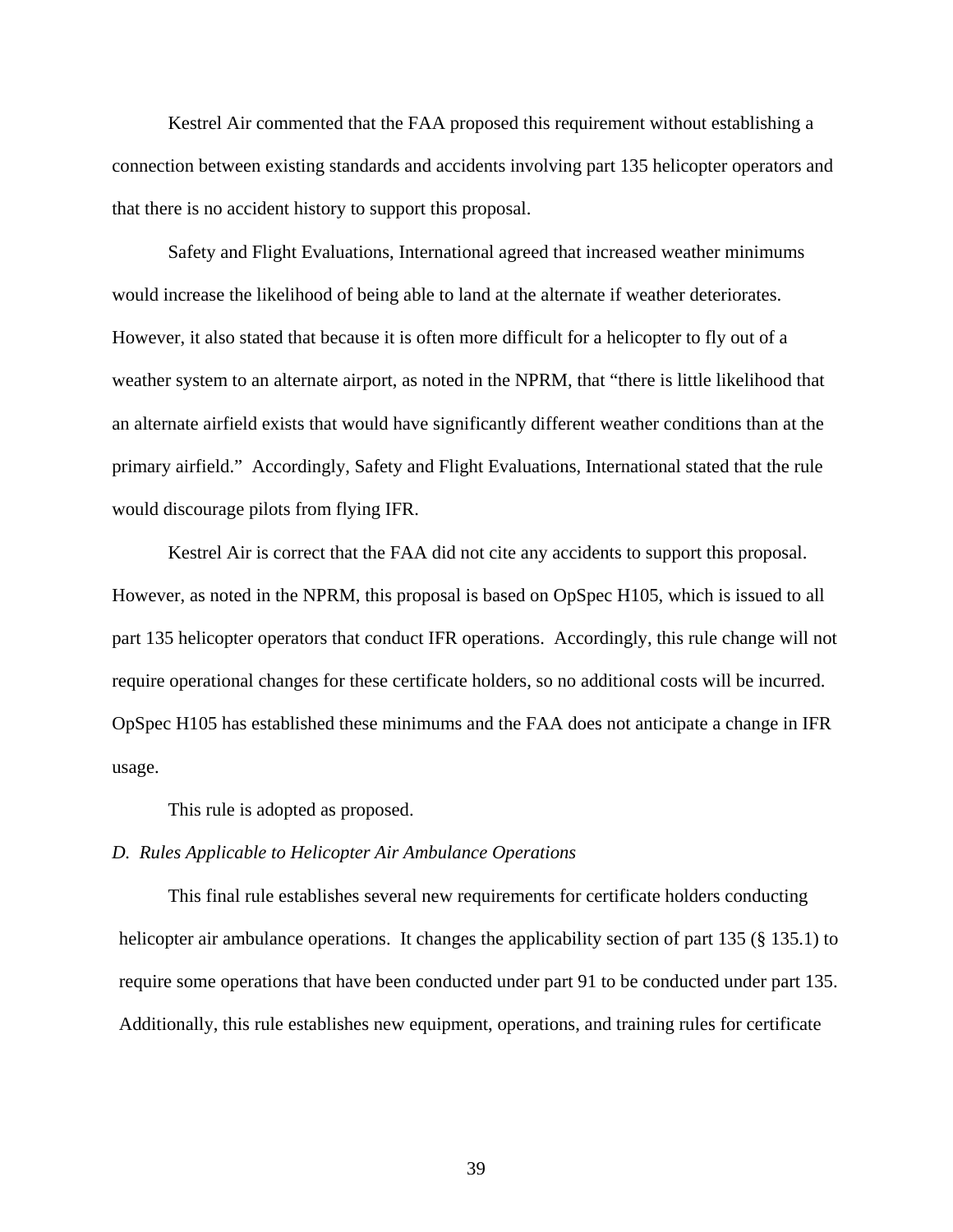holders conducting air ambulance operations which are codified in new subpart L, §§ 135.601- 135.621.

# 1. Applicability of Part 135 Rules to Helicopter Air Ambulance Operations (§§ 135.1, 135.267, 135.271, 135.601)

 The FAA proposed requiring that all helicopter air ambulance operations with medical personnel on board be conducted under part 135 operating rules. Flights to pick up a patient, the patient transport leg, and the flight returning to base after the patient is dropped off, or other flights with a patient or medical personnel on board would be conducted under part 135. The FAA received many comments from organizations and individuals supporting and opposing this proposal. Comments addressed the FAA's accident analysis which formed the basis of the regulatory evaluation; whether part 135 is the appropriate part of the regulations for this change and whether repositioning flights should continue to be operated under part 91; potential limitations on operations; flight and duty questions; and how the FAA defined flights to be conducted under part 135. These comments are addressed in detail below.

## Definition of Medical Personnel

The NPRM defined "medical personnel" as "persons with medical training, including, but not limited to a flight physician, a flight nurse, or a flight paramedic, who are carried aboard a helicopter during helicopter air ambulance operations in order to provide medical care." With this rule, any flights for medical transportation that carry a patient or medical personnel must now be conducted under part 135 rules.

 NEMSPA suggested a change in the definition of medical personnel to "medical personnel means persons approved by State or Federal EMS regulations who are carried aboard a helicopter during helicopter air ambulance operations in order to provide onboard medical care."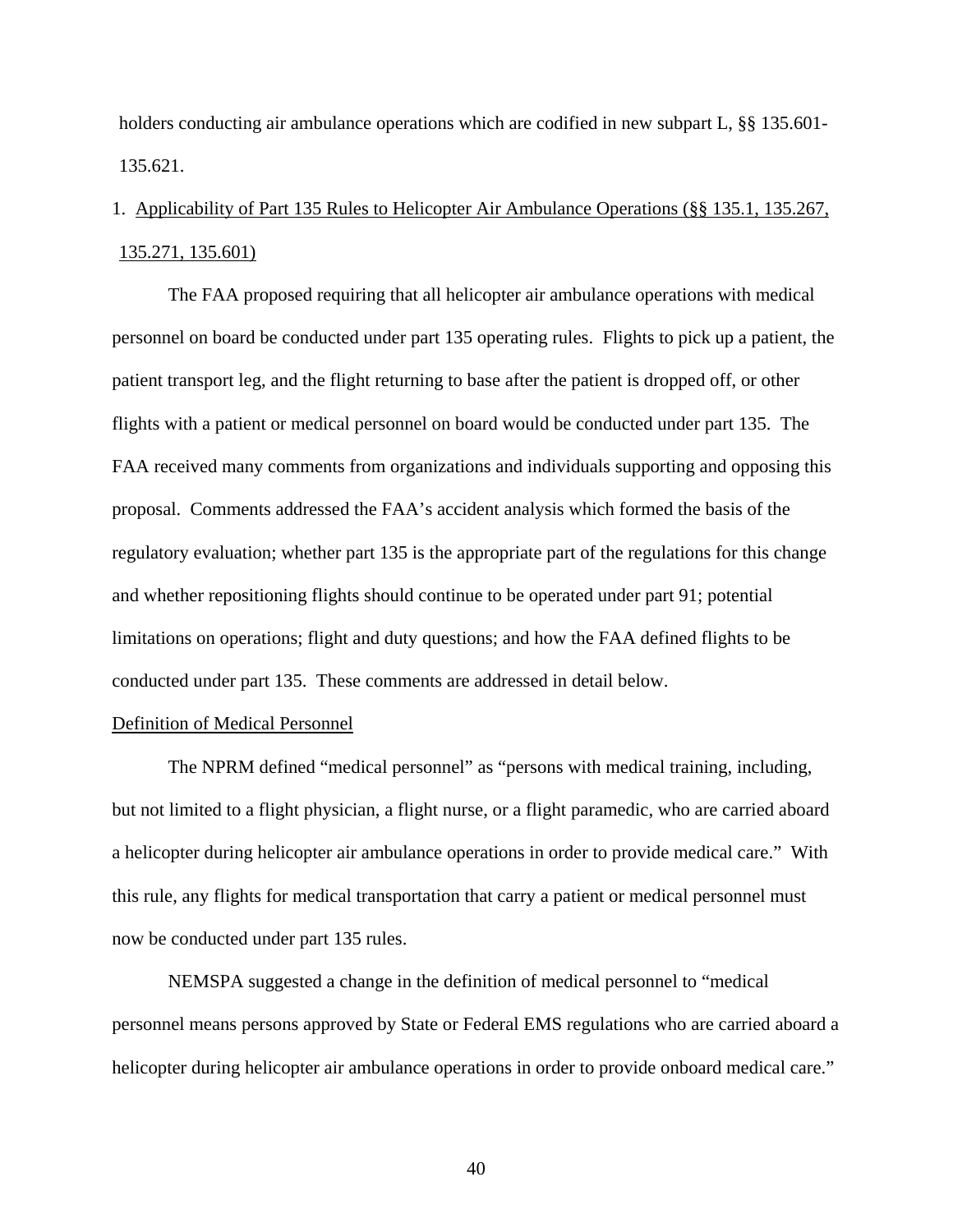AMOA requested a change in the proposed definition of medical personnel to "persons who are carried aboard a helicopter during helicopter air ambulance operations in order to provide onboard medical care" because the rule would limit the types of medical professionals often transported and could confuse the rule.

 The FAA clarifies that this definition is intended to be applied broadly to individuals who might be carried aboard to provide care. Requiring medical personnel to be approved under State or Federal EMS regulations may result in preventing people currently performing these functions from performing them any longer, because they may be licensed medical professionals but not certified under state or federal EMS regulation. For example, a nurse might be certified to practice by the State board of nursing, but not under a State's EMS regulations. Limiting the definition to this certification could also have the unintentional result of allowing operators to use medical caregivers who are not specifically certified under State or Federal EMS regulations. As a result, these individuals would not be included in the definition and thus the operator could avoid the part 135 requirements.

 Additionally, we note that the definition of medical personnel proposed in the NPRM referenced "persons with medical training, including but not limited to a flight physician, a flight nurse, or a flight paramedic . . . ." (See 75 FR 62621) (emphasis added). Accordingly, the definition does not apply to those persons only. Any person with medical training who is "carried aboard a helicopter during helicopter air ambulance operations in order to provide medical care" would fall into the definition of medical personnel. The FAA notes that it made a non-substantive change to the definition of "medical personnel" to clarify that the definition could apply to a single person as well as to a group.

#### Accident Analysis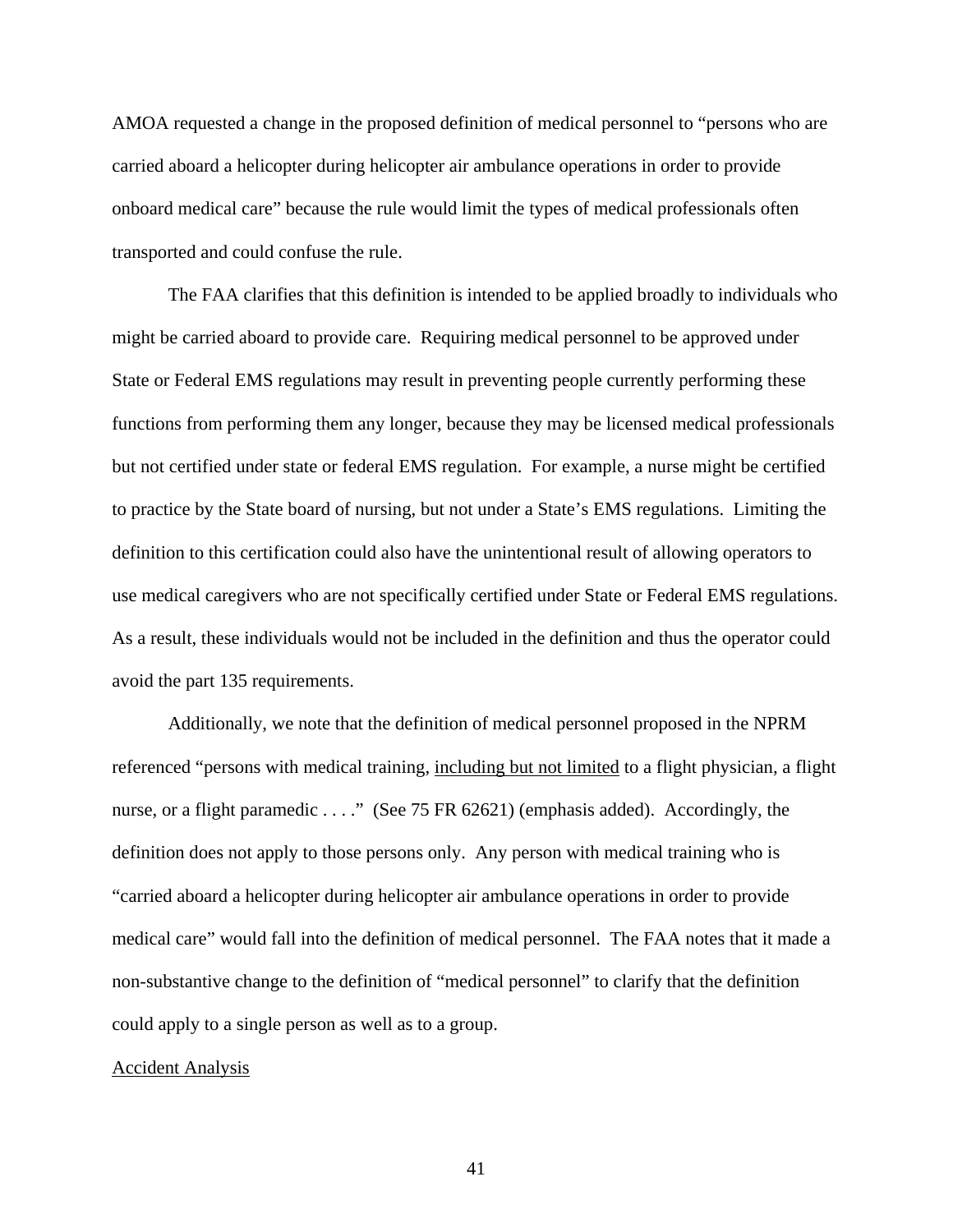AMOA and PHI contended that the FAA's accident analysis used to justify placing more operations under part 135 was flawed because it categorized flights as occurring under part 91 when, in fact, many were conducted under part 135 rules. Both organizations cited a 1992 memorandum of understanding (MOU) between the NTSB and the FAA that established how air ambulance accidents would be categorized. Pursuant to the MOU, the NTSB categorized accidents involving air medical flights without a patient on board as part 91 accidents. These commenters maintained that many of the accidents categorized as occurring under part 91 actually happened when the helicopter was operating under part 135 rules even though no patient was on board. HAI commented that its members that conduct air medical operations "currently operate to the requirements of OpSpec A021, which are higher than current part 135 weather minimums, on any leg of a patient transport flight whenever medical personnel are on board . . . ."

 The NTSB noted in its comment that, as detailed in its *Special Investigation Report on Emergency Medical Services Operations*, 32 of the 41 helicopter air ambulance accidents investigated by the NTSB occurred while the aircraft was operating under the flight rules specified in part 91.

 The FAA acknowledges that the commenters correctly described the way accidents are categorized under the MOU. In light of the information received from the commenters, the FAA reviewed the accidents cited in the NPRM to determine whether the accidents categorized as part 91 accidents were properly used to justify changes to the rule. The NPRM categorized 33 accidents (out of the 135 helicopter air ambulance accidents cited) as occurring during part 91 operations which were given as support for including those operations in part 135.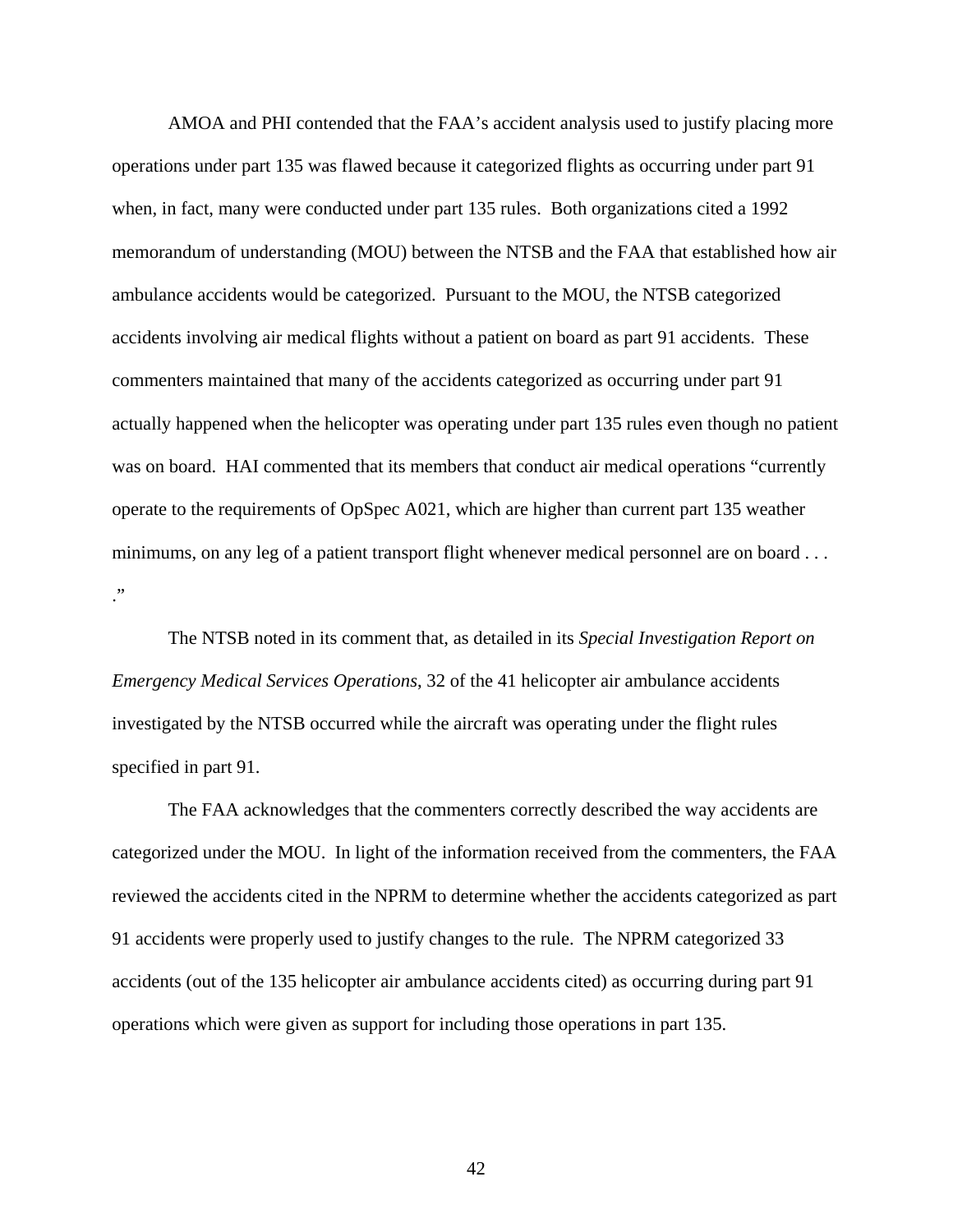The FAA determined that 17 of those 33 accidents occurred while the helicopters were flying in weather minimums below those proposed and that will be required under § 135.609, accounting for 42 deaths. Although some operations were conducted under part 135, these flights were operated below the weather minimums for helicopter air ambulance operations proposed in the NPRM. Therefore, the accidents may have been prevented had these helicopters been operating under the stricter rules adopted here and are properly included in justifying this rule. $^6$ 

## Relationship Between Parts 91 and 135

 $\overline{a}$ 

 AMOA, Air Evac EMS Inc. (Air Evac EMS), AAMS, NEMSPA, and PHI were among commenters that said that applying part 135 regulations to operations traditionally considered to be under part 91 is inconsistent with the current regulatory framework and could introduce confusion. Instead, these commenters said changes to enhance safety requirements for these operations should be made by amending part 91, not part 135. This would ensure the continuity and applicability of the current rules.

 The NTSB supported the proposal and stated that it would likely meet the intent of Safety Recommendation A–06–12. However, it also stated that the list of flights conducted under part 135 must be as complete as possible and should include maintenance flights, training flights, helicopter positioning flights performed without medical crewmembers on board, and other operations that would not be required to be conducted under part 135 under this rule.

<sup>&</sup>lt;sup>6</sup> The remaining sixteen accidents originally identified as part 91 operations were flying above the weather minimums established in this rule and are therefore no longer being used to support § 135.609. However, 10 of these accidents were cited in the NPRM in support of other proposed rule provisions. The FAA finds that these accidents are still applicable to those provisions. Six accidents were removed from the final rule's accident analysis. See the Final Regulatory Evaluation for a full explanation of the accident analysis, and methodology used to review the accidents.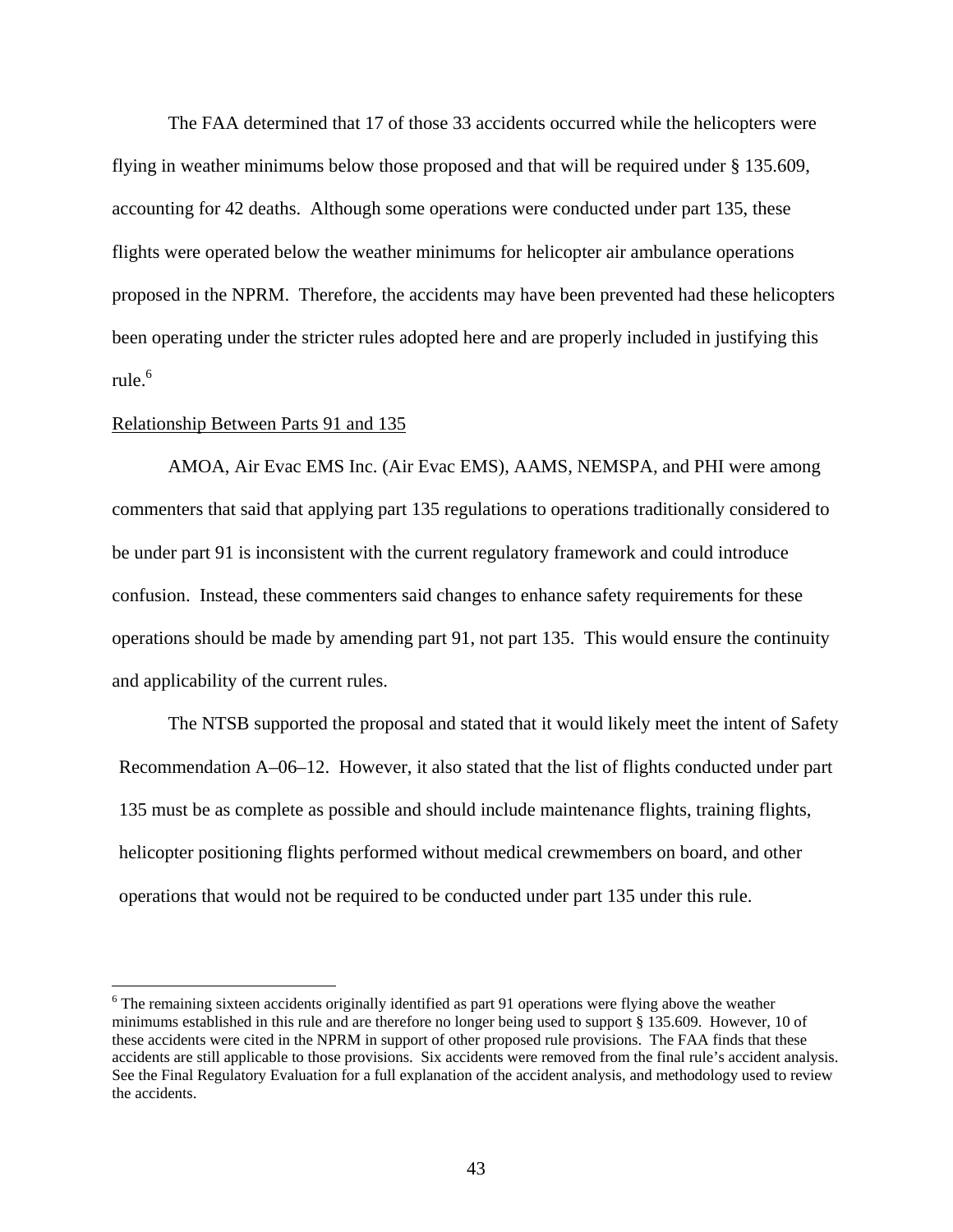The commenters are correct that, as discussed in the NPRM, currently non-patientcarrying legs of helicopter air ambulance operations may be conducted under part 91. The FAA, through this rule, is requiring legs with medical personnel onboard to be conducted under part 135. The primary reason for this change is to protect medical personnel by ensuring that those flights are conducted under the more stringent operating rules of part 135. As noted by the NTSB, medical personnel "cannot be expected to meaningfully participate in the decisionmaking process to enhance flight safety or to significantly contribute to operational control of the flight." Accordingly, the FAA determined that medical personnel deserve the same safety protections that part 135 provides to patients on helicopter air ambulance flights.

 Additionally, the FAA is not changing the rule language to provide a more extensive list of flights that must be conducted under part 135. As discussed above, the rule is clear that if medical personnel or a patient are on board the aircraft and the flight is conducted for medical transportation, then it must be conducted under part 135. The non-exclusive list is intended to emphasize that the traditional three-legged helicopter air ambulance flight (base to pick-up site, pick-up site to drop-off site, drop-off site to base) must now be conducted under part 135.

 Further, the FAA does not anticipate that the placement of these rules in part 135 rather than in part 91 will cause confusion for certificate holders. It is clear that these rules only apply to part 119 certificate holders authorized to conduct helicopter air ambulance operations under part 135. Part 135 is a logical place for the regulations affecting this population.

 The FAA received several comments about this rule's impact on helicopter air ambulance operations. First, AMOA, Air Evac EMS, AAMS, NEMSPA, and PHI commented on the need for flexibility from the part 135 requirements during the repositioning leg for training purposes. They have traditionally used this leg for training newly hired second pilots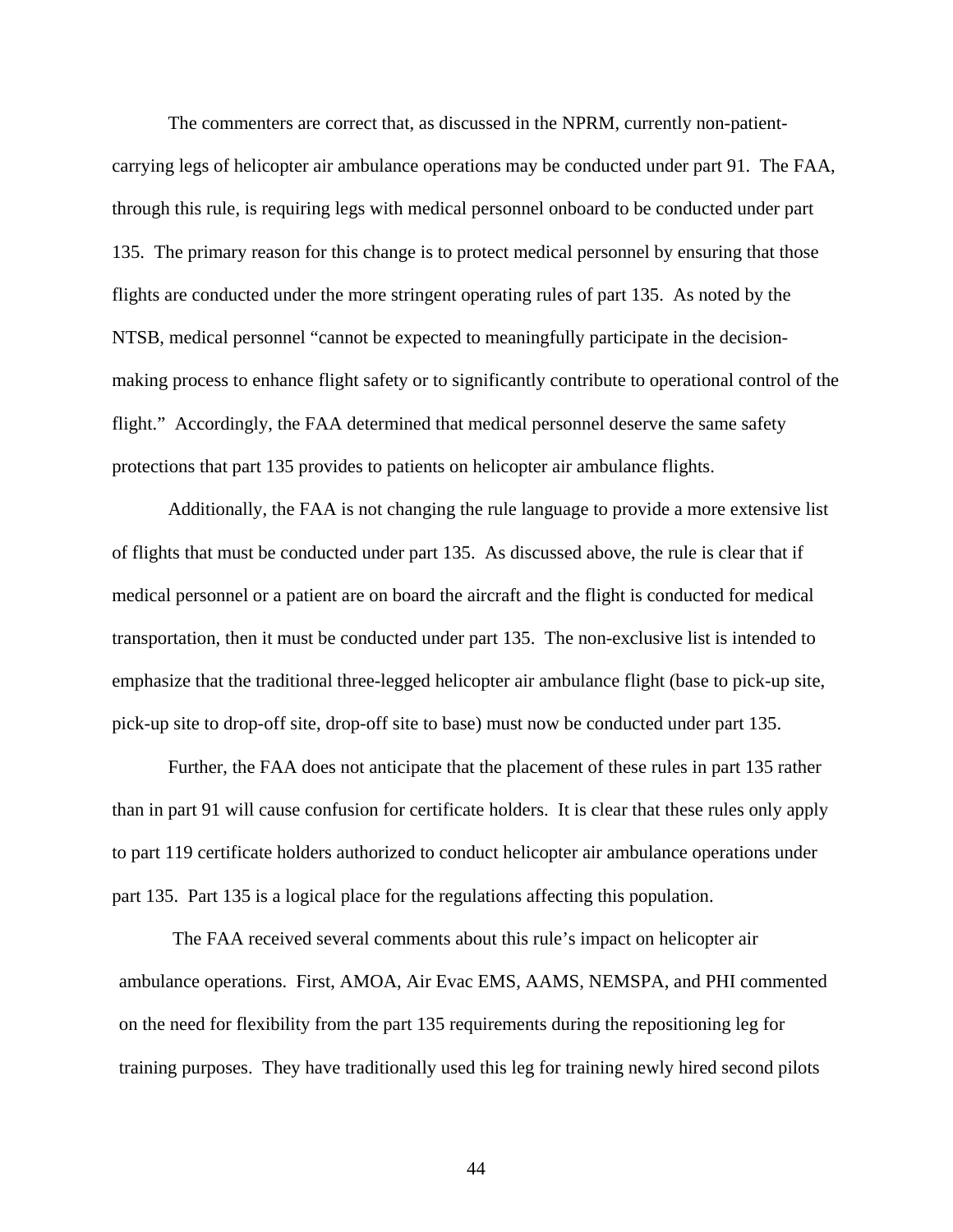on instrument approach procedures and stated that they cannot do the same kind of training when operating under part 135 rules as they can when operating under part 91 rules because the pilot in training would not be able to manipulate the controls. Commenters were concerned this proposal could significantly inhibit IFR operations by helicopter air ambulance operators. Second, HAI commented that a requirement to conduct helicopter air ambulance operations under part 135 would prevent operators from using GPS approaches certified for part 91 operations.

 The FAA has determined that applying part 135 rules will have only a limited effect on training. Operators may continue training pilots on instrument approaches during flights with no passengers, medical personnel, or patients on board. The FAA has determined that the safety benefits of this rule outweigh the fact that certificate holders may need to conduct additional training flights.

The FAA finds HAI's concern about limitations on GPS approaches to be unwarranted. All instrument approaches are designed and certified to part 97 Terminal Instrument Procedures (TERPS) requirements. Use of these approaches is not restricted to flights conducted under certain operating rules. They can be used by an operator conducting flights under part 91, 121, or 135.

 The NTSB also stated that although part 91 may provide additional "operational flexibilities due to decreased visual flight rules (VFR) weather minimums and no flight crew rest requirements" it believes that these benefits "are greatly overshadowed by the increased risk that such operations have historically posed."

 Additionally, the FAA acknowledges that certificate holders may not be able to conduct certain operations because of the more stringent part 135 requirements. For example, the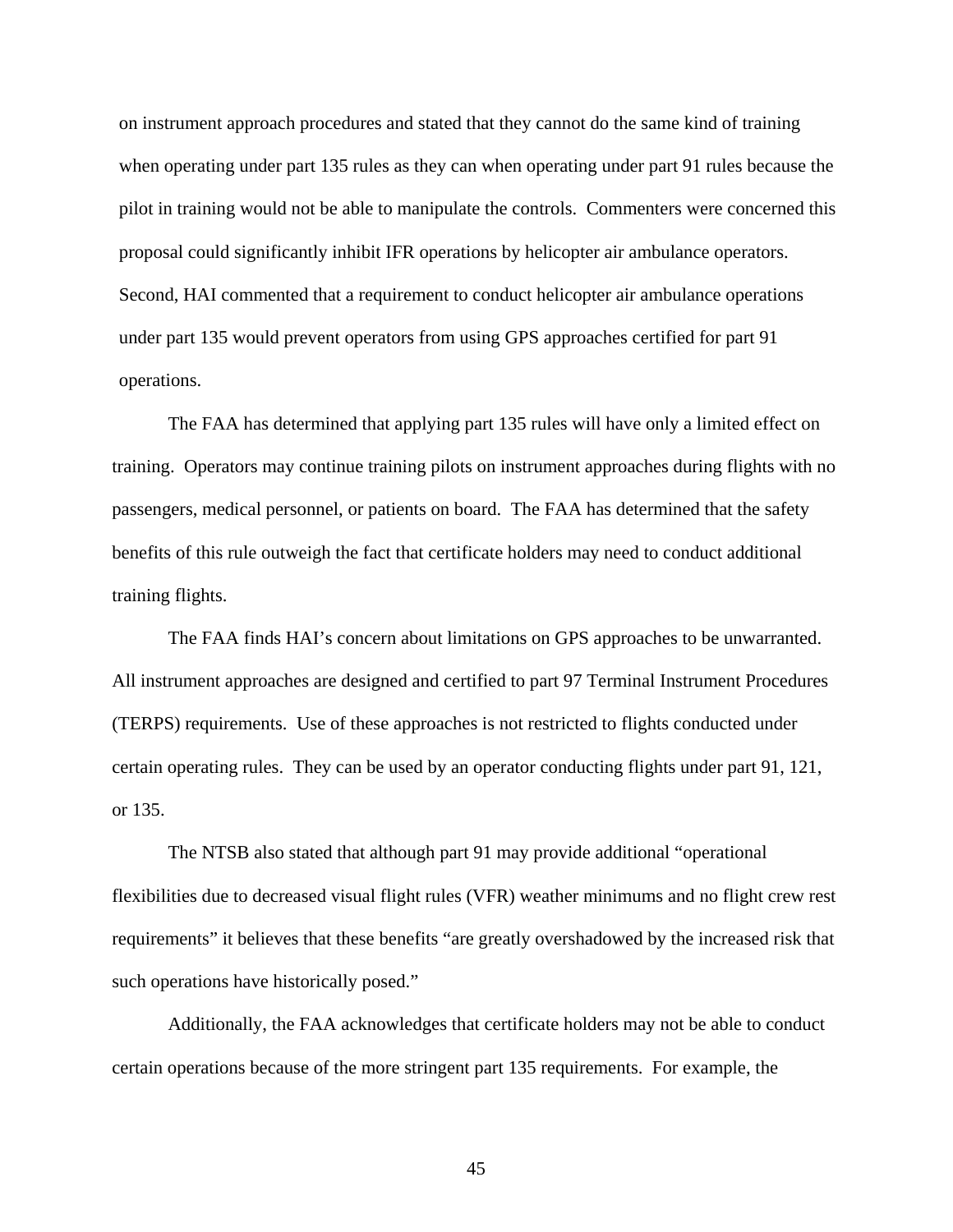weather minimums may be below part 135 standards, but would have been acceptable for a part 91 operation. Similarly, additional part 135 flights may mean that a flightcrew member reaches flight time limitations more quickly. Nevertheless, the FAA has determined that these restrictions are appropriate given the increased safety of operations that are expected as a result of this regulation. However, the FAA is not extending this regulation to flights conducted without medical personnel onboard. The FAA has determined that such an extension would go beyond the stated rationale of providing additional protections to the medical personnel and passengers onboard the helicopter.

 Air Methods commented that operators should follow the weather minimums specified in A021, which are more stringent than the baseline part 135 weather minimums. The FAA agrees and, as discussed later, is adopting those weather minimums into part 135 regulations applicable to helicopter air ambulance operations.

# Flight and Duty Time Limitations (proposed §§ 135.267 and 135.271)

As discussed in the NPRM, one impact of requiring flights traditionally conducted under part 91 to be conducted under part 135 is that these flights will now count toward a pilot's flight time limitations. In the NPRM, the FAA proposed adding language to §§ 135.267 and 135.271 to clarify that helicopter air ambulance operations conducted under part 135 must be included in a pilot's flight time.

Members of ACCT support including pilot duty time limitations in the change to require more helicopter air ambulance flights to be conducted under part 135. The Advanced Life Support and Emergency Response Team agreed with requiring flight time for a part 135 operation when medical personnel are on board to count toward a pilot's daily flight time limitations and stated it already operates under this policy.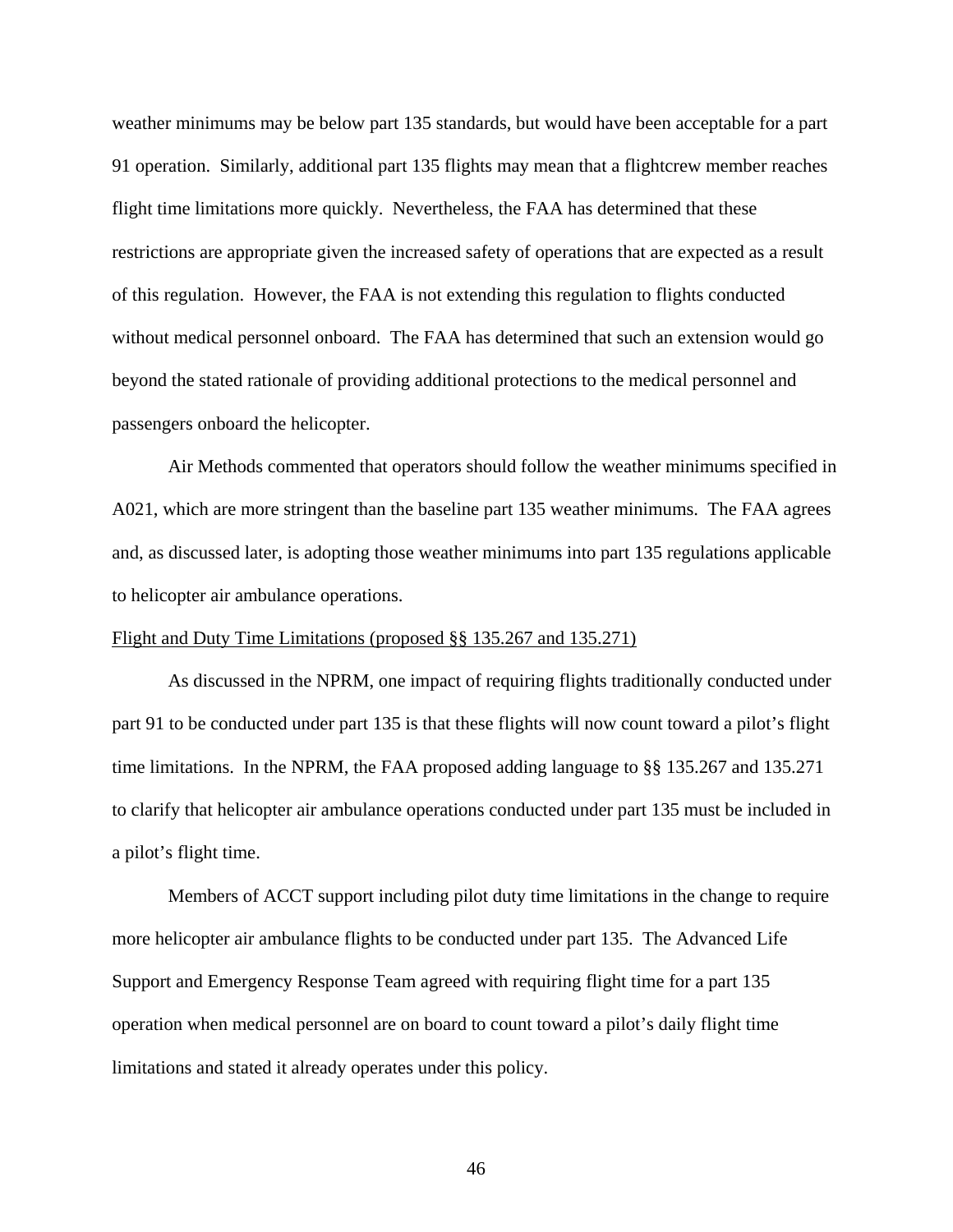PHI, AMOA, and Air Evac EMS commented that the current flight time and duty limitations in § 135.267 should not be altered. PHI believes the proposal is inconsistent with FAA regulatory structure and discriminates against the helicopter air ambulance industry without justification. AMOA does not agree with adoption of  $\S 135.267(g)$ .

 PHI also commented that there currently are no part 135 regulations that prevent a pilot from flying while fatigued. The commenter said that the pertinent regulation resides in part 91, part 135 operators must comply with part 91, and that current rest and duty requirements do not guarantee that a pilot will not be fatigued, even if complying with the regulations. Air Evac EMS commented that §§ 91.13 and 135.69(a) afford sufficient protection and claimed that the best measure against pilot fatigue is the pilot knowing when to decline a flight request and appropriate oversight.

 AMOA and Air Methods claimed that no accidents as a result of crew rest issues were cited to support this proposal and its change is a profound shift in the agency's regulatory structure that would cause pilots to rush to stay within the prescribed duty period. PHI and AMOA recommended retaining the current requirements until the FAA has reviewed all part 135 pilot rest requirements.

 PHI and numerous other commenters requested flexibility for pilot rest requirements under circumstances beyond the control of the pilot or operator.

The FAA did not propose any substantive changes to §§ 135.267 and 135.271 flight time and rest requirements but instead added language to those sections to clarify "flight time" as a term that includes any helicopter air ambulance operation as defined in § 135.601. As established by this rule, all helicopter air ambulance operations with medical personnel or patients on board must be conducted under part 135. The provisions of §§ 135.267 and 135.271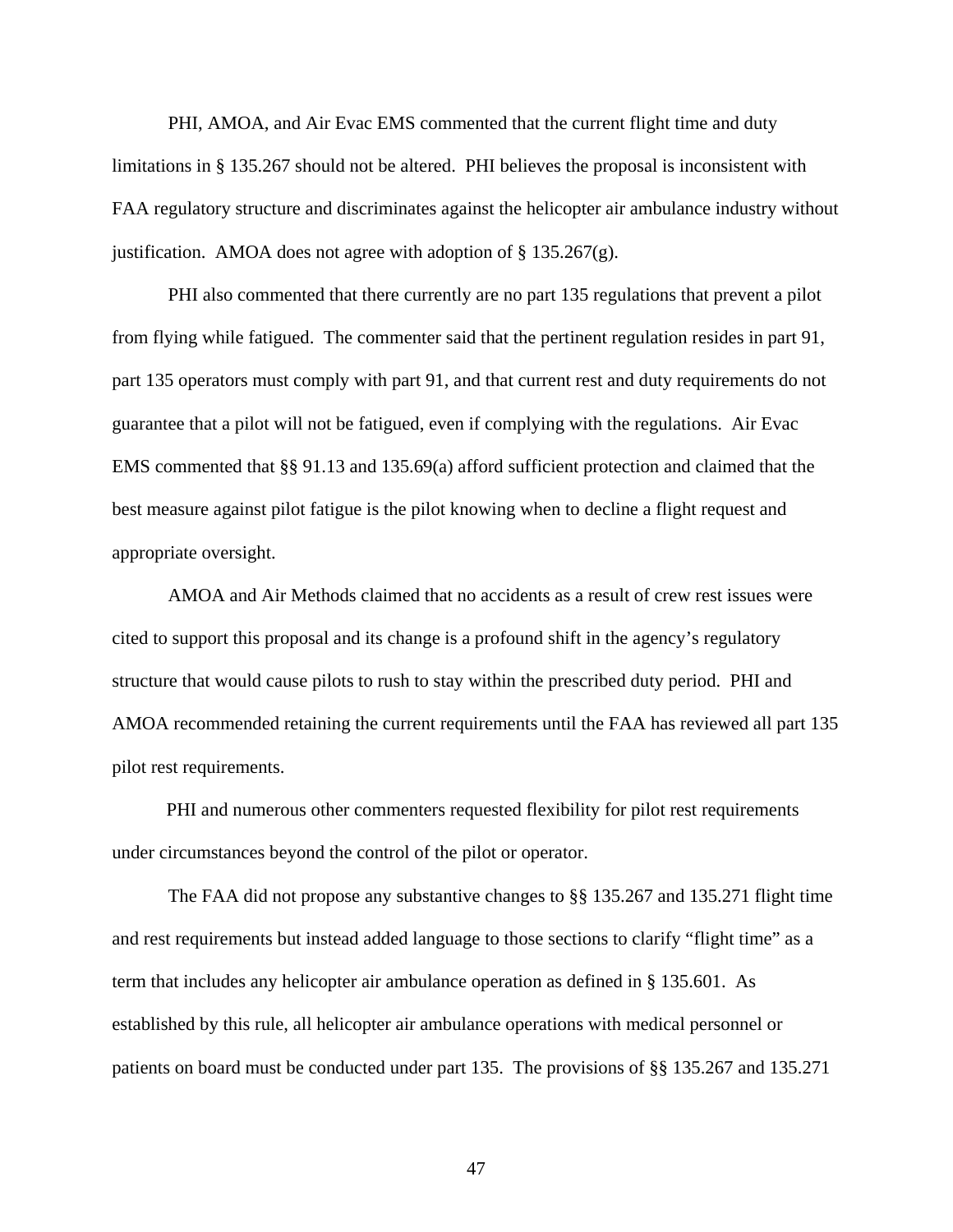would therefore apply to the helicopter air ambulance operations previously conducted under part 91.

In the final rule, the FAA did not add the proposed references to helicopter air ambulance operations in §§ 135.267 and 135.271 because they are redundant with the amendments to § 135.1. Any operation that must be completed under part 135 must comply with the applicable flight and duty time limitations of part 135, and this action does not eliminate this requirement. As commenters noted, §§ 91.13 and 135.69 provide some safeguards, but the FAA has determined that the flight time limitations and rest requirements of part 135, subpart F, are the rules to follow to prevent pilot fatigue.

 The FAA also notes that it received several comments about whether circumstances beyond the control of the certificate holder would permit exceeding the flight time limitations in § 135.267. The FAA believes that these comments mirror those submitted to the FAA in response to a draft legal interpretation published for comment that addresses this issue. *See* Docket No. FAA-2010-1259 (Dec. 23, 2010). The FAA advises commenters that it issued a withdrawal of the referenced interpretation in the same docket on November 7, 2013 (79 FR 66865) and is not taking any action in this rule. To do so would be outside the scope of the rule because the issue presented in the draft legal interpretation is one that was not addressed in the NPRM.

#### Final Rule

 Upon review of the NPRM, the FAA made changes to the rule text in §§ 135.1 and 135.601. The FAA did not adopt the proposed changes to §§ 135.267 and 135.271. The applicability statement in § 135.1 was revised for clarity. In § 135.601, the FAA removed the definition of helicopter air ambulance because it was unnecessary and revised the definitions of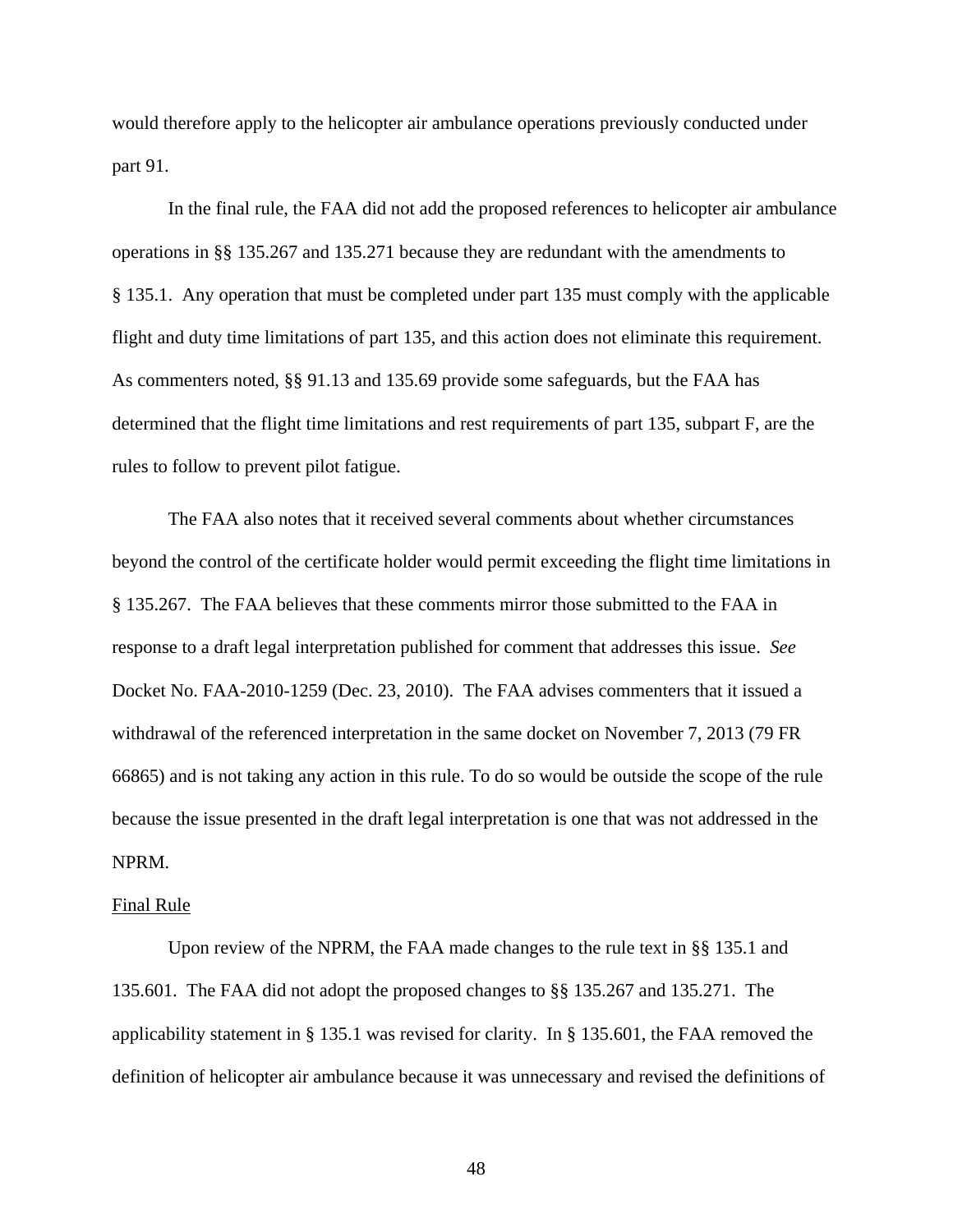helicopter air ambulance operation and medical personnel for clarity. All of these changes are non-substantive.7

# 2. Weather Minimums (§ 135.609—proposed § 135.607)

Currently, part 135 regulations require visibility of at least 1/2 statute mile during the day and 1 statute mile at night for VFR helicopter operations at an altitude of 1,200 feet or less above the surface in Class G airspace. In the NPRM, the FAA proposed to add more stringent weather minimums for helicopter air ambulance operations. As stated in the NPRM, this rule codifies the weather requirements of OpSpec A021. *See* Table 4 below. The proposed weather minimums for uncontrolled airspace are determined by whether the helicopter is flying in a mountainous or non-mountainous area and whether, within those classifications, the flight is taking place in a certificate holder's local flying area or is a cross-country flight. The NPRM defined a local flying area as 50 NM in any direction from an operator's base of operation. A cross-country flying area is an area other than a local flying area. Weather minimums are less stringent in local flying areas because of pilots' increased familiarity with obstacles and the operating environment. Based on the NPRM, in all flying areas, helicopter pilots using an FAA-approved night vision imaging system or FAA-approved HTAWS can fly in lower weather minimums during night operations because those systems provide benefits for avoidance of obstacles and controlled flight into terrain avoidance.

<u>.</u>

<sup>&</sup>lt;sup>7</sup> Section 306(a) of the FAA Modernization and Reform Act of 2012 (P.L. 112-95) requires helicopter air ambulance operations to comply with part 135 weather minimums and flight and duty time rules whenever medical personnel are onboard the aircraft.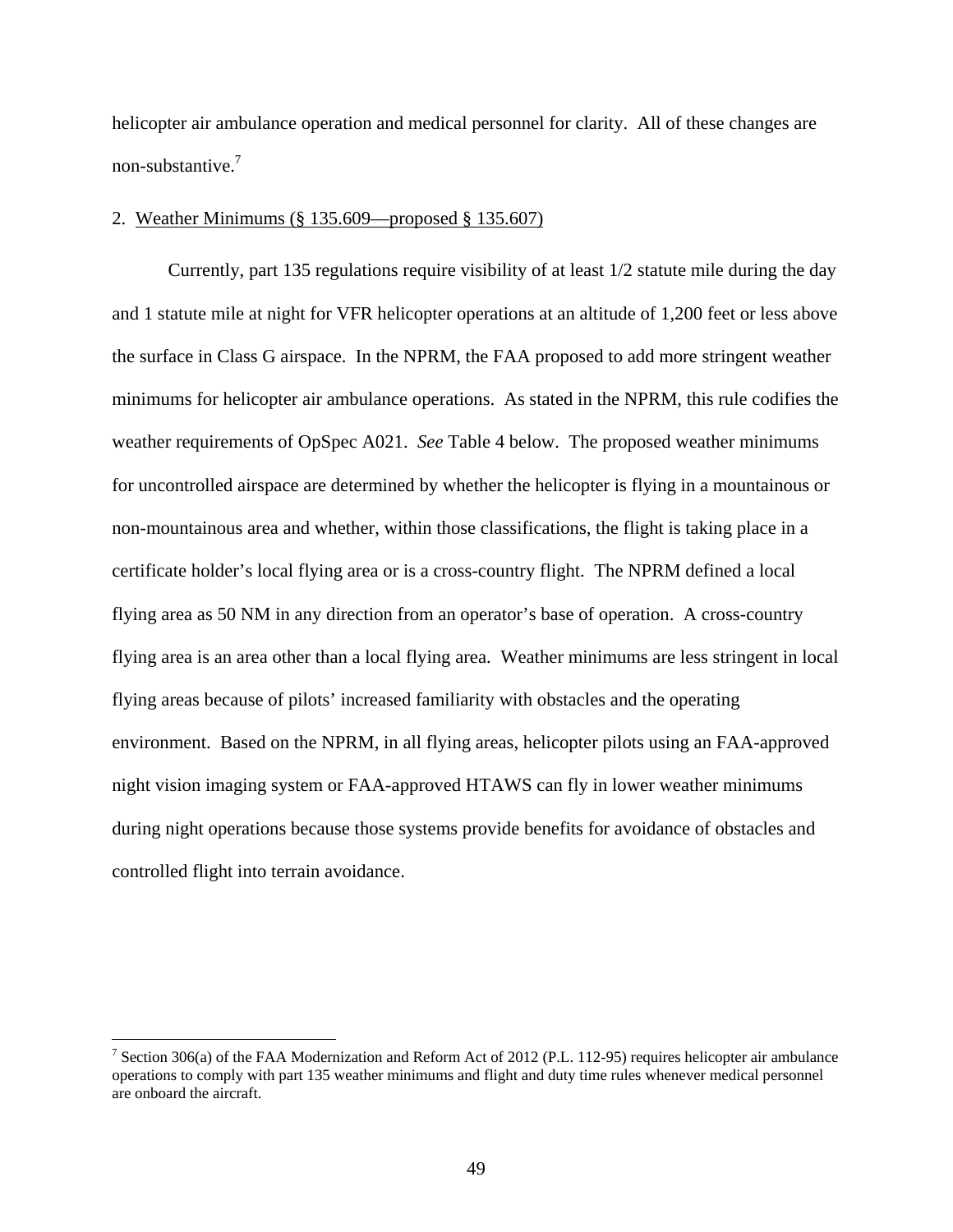| <b>Location</b>          | Day            |                             | <b>Night</b>   |                             | Night using an<br><b>Approved NVIS or</b><br><b>HTAWS</b> |                             |
|--------------------------|----------------|-----------------------------|----------------|-----------------------------|-----------------------------------------------------------|-----------------------------|
|                          | <b>Ceiling</b> | Flight<br><b>Visibility</b> | <b>Ceiling</b> | Flight<br><b>Visibility</b> | <b>Ceiling</b>                                            | Flight<br><b>Visibility</b> |
| Nonmountainous local     | $800 -$        | 2 statute                   | $1,000-$       | 3 statute                   | 800-feet                                                  | 3 statute                   |
| flying areas             | feet           | miles                       | feet           | miles                       |                                                           | miles                       |
| Nonmountainous non-      | $800 -$        | 3 statute                   | $1,000-$       | 5 statute                   | $1,000-$                                                  | 3 statute                   |
| local flying areas       | feet           | miles                       | feet           | miles                       | feet                                                      | miles                       |
| Mountainous local flying | $800 -$        | 3 statute                   | 1,500-         | 3 statute                   | $1,000-$                                                  | 3 statute                   |
| areas                    | feet           | miles                       | feet           | miles                       | feet                                                      | miles                       |
| Mountainous non-local    | $1,000-$       | 3 statute                   | 1,500-         | 5 statute                   | $1,000-$                                                  | 5 statute                   |
| flying areas             | feet           | miles                       | feet           | miles                       | feet                                                      | miles                       |

**Table 4. VFR Ceiling and Flight Visibility Requirements** 

The FAA received support for this provision from several commenters. The NTSB supports codifying the more stringent weather minimums of OpSpec A021. PHI agrees with the proposal. AAMS expressed support for this provision but opposed the requirement that operators must designate a local flying area, commenting that there are some areas where using cross country weather minimums would be preferable. They recommended replacing the word "must" with "may." Similarly, AMOA, Air Evac EMS, and individual members of ACCT commented that a local flying area should be optional and that the FAA should also allow for non-contiguous local flying areas. Safety and Flight Evaluations, International agrees with the proposal to increase the VFR weather minimums, but disagrees with the proposed implementation and commented that there should not be a differentiation between the weather minimums for "local flying areas" and "cross country flying areas" and that the proposed rule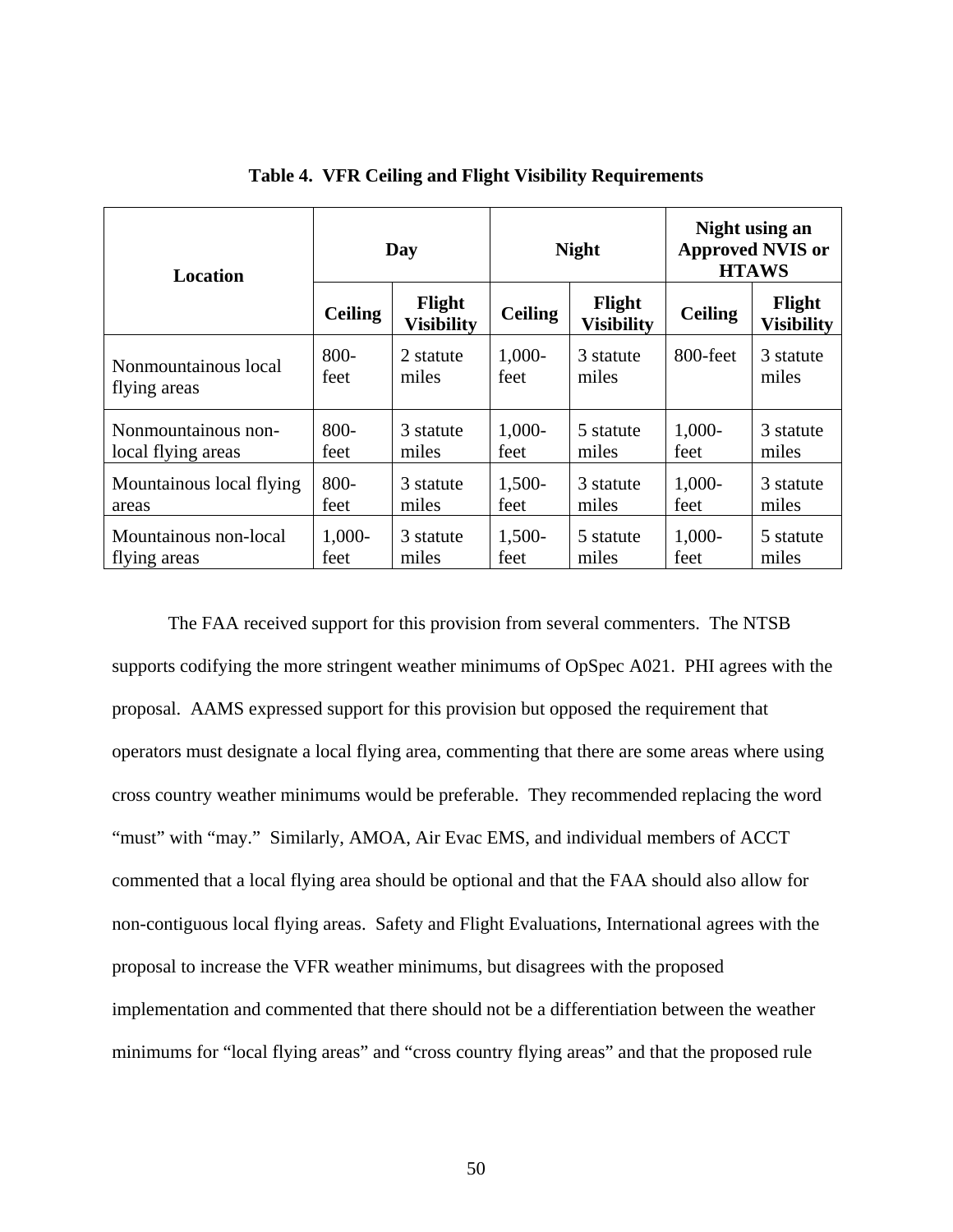inappropriately decreases the minimums when the aircraft is equipped with an approved night vision imaging system or HTAWS.

## Final Rule

The FAA is adopting this provision with several changes. Based on the comments received, the FAA determined that it would be overly restrictive to require operators to designate a local flying area that would not be used. The certificate holder will not be required to designate a local flying area but may do so in order to use the less stringent weather minimums. If an operator does not designate a local flying area, operations must be conducted in accordance with the more restrictive non-local-flying-area minimums in the rule. Thus the change in the rule will not negatively affect safety.

As discussed in the NPRM, a pilot must demonstrate familiarity and detailed knowledge of the hazards and high altitude terrain in local flying areas in order to use the lower minimums. Thus, the final rule includes a requirement that a pilot may not use the local flying area weather minimums unless that pilot has passed an examination given by the certificate holder within the 12 months prior to using the local flying area weather minimums.

Additionally, the final rule will allow non-contiguous local flying areas rather than tying them to the certificate holder's base of operations. This rule does not restrict the number of local flying areas an operator may designate. The intended safety standard will be maintained because before using the less restrictive local flying area weather minimums pilots will demonstrate knowledge of that area. The title of this section has been changed for clarification.

# 3. IFR Operations at Airports without Weather Reporting (§ 135.611—proposed § 135.609)

Current part 135 regulations only permit instrument flight into and out of airports with an on-site weather reporting source. The FAA proposed allowing helicopter air ambulance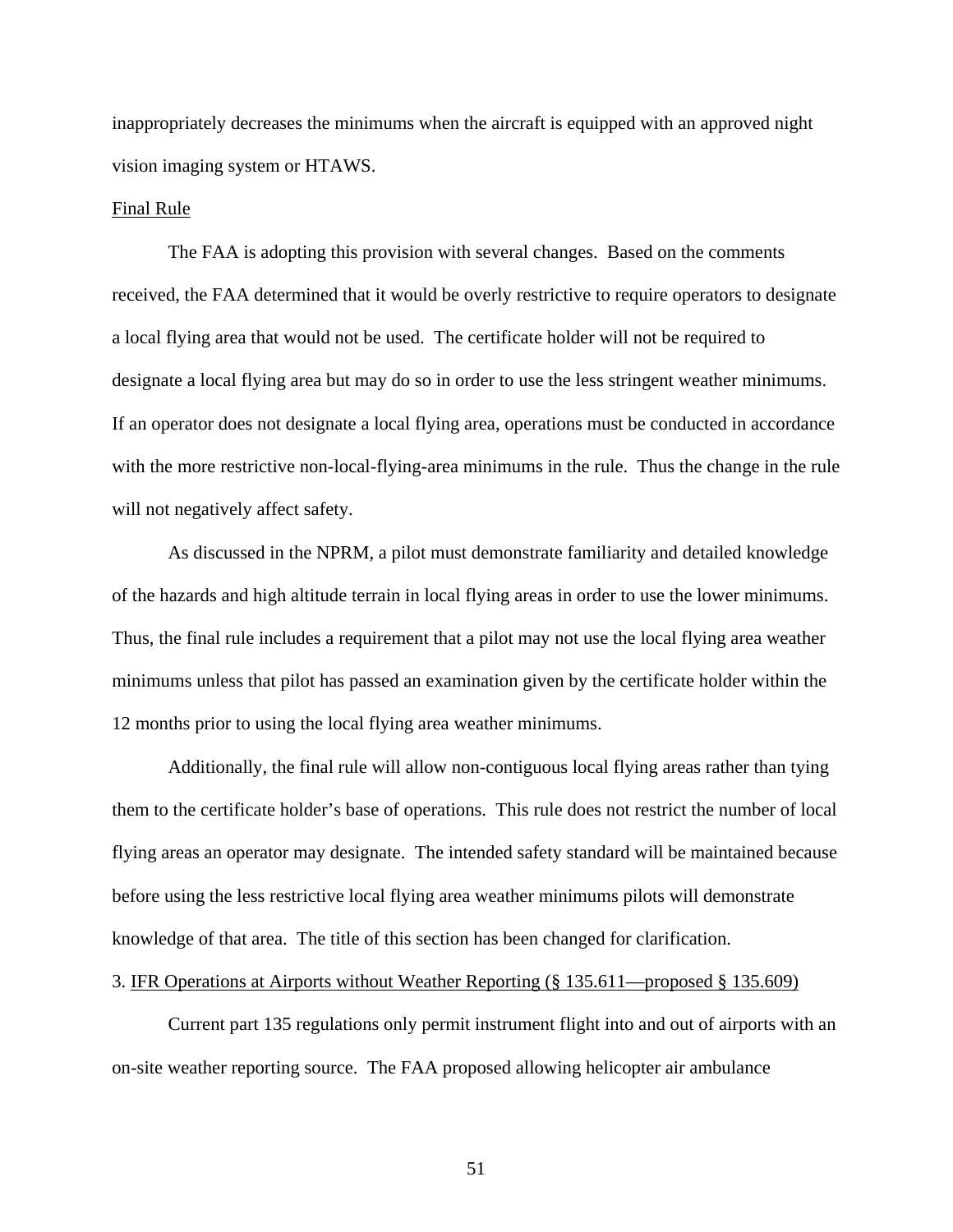operators to conduct IFR operations at airports and heliports without a weather reporting facility if they can obtain weather reports from an approved weather reporting facility located within 15 NM of the destination landing area and meet other pilot and equipment requirements.

The NTSB supported the proposal, agreeing that it would "provide an environment suitable for increased use of IFR," and noting that it would partially respond to Safety Recommendation A–06–93 "because of the potential increase in the availability of IFR approaches for HEMS operators."

AMOA commented that all part 135 operators should be able to use these procedures. The FAA did not propose permitting all part 135 operators to use these procedures in the NPRM and to expand the applicability at this time would not be within the scope of this rule. Accordingly, the FAA is not extending this requirement to all part 135 operators.

# Use of an Area Forecast as an Alternate Weather Source

Currently, OpSpec A021 is issued to helicopter air ambulance operators and allows the use of an area forecast as an alternate weather source. The Society of Aviation and Flight Educators noted that the changes to OpSpec A021 were made because the FAA had determined that navigation by instruments is safer than navigation by visual reference. The revisions specifically included area forecasts to facilitate greater use of the instrument flight rules system. Many operators developed an instrument flight rules system that uses those forecasts.

 The Society of Aviation and Flight Educators contended that this proposal would require an operator to either add an approved automated weather station at a location within 15 NM or to operate with visual flight rules. This, according to the commenter, would significantly undermine the ability of operators to add instrument operations as a safety improvement. PHI, AMOA, ACCT, MaxViz, and the Health Care District of Palm Beach County all echoed the call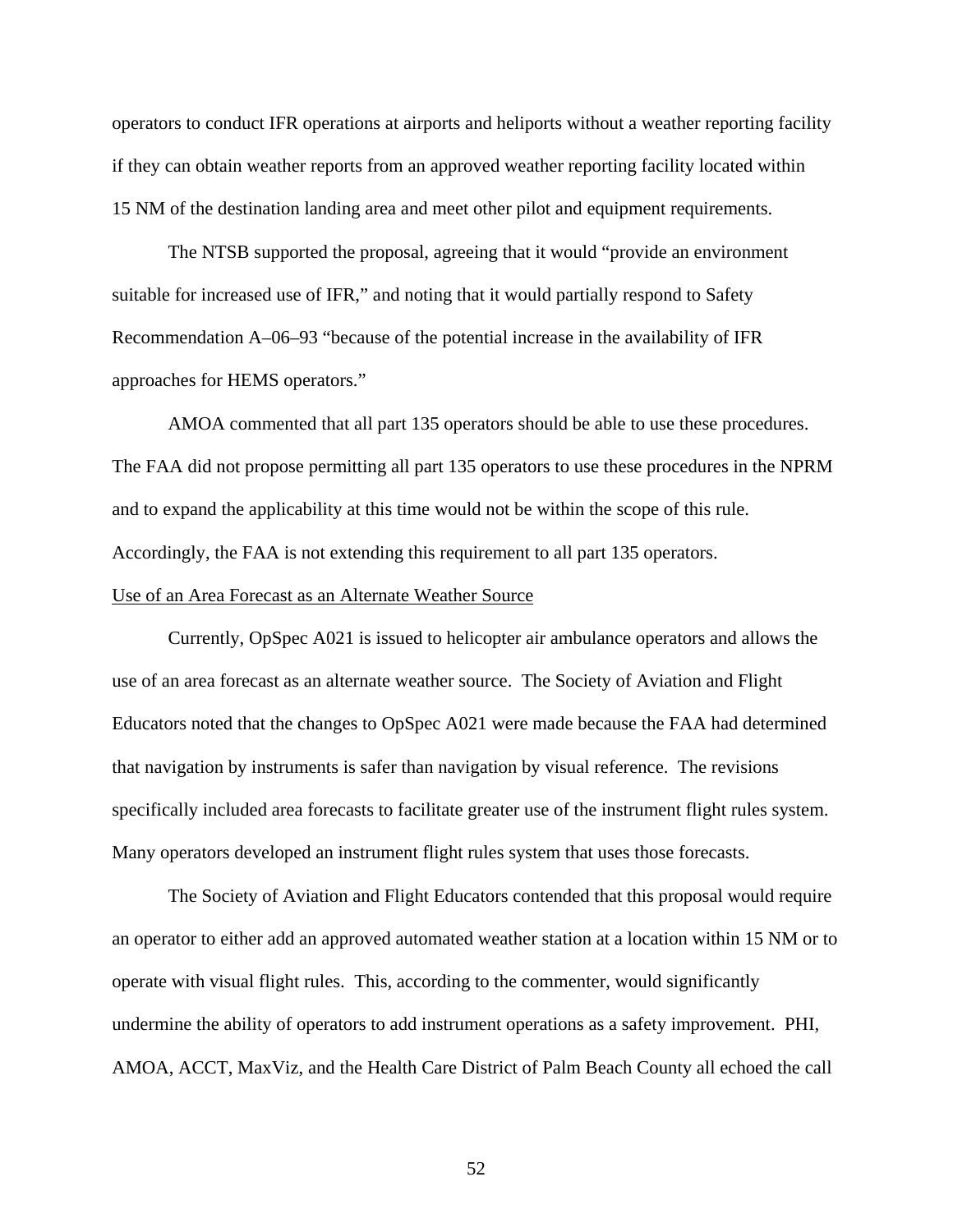for adding the area forecast as an acceptable alternative if a weather reporting station is not available.

 The NPRM proposed a higher standard than that required by OpSpec A021. That operations specification permits an operator to use an approved weather reporting source if one is located within 15 NM of the landing area but if there is not such a source within that distance from the landing area, an area forecast may be used.

 In response to comments, and upon further review, the FAA has changed the requirements of this rule from those proposed in the NPRM. This final rule allows IFR operations at an airport without weather reporting if the certificate holder has an area forecast for the vicinity of the destination landing from the National Weather Service, a source approved by the NWS, or a source approved by the FAA. As discussed in the NPRM, the FAA finds that an area forecast is sufficient for the purposes of this rule because helicopter air ambulance operators have a history of safely operating under an exemption<sup>8</sup> or under OpSpec A021, on which this rule is based. The area forecast allowance of the exemption and OpSpec A021 is the same as in this final rule language.

# Pilot and Equipment Requirements

 $\overline{a}$ 

 The FAA also revised the rule language to eliminate several sections that were determined to be redundant with existing part 135 regulations. The redundancies removed were the requirements for pilots to: (1) have a current  $\S 135.297$  instrument proficiency check; (2) hold an instrument rating; (3) complete a course including a review of IFR regulations, interpreting weather, reviewing instrument charts, and crew resource management; (4) learn

 $8$  Exemptions No. 9490 and 9490B (Regulatory Docket No. FAA–2006–26407); Exemption No. 9665 (Regulatory Docket No. FAA-2008-0169); Exemption No. 6175 (Regulatory Docket No. FAA–2001–9195) (granting authority for departures only); Exemption No. 6175G (Regulatory Docket No. FAA–2001–9195).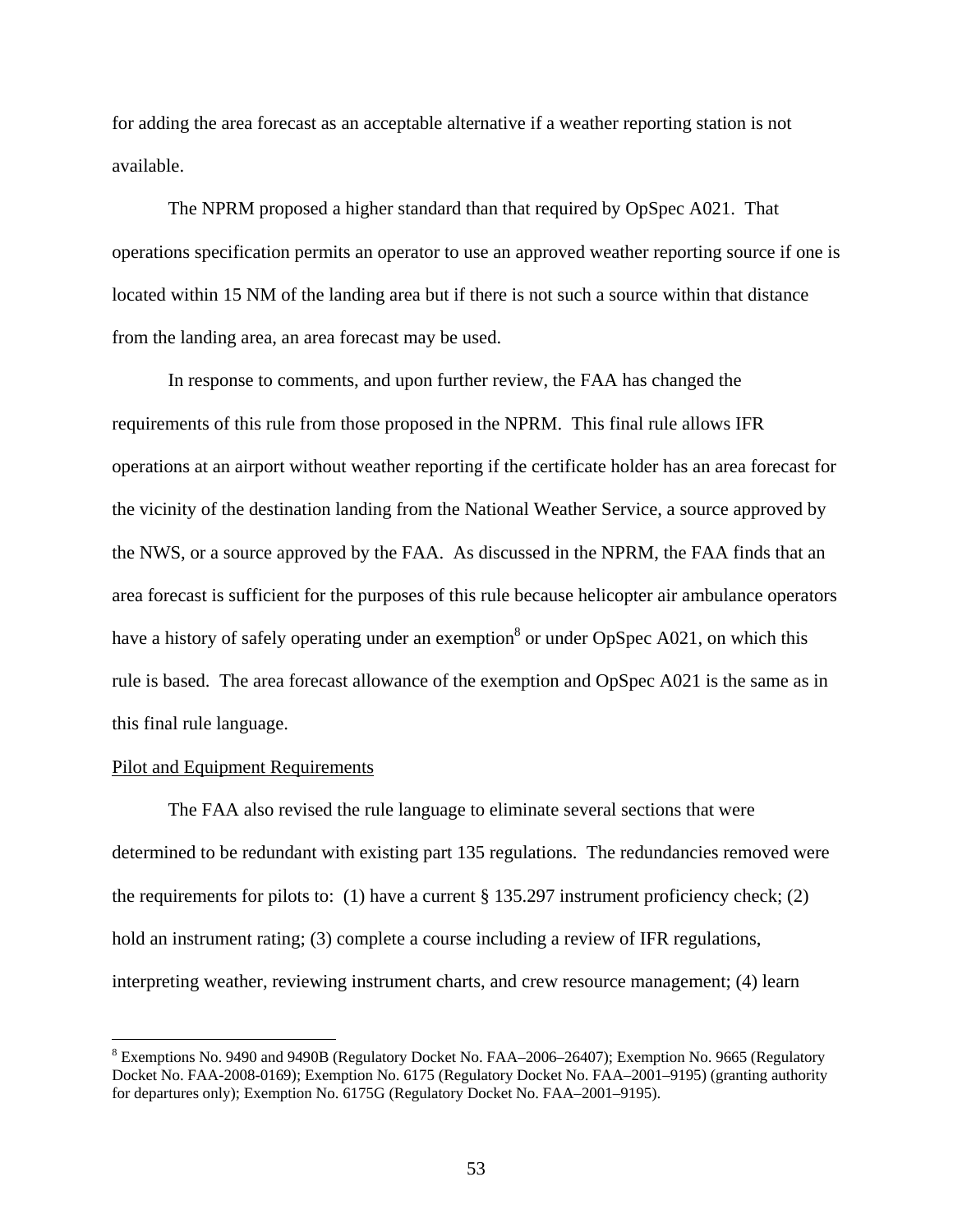methods for determining present visibility and ceilings; and (5) be tested on approaches authorized under this provision. In all these cases the FAA finds that pilots who conduct part 135 operations must already meet these standards, or that these standards are sufficiently incorporated into current pilot training requirements.

 The FAA also deleted the proposed requirements for aircraft to be equipped with an autopilot if used in lieu of a second in command as required by § 135.101, and for the aircraft to be equipped with navigation equipment appropriate to the approach to be flown. Again, this requirement is redundant with existing §§ 135.101 (SIC) and 135.105 (autopilot), which must be followed during part 135 operations.

 In response to a comment from AMOA that the references to "storm scopes" were outdated, the FAA deleted the references in proposed § 135.609(b)(2) to "airborne weather radar" and "lightning detection" as types of severe-weather detection equipment. The final rule requires that helicopters conducting these operations be "equipped with functioning severe weather-detection equipment."

## Requirements for Departures

 The rule requires that the weather at the departure point must be at or above the minimums for visual flight rules for a pilot to make an IFR departure. The pilot in command is authorized to determine whether the weather meets the takeoff requirements of part 97 or of the certificate holder's operation specification.

The FAA concludes that this new provision will increase instrument flight and result in more air ambulance helicopters operating in a positively controlled environment, thereby increasing safety.

4. Approach/Departure IFR Transitions (§ 135.613 — proposed § 135.611)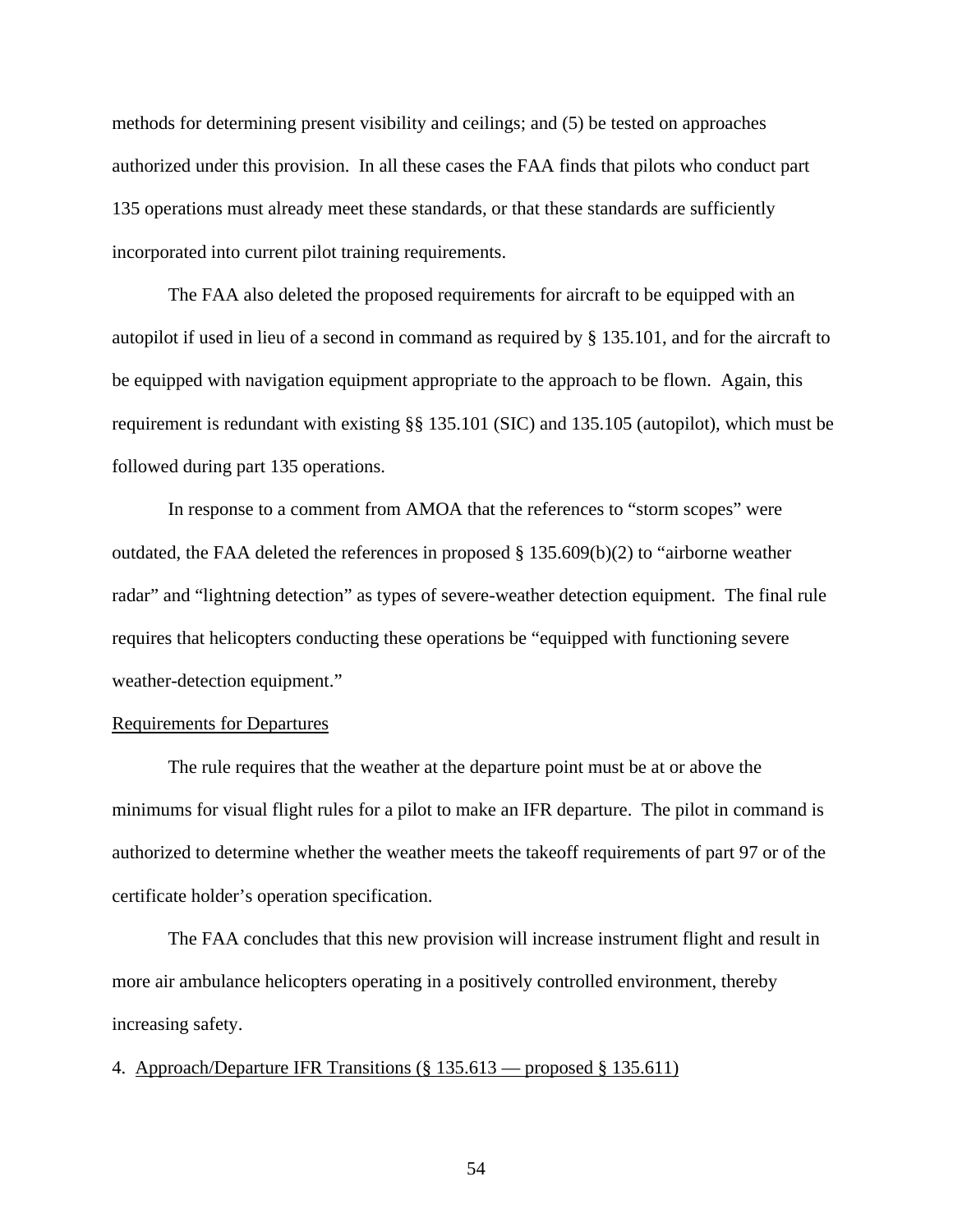This rule was proposed to establish weather minimums for helicopter air ambulances that have been using an instrument approach and are now transitioning to visual flight for landing. This section is intended to encourage IFR operations because of their safety benefits. Pilots on an instrument approach would, upon reaching a point in space at a minimum descent altitude or decision altitude, continue the flight to the landing area under visual flight rules if conditions permit. The weather minimums that pilots will follow are based on the type of approach the pilot is flying and the distance between the missed approach point and the heliport or landing area. Pilots continuing on the "proceed visually" segment of an instrument approach into an airport or heliport for which the approach is designed would follow the weather minimums on the approach chart when completing that approach.

The FAA notes that in most cases the rule permits flight under less restrictive weather minimums than are currently allowed for cruise flight in uncontrolled airspace. As noted in the NPRM, obstacles in the vicinity of an instrument approach are flight-checked and marked on instrument approach charts. It is less likely that pilots would encounter unexpected obstacles when following an instrument approach chart. However, if the distance of the VFR portion of the flight is 3 NM or more, then the VFR weather minimums for that class of airspace apply. We emphasize that if a 3-NM-or-more VFR segment is flown in Class G airspace, the applicable VFR weather minimums would be those found in § 135.609.

The rule also permits a pilot to depart with a VFR-to-IFR transition under the less restrictive weather minimums allowed for approaches if the pilot follows an FAA-approved obstacle departure procedure, has filed an IFR flight plan and obtains an IFR clearance at a predetermined location, and the transition to IFR occurs no farther than 3 NM from the departure point. Pilots who cannot meet these requirements must use the standard VFR weather minimums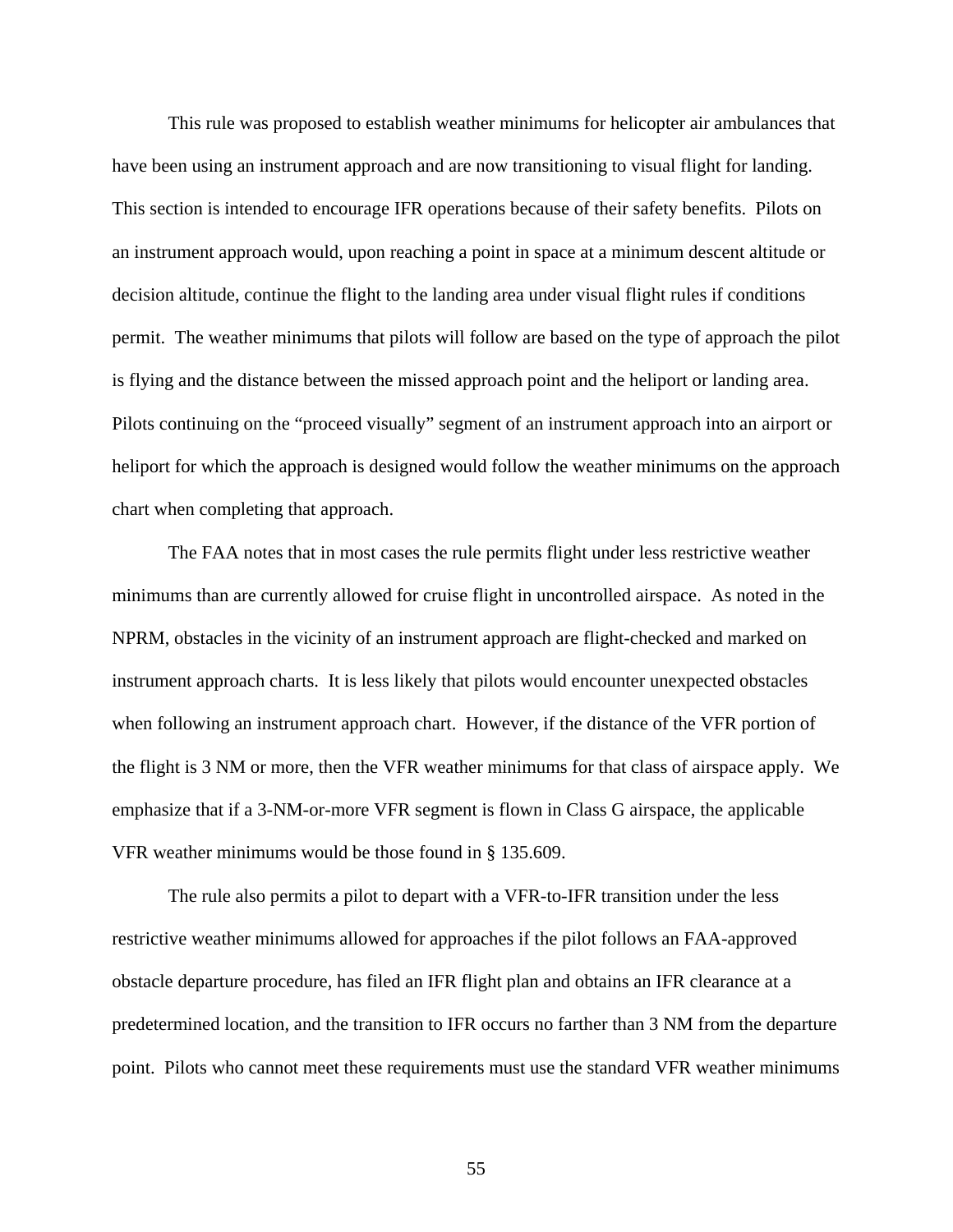required for that class of airspace, which would be those found in § 135.609 for Class G airspace. As noted in the NPRM, a pilot who simply flies the reverse course of the approach used when landing would not be following an FAA-approved obstacle departure procedure. That is because this procedure has not been flight-checked to specific departure criteria and therefore obstacle clearance cannot be guaranteed.

 A total of 21 individuals affiliated with PHI commented on the proposal for this rule. These commenters supported the proposed rule and noted that it is consistent with current OpSpec A021 requirements. Commenters also noted that proposed  $\S$  135.611(a)(2) contained an incorrect cross reference to  $\S 135.611(a)(1)(i)$ .

 Safety and Flight Evaluations, International stated concerns with the construction of some PinS approaches. First, it noted the complexity in distinguishing between "proceed visually" and "proceed VFR," because the weather minimums on the approach charts apply to "proceed visually" segments, while the distance from the missed approach point to the landing area dictates the weather minimums. It stated that having various minimums was complex and would not encourage IFR operations. Next, it noted the possibility that a pilot could reach the missed approach point, determine that the weather meets the requirements to proceed VFR, and then lose sight of the landing area. This would leave the pilot unable to continue IFR because the pilot would no longer be in protected airspace. Finally, Safety and Flight Evaluations, International commented that ICAO has established clearer requirements for similar operations and asked whether the proposed requirements comply with ICAO Procedures for Air Navigation Services—Aircraft Operations (PANS-OPS) definitions which limits the proceed VFR PinS procedure to no more than 3 kilometers.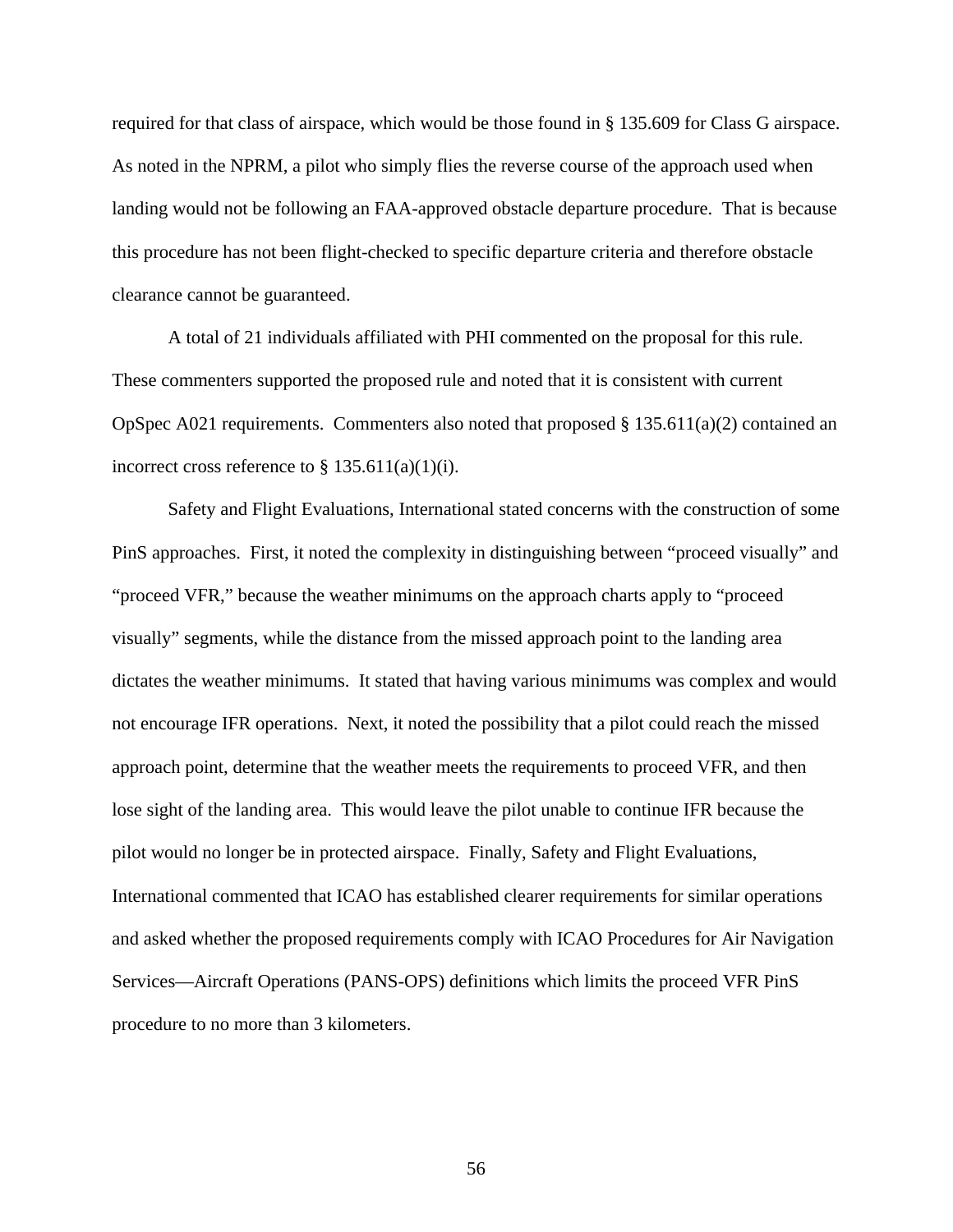As a result of this comment, the FAA revised the rule language for clarification. During preflight planning, pilots will be able to identify the type of approach to be flown, the distance to the destination from the missed approach point and determine the applicable weather minimums for the VFR segment of the flight. This section does not apply to "proceed visually" segments of instrument approaches, which are the final segments (minimum descent altitude or decision height) of instrument approaches prior to landing. VFR flight rules do not apply to "proceed visually" segments. Instead, the weather minimums for "proceed visually" segments are found on the approach chart. This section applies to the "proceed VFR" segments of PinS approaches and VFR maneuvering after transitioning to VFR from an IFR approach.

The FAA has reviewed the ICAO PANS-OPS requirements and concludes that the ICAO operational requirements are not significantly different from this rule. In both cases, once the pilot concludes the IFR portion of the flight, the pilot is no longer under air traffic control and is operating under VFR. Further, the ICAO PANS-OPS paragraph 4.1.2.2 contemplates that member States may establish minimum visibility for PinS Proceed VFR procedures. We note that this rule does not address instrument approach design standards. These are what dictate the length of a segment between a missed approach point and a landing area. The FAA expects that pilots who transition to VFR and then encounter weather below VFR minimums would execute a missed approach procedure, a standard procedure followed when an instrument approach cannot be completed, if available, or follow appropriate emergency procedures.

The title of § 135.613 has been changed so that it more accurately reflects its subject. Additionally, the section has been reorganized for clarification.

# 5. VFR Flight Planning (§ 135.615—proposed § 135.613)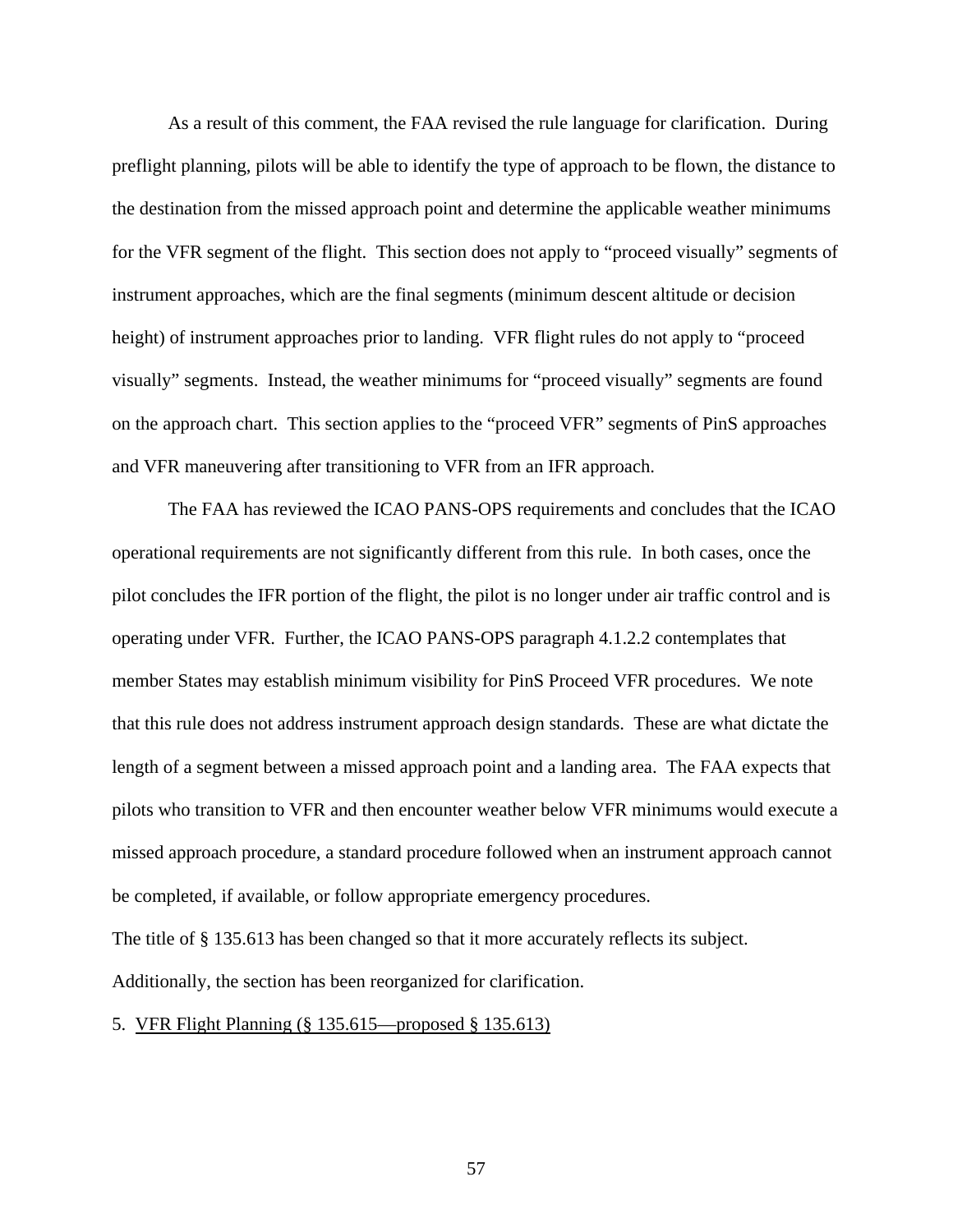In the NPRM, the FAA proposed to require helicopter air ambulance pilots conducting operations under VFR to perform preflight planning to determine the minimum safe altitude along the planned route.<sup>9</sup> This proposal would codify a provision in OpSpec A021.

As proposed, the rule requires helicopter air ambulance pilots conducting VFR operations to evaluate, document, and plan to clear terrain and obstacles by no less than 300 feet for day operations, and 500 feet at night. With this minimum safe cruise altitude established, the pilot must then use it to determine the minimum required ceiling and visibility for the flight. If the weather minimum will not permit visual flight at the minimum safe cruise altitude, the pilot must conduct the flight under IFR or not fly at all. The proposed rule allowed for deviations from the planned flight path if conditions or operational considerations make it necessary. If deviating, however, the pilot must still observe the weather or terrain/obstruction clearance requirements. This rule is intended to prevent obstacle collisions by requiring pilots to be aware of the terrain and highest obstacles along a planned route.

The FAA received 79 comments on the proposal for VFR flight planning, including comments from several individuals affiliated with ACCT, Air Evac EMS, PHI, and REACH. Sixty-nine commenters, including ACCT, AMOA, PHI, Air Evac EMS, Angel One Transport, and REACH, agreed with the proposed language.

NEMSPA strongly opposed the "highest obstacle determination" of the proposed rule, commenting that this requirement would have dangerous unintended consequences since pilots with launch time requirements would have up to 40 percent of their available preflight time taken up by a superfluous task, resulting in the likelihood that some critical items will not be accomplished. This commenter further asserted that the highest obstacle requirement should

 $\overline{a}$ 

 $9$  Section 306(a) of the FAA Modernization and Reform Act of 2012 (P.L. 112-95) requires the FAA to conduct rulemaking on helicopter air ambulance operations to address "flight request and dispatch procedures." Though the benefits are less than costs for this provision, it satisfies the Congressional mandate as required by the Act.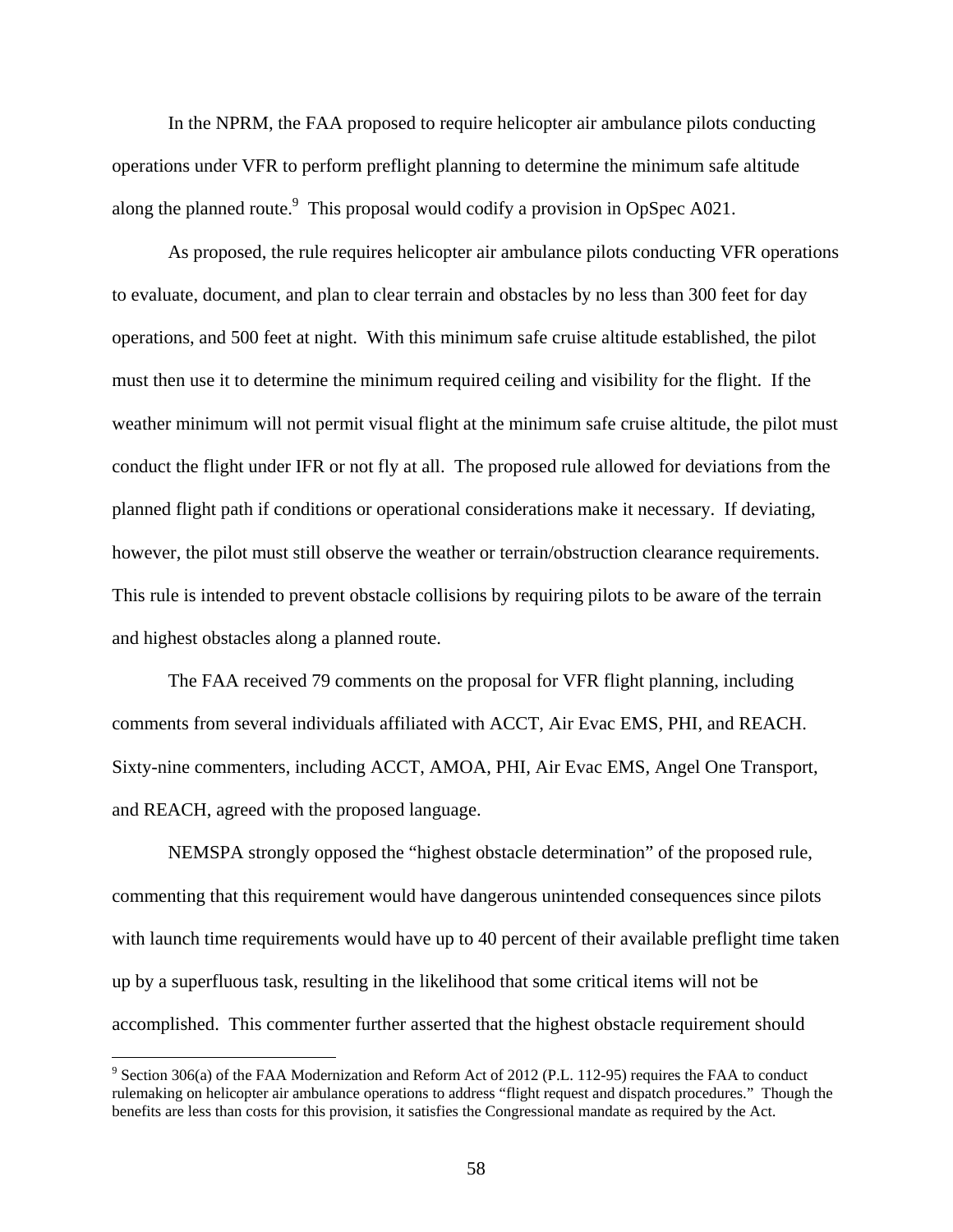only apply when flying outside of the local flying area in a helicopter not equipped with a night vision imaging system or HTAWS, when the reported or forecasted weather conditions are less than 5 statute miles visibility and/or the ceiling is less than 3,000 feet above ground level or above the highest obstacle on the course.

Although agreeing with this proposal, several commenters, including AMOA, Air Evac EMS, and individual members of ACCT, recommended applying it to all part 135 operators. The NTSB agreed with the intent of the requirement, but believes a number of issues should be clarified. It commented that the FAA should provide guidance for minimum route width requirements for obstacle and terrain clearance evaluation, because aircraft may deviate from the planned course centerline. Several commenters also noted that requiring that obstacles be cleared vertically is not practical when some obstacles can be cleared by flying around them and recommended adding a corresponding route width to the visibility minimum. The NTSB also requested that the FAA clarify whether route evaluations must be performed before each flight or if an approval of a flight path can be performed on a less frequent basis for frequently flown routes.

The FAA has determined that establishing a minimum route width would have an overly burdensome effect on helicopter air ambulance operations and pose operational difficulties for pilots who fly in mountainous or urban environments. A minimum route width would require pilots to fly at an altitude sufficient to clear the obstacles within the designated route width. As an example, a 3-mile route width requirement could force a pilot who safely flies under visual flight rules in a valley to operate at an altitude above the highest peak because the mountains on each side would be included in the route width. This could easily place a visual flight operator into instrument flight conditions. The FAA recognizes that helicopter air ambulance operations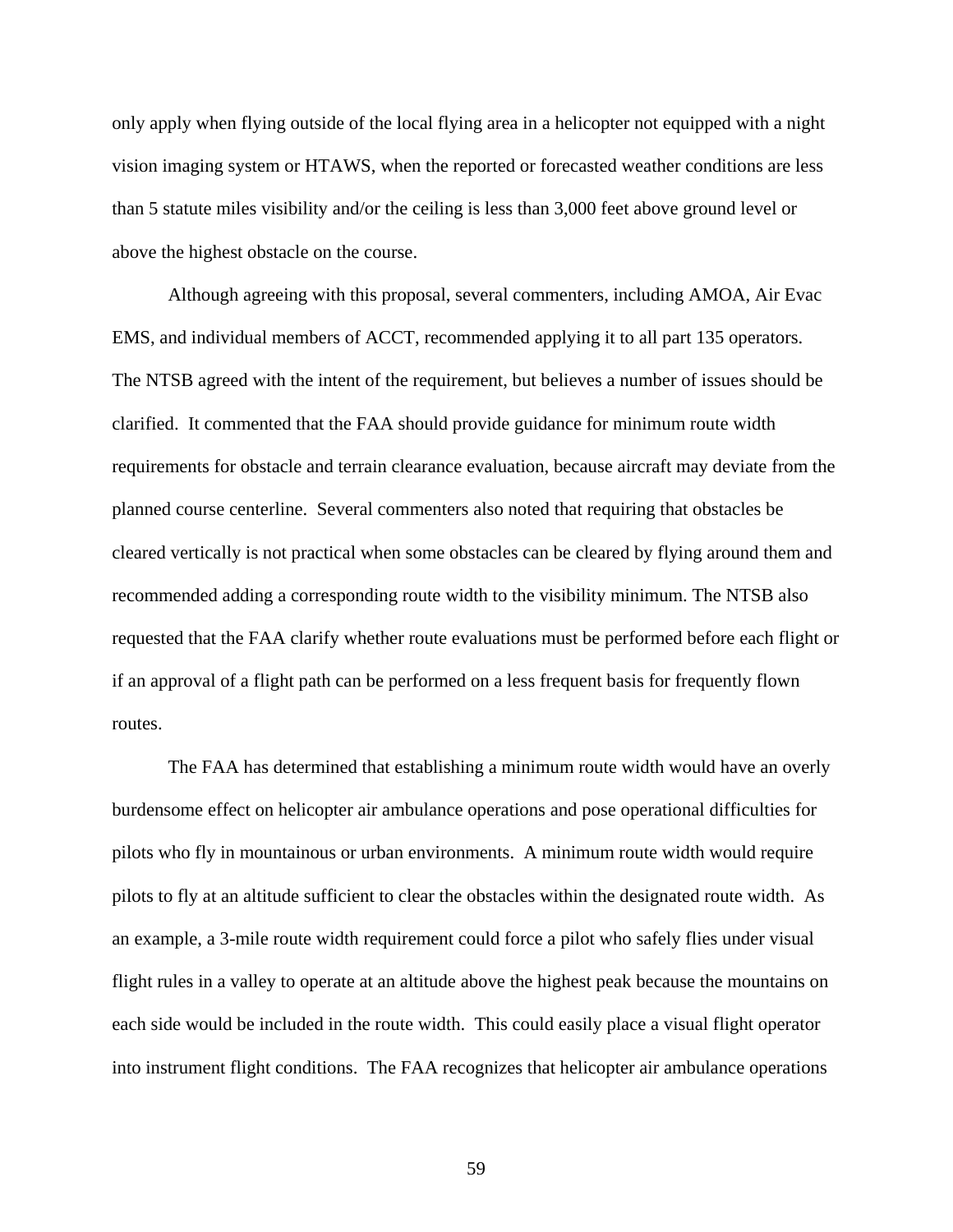can be safely conducted under VFR, and therefore has chosen not to impose this limitation. Operators would need to evaluate the route prior to each VFR operation.

This requirement is intended to prevent obstacle collisions by ensuring that pilots know the minimum safe altitude that would permit clearance for all obstacles along the route. Therefore, the FAA considers that VFR flight planning is not a superfluous task for pilots with launch time requirements, but rather an important safety requirement. Additionally, the FAA concludes that all helicopter air ambulance operations flights conducted under VFR will benefit from this safety requirement, and does not intend to restrict this requirement to flights outside of the local flying or flights without a night vision imaging system or HTAWS.

This rule requires a pilot to perform preflight planning from takeoff to landing for each flight conducted under VFR. This rule does not permit a pilot to conduct preflight planning on a less frequent basis for frequently flown routes. The purpose of flight planning before each flight is to ensure that the information used is current, as conditions and obstacles may change between each flight. However, the FAA notes that if a route is flown routinely, the amount of time required to do the preflight planning may be reduced. As noted in the NPRM, a helicopter air ambulance mission may include more than one leg. The flight plan may be completed for the whole mission prior to the first leg, but each subsequent leg of the mission must be reconsidered before takeoff and amended as appropriate.

The FAA will not apply this requirement to all commercial helicopter operations because it is not within the scope of the rulemaking.

This requirement is adopted as proposed with minor edits for clarification.

# 6. Pre-flight Risk Analysis (§ 135.617—proposed § 135.615)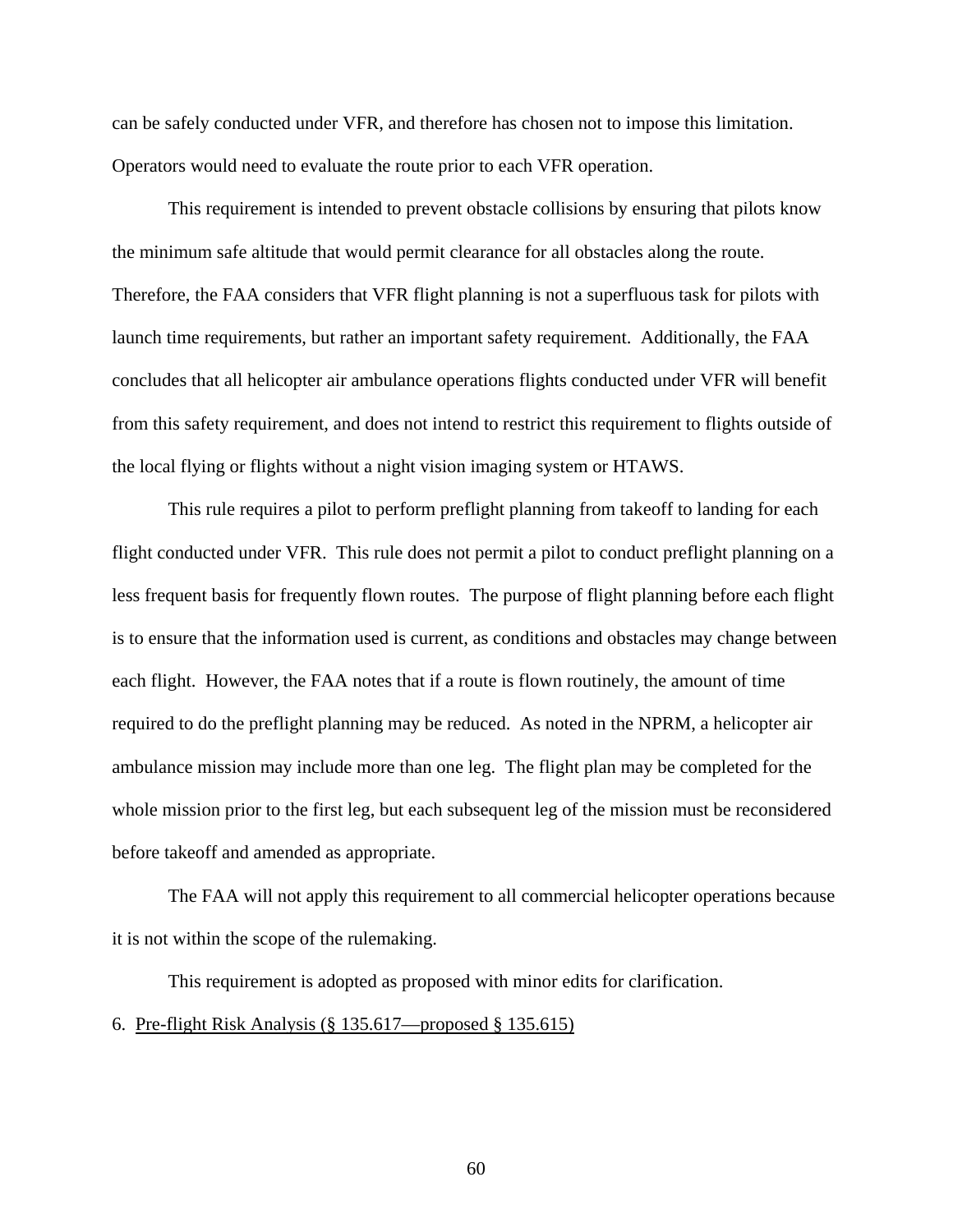The FAA proposed establishing a requirement for helicopter air ambulance operators to conduct a preflight risk analysis. The risk analysis would focus on such variables as the characteristics of the planned flight path, flight crewmember ability to safely conduct the operation, weather, and whether the flight has been rejected by another operator. The purpose of this exercise is to give certificate holders a way to assess risk and determine whether any risks can be mitigated so that the flight can be conducted safely.

 A total of 83 commenters, including Air Methods, Advanced Life Support and Emergency Response Team (A.L.E.R.T.), Med-Trans Corporation (Med-Trans), NEMSPA, the NTSB, REACH, and Staff for Life commented on this section. Several of those commenters, including ACCT, MedCenter, MedServ International, LLC (MedServe), NEMSPA, and NTSB agreed with the proposal.

# Operational Considerations

 The NTSB noted that this rule should not be a substitute for the safety benefits that would be provided by an OCC. Other commenters, including HAI, Med-Trans, and REACH, thought that the proposed requirement might duplicate the requirements for an OCC or safety management program. A.L.E.R.T. said that documenting risk assessments for every flight would be counterproductive and would delay responses without improving safety and that it performs a risk assessment for every shift—not every flight. Staff for Life said that the risk assessment is not necessary because it has never done anything to save lives and pilots are constantly assessing the risks during preflight, flight, and post-flight.

 The FAA disagrees that a pilot's in-flight assessment of risks is a sufficient substitute for the preflight risk assessment. Rather, they are complementary. The purpose of assessing risk before an operation is to be able to mitigate those risks before the operation, thereby preventing a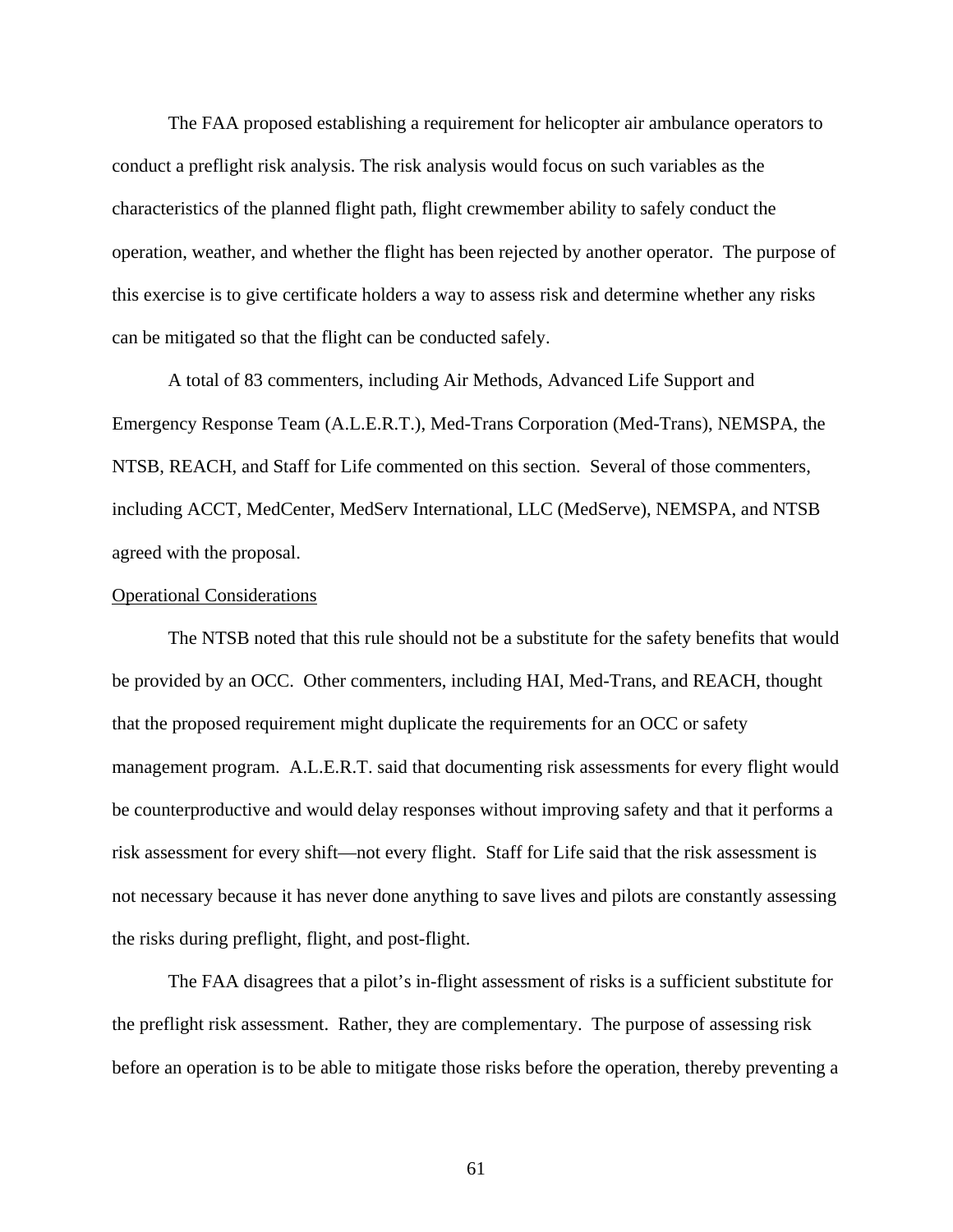pilot from encountering an unmanageable situation while in the air. It is of course possible that a pilot will encounter risks while conducting the helicopter air ambulance operation despite having performed a preflight risk assessment, and it is then that the pilot's skills will be used to mitigate those risks. As discussed in the NPRM, the FAA and the NTSB have identified several accidents which may have been prevented had a preflight risk analysis been completed. The NTSB concluded that "implementation of flight risk evaluation before each mission would enhance the safety of emergency medical services operations."<sup>10</sup>

 This rule requires the pilot in command to conduct a preflight risk analysis before the first leg of a helicopter air ambulance operation. As discussed in the NPRM, it would be completed before departure on the first leg, but take into account factors that may be encountered during the entire operation. The FAA acknowledges that certain parts of a preflight risk analysis can be accomplished at the beginning of a shift. However, time-sensitive components of a preflight risk analysis, such as crew fatigue, weather, required fuel, and route-specific information, should be conducted as close to the flight launch as possible. A blanket analysis at the beginning of each shift may not provide an accurate risk assessment.

The FAA acknowledges that the pre-flight risk analysis will be an additional requirement that must be performed before beginning a helicopter air ambulance operation and certificate holders may not be able to launch a flight as quickly as before. The initial regulatory evaluation estimated that the preflight risk analysis would take 10 minutes to complete. The FAA has determined that a 10-minute delay is acceptable because of the safety benefit of identifying risks before flight.

 $\overline{a}$ 

<sup>&</sup>lt;sup>10</sup> NTSB, *Special Investigation Report on Emergency Medical Services Operations* (NTSB/SIR-06/01) 4 (Jan. 25, 2006).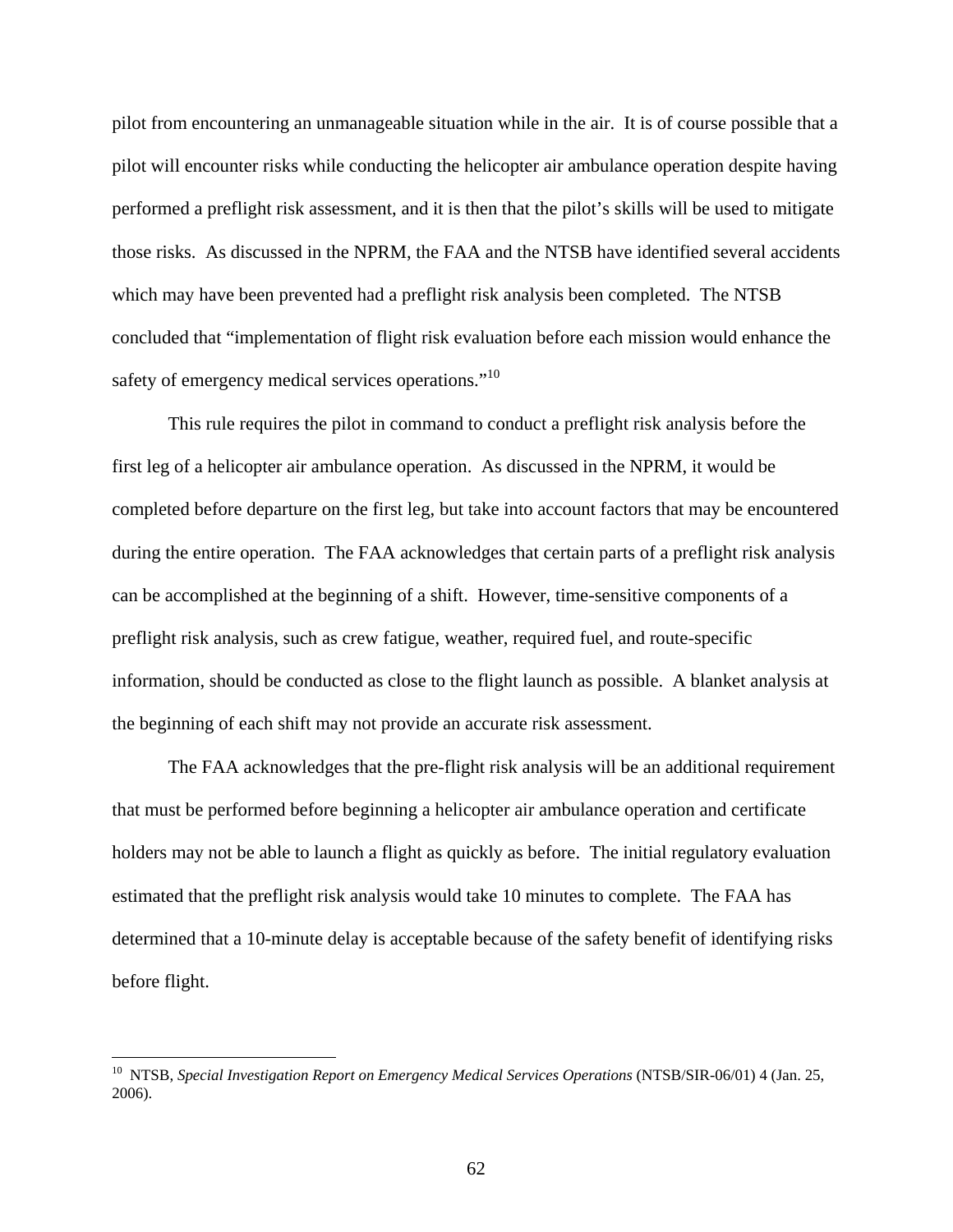The FAA also understands that there will be overlap between this requirement and the OCC requirement for certificate holders with 10 or more helicopter air ambulances. Under that requirement, both the operations control specialist and the pilot in command will be required to complete and approve the risk analysis worksheet. This overlap is intended to provide larger operations with an additional measure of review over the flight's risk analysis.

## Content of the Pre-Flight Risk Analysis

 Thirty-five commenters, including Air Methods and REACH, did not agree with the proposal to require certificate holders to establish a procedure to determine whether another operator has refused or rejected a flight, saying that such a procedure would be too haphazard and unreliable to serve as a regulatory requirement. AMOA said the provision is unfair and unrealistic without a companion requirement for operators to report a flight rejection. PHI, like AMOA, believes reporting of flight rejections by other operators cannot be done uniformly unless the other operators are required to report that information.

The FAA has communicated with State EMS medical directors, advising them of the problem of helicopter shopping. We will continue this outreach to emphasize the importance of obtaining the reasons for flight refusal by helicopter air ambulance operators. We will also work with emergency dispatchers and certificate holders in sharing this information.

 Two commenters, including the Society of Aviation and Flight Educators, agreed with the requirement to obtain concurrence on the preflight risk analysis from someone other than the flightcrew during marginal weather. Air Methods said the requirement for managerial approval of the preflight risk analysis when flight risk exceeds a predetermined level is unfeasible. PHI said it has its own risk assessment, which requires operational control management approval for flight requests above a preset risk matrix level.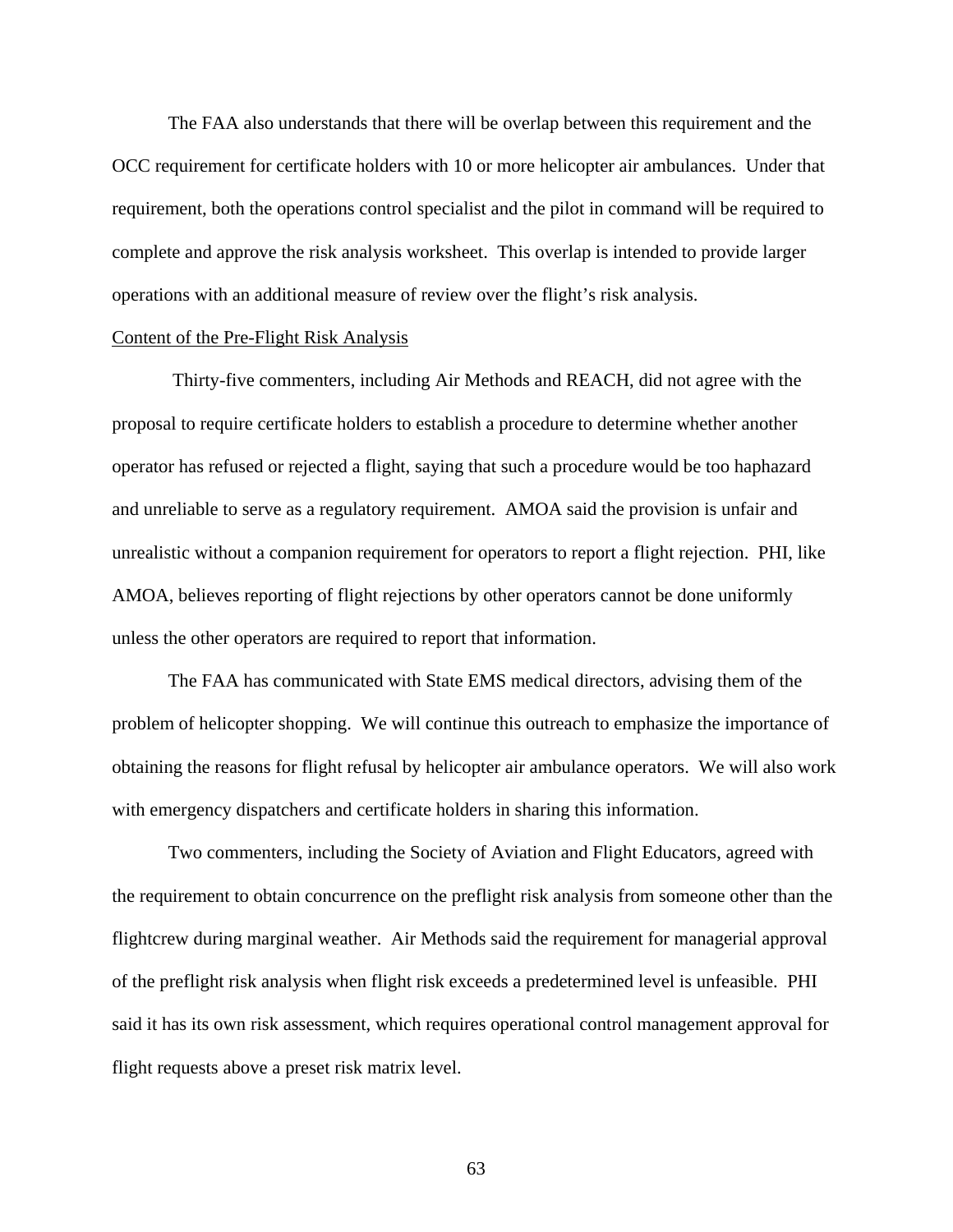PHI requested eliminating the requirement for the pilot's signature on the risk assessment before takeoff. Another commenter asked whether an electronic signature would be sufficient.

 The rule requires operators to establish and document, and include in their FAAapproved preflight risk analysis, a procedure for determining "whether another helicopter air ambulance operator has refused or rejected a flight request." The FAA understands the commenters' concerns regarding the ability to obtain information about flight refusals and rejections from other operators. To clarify, it is not the intent of this rule to require a definitive declaration on the preflight risk assessment as to whether the flight has been refused or rejected by another operator. Rather, it would be acceptable for a certificate holder that is called for a flight to ask the dispatcher offering the flight if another operator has turned it down. If the person offering the flight (emergency dispatcher, 911 operator, etc.) does not know or cannot give the reason why the flight was turned down, the certificate holder need only make note of that in the preflight risk analysis and factor in that information as deemed appropriate. Compliance with this rule does not require certificate holders to call other operators to ask if the flight was refused or rejected or to inform other operators that they have refused or rejected a flight. A flight would not be presumed high risk just because there was no definitive response from an emergency dispatcher about whether the flight was refused or rejected by another operator. An operator following this procedure will have fulfilled its duty with respect to the rule.

 The FAA has determined that although the flight refusal or rejection information need not be definitive, it can yield useful information about the potential risk of a flight. Additionally, the FAA believes that this requirement will encourage certificate holders to tell dispatchers why a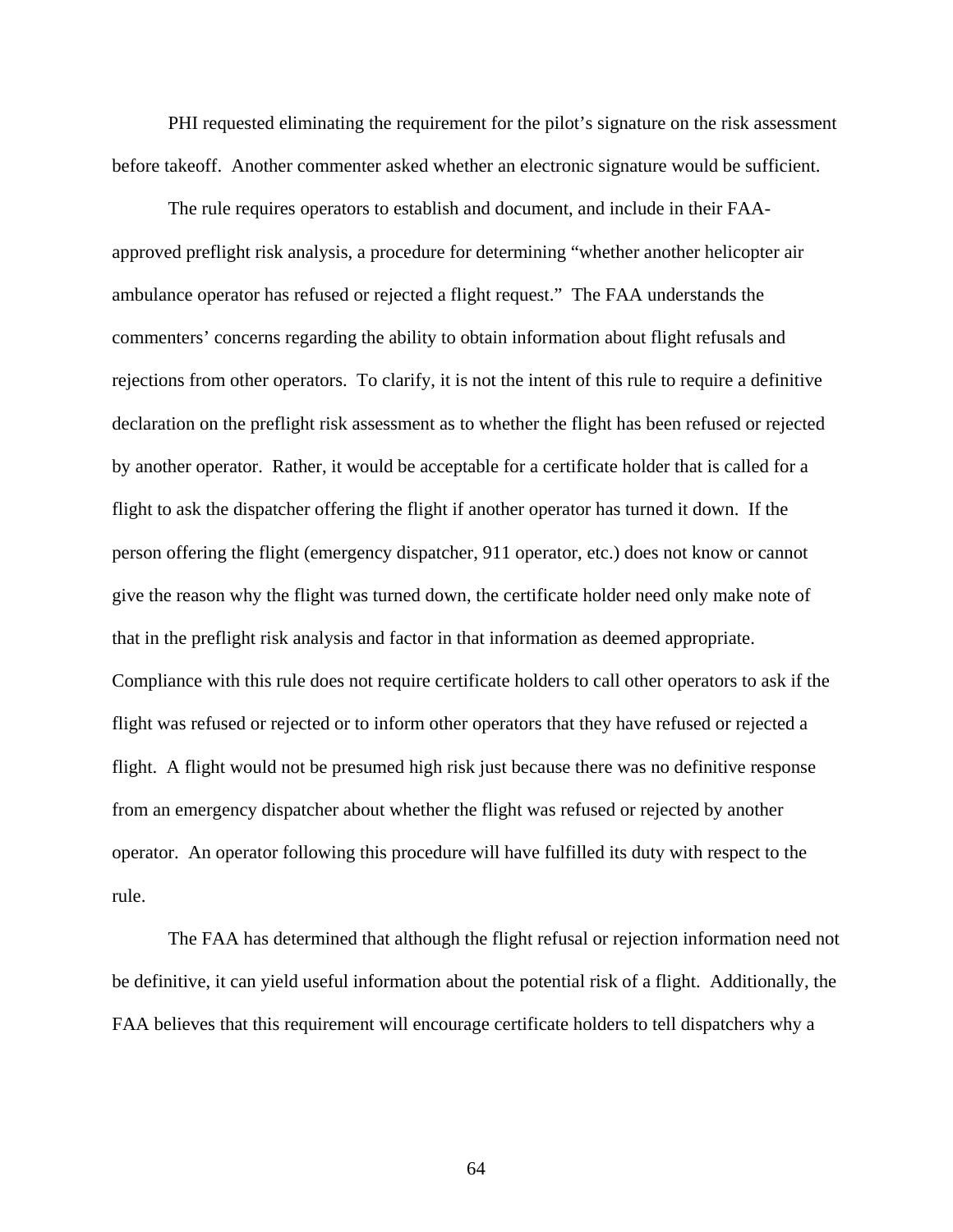flight is refused or rejected to provide valuable safety information to other operators. It may also encourage emergency dispatchers to develop procedures for obtaining this information.

 In the final rule, the FAA did not change the requirement for management approval of flights in situations where a predetermined risk level is exceeded. The FAA has determined that management input provides an important second opinion on whether to conduct a flight if the risk is not clear cut. The FAA reiterates that management involvement must not be used to pressure pilots into conducting a flight that the pilot has determined to be unsafe. Likewise, the FAA emphasizes that the rule permits certificate holders leeway to develop preflight risk assessment procedures that work for them within the parameters set by the rule. Operators like PHI, which have established procedures, may comply with this requirement by incorporating their existing procedures into the mandated risk assessment.

 Regarding whether an electronic signature on the preflight risk assessment would be accepted, the final rule does not specify the method by which a pilot must sign a preflight risk assessment. The purpose of the risk analysis requirement is to ensure that pilots examine the risks associated with an operation and get information to mitigate those risks. The signature is important because it is the pilot's verification that the information in the risk analysis is accurate and complete. Therefore, an electronic signature would be acceptable. FAA guidance on electronic signatures is found in Advisory Circular (AC) 120-78 (October 29, 2002).

#### Other Comments

 A few commenters, including Metro Aviation and REACH, stated that the proposal for the risk assessment was unclear and left significant room for interpretation and inconsistent or uneven enforcement. Many commenters asked that the FAA revise its previous guidance on risk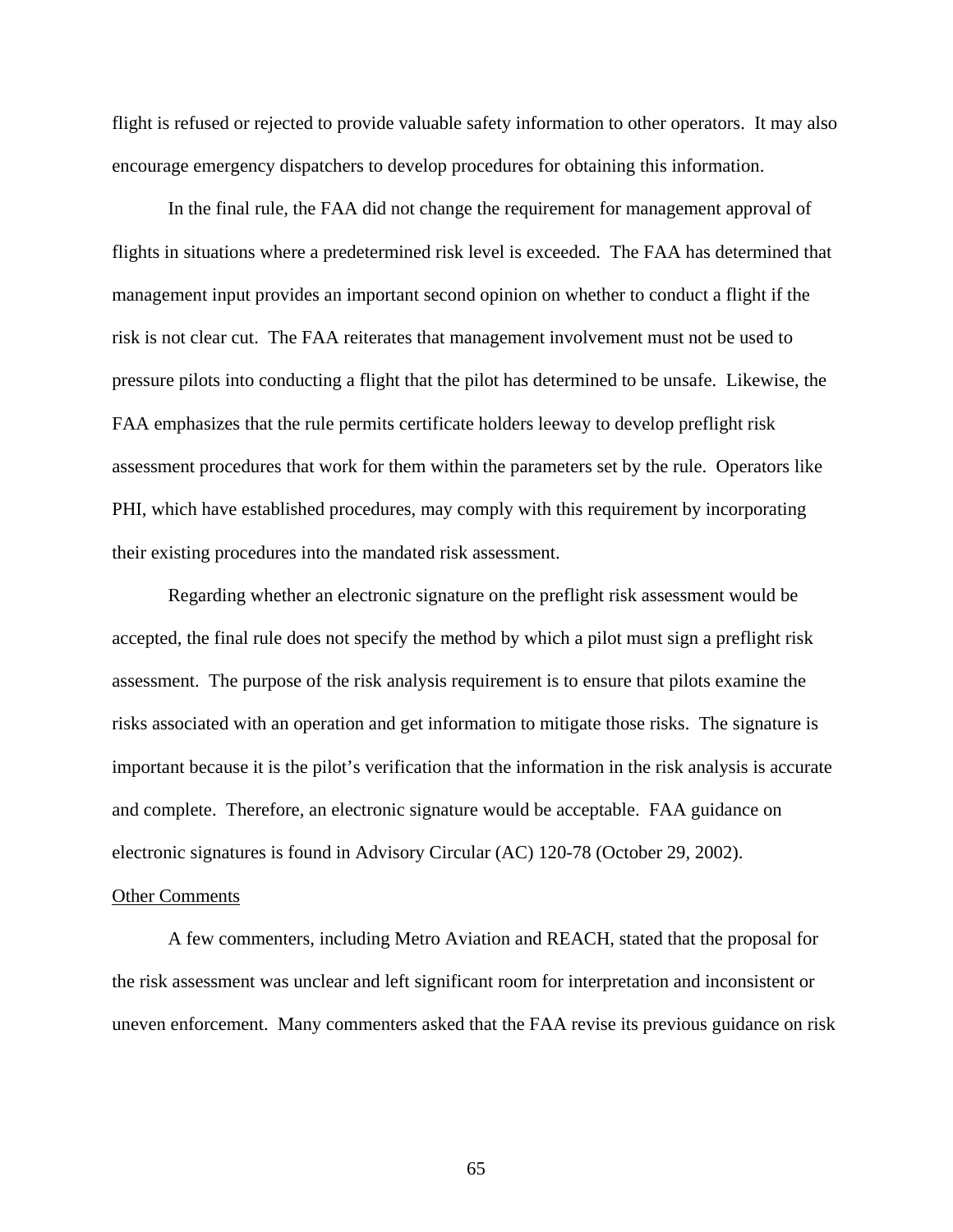assessment to more adequately reflect current industry best practices and provide more consistency to the risk assessment and mitigation process.

 Some commenters asked the FAA to develop and improve the preflight risk analysis worksheets so they can be more meaningful and useful to pilots, crews, and operations center personnel. Four commenters, including Air Methods, Metro Aviation, and AMOA, asked that the requirement for FAA approval of the risk analysis procedures be deleted. An individual commented that the requirement to retain the records of the risk analysis for 90 days is inconsistent with the load manifest and flight log data retention requirements.

 This requirement is based on FAA Notice 8000.301, *Operational Risk Assessment Programs for Helicopter Emergency Medical Services*, which, in part, provides practical examples of preflight risk assessments. The FAA has determined that these examples, along with this rule, provide adequate direction to certificate holders for implementation of this rule. The FAA will provide guidance to inspectors on how to enforce this rule. Nevertheless, the rule has been designed to allow flexibility so that certificate holders can develop procedures appropriate for their operations.

Finally, the FAA is not modifying the 90-day data retention requirement. The 90-day retention will allow the operator to conduct a quarterly review to identify trends in its operations to further mitigate risks in future flights. This requirement is adopted as proposed.<sup>11</sup>

#### 7. Operations Control Centers (OCCs) (§§ 135.619, 120.105, and 120.215)

 $\overline{a}$ 

The proposal included a new requirement that certificate holders with 10 or more helicopter air ambulances establish OCCs staffed with operations control specialists. These

<sup>&</sup>lt;sup>11</sup> Section 306(d)(1) of the FAA Modernization and Reform Act of 2012 (P.L. 112-95) requires the FAA to conduct a rulemaking that provides for a flight risk evaluation program in helicopter air ambulance operations. Additionally, section 306(c)(1) requires the rule to address flight request and dispatch procedures.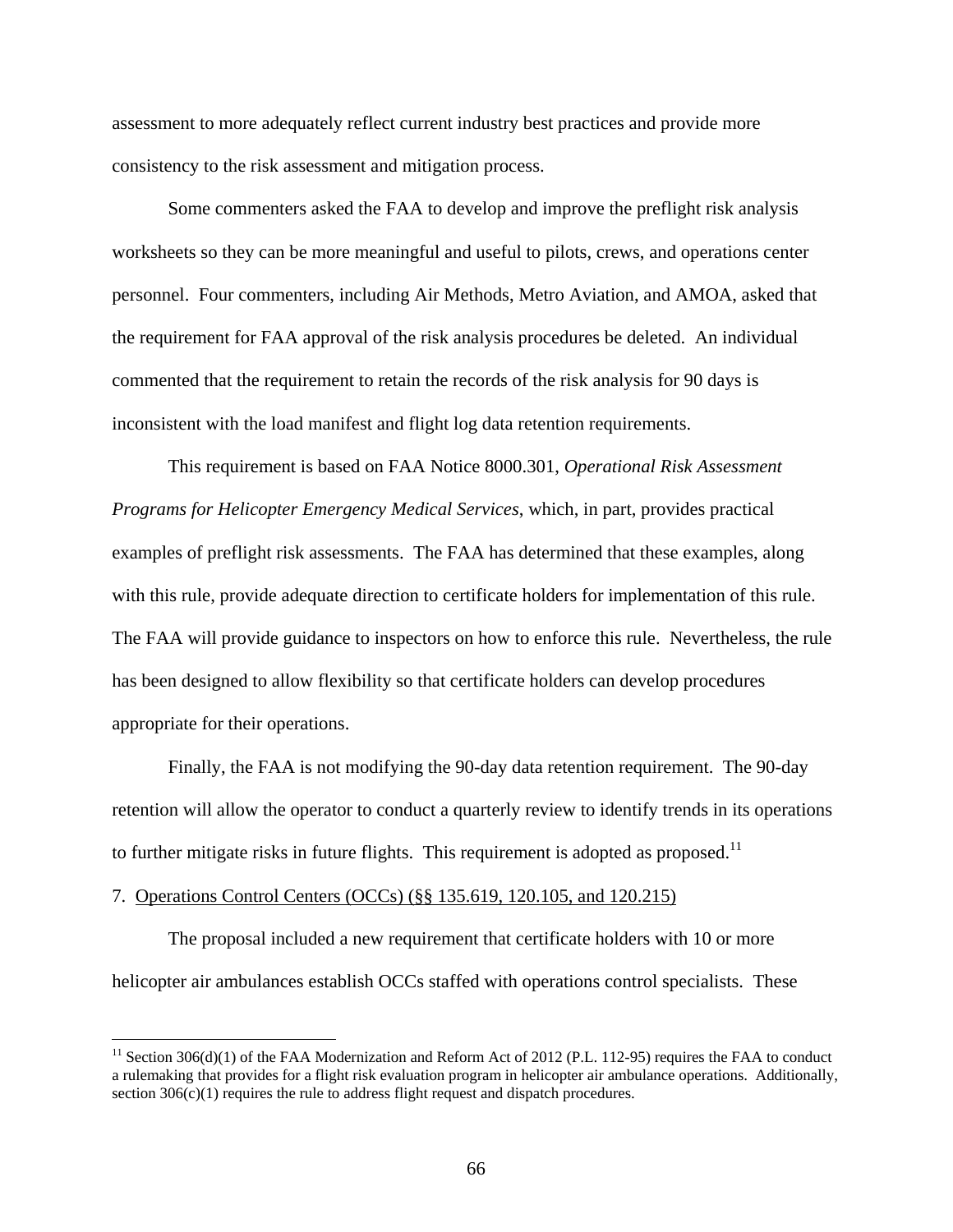specialists would take part in preflight risk analysis required by § 135.617, maintain two-way communications with pilots, give pilots weather information, and monitor the progress of the flight. They would ensure that the pilot has completed the preflight risk analysis worksheet, confirm and verify the entries on the worksheet, and work with the pilot to mitigate any identified risk. The specialist would also sign the risk assessment worksheet along with the pilot. Certificate holders would be required to train and provide enough staff for their OCCs to make sure these services could be provided.

## Applicability of the Rule

 A number of commenters (including AMOA, NTSB, LifeFlight of Maine, AAMS, Air Evac EMS, NEMSPA, PHI, and ACCT) addressed the proposed requirement for certificate holders with 10 or more helicopter air ambulances to have an OCC.

 These commenters objected to applying this requirement only to operators with 10 or more helicopter air ambulances. One commenter said that fleet size has no bearing on the stated risks a pilot faces. AMOA, Air Evac EMS, ACCT, and PHI called the distinction "arbitrary and subjective" and said this distinction does not recognize the complexity of operating less than 10 helicopter air ambulances that are geographically separated. All of these commenters suggested that if there are clear benefits to the use of an OCC, then the requirements should be applicable to all.

 The NTSB commented that if operators with less than 10 helicopters are not included in this requirement, then they "will transport approximately 100,000 patients or more per year without the added safety benefit of an OCC." Commenters explained that while the requirement should apply to all operators, it should be scalable for those with less than 10 helicopters.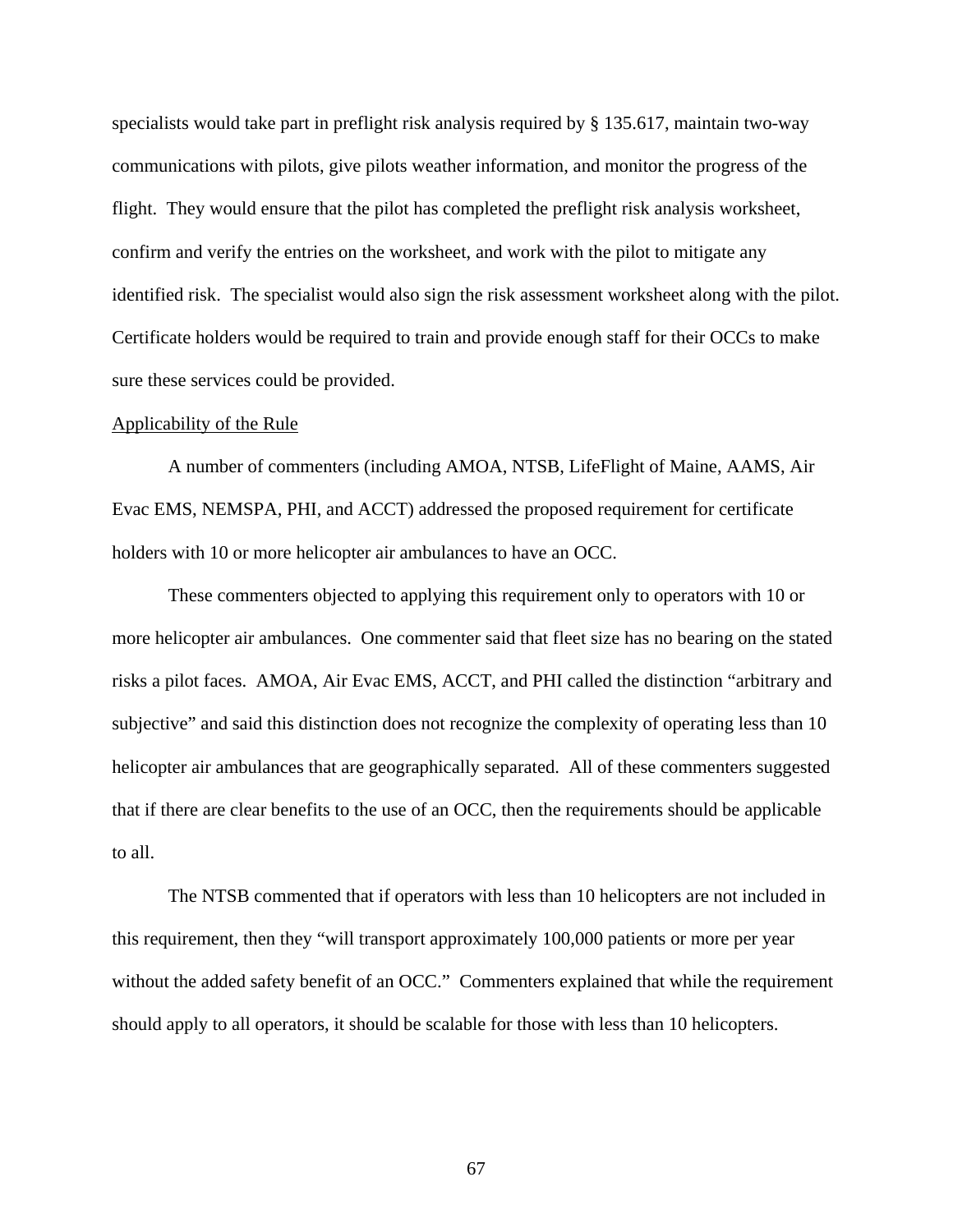Comments referenced AC 120-96, which provides guidance for setting up OCCs for four levels of operators based on size.

 LifeFlight of Maine commented that all air ambulances (both rotor and fixed wing) should have an OCC and that while 24 large certificate holders operate 70 percent of the aircraft in the industry (as stated in the NPRM), operators with less than 10 aircraft, who make up 68 percent of the certificate holders, are not immune to accidents and need the extra layer of protection given by an OCC.

 AAMS recommended allowing smaller operators to subcontract OCC services from larger providers or private vendors for certain flight tracking and communication services, while maintaining ultimate operational control of the flight. Med-Trans and REACH asked for the ability to contract for certain functions of an OCC with another OCC. REACH commented that contracting would allow more operators to take advantage of the many safety benefits of an OCC but also share the cost. It noted that each operator would retain management authority and operational control responsibility.

 Med-Trans and REACH also suggested an alternate way of applying the OCC requirements. They said that "[s]everal companies currently operate aircraft on several different certificates but only utilize one [OCC]. Several air medical operators operate air ambulances on multiple certificates. Operations control center functions can be conducted without imposing a requirement for an [OCC] for each certificate." They stated that the rule must allow air medical operators to combine OCC functions for multiple certificate holders that are under the same management. They said that this will achieve the benefits of an OCC without the additional cost. They also noted that this change would prevent companies from establishing multiple certificates with 9 or fewer helicopters on each to avoid the OCC requirement.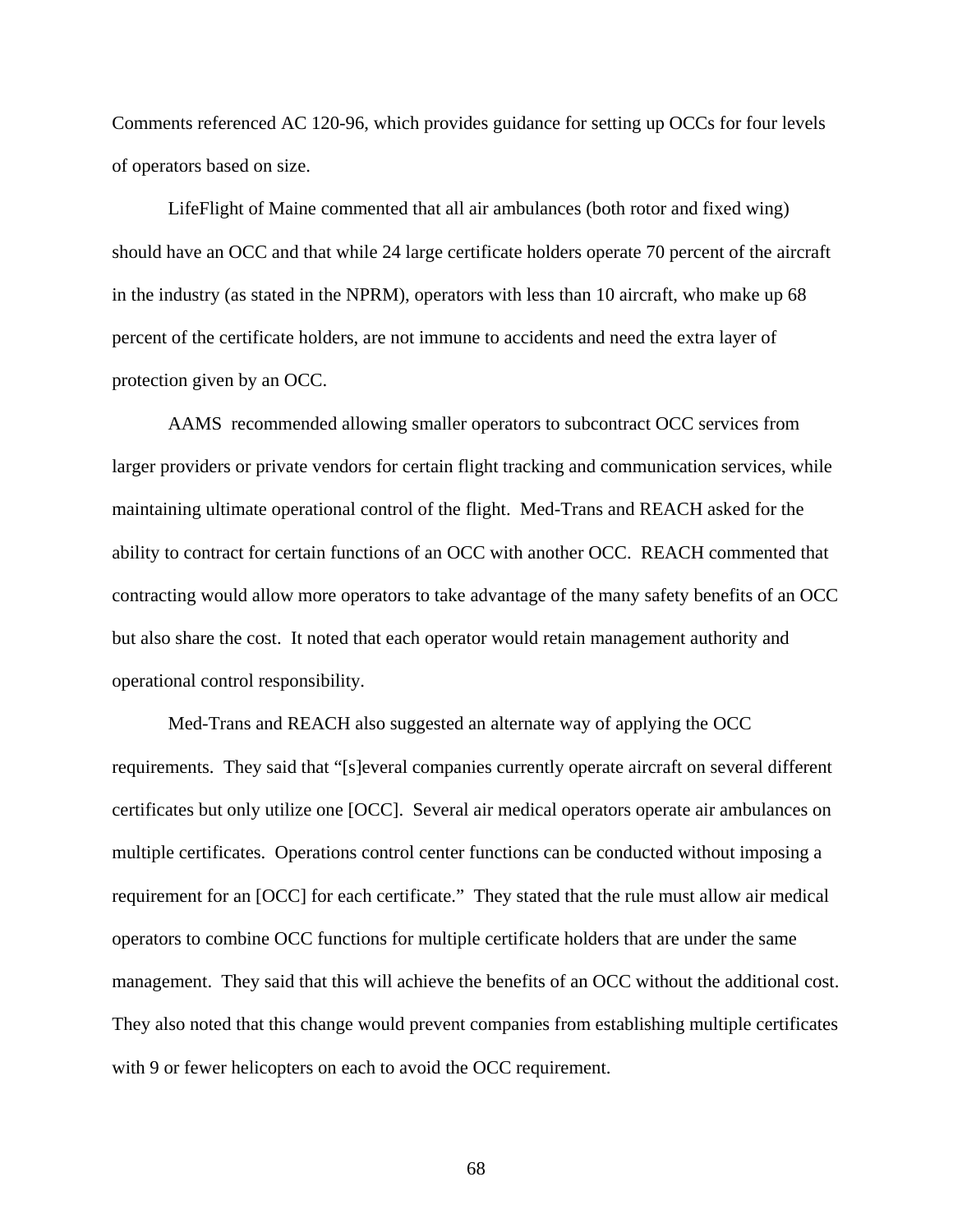Angel One Transport, a hospital-based pediatric critical care transport in Little Rock, Arkansas, commented that the proposed exclusion of fixed-wing air ambulances and air ambulance operators with less than 9 helicopters creates an "at risk" group in the air medical industry. Angel One Transport said that "as a small operator, our program has many of the same characteristics of an OCC established in our program's operations though we do not meet the stated letter of the law in the NPRM." Angel One Transport asked the FAA to consider adding language that allows smaller operators to have the "functional capabilities" of an operations control center, noting that "the functions of an OCC are invaluable but the financial obligations for a small operator to comply with such requirements are cost prohibitive."

 Another small operator, A.L.E.R.T. in Kalispell, Montana, operates with only one helicopter. The commenter stated that the requirement for OCCs is a good idea, but that it should be based on the number of aircraft and not the number of dispatches or flights. It further asserted that "an operational control center would be very costly, which could easily be absorbed by a larger operation but prohibitive to a small one and not necessary."

 NEMSPA said that "for smaller operations with a dispatch or communications center, placing personnel in that facility who meet the requirements for an operational control specialist should satisfy the requirements for the facility to be an operational control center."

LifeFlight of Maine supported extending the OCC requirements to all operators of an air ambulance, including rotor or fixed wing, to have an OCC regardless of size. Only one commenter, AAMS, suggested that this compliance requirement should be based on number of hours flown and geographical area covered rather than number of helicopters.

It is possible that a small operator with only one or two helicopters could reach a set hourly limit, but would not have the same level of operational complexity as a certificate holder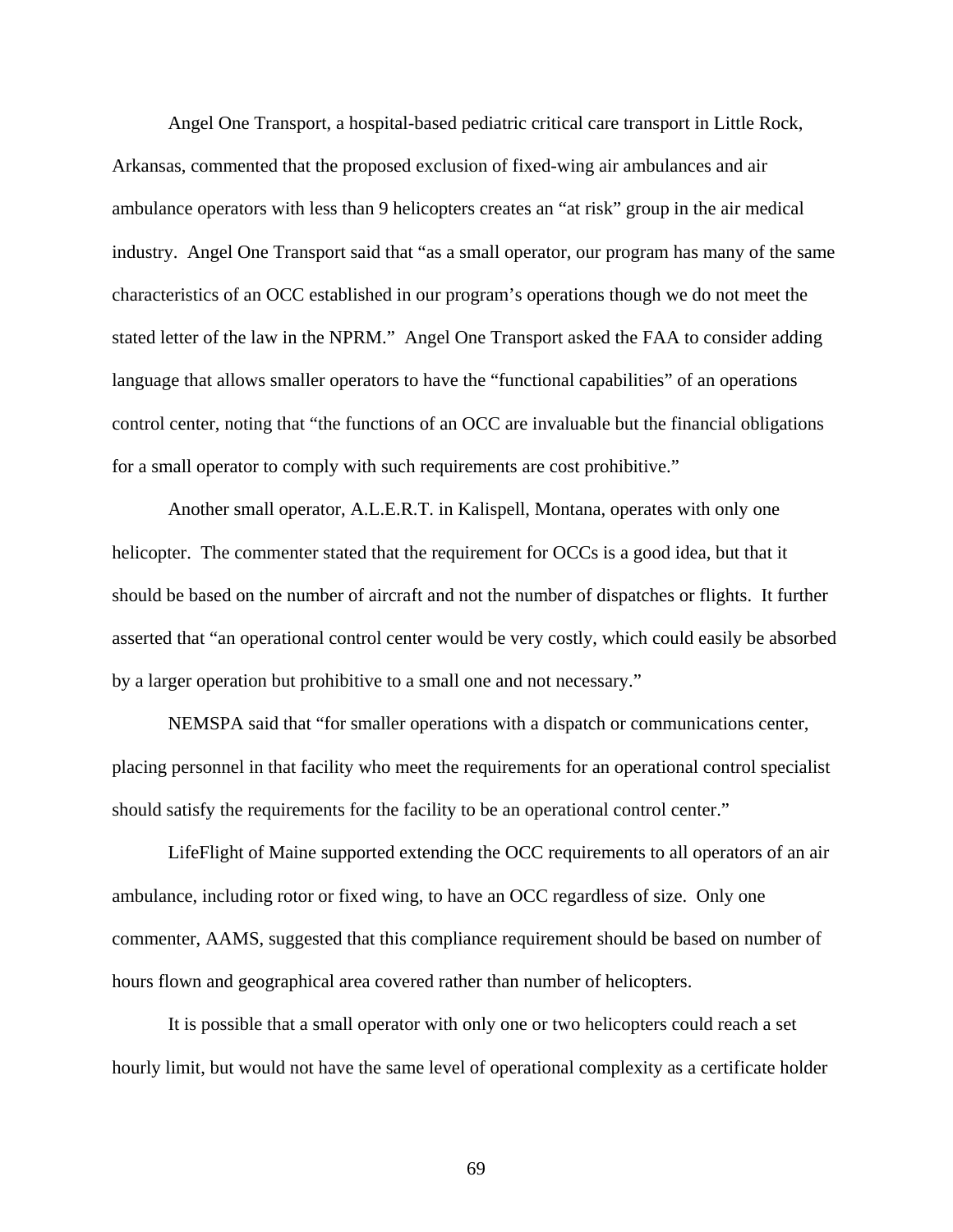flying the same number of hours but with 10 or more helicopters. Nevertheless, the FAA is requiring an OCC only for certificate holders with 10 or more helicopter air ambulances, as proposed. As discussed in the NPRM, these larger certificate holders will gain the most benefit from an OCC because their operations are more complex. This requirement will cover approximately 83 percent of the U.S. helicopter air ambulance fleet.

 The FAA specifically asked for comments on whether the applicability of this requirement should be based on the number of operations or hours flown by each aircraft, rather than fleet size. After evaluating the comments, the FAA has concluded that fleet size is the best method for determining whether the OCC requirement would apply. The fleet size requirement is easily observed and evaluated by industry and the FAA. Additionally, the FAA does not have data that would allow us to determine how many hours or number of operations would constitute a complex operation, nor has the FAA received such information during the comment period.

 The FAA acknowledges that one company may hold several certificates for helicopter air ambulance operations. In these circumstances, each certificate would be evaluated independently rather than in the aggregate. Provided that each certificate holder has fewer than 10 helicopters used for air ambulances in its fleet, then no OCC would be required.

#### Other OCC comments

 PHI noted that OCCs were originally an invention of air medical operators to more effectively manage operations control. PHI said its Enhanced Operations Control Center has become a critical component in the company's safety and risk management process as well as the OCC within the company. PHI, however, along with AMOA, Air Evac EMS, and ACCT, does not believe the requirement as proposed is consistent with the highest industry standards. These commenters also believe that the OCC requirements are too much like those for part 121 air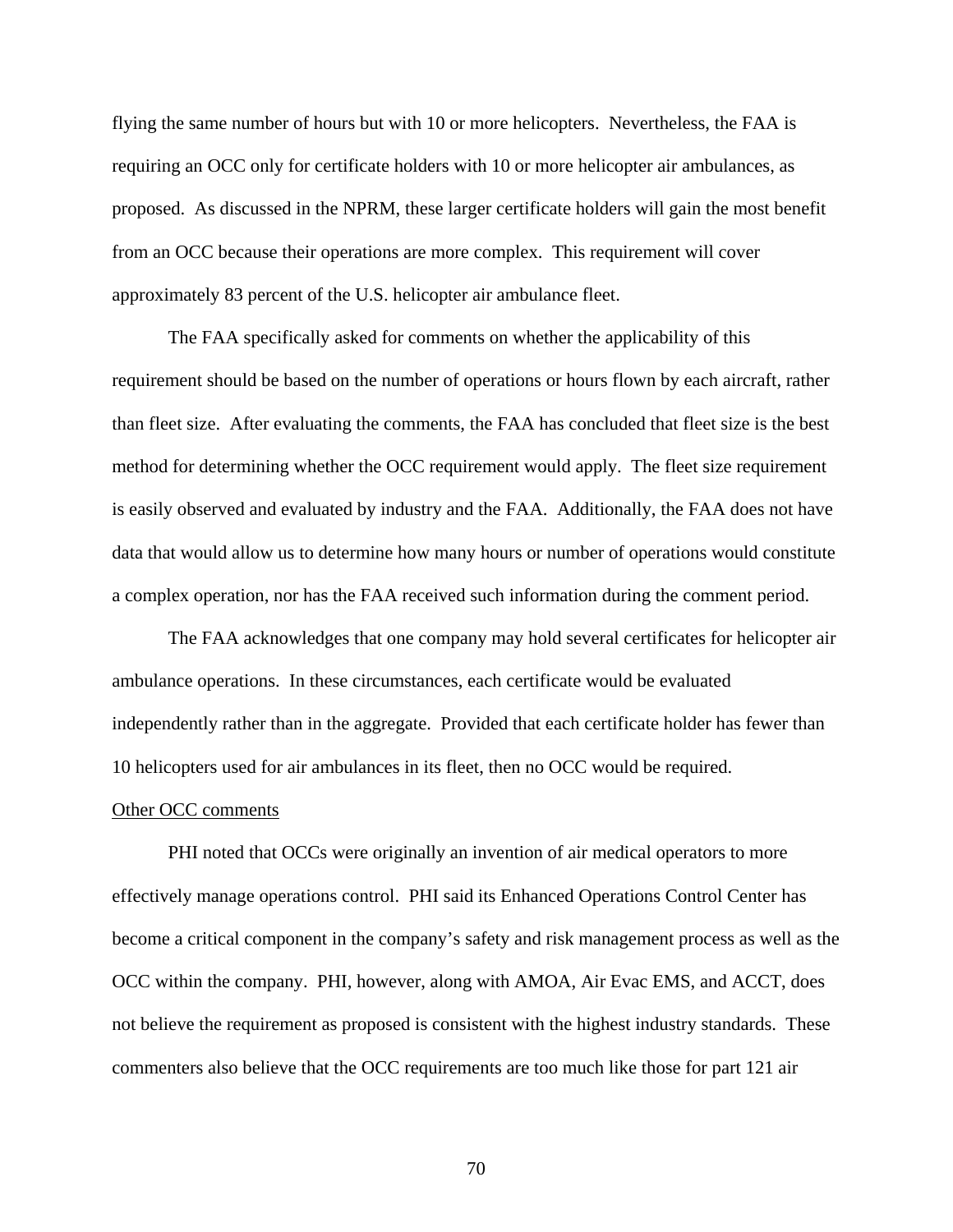traffic control and dispatch functions and are not compatible with part 135 on-demand operations. They suggested delaying implementation of the rule until a minimum operating standard based on industry best practices could be developed. They recommend the FAA conduct an additional study of existing OCCs.

LifeFlight of Maine commented that AC 120-96 is inadequate for principal operations inspectors and recommended additional guidance in line with industry best practices. The National Association of Air Medical Communications Specialists (NAACS) sought clarification on the meaning of "formalized dispatch" and "enhanced operational procedures."

 As noted in the NPRM, the duties and training requirements of operations control specialists are based on AC 120-96, *Integration of Operations Control Centers into Helicopter Emergency Medical Services Operations* (May 2008), which provides recommendations to assist helicopter air ambulance operators with the development and implementation of an OCC. Also as noted, AAMS, HAI, and AMOA commented to the NTSB that the AC is a "product of a survey of best practices in the air medical industry and gives guidance to other air medical services as to the benefits of this type of operation."<sup>12</sup> These requirements found in the AC and in the rule are intentionally similar to part 121, but as noted in the AC, helicopter air ambulance operations are unique and therefore the FAA did not adopt the full part 121 aircraft dispatch requirements. We also note that the standard adopted in this rule is a baseline that can be augmented by an operator.

## Operations Control Specialists

1

 One commenter said that the FAA should require a dispatch center staffed with part 121 certificated dispatchers. This commenter said that the FAA should certify dispatchers, and those

 $12$  Statement from the Association of Air Medical Services, Helicopter Association International, and Air Medical Operators Association to the NTSB 14 (Jan. 13, 2009), available at *http://www.ntsb.gov/Dockets/Aviation/DCA09SH001/default.htm.*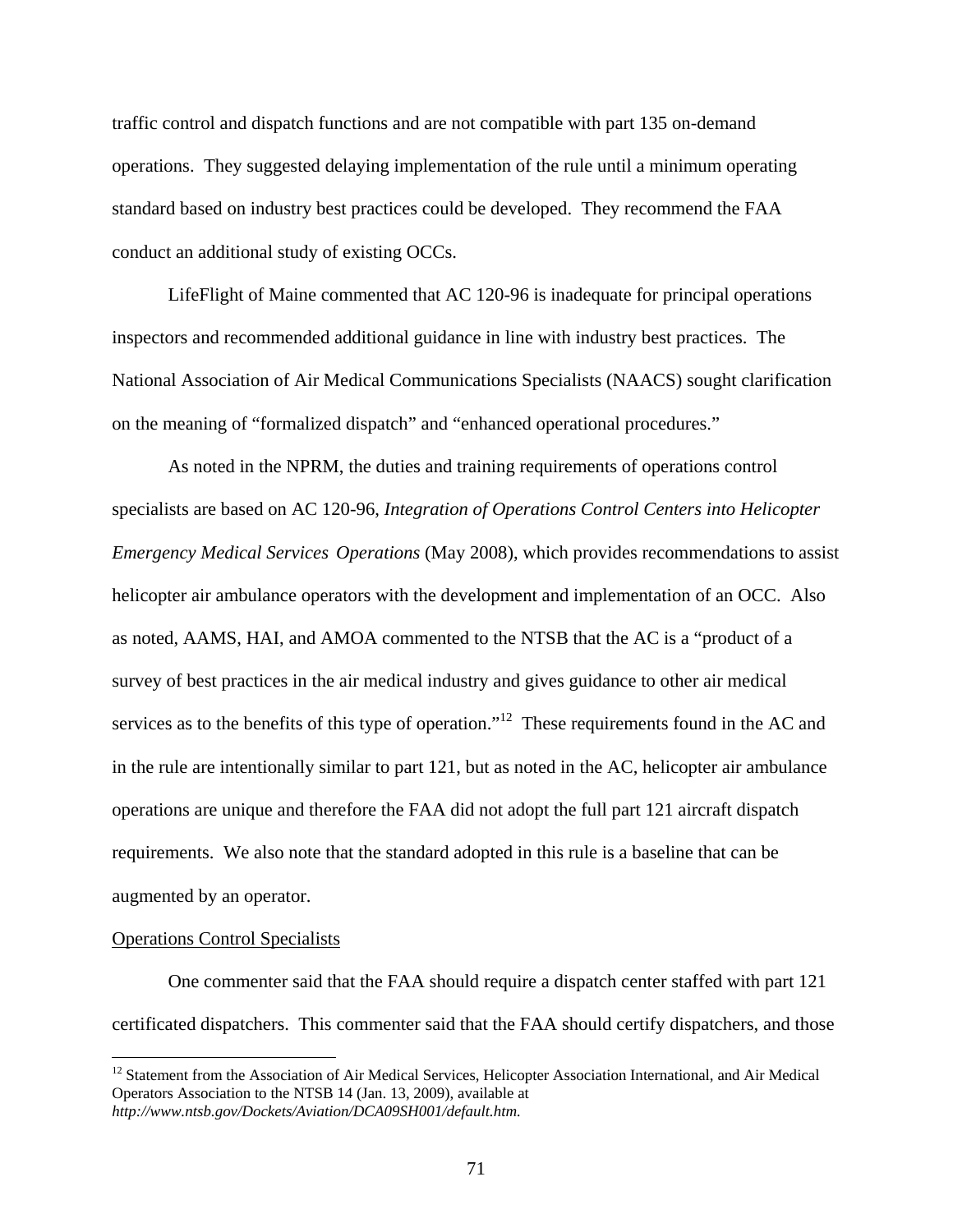dispatchers should plan and evaluate the entire flight before contacting the pilot and then monitor the flight's progress to destination.

 The NTSB also supported FAA certification of operations control specialists and commented that such a requirement will ensure that the FAA has oversight over training, testing, and certification, and will provide quality control. By requiring operations control specialists with standard certification, NTSB asserts that this may facilitate development of OCCs that will be able to subcontract their services to smaller HEMS entities.

 NEMSPA recommended a standard for operations control specialist training set by the industry and approved by the FAA before any requirement is put in place. Med-Trans, REACH, Air Evac EMS, AMOA, California Shock Trauma Air Rescue (CALSTAR), Omniflight Helicopters, Inc. (Omniflight), and Intermountain Life Flight do not believe that operations control specialists should be required to obtain certification in order to do their work. However, one individual questioned why a certified dispatcher is not qualified to act in an operations control position but a graduate of a company-sponsored program is.

 The FAA received comments stating that the operations control specialist training proposed in the NPRM too closely follows the training program for part 121 dispatchers. The FAA acknowledges that the requirements of this rule were based on part 121 dispatcher training rules. The topics selected for training, however, were derived from FAA AC 120-96, which provides a recommended training curriculum for communications specialists. The certificate holder may contract for operations control specialist training or testing in accordance with § 135.324. The certificate holder may use a part 142 training center or another certificate holder for operations control specialist training and testing.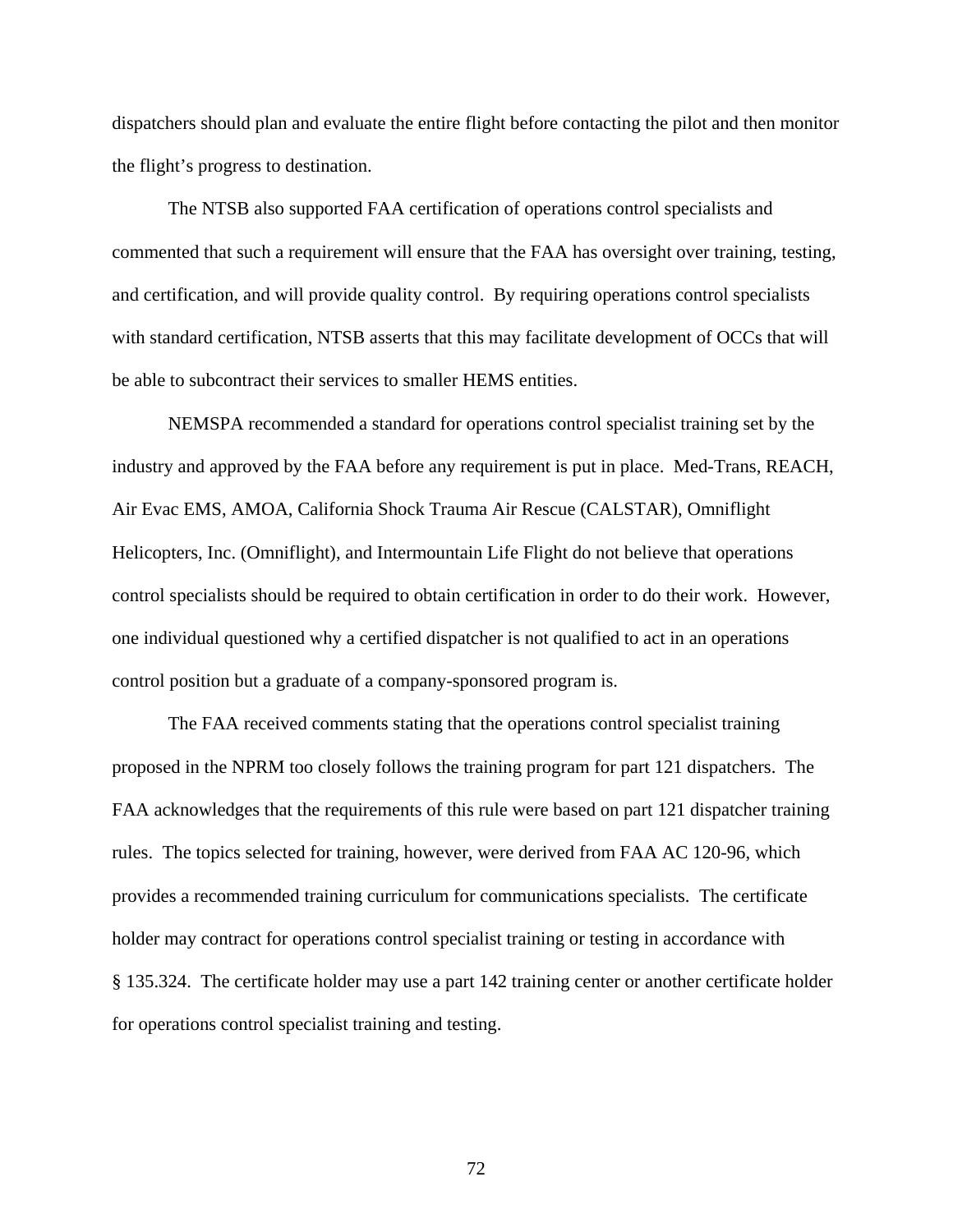Commenters also asked for a clearer distinction between the operations control specialists required by this rule and "CommSpecs," the communication specialists currently employed in the air ambulance industry. NAACS asked whether the aviation base curriculum for operations control specialists would enhance safety benefits beyond the current "Certified Flight Communicator" program offered by NAACS. In response to this question, the FAA notes that the areas of required training for an operations control specialist, derived from AC 120-96, are specified in the rule. Compliance with this rule will enhance safety because the training will be required and standardized for all operations control specialists. The FAA does not believe that a distinction between operations control specialists and CommSpecs is necessary. This rule requires that an OCC be staffed by an operations control specialist at all times while helicopter air ambulance flights are being conducted. The number of persons functioning in this capacity is not mandated, but there must be a sufficient number of them to ensure operational control of each flight. An operator may also staff an OCC with CommSpecs, but these persons are not mandated and they may not perform the functions of an operations control specialist as listed in § 135.619(a)(1)-(4) unless they satisfy the qualification and training requirements of an operation controls specialist.

 Thirty-four commenters, including Air Evac EMS, Intermountain, Med-Trans, Metro Aviation, Inc. (Metro Aviation), National Air Transportation Association (NATA) and REACH, objected to the proposed 10-hour duty time limitation for operations control specialists. They commented that this operations control specialist work shift limit reflects regulations applied to part 121 dispatchers and does not reflect any best practice or proven standard in the air medical community. Air ambulance pilots, although only permitted to fly 8 hours, work a 12-hour shift. These commenters, including AMOA, PHI, Air Evac EMS, and ACCT, described situations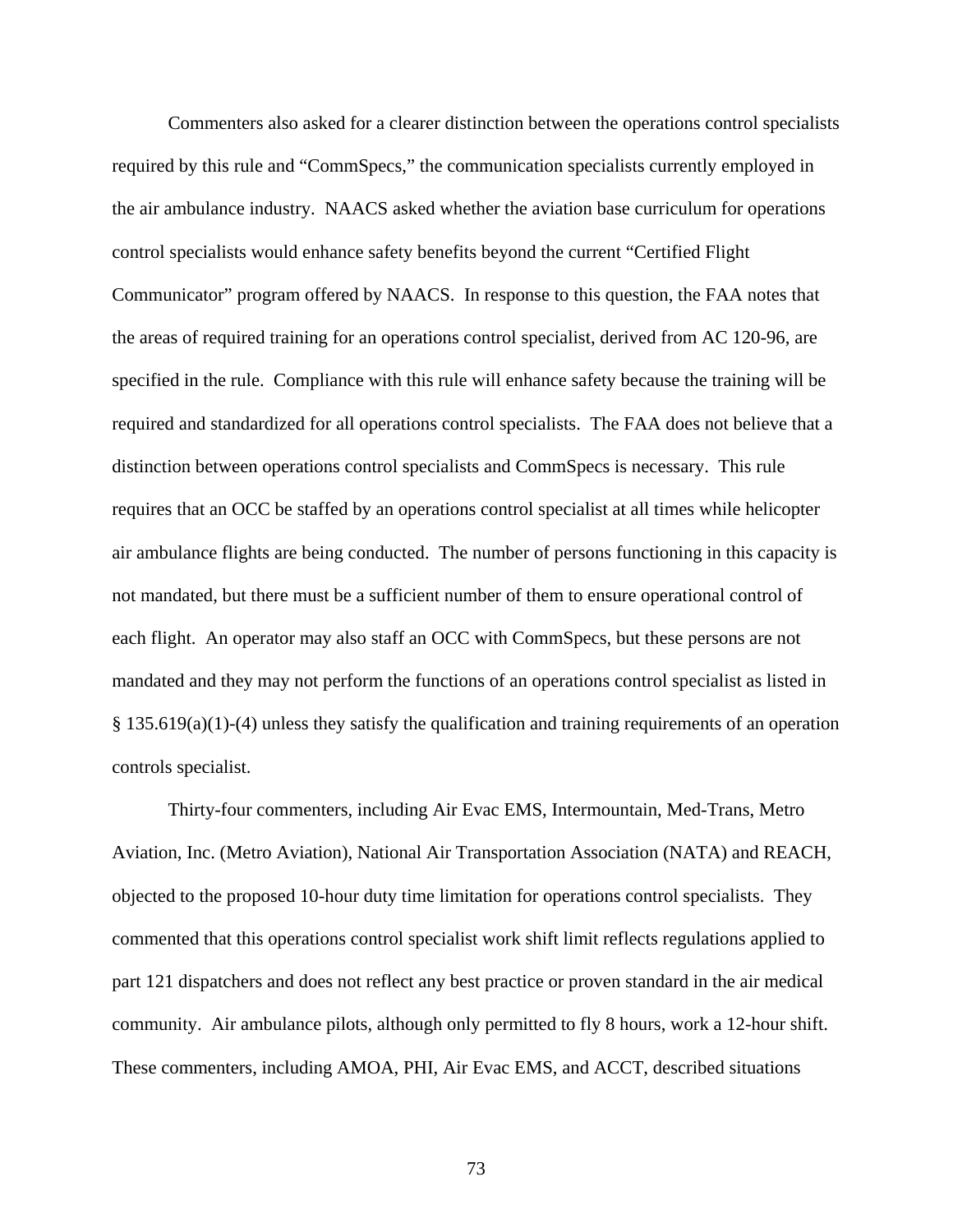where the differences in shift hours could interfere with completion of a mission. PHI believes that requiring a duty day for these specialists that is less than that required of pilots is both arbitrary and unnecessary. PHI said that the operations control specialist requirement for a 10 hour workday effectively adds an additional full-time employee to the OCC and significant costs to the operator without a demonstrated benefit. REACH remarked that it is unclear why OCC personnel should be more limited in their duty time than flight or medical crews.

 After reviewing these comments, the FAA has determined that the proposed operations control specialist duty time is appropriate. The FAA acknowledges that these standards may be different than what some communications specialists may currently be practicing. However, as discussed in the NPRM, the operations control specialist duty time limitation is based on the duty time requirements for part 121 aircraft dispatchers. The FAA has determined that, based on the similarities of these positions, it is appropriate to use the same duty time limitation. Finally, although pilots may have a longer duty period than operations control specialists under this rule, the flight time limitations placed on pilots within their duty periods (or subsequent rest requirements) limits the pilot's exposure to risk.

 In conjunction with the proposal for OCCs, the FAA proposed revising §§ 120.105 and 120.215 to add operations control specialists to the list of persons who must be tested for drugs and alcohol. Eleven commenters, including Air Methods, Metro Aviation, and several individuals affiliated with REACH, argued that operations control specialists should be exempt from part 120 drug and alcohol testing.

Operations control specialists will be performing safety-sensitive functions such as providing preflight weather assessment, assisting with fuel planning and alternate airport weather minimums, and communicating with pilots about operational concerns during flight. These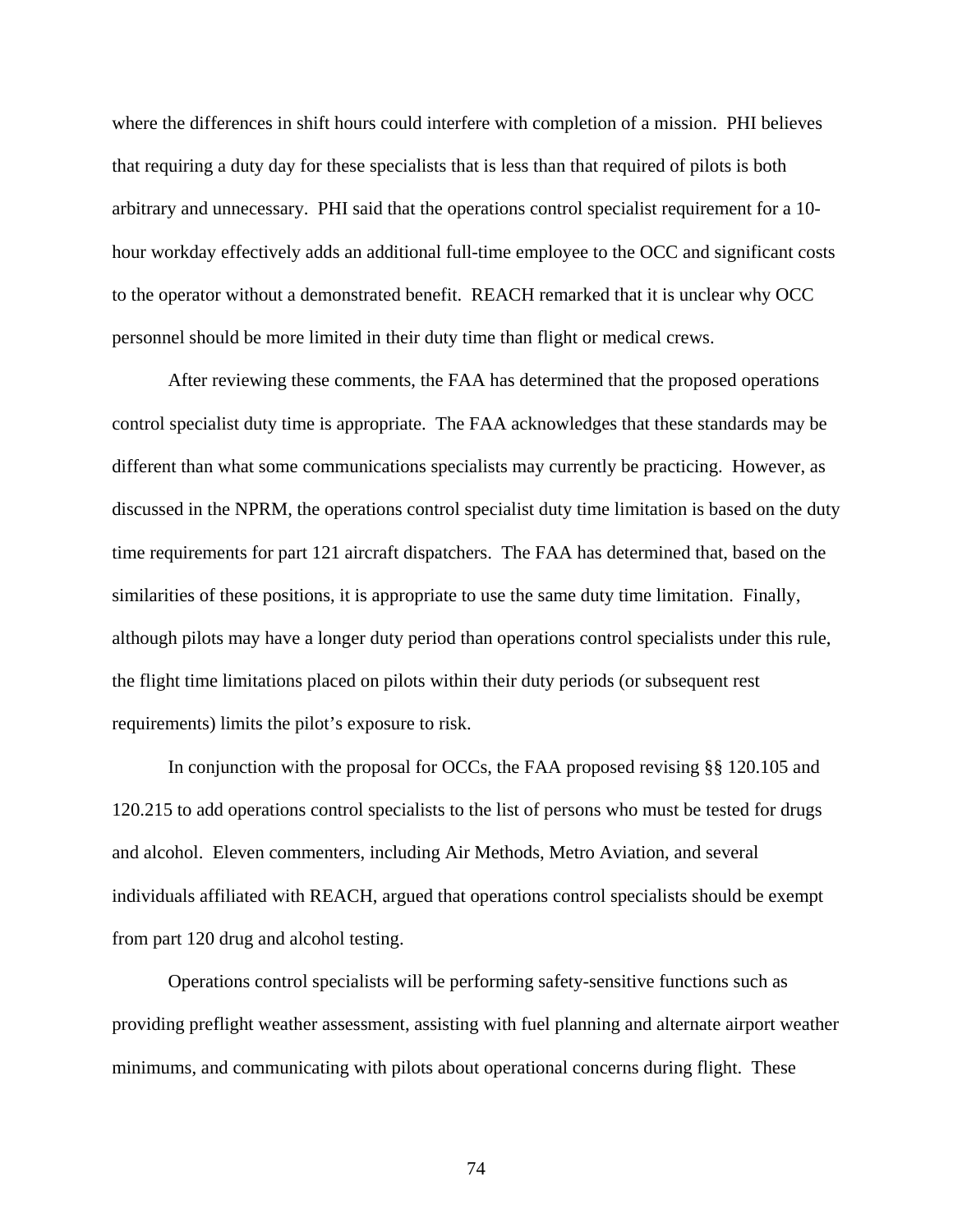duties are similar to those of an aircraft dispatcher, and thus operations control specialists would be subject to the same restrictions on drug and alcohol use, and to a certificate holder's drug and alcohol testing program, as described in 14 CFR part 120.

An operations control specialist who failed a drug test, functioned as an operations control specialist without completing training or passing examinations, or verified false entries on a preflight analysis worksheet, could be subject to enforcement action or civil penalties.<sup>13</sup>

The FAA's reference to "formalized dispatch" in the NPRM refers to an established consistent process that certificate holders will use when dispatching a flight. The term "enhanced operational control" involves more people than only the pilot in the flight release process. For example, it may include the pilot and an operational control specialist, the chief pilot, or the director of flight operations.

Section 135.619 is adopted as proposed. The wording has been modified to ensure clarity.<sup>14</sup>

# 8. Briefing of Medical Personnel (§§ 135.117 and 135.621—proposed § 135.619)

 $\overline{a}$ 

In the NPRM, the FAA proposed to require that medical personnel on board a helicopter air ambulance flight receive a supplemental preflight safety briefing with information specific to helicopter air ambulance flights.<sup>15</sup> This information would be in addition to the passenger briefing currently required by § 135.117. As an alternative to the proposed preflight safety

<sup>13</sup> *See* §§ 13.14 (Civil Penalties: General); 13.16 (Civil Penalties); 120.33 (Use of Prohibited Drugs); 120.37 (Misuse of Alcohol).

<sup>&</sup>lt;sup>14</sup> Section 306(d)(2) of the FAA Modernization and Reform Act of 2012 (P.L. 112-95) requires the FAA to conduct a rulemaking that requires operations control centers for helicopter air ambulance services with 10 or more helicopters. Additionally, section 306(c)(1) requires the rule to address flight request and dispatch procedures.<br><sup>15</sup> Section 306(a) of the FAA Modernization and Reform Act of 2012 (P.L. 112-95) requires the FAA to conduc

rulemaking on helicopter air ambulance operations to address "flight request and dispatch procedures." Though the benefits are less than costs for this provision, it satisfies the Congressional mandate as required by the Act.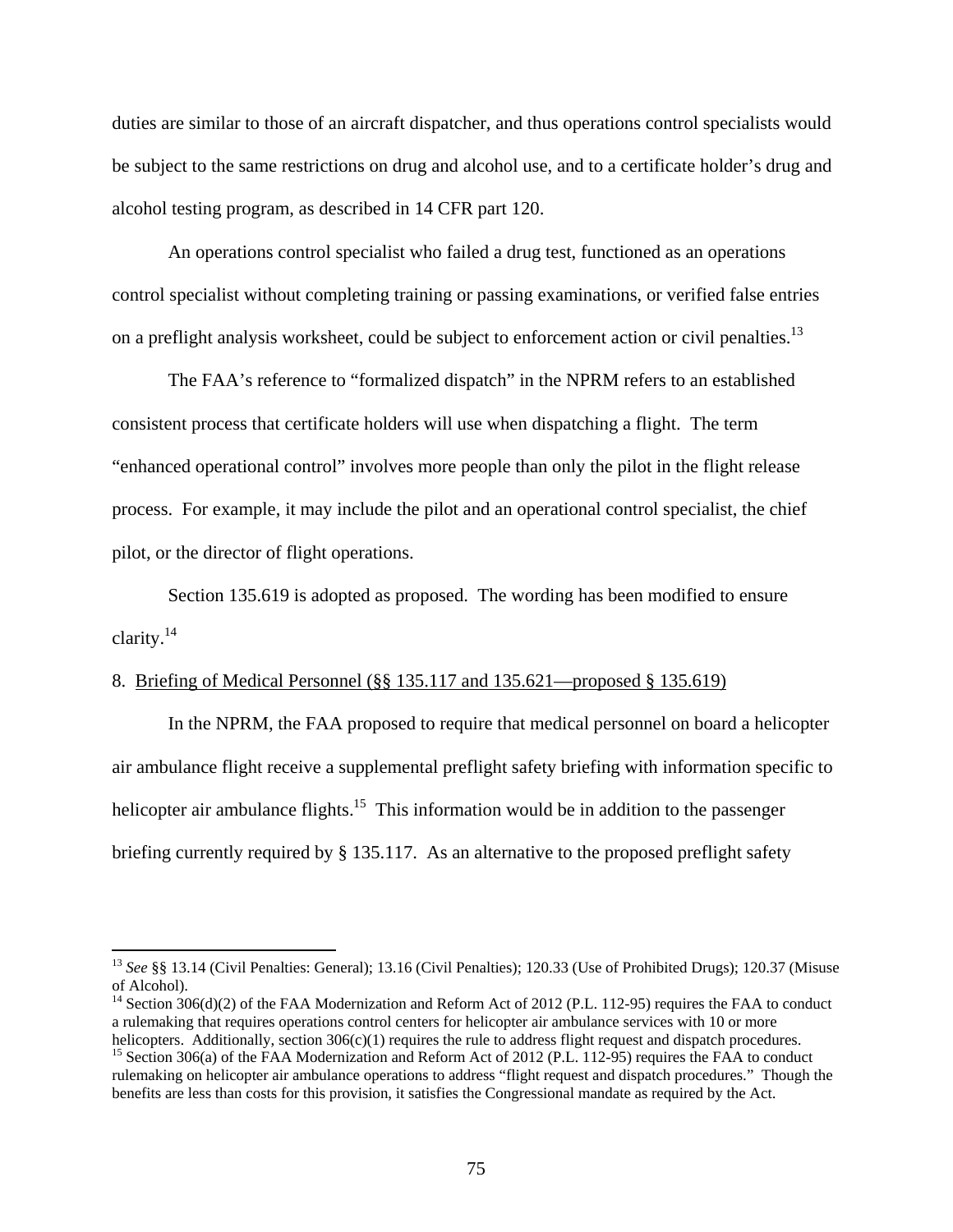briefing, certificate holders would be permitted to provide training every 2 years to medical personnel through an FAA-approved training program.

The NTSB, A.L.E.R.T., LifeFlight of Maine, AAMS, and Angel One Transport supported the requirement. LifeFlight of Maine noted that continual educational opportunities for medical personnel will further enhance situational awareness and promote operational safety.

AAMS, while supporting this proposal, suggested that the FAA work with industry to develop standardized briefing criteria and procedures in order to avoid confusion and inconsistent enforcement of this provision. Several commenters also suggested that accommodations should be made to permit briefings that are not as extensive as those proposed for the rare instances when medical personnel not associated with air medical operations are transported.

Several commenters, including the NTSB, NEMSPA, and the Society of Aviation and Flight Educators, suggested that medical personnel safety training be conducted on an annual basis because much of their knowledge will degrade over time. A.L.E.R.T. made a similar suggestion, noting that it conducts training when it hires new personnel and annually after. AMOA, PHI, NEMSPA, the Health Care District of Palm Beach County and Air Evac EMS recommended that the FAA develop a standard and an approval process for a medical crew training program. Several commenters suggested that the medical personnel training program should be consistent with the Air Medical Resource Management (AMRM) program supported by FAA and industry. AMOA, PHI and Air Evac EMS also commented that it is unnecessary to require medical personnel training record retention for an additional 60 days beyond the 24 months.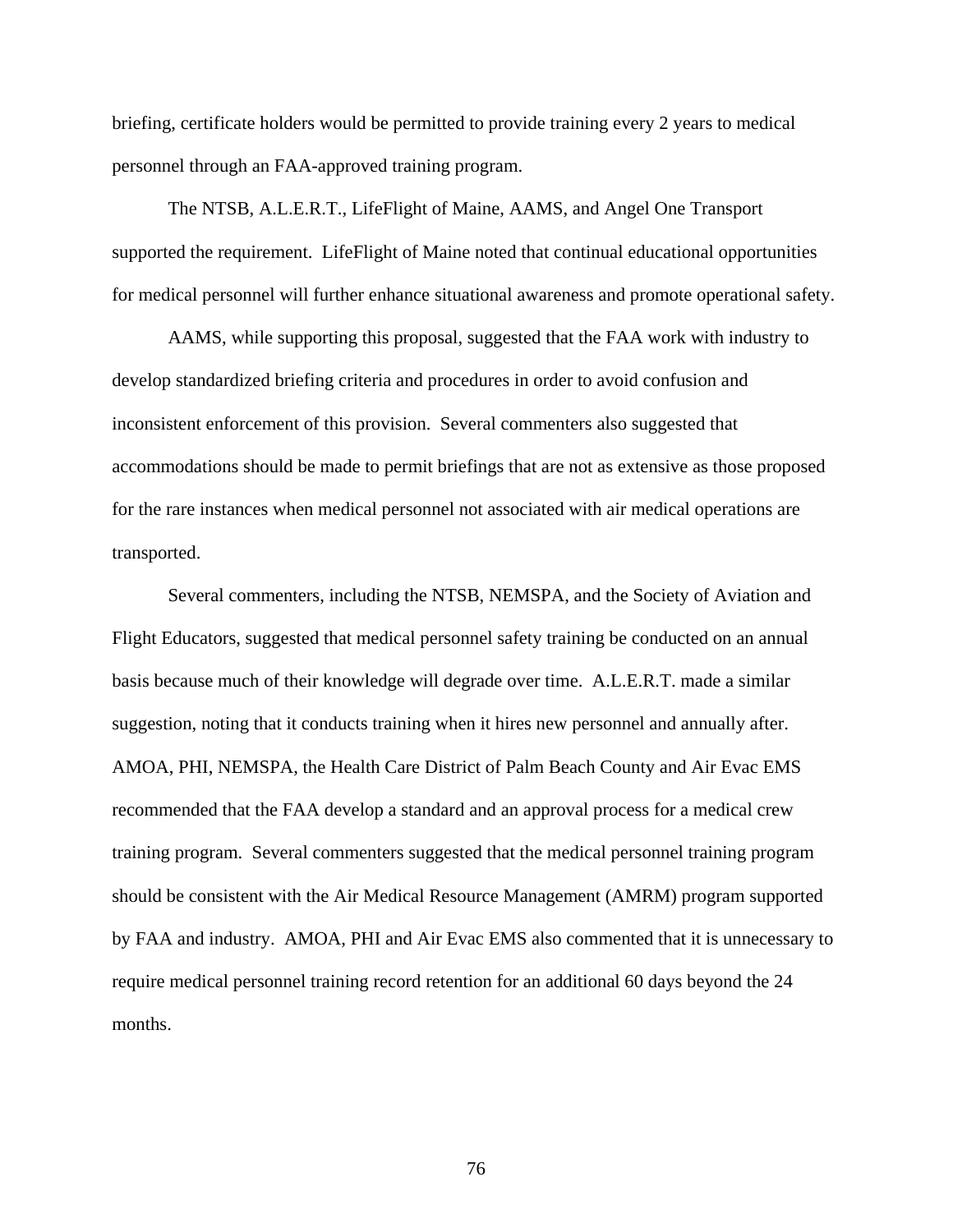AMOA, PHI, and Air Evac EMS expressed several concerns with this provision. They commented that a lack of formal guidance would lead to misunderstanding of the requirements along with inconsistent application and enforcement.

The FAA finds that medical personnel on helicopter air ambulance flights will benefit from an increased familiarity with the helicopter and emergency procedures due to their unique role of providing patient care while simultaneously working around an operating helicopter. The preflight briefing and training is intended to prevent medical personnel from inadvertently introducing risk to the operation when outfitting the passenger compartment for the purpose of providing medical treatment and when providing medical care to a patient.

The FAA notes that medical personnel preflight briefing and training is distinct from AMRM training. The AMRM program is not a preflight safety briefing, but rather a tool used by operators to improve communication and teambuilding skills among its employees during air medical operations. While the FAA supports the use of the AMRM program, it is a distinct program and unrelated to the medical personnel preflight safety briefing/training proposed in the NPRM and adopted in the rule.

As proposed in the NPRM and contained in the final rule, this provision requires a briefing for medical personnel on the physiological aspects of flight, patient loading and unloading, safety in and around the helicopter, in-flight emergency procedures, emergency landing procedures, emergency evacuation procedures, efficient and safe communications with the pilot, and operational differences between day and night operation. The FAA concludes that these requirements will provide certificate holders with sufficient guidance on how to conduct briefings, which will lead to consistent application and enforcement of this provision. Additionally, as proposed in the NPRM and contained in the final rule, this provision mandates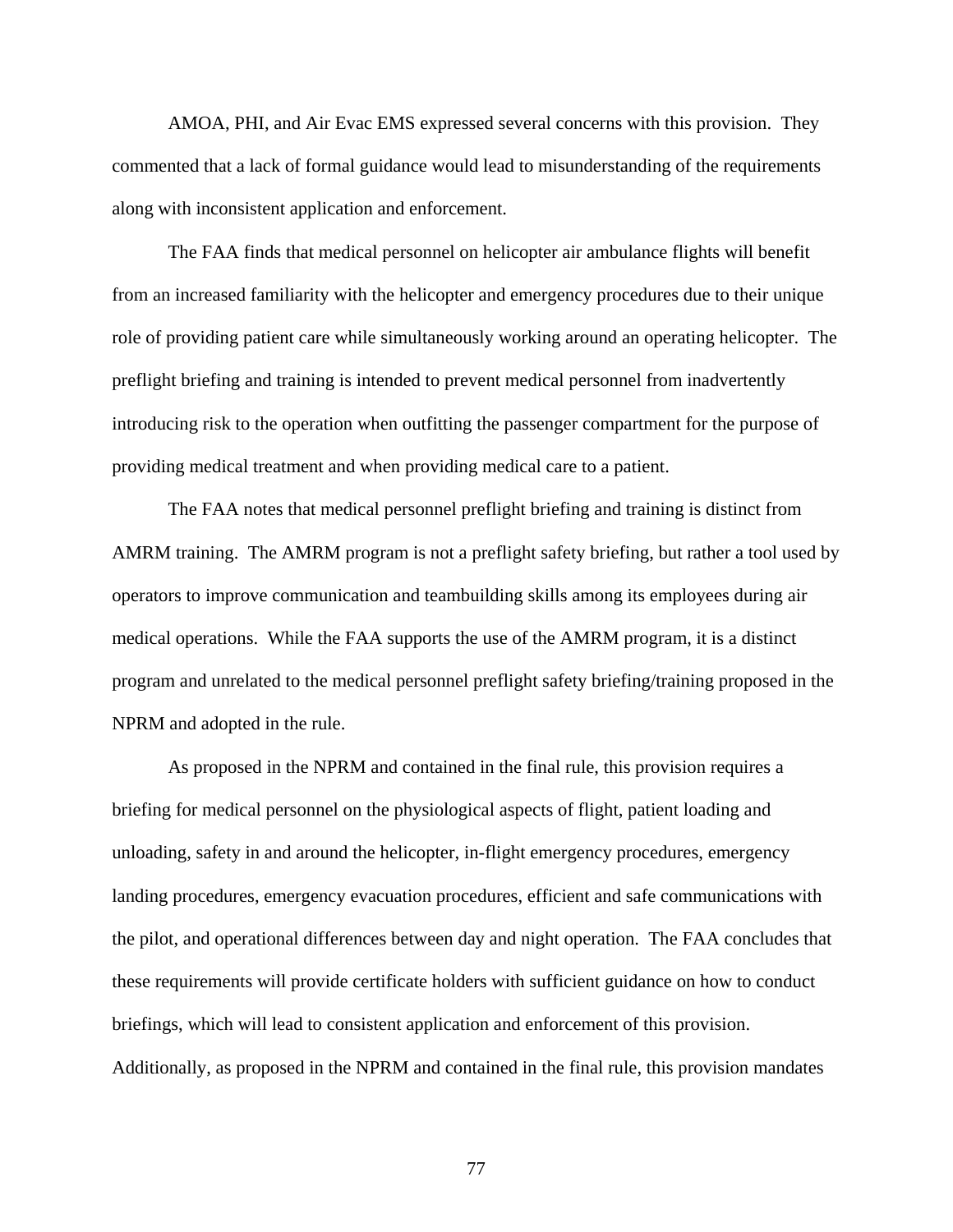that any certificate holder that chooses to conduct a medical personnel training program in lieu of preflight briefings must have an FAA-approved training program in place. This will also ensure consistency in application and enforcement of this provision.

The FAA will not provide exceptions or accommodations to permit briefings that are not as extensive as those proposed for the rare instances when medical personnel not associated with air medical operations are transported. All medical personnel onboard a helicopter air ambulance flight who have not received the optional training provided for by this rule must receive the preflight safety briefing. Medical personnel not associated with that particular operation may still inadvertently introduce risk to the operation when on board the flight. The preflight safety briefing will provide these medical personnel with familiarity with the helicopter and emergency procedures, thus reducing the risk that those personnel will affect the overall safety of the operation. If medical personnel are not being transported during a "helicopter air ambulance operation" as defined in § 135.601, the operator would only need to provide the standard part 135 passenger briefing as found in § 135.117.

 The FAA has determined that medical personnel safety training will be conducted every 24 months. The NPRM proposed training every 24 months, and although commenters suggested that training occur on an annual basis, the FAA has determined that the required 4 hours of ground training and 4 hours of training in and around the air ambulance helicopter every 24 months will provide a sufficient amount of familiarity with the aircraft and emergency procedures.

#### Final Rule

Based on the comments received, the FAA is adopting the rule as proposed with changes. The FAA concludes that requiring medical personnel training record retention for an additional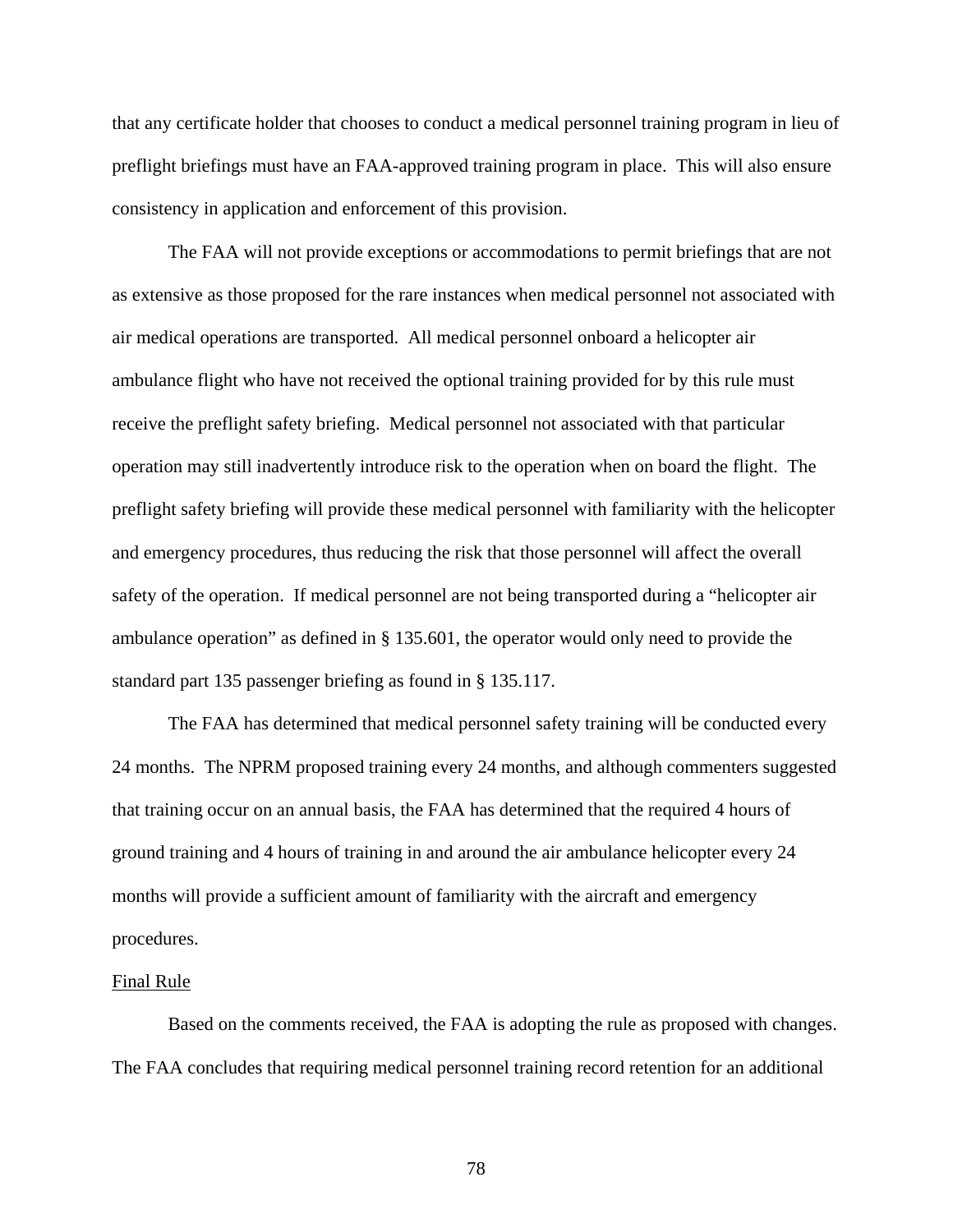60 days beyond the 24 months is unnecessary and has amended the final rule to require that records be maintained for only 24 months following the individual's completion of training. If an incident occurs near the end of the retention period, the FAA expects that these relevant documents will be retained per NTSB regulation 49 CFR § 380.10(d). Additionally, we removed redundant briefing topics in § 135.621 based on existing briefing requirements of § 135.117.

# 9. Helicopter Terrain Awareness and Warning Systems (HTAWS) (§ 135.605)

 The FAA proposed a requirement for equipping helicopter air ambulances with HTAWS. There is no existing requirement for this equipment. One commenter stated that installation of HTAWS has been "the single most effective technology for reducing helicopter mishaps" among U.S. military helicopters. The NTSB concurred with the proposal and noted that it would meet Safety Recommendation A–06–15. However, commenters also raised concerns over the effectiveness of HTAWS, the need for flexibility, and the cost of the rule.

 A number of commenters, including NEMSPA, questioned why the FAA would propose mandating HTAWS, saying that its technology has not been proven in helicopters. Commenters assert that terrain awareness and warning systems (TAWS), the predecessor to HTAWS technology, has only been truly tested with airplanes operating in the high altitude instrument flight rules environment and that there is no evidence to show that HTAWS is effective in lowlevel visual flight operations. Other commenters said that this equipment is more effective in mountainous areas than in less challenging terrain, is a "distraction in the cockpit," "doesn't give the pilot the ability to see and avoid weather," and "doesn't keep you from spatial disorientation." A number of commenters said that requiring operators to invest in this technology today might preclude them from acquiring more effective technology as it becomes available in the future.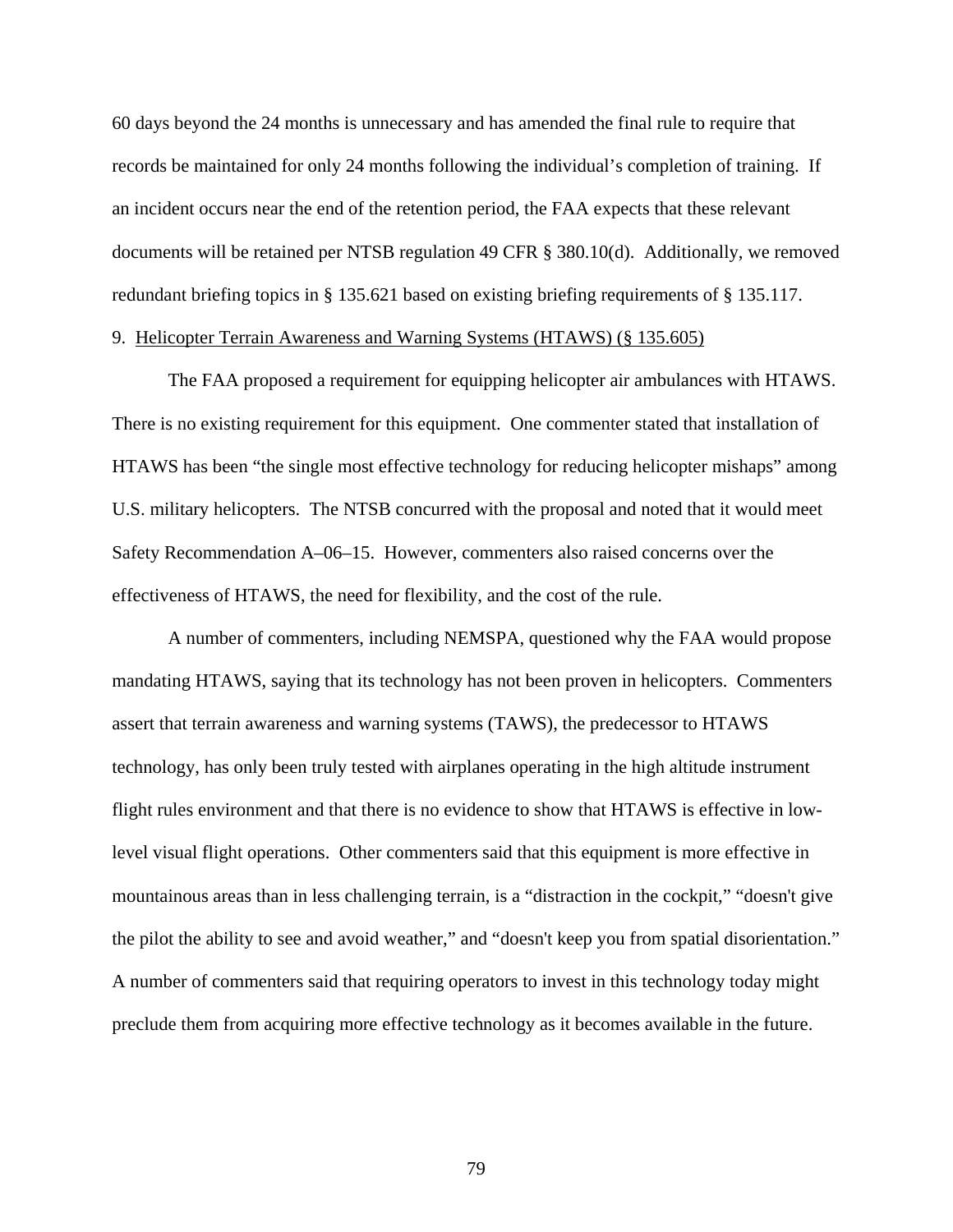EADS Cassidian Electronics stated that air ambulance operators are the most prominent part of the flying community for which HTAWS can assist in preventing controlled flight into terrain and obstacle strike accidents, but the FAA should be clear about the limitations of current HTAWS systems caused by the reliance on databases. It stated that the vertical accuracy of the ground altitude of a database is approximately 60 feet, which does not include objects like trees, "which seems to be insufficient for take-off and landing." Databases, according to the commenter, only include a fraction of man-made obstacles, such as power lines, antenna masts, and wind turbines which are not included in the database in real time. To resolve these problems, the commenter stated that the best solution would be to require equipment with a realtime forward-looking sensor system that would issue warnings for every obstacle in the flight.

 AAMS commented that HTAWS and night vision goggles (NVGs) should be required together as each provides benefits that complement the other. LifeFlight of Maine commented that HTAWS and NVGs should be a minimum standard for night operations. Max-Viz Inc. (Max-Viz) and several individuals commented that NVGs provide better protection from controlled flight into terrain than HTAWS. Additionally, one individual recommended requiring an autopilot rather than HTAWS because it is less expensive and more effective. Several members of ACCT also stated that autopilots are more effective than HTAWS. They claimed that HTAWS only provides a warning to a pilot of an impending collision or altitude loss, but the pilot's corrective actions with the flight controls prevent controlled flight into terrain. They stated that an autopilot would decrease the risk of controlled flight into terrain and accidents from IIMC by holding the aircraft flight path steady and reducing a pilot's susceptibility to spatial disorientation during IIMC recovery maneuvers. The reasons that the FAA did not adopt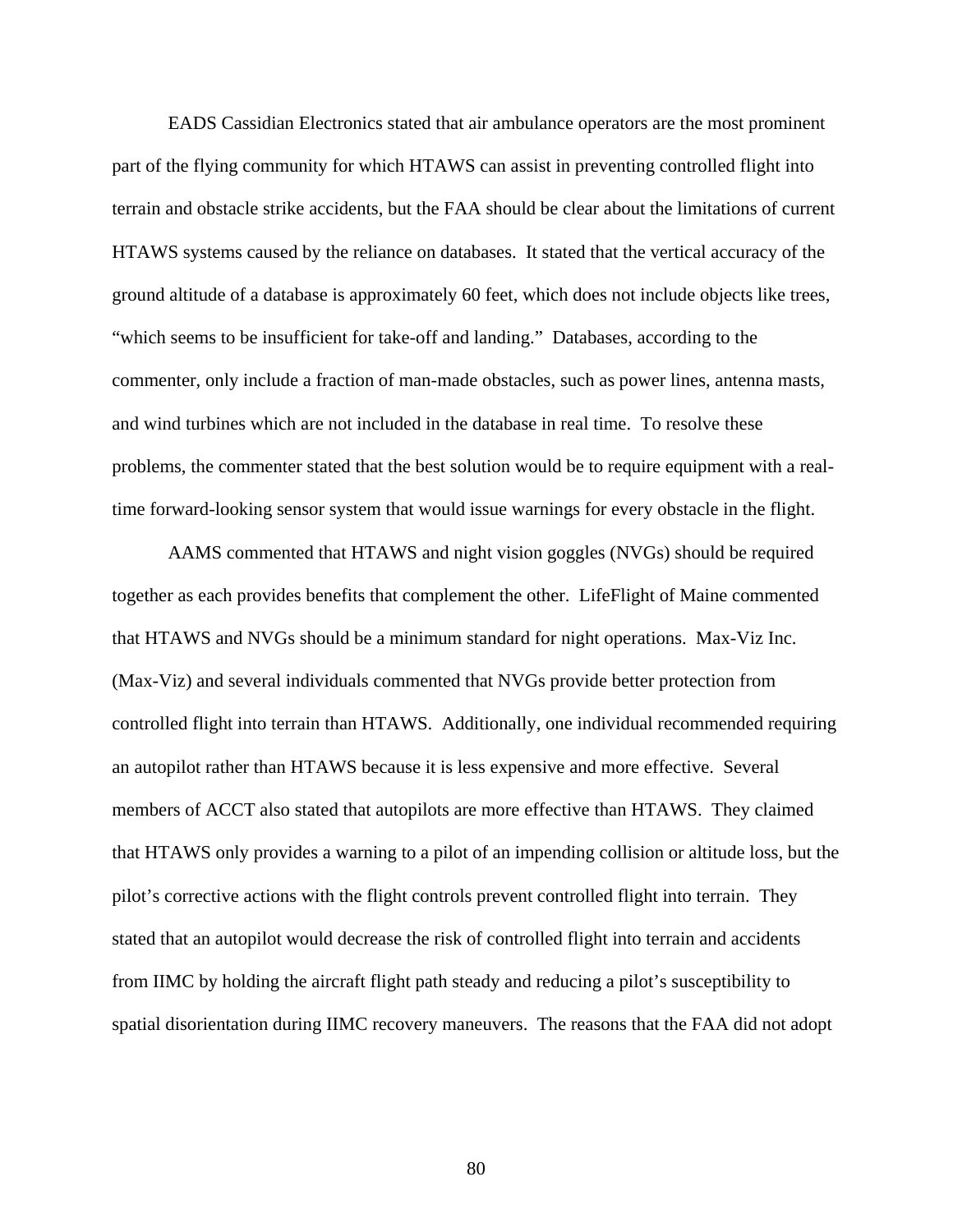NVG or autopilot requirements in this rule are addressed in the discussion of pilot instrument ratings, § 135.603, below.

The FAA disagrees with comments that HTAWS is not proven technology as it relates to helicopters and that it would not be effective in preventing controlled-flight-into-terrain accidents. RTCA/DO-309 Minimum Operational Performance Standards for HTAWS and Airborne Equipment TSO-C194 set the standards for HTAWS. The FAA and manufacturers have installed, evaluated and certified HTAWS in helicopters and the systems have been shown to perform their intended function as designed in low altitude environments.

 The FAA concludes that the use of HTAWS would create a safer environment for emergency medical services flight operations by preventing controlled flight into terrain at night or during bad weather. As noted in the NPRM, the NTSB cites 17 accidents in its Special Investigation Report on Emergency Medical Services Operations (Jan. 25, 2006)<sup>16</sup> that may have been prevented if the helicopters had been equipped with TAWS. The FAA maintains that HTAWS will make helicopter air ambulance pilots more aware of surrounding terrain and obstacles and keep them from collisions. It may prevent the accidents that happen when a pilot must take sudden and quick action to avoid a collision and then loses control of the helicopter.

 The FAA acknowledges that there may be lags between the time when new obstacles are erected and the time when they are put into an HTAWS database. However, the FAA has determined that the VFR flight planning and the VFR altitude requirements adopted here will help to offset such a lag by providing increased situational awareness to pilots. Likewise, the radio altimeter required under these rules will provide increased situational awareness by providing pilots with additional information about their altitude above the ground.

 $\overline{a}$ 

<sup>&</sup>lt;sup>16</sup> The report can be accessed at: http://www.ntsb.gov/safety/safetystudies/sir0601.html (December, 10, 2013).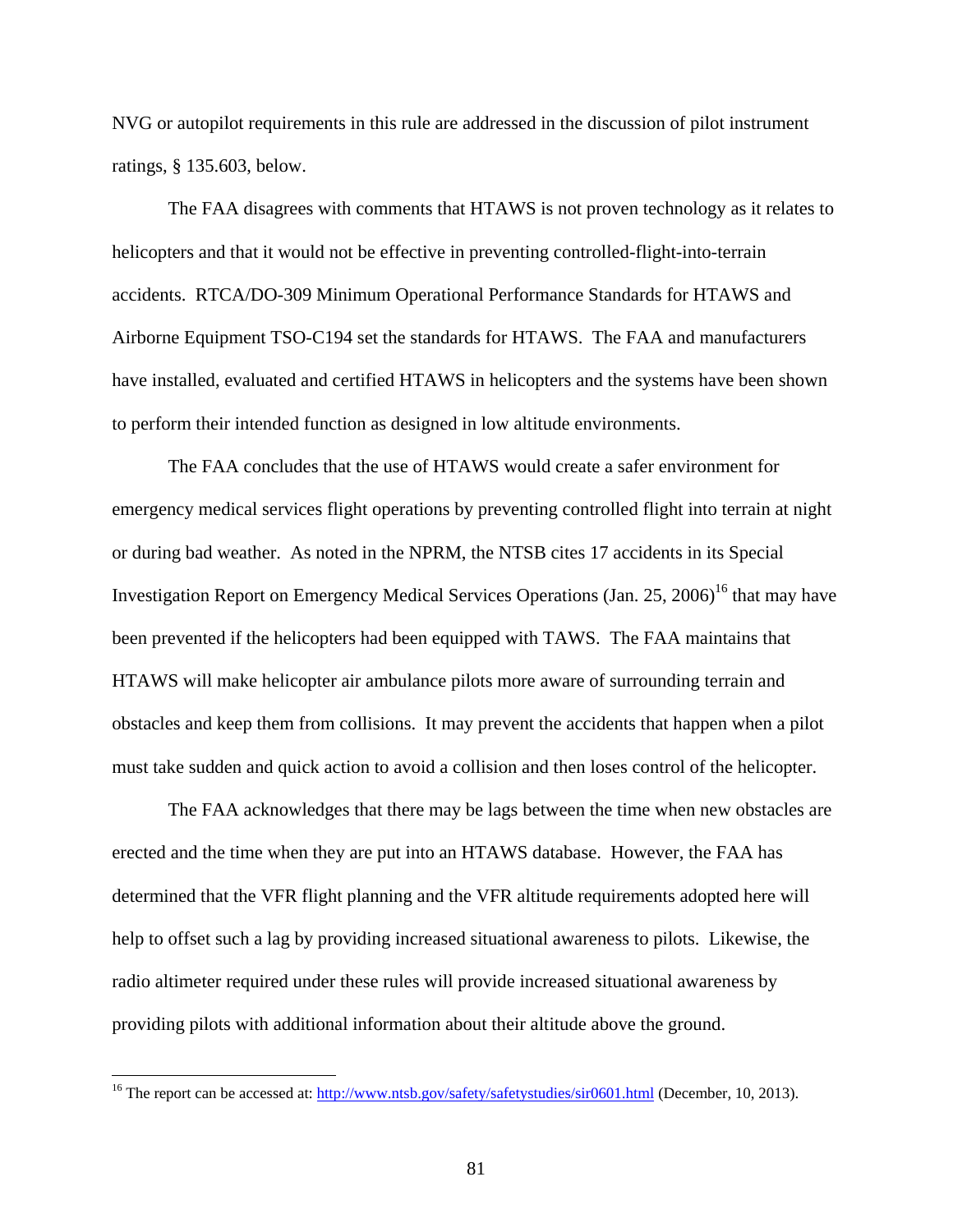The FAA received several comments addressing the flexibility in the rule and whether the implementation timeline is appropriate. Commenters including AMOA and PHI expressed the need for minimum equipment list (MEL) relief for HTAWS in the event that the unit is inoperable. Air Methods stated that the rule's reliance on the technical standard order (TSO) process would "inhibit future technological benefits without a lengthy rule changing process." The Health Care District of Palm Beach County stated that, in the future, HTAWS may not be the most effective way to achieve terrain and obstacle avoidance. AMOA commented that the rule should be performance based to allow flexibility for incorporation of later technology.

 LifeFlight of Maine and other members of the ACCT stated that they believed that the 3 year timeline for implementation provides ample time to comply with the rule and to finance the costs. They did not agree with extending the time to comply or limiting the applicability of this requirement. FreeFlight Systems also commented that the 3-year implementation period seemed reasonable.

 Bristow Group noted its support for requiring all helicopters engaged in commercial service to be equipped with HTAWS if not already equipped with a radio-altimeter-based warning system.

 The FAA acknowledges that technology could be improved over time, but does not agree that mandating this particular type of equipment will constrain the ability to embrace new technologies. Incorporation by reference of new TSO requirements allows the agency to adopt revised technological standards. The need to incorporate new TSOs into the regulation, due to technological innovation, will not hinder adoption of that technology in helicopter air ambulances.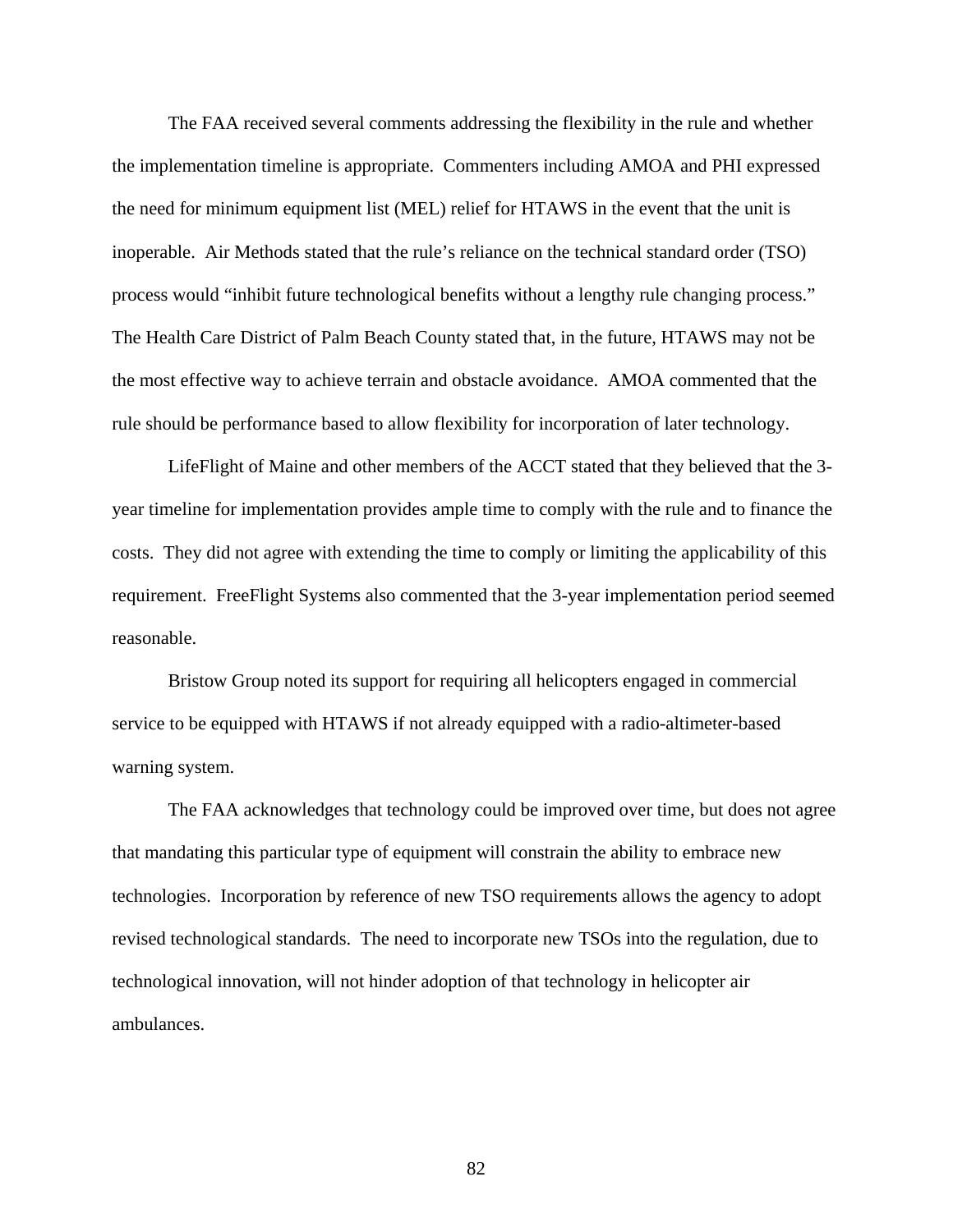In response to comments on the need for flexibility should an HTAWS unit become inoperable, the FAA agrees that an HTAWS may meet the requirements for MEL relief with certain conditions on the types of operations that could be conducted while the HTAWS was inoperable. The exact scope of such relief will be addressed through the FAA's standard MEL process.

 Based on the comments received, the FAA has determined that the compliance date for the HTAWS requirement does not need to be extended. Extending the HTAWS requirement to the entire commercial helicopter population would be outside the scope of this rulemaking.

 Finally, West Michigan Air Care estimated that its cost of compliance with the HTAWS requirement would be \$75,000 for its two-helicopter air ambulance operation. The FAA notes that this estimate is consistent with the FAA's estimate of \$35,000 per helicopter for equipment and installation, plus \$7,000 for revenue loss for equipment downtime. Additionally, while the FAA recognizes the financial burden new equipment requirements impose on operators, providing 3 years from the effective date of the final rule for installation will allow certificate holders to spread the cost of compliance over that period of time and take advantage of scheduled downtime for maintenance.

This rule is adopted as proposed with minor edits for clarification.<sup>17</sup>

# 10. Flight Data Monitoring System  $(\S 135.607)^{18}$

 $\overline{a}$ 

 In the NPRM, the FAA stated it was considering requiring helicopter air ambulance operators to install a flight data monitoring system, referred to in the NPRM as a light weight

<sup>&</sup>lt;sup>17</sup> Section 306(c)(3) of the FAA Modernization and Reform Act of 2012 (P.L. 112-95) requires the FAA to conduct a rulemaking that addresses use of HTAWS in helicopter air ambulance operations.

<sup>&</sup>lt;sup>18</sup> Section 306(a) of the FAA Modernization and Reform Act of 2012 (P.L. 112-95) directs the FAA to conduct rulemaking on helicopter air ambulance operations to address "safety enhancing technology and equipment," including "devices that perform the function of flight data recorders and cockpit voice recorders." Though the benefits are less than costs for this provision, it satisfies the Congressional mandate as required by the Act.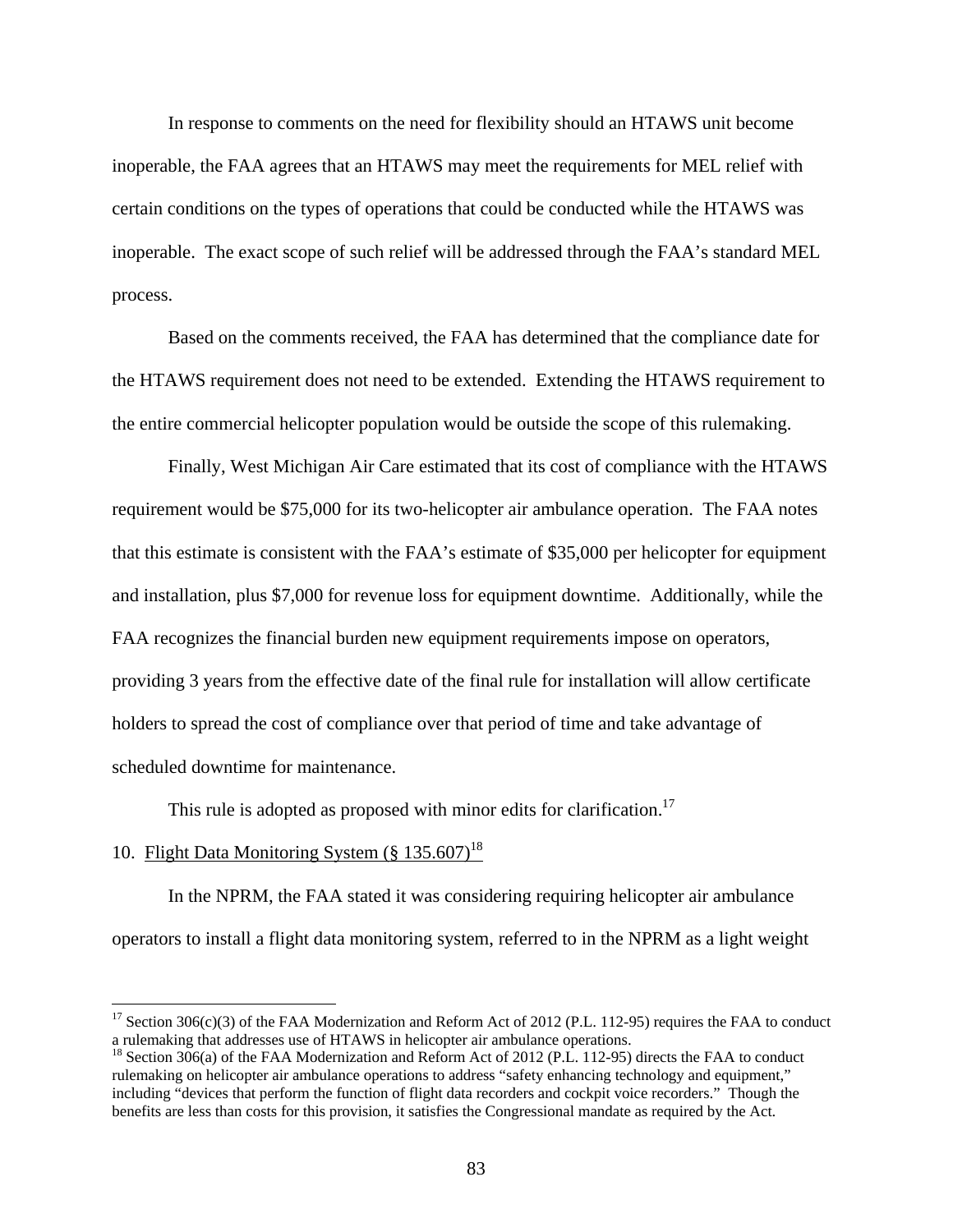aircraft recording system  $(LARS)$ .<sup>19</sup> Currently, § 135.151 requires a cockpit voice recorder (CVR) system in rotorcraft with a passenger seating configuration of six or more seats and for which two pilots are required. Section 135.152 requires flight data recorders (FDRs) in rotorcraft with a passenger seating configuration of 10 or more seats. Most helicopters used in air ambulance operations are configured with fewer than six passenger seats, and thus are not required to be equipped with either CVRs or FDRs.

 In the NPRM, the FAA invited comments on the flight data monitoring system proposal under consideration. The FAA proposed that the flight data monitoring system "would be required to capture data according to a broadly defined set of parameters including information pertaining to the aircraft's state (such as heading, altitude, and attitude), condition (such as rotors, transmission, engine parameters, and flight controls), and system performance (such as full authority digital engine control, and electronic flight instrumentation system)." Further, as proposed, the flight data monitoring system would have to be operated from the application of electrical power before takeoff until the removal of electrical power after termination of flight. It would be required to receive electrical power from the bus that provides the maximum reliability for operation without jeopardizing service to essential or emergency loads. Under the proposal, certificate holders would have had 3 years to comply with the rule. The FAA noted a flight data monitoring system can be used to promote operational safety, and that, because so few certificate holders are using such systems, it may be necessary to require them. Likewise, the FAA stated that these systems can provide critical information to investigators in the event of an accident.

 The FAA received numerous comments on this proposal regarding flight data monitoring system use in accident investigation and Flight Operational Quality Assurance (FOQA)

 $\overline{a}$ 

<sup>&</sup>lt;sup>19</sup> Although the NPRM did not contain proposed rule text, the FAA provided a detailed discussion of the proposals under consideration and asked for comments in anticipation of including an FDMS requirement in the final rule.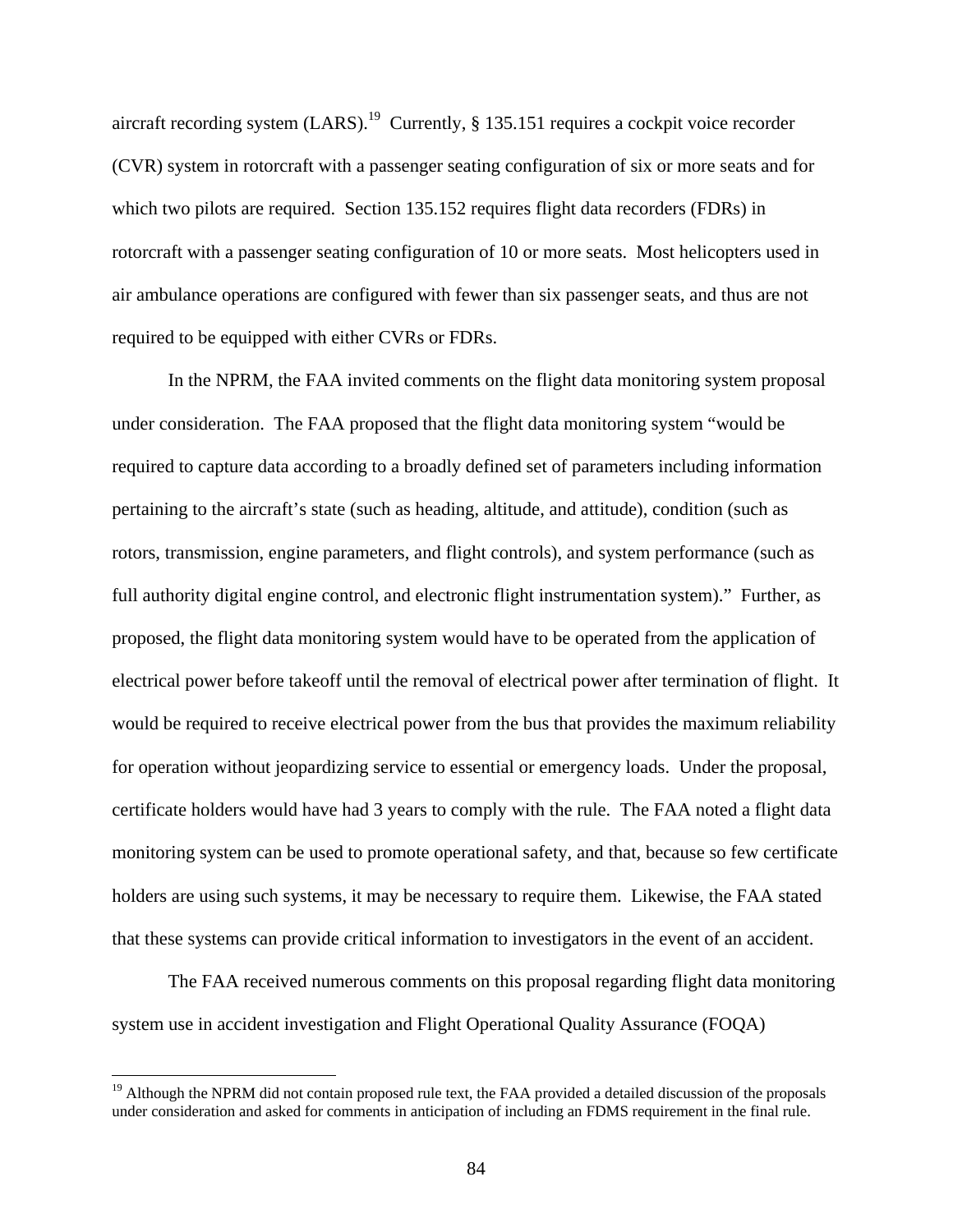programs, the standards for the flight data monitoring system, the rule's implementation date, and the FAA's cost estimate.

### Accident Investigation/ Use in a FOQA Program

 Many commenters supported a requirement for FOQA. LifeFlight of Maine and members of ACCT support both a requirement to install a flight data monitoring system and a requirement to participate in the FOQA program, and commented that flight data monitors can assist with accident investigation. They recommended that the FAA conduct a joint technical study with the NTSB and air ambulance operators who are using a FOQA program to determine the data capture rate needed to meet NTSB accident investigation needs and what data feedback requirements would best support FOQA programs. Eurocopter commented that FOQA use is preferable to use in accident investigation, and the Global Helicopter Flight Data Monitoring Steering Group commented that accident investigation use is only reactive, but FOQA use can be proactive.

 PHI supports installation and use of a flight data monitoring system in air ambulance aircraft. It suggested requiring operators to develop an internal process for using data collected by the system for analysis, identification and mitigation of at-risk behaviors across the organization, as well as development of supplemental educational opportunities for air ambulance pilots. PHI said that the focus of the flight data monitoring system should be to prevent accidents. It said the emphasis should be placed on FOQA and flight data management implementation and benefits. HAI supports and encourages flight data monitoring technology because it has obvious safety benefits for accident investigation and the potential for development of FOQA and other safety programs. Alakai Technologies Corporation commented that the requirement should be extended across all helicopter operations.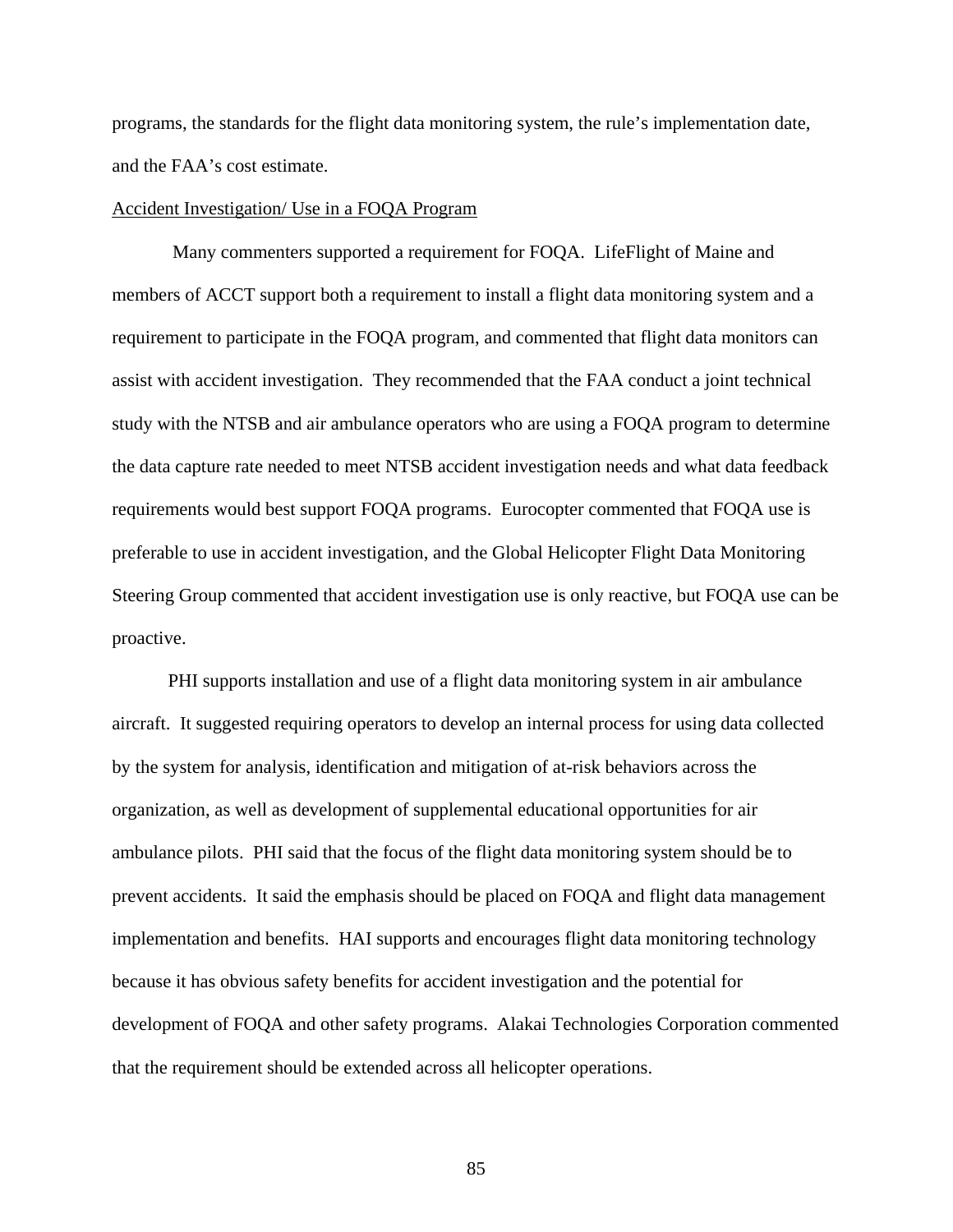An individual commented that satellite tracking, currently in use by his company, records flight information that can be used to help rescue the aircraft and provides the necessary information on aircraft operations making a flight data monitoring system unnecessary. Kestrel Air stated that the cause of most air ambulance accidents is already known and that flight data monitoring systems do not record flight visibility data, thus adding little value to analyzing IIMC encounters.

 A FOQA program is meant to improve flight safety by providing more information about, and greater insight into, the total flight operations environment. This is accomplished with selective automated recording and analysis of data generated during flight operations. Analysis of FOQA data can reveal situations that require improvement— in operations, in training, and in maintenance procedures, practices, equipment, or infrastructure.

 In response to comments about mandatory FOQA participation, the FAA notes that 14 CFR part 13, Investigative and Enforcement Procedures, states conditions under which information obtained from an approved voluntary FOQA program will not be used in enforcement actions against an operator or its employees. Part 193, Protection of Voluntarily Submitted Information, contains provisions for certain protections from public disclosure of voluntarily submitted safety-related information when such information has been designated by an FAA order as protected under that part. As stated in the NPRM, these protections are available only if the data is collected by the operator as part of a voluntary FAA-approved program. In support of this public safety objective, the FAA has endorsed the development and implementation of voluntary FOQA programs as a tool for continuously monitoring and evaluating operational practices and procedures, but maintaining the voluntary nature of the program is paramount and does not allow the FAA to mandate FOQA for any operator.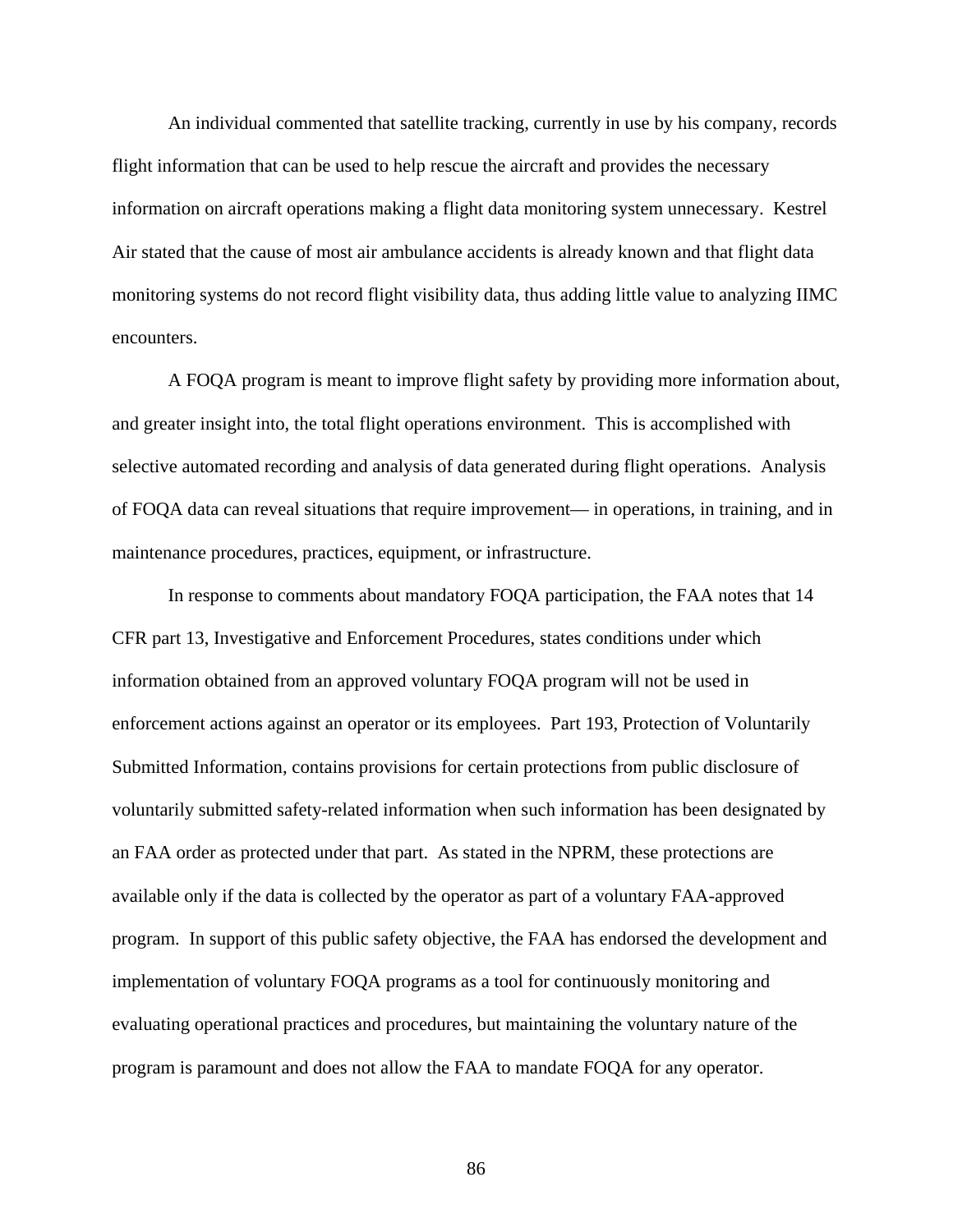As discussed in the NPRM, this equipment may be used to provide significant information for investigators to determine accident causation, which may help to prevent future accidents. In addition, the data can be used proactively by an operator to modify operational and maintenance procedures for increased efficiency and lower costs, to provide immediate feedback to pilots in training, and to highlight areas where additional training may be needed.

The final rule requires certificate holders operating helicopter air ambulances to install and operate a flight data monitoring system in their helicopters. The FAA is not extending this requirement to all helicopter operations because that option was not presented in the NPRM. Although the FAA encourages operators to take advantage of the many uses of this data, this final rule does not require data collection because mandating it would open up that data to FAA surveillance, amounting to a required submission. The FAA is concerned that such an action would discourage operators from participating in a FOQA program.

 Although operators will not be required to collect data from the flight data monitoring system, the FAA encourages them to gather this information and analyze it for use in improving safety in their day-to- day operations. Based on current practice, some will choose to use the system this way. The rule will not preclude operators from participation in an FAA-approved FOQA program, and data submitted voluntarily as part of a FOQA program will be protected under part 193.

 The FAA anticipates that the information that this equipment can gather may be used as a supplement to a certificate holder's training program.

### Flight Data Monitoring System Capabilities

 The FAA received many comments on the flight data monitoring system standards discussed in the NPRM, including several stating that a regulation is not appropriate at this time.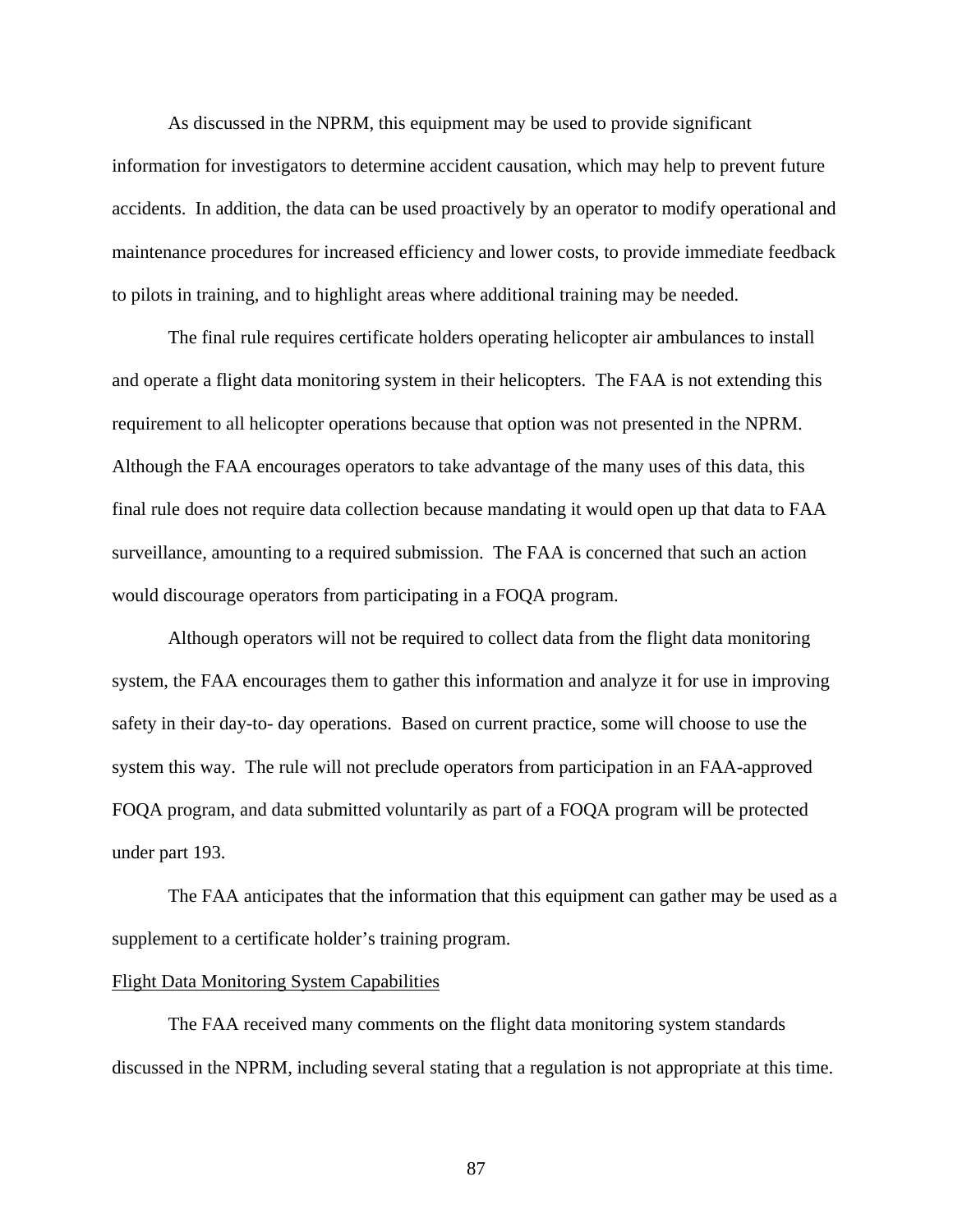However, the FAA also received comments in support of flight data monitoring system, including from the NTSB.

 AAMS supports installation of a flight data monitoring system on air ambulance helicopters but says the proposal was not specific enough to justify a regulation at this time. NORTH Flight Data Systems stated a regulation would slow technological development of these systems. PHI recommended that the FAA conduct a comprehensive outreach process in partnership with certificate holders who currently have a flight data monitoring system installed and are participating in flight data monitoring FOQA programs. The commenter suggested this as a way to determine what data is needed for flight data management and what are realistic cost estimates for installing those systems and operating a fully functional flight data monitoring FOQA program.

 AMOA suggested waiting to establish a regulation until there is a more thorough understanding of current products, but also noted the need for MEL relief if a rule were adopted. HAI stated the technology is not sufficiently mature at this time to justify a regulation. Eurocopter recommended defining the required parameters in conjunction with aircraft manufacturers before regulating. Honeywell International also suggested the development of minimum performance specifications. The General Aviation Safety Network commented that what was proposed, with respect to required parameters, is too close to an FDR.

 The FAA also received several comments on whether the flight data monitoring system under the rule would need to comply with European Organization for Civil Aviation Equipment (EUROCAE) Document ED-155 or TSO-C197.

 NTSB said that a recorder that complies with ED-155 would be a valuable aid to accident investigations and would be fully capable of supporting a structured flight data monitoring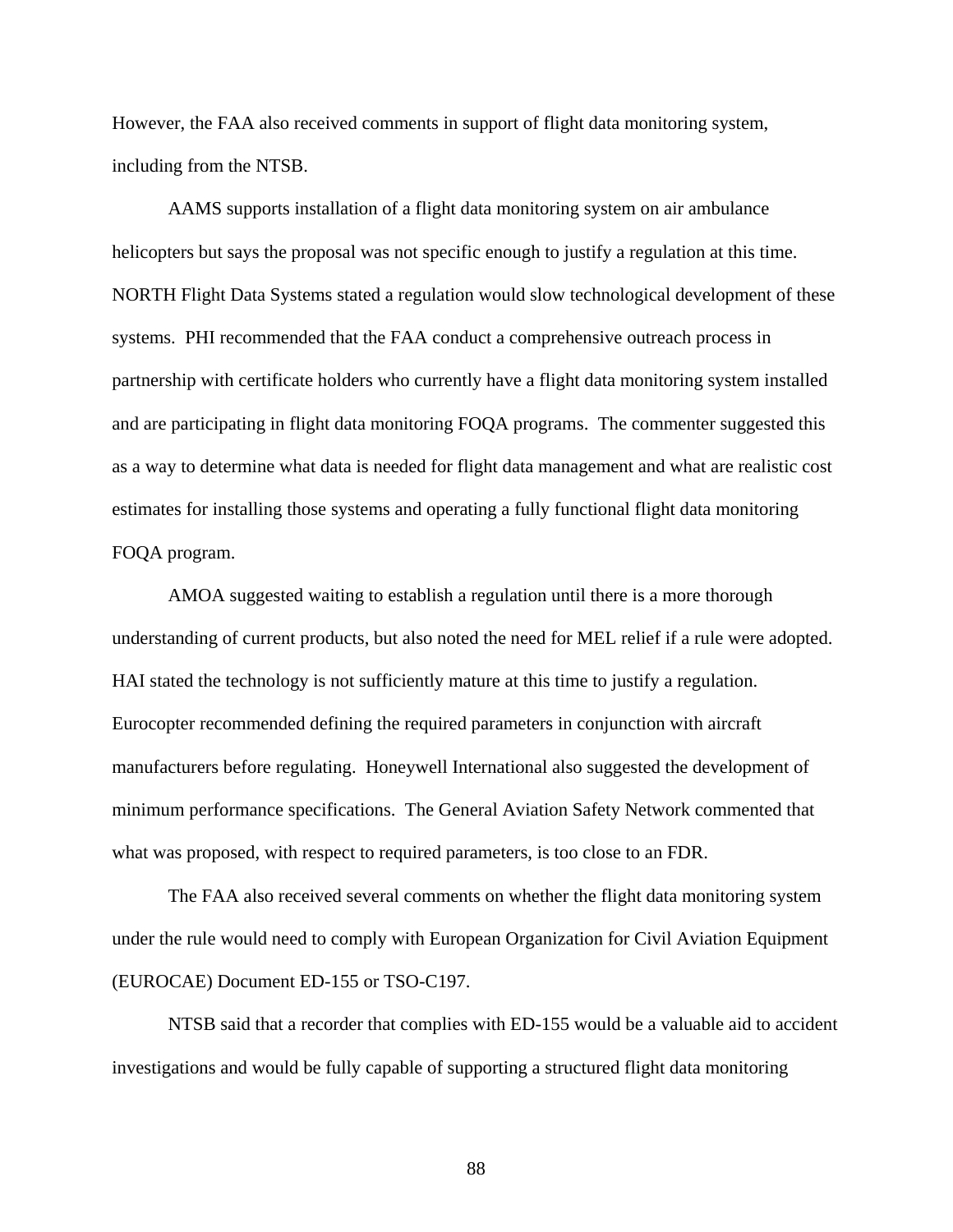program. The NTSB notes that a considerable amount of work has been done by EUROCAE (with full participation by both the FAA and the NTSB) to develop standards for light-weight flight recording devices that would fulfill the requirements outlined in the NPRM. The ED-155 standard covers FDR-like data recording, CVR-like audio recording, cockpit video, and data-link message recording. Several manufacturers are producing recorders to this standard at a cost of less than \$10,000.

FreeFlight Systems, an avionics manufacturer, said that TSO-C197 will drive up costs because it does not allow commercial-grade operating systems. This commenter said that, rather than using a TSO, a parts manufacturer approval (PMA) should suffice, since a flight data monitor failure does not endanger the airframe or other systems in the aircraft. For accident investigation purposes, FreeFlight indicated that it produces a hardened memory unit which provides protection of vital information in the event of a crash. It has significant ballistics protection and can withstand a temperature of 1,100 degrees Celsius for up to an hour.

 The General Aviation Safety Network commented that no certification should be required, except for RTCA DO-160E environmental categorization. NORTH Flight Data Systems commented that the "crashworthy focus" of the NPRM will make many products undergo redesign to meet the TSO or ED-155 standards.

 The FAA agrees with the NTSB that several manufacturers have recording systems able to record flight performance data, audio, images, and data-link messages. This final rule is performance based and compliance with this rule does not necessarily require installation of a TSO-approved system. However, TSO-C197-approved articles are an acceptable means of compliance with new § 135.607. This equipment must be capable of recording flight performance data. Considering the availability of such technology, the FAA has determined that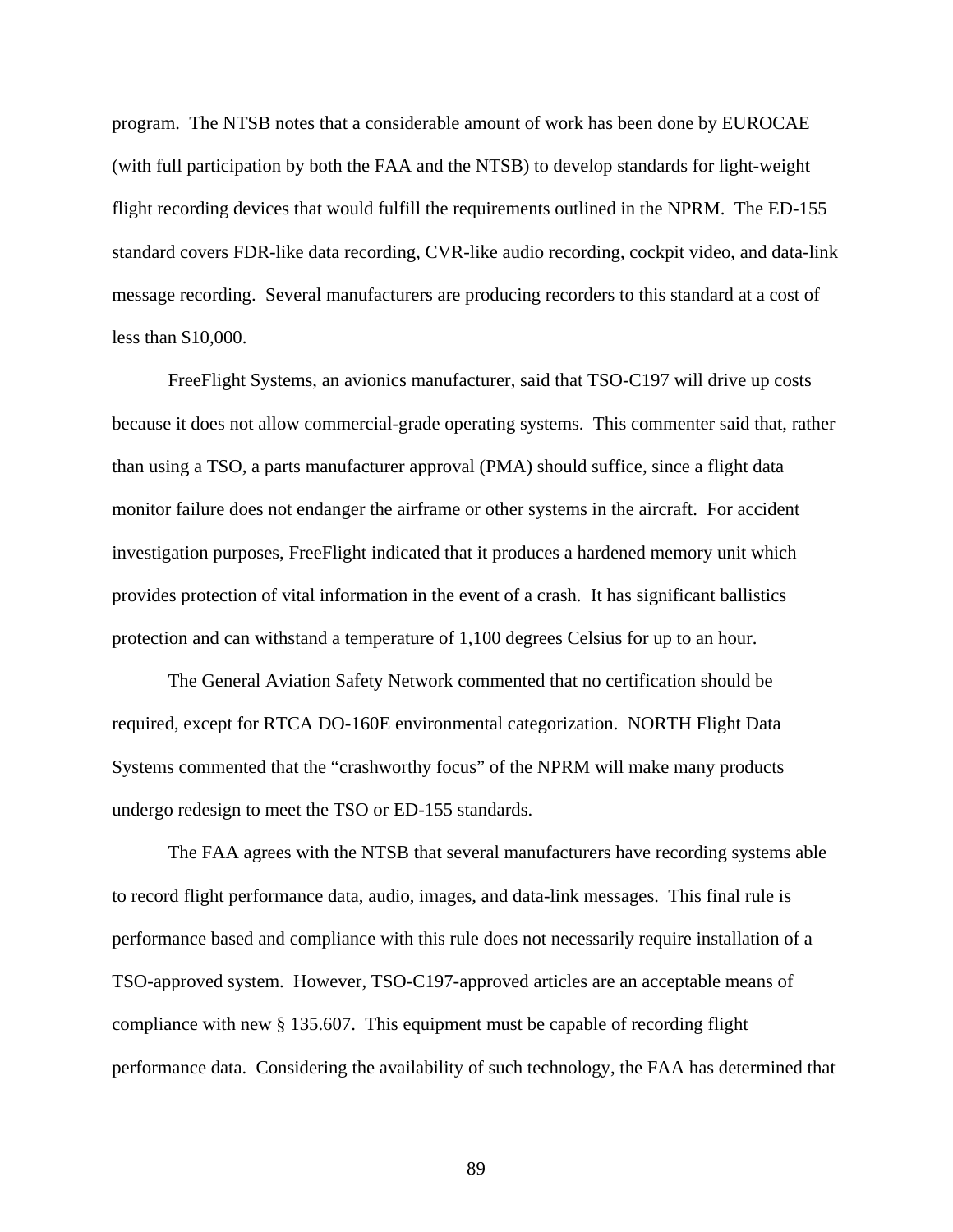a final rule requiring all air ambulance helicopters to equip with a flight data monitoring system is justified. This final rule requires installation and operation of a flight data monitoring system, but it does not require collection of data from that equipment or development of data collection processes.

In response to these comments, the FAA offers clarification. The parameters described in the NPRM were meant to illustrate the type of data that could be collected by this equipment. In the final rule, the FAA does not specify parameters of data or specifically identify a set of performance standards that must be met. The final rule also does not require data collection or data analysis. It requires only that a flight data monitoring system capable of recording flight performance data be installed. This final rule simply requires equipment—not data collection. The rule does not establish standards for crashworthiness or environmental testing. This final rule uses a cost model for an approved flight data monitoring system designed and produced under a TSO-C197 authorization.

It would be outside the scope of the rule to require satellite tracking of helicopter air ambulances because it was not proposed in the NPRM. In developing the 2010 NPRM, the FAA intended that compliance with § 135.607 would be met by an FDR-like system installed and recording on the helicopter. An operator may demonstrate that a satellite tracking system, combined with onboard reporting, has the capability to meet the standards in § 135.607.

The FAA anticipates that relief could be granted for operations with an inoperable flight data monitoring system. While a flight data monitoring system is a valuable tool that can be used for accident investigation, it is a passive device that collects information and is not essential for safe operation in the way an oil pressure gauge would be. The particular requirements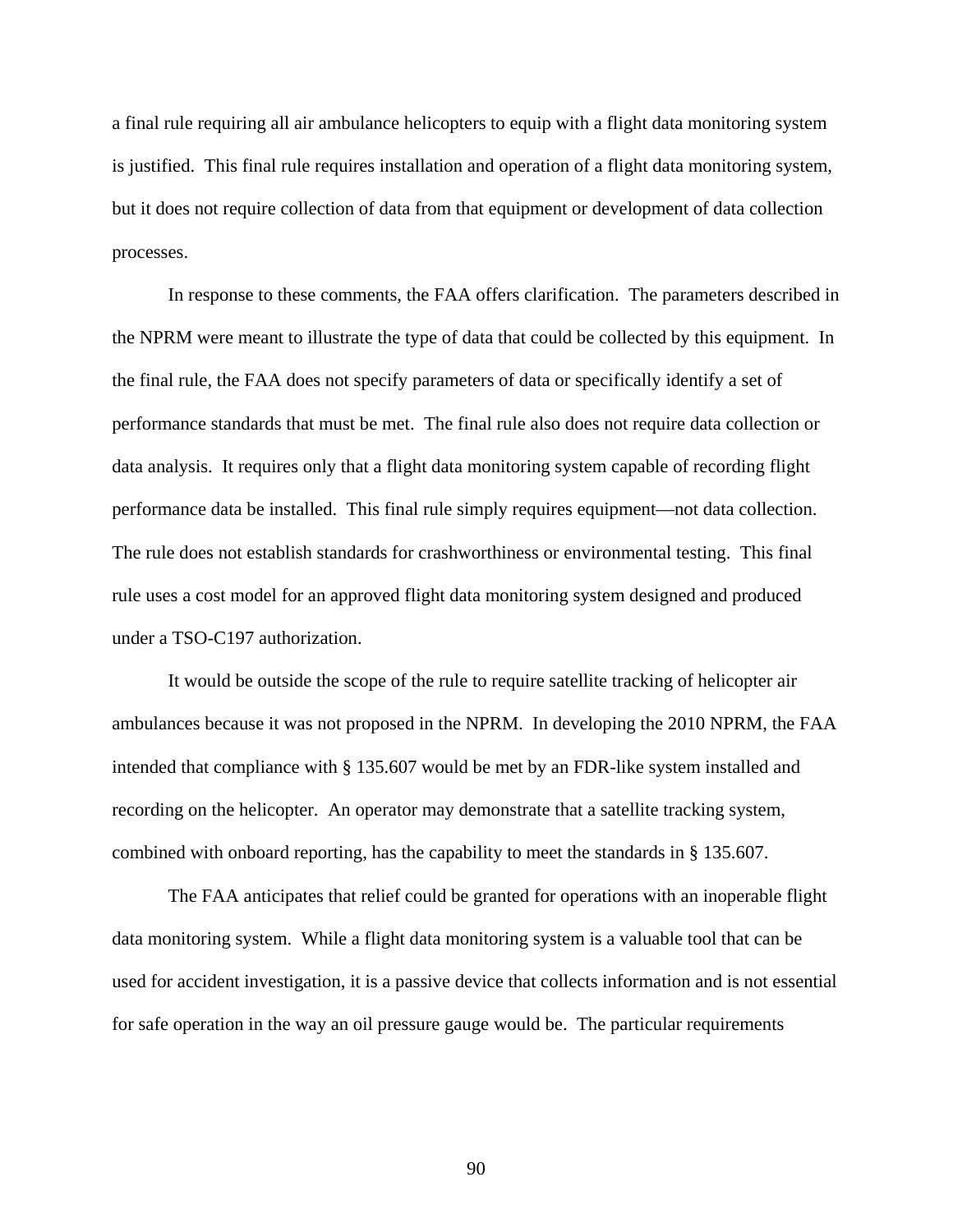relating to operations with an inoperable flight data monitoring system would be developed by FAA's Flight Standards Service for its MEL program.

### Implementation Date for the Flight Data Monitoring System

 AMOA recommended that the FAA not issue a rule requiring flight data monitoring systems until there is a better understanding of current products. PHI said that a 3-year implementation time is too ambitious. HAI strongly supports flight data monitoring technology, but does not believe it is sufficiently mature at this time to serve as the basis for a regulatory equipment mandate. HAI and LifeFlight of Maine recommend establishment of a joint FAA/industry work group to collect relevant data and conduct a study on which to base long term guidance. The NTSB, in discussing the work that EUROCAE has done to develop standards for light-weight flight recording systems, said an ED-155-compliant recorder would be an aid to accident investigation and encouraged the FAA to include a requirement for a flight data monitoring system in the final rule. AMOA commented that operators have reported significant delays in the approval process for all types of equipment installations. It asked for expedited approval for any required new equipment

 The FAA has carefully reviewed the comments that industry needs sufficient time to manufacture, obtain and install equipment that meets the required performance standards. After considering comments, the FAA has determined that it is appropriate to allow 4, rather than 3 years from the effective date of the rule for compliance. This extra year is warranted to provide additional time for operators to obtain and install equipment.

# Cost Estimate for Flight Data Monitoring Systems

In the NPRM, the FAA estimated that the cost of a flight data monitoring system would be \$6,450 for equipment and installation, and accompanying software would cost \$750 per year.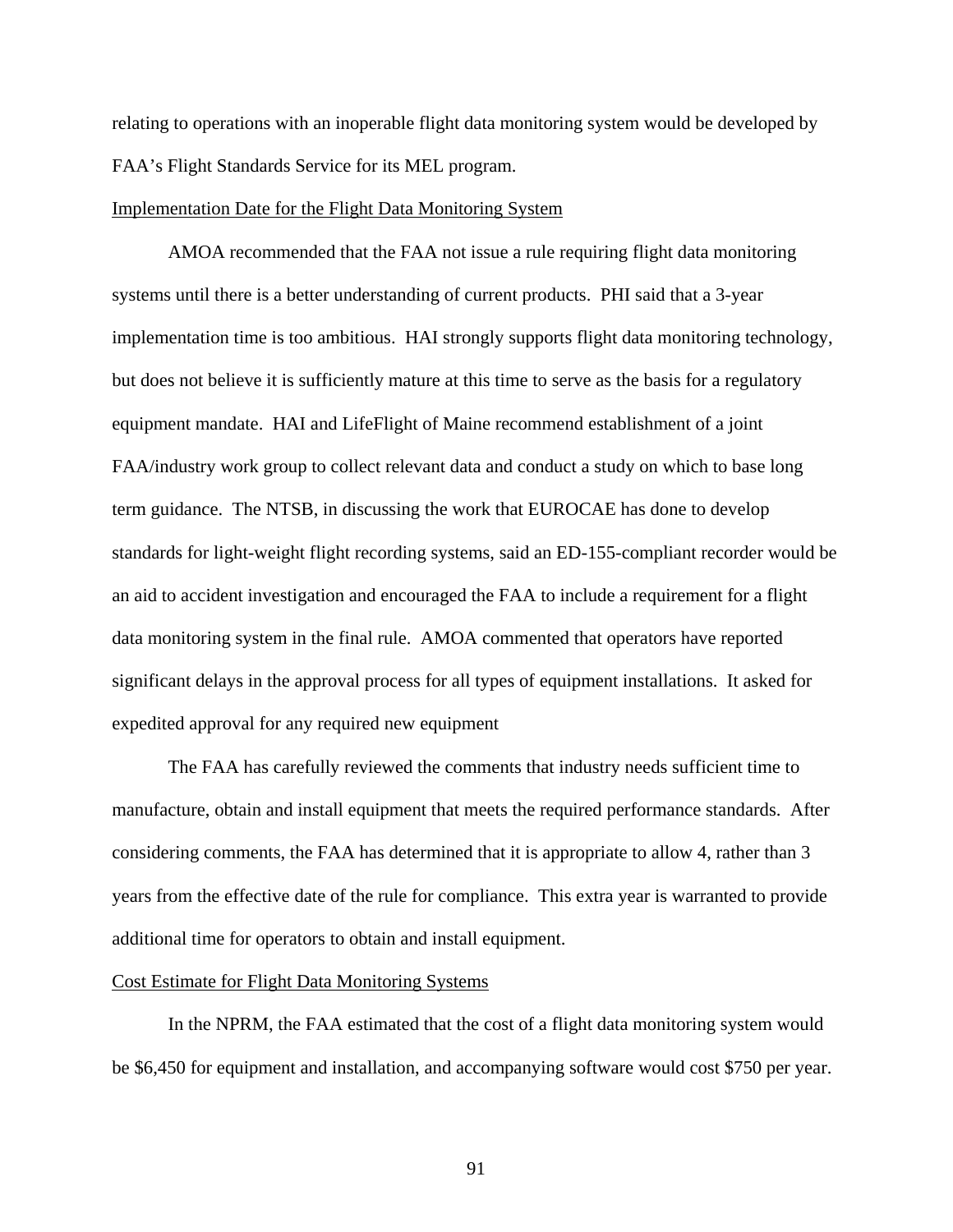There was also a \$1,913 average 10-year cost estimate for evaluation, analysis, and use of the recorded data. The FAA asked the public to evaluate the accuracy of this cost information and those comments are summarized below.

Bristow Group stated that this equipment is affordable and effective and that the FAA should mandate it for all commercial helicopters that are not already required to have FDR. It asserts that this equipment is proven to bring safety and financial benefits to all types of commercial helicopter operations.

 Some commenters, including AMOA, PHI, LifeFlight of Maine, AAMS, and Air Evac EMS, said that cost estimates for the flight data monitoring system presented in the NPRM were unrealistic. They said that equipment bought at that price would not be able to perform all the functions mentioned in the NPRM. They also said that the FAA's estimates had not included the cost of installation, the cost of time out of service, or the cost of reviewing data collected by the device. AMOA contended that there is no current device that can perform all the functions listed in the proposal. AMOA estimated that flight data monitoring system costs are more than \$30,000, plus costs associated with the development of supplemental type certificates, installation, and time out of service. PHI estimated the actual cost of a complete flight data monitoring software platform can range from \$50,000 to in excess of \$120,000—a cost that does not include hardware, manpower, or recurring service/support and training. LifeFlight of Maine stated that one member, who is a part 135 certificate holder with an FAA approved FOQA and a flight data monitoring system, found the costs for purchase, installation and data collection/analysis to be \$27,250 per aircraft. AAMS stated that reports from its providers already using flight data monitoring systems suggested that the FAA estimates for equipment purchase and installation are 4 to 5 times too low and did not account for program maintenance, data storage, and report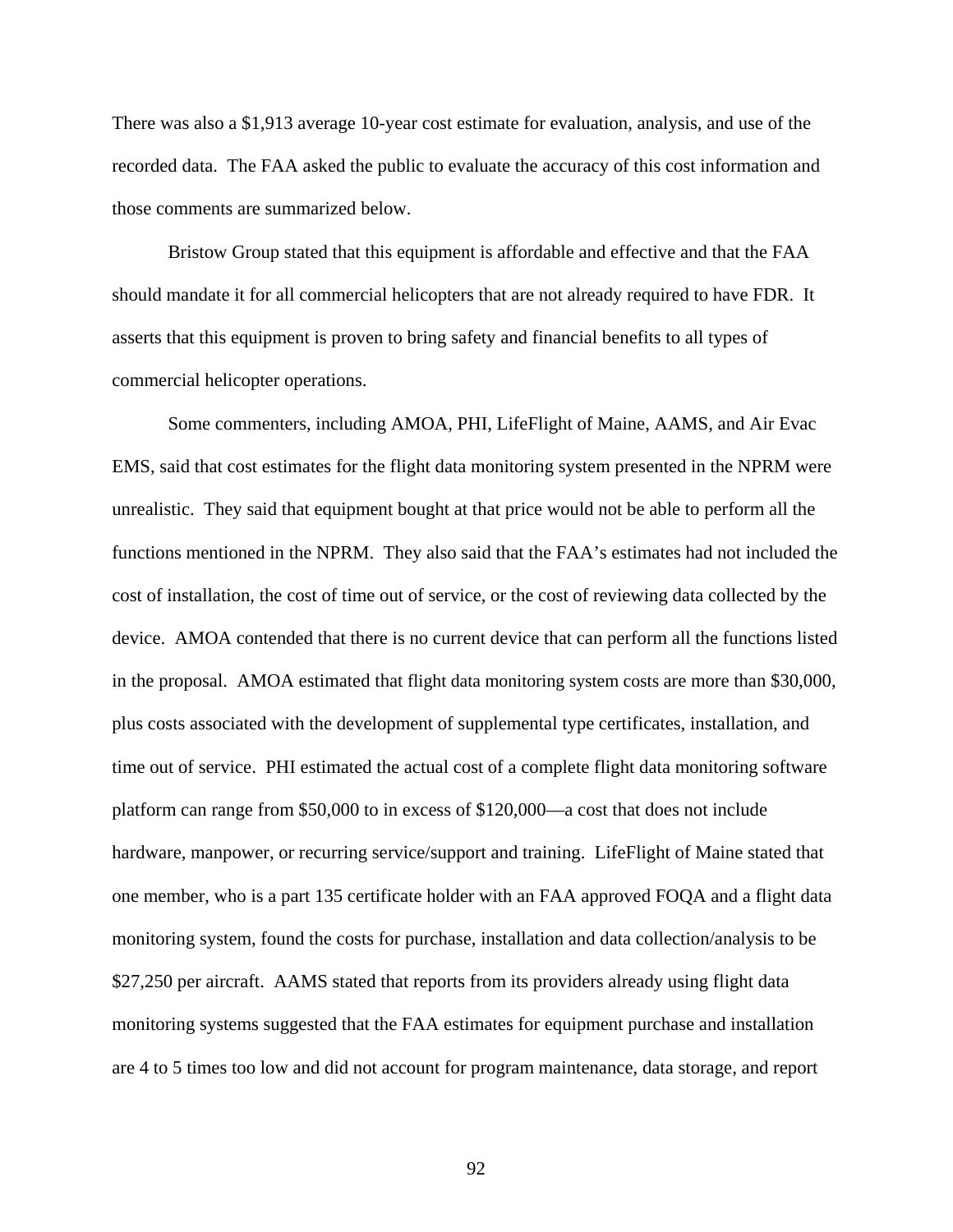development. Air Evac EMS estimated the total cost to be more than \$40,000, plus costs associated with the development of supplemental type certificates, installation, time out of service, and very expensive service contracts.

 PHI agreed with AMOA on the cost analysis, saying that the FAA had "grossly underestimated" the cost of flight data monitoring equipment, accompanying analysis software, and flight data monitoring FOQA program development and maintenance costs. These commenters argued that no system on the market could accomplish all the tasks specified in the NPRM at the price of \$6,450. PHI also commented that "another cost driver for LARS will be the level of crash survivability specified." PHI strongly urged the FAA to develop unique specific minimum operational performance specifications (MOPS) or a TSO for helicopter flight data monitoring systems. PHI contended that if this equipment is held to the crashworthiness called for in ED-155, some operators will not be able to afford it.

In response to these comments, we note that the FDM capability described in the NPRM was meant to illustrate the type of data that could be collected by this equipment. We did not intend to propose an FDM system that must record all information pertaining to the aircraft's state (such as heading, altitude, and attitude), condition (such as rotors, transmission, engine parameters, and flight controls), and system performance (such as full authority digital engine control, and electronic flight instrumentation system) that was discussed in the NPRM. Under this rule, the operator would be able to determine the parameters that the FDM would record. Our estimate of \$6,450 (\$5,950 plus \$500 for installation) was based on a device that could meet the intent of the proposal, not one that could capture every parameter listed as examples in the NPRM.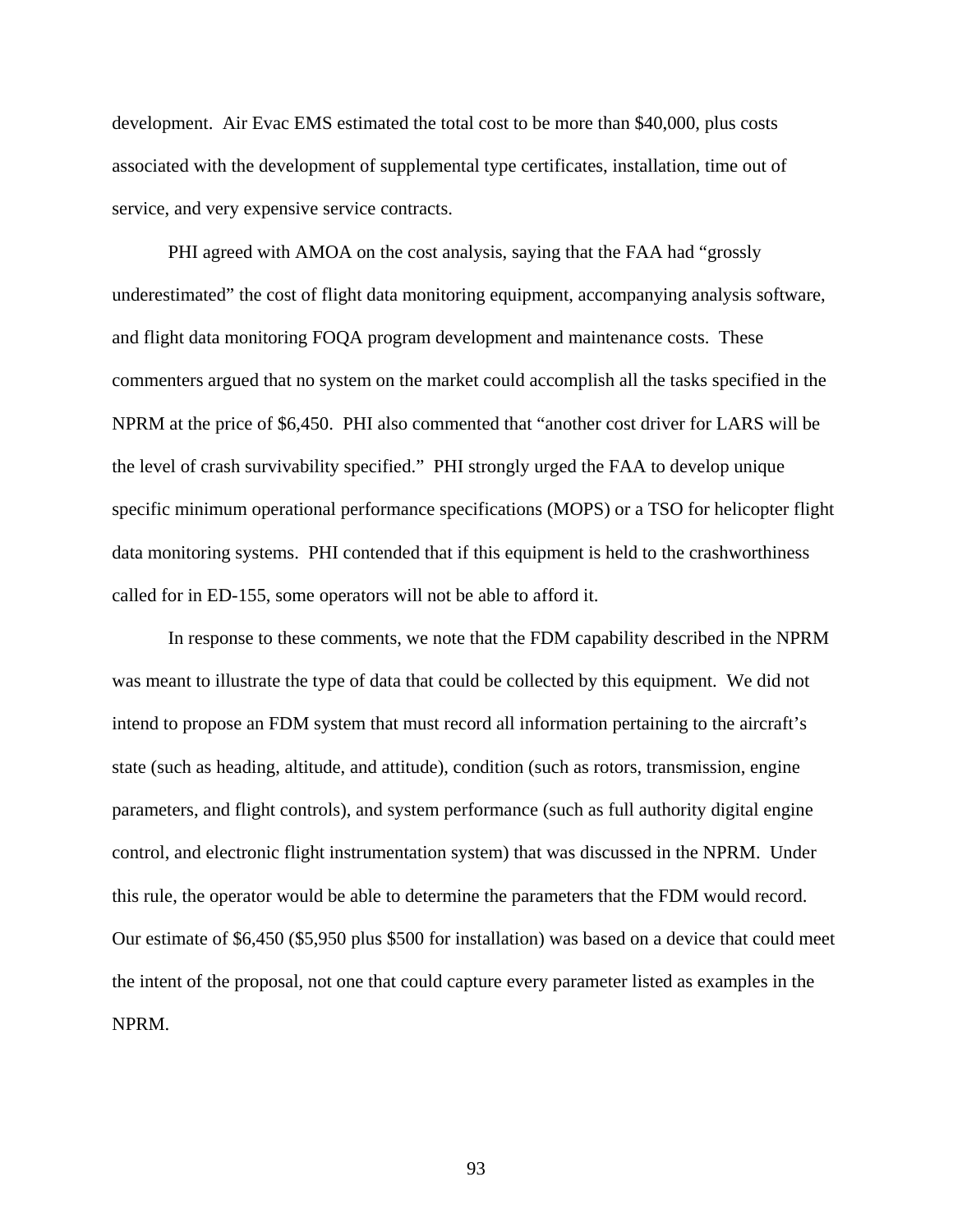However, based on the comments received, the FAA reviewed and revised the FDMS cost estimates. In the final rule, the FAA specifically identifies a set of performance standards that must be met. While these performance standards are based on certain requirements in TSO-C197 and ED-155, the final rule does not require equipment that is compliant with TSO-C197 or ED-155. The FAA is aware of equipment that meets TSO-C197 requirements that is currently available for \$7,000 and uses this estimate in the final rule. The FAA also now estimates that installation would cost \$8,000 (80 hours x \$100 per hour) which would include time to run operational performance tests on the FDMS. We estimate a one-time revenue loss of \$7,000 per day for installation. Therefore, the FAA estimates the total cost per helicopter to be \$22,000 (\$7,000 equipment, \$8,000 installation, \$7,000 revenue loss). Additionally we estimate that operators will incur two, one-time, hardware and software license fee costs of \$2,500 and \$750, respectively. For detailed cost information see the accompanying regulatory evaluation. Final Rule

 This final rule will require installation of a flight data monitoring system capable of recording helicopter flight performance and operational data.<sup>20</sup> It will not require data collection or prescribe standards or parameters for data collection. The flight data monitoring system must be activated and operative from the time electrical power is turned on before takeoff until it is turned off after the end of the flight. Helicopter air ambulance operators will have 4 years to comply with the rule. Helicopters equipped with an operational FDR that meets the requirements of § 135.607(a)-(b) will be in compliance with this rule.

This rule addresses parts of NTSB Safety Recommendations A–06–17 and A–09–90.

 $\overline{a}$ 

<sup>&</sup>lt;sup>20</sup> Section 306(d)(2) of the FAA Modernization and Reform Act of 2012 (P.L. 112-95) requires the FAA to conduct a rulemaking that addresses use of devices that perform the function of flight data recorders and cockpit voice recorders, to the extent feasible, in helicopter air ambulance operations.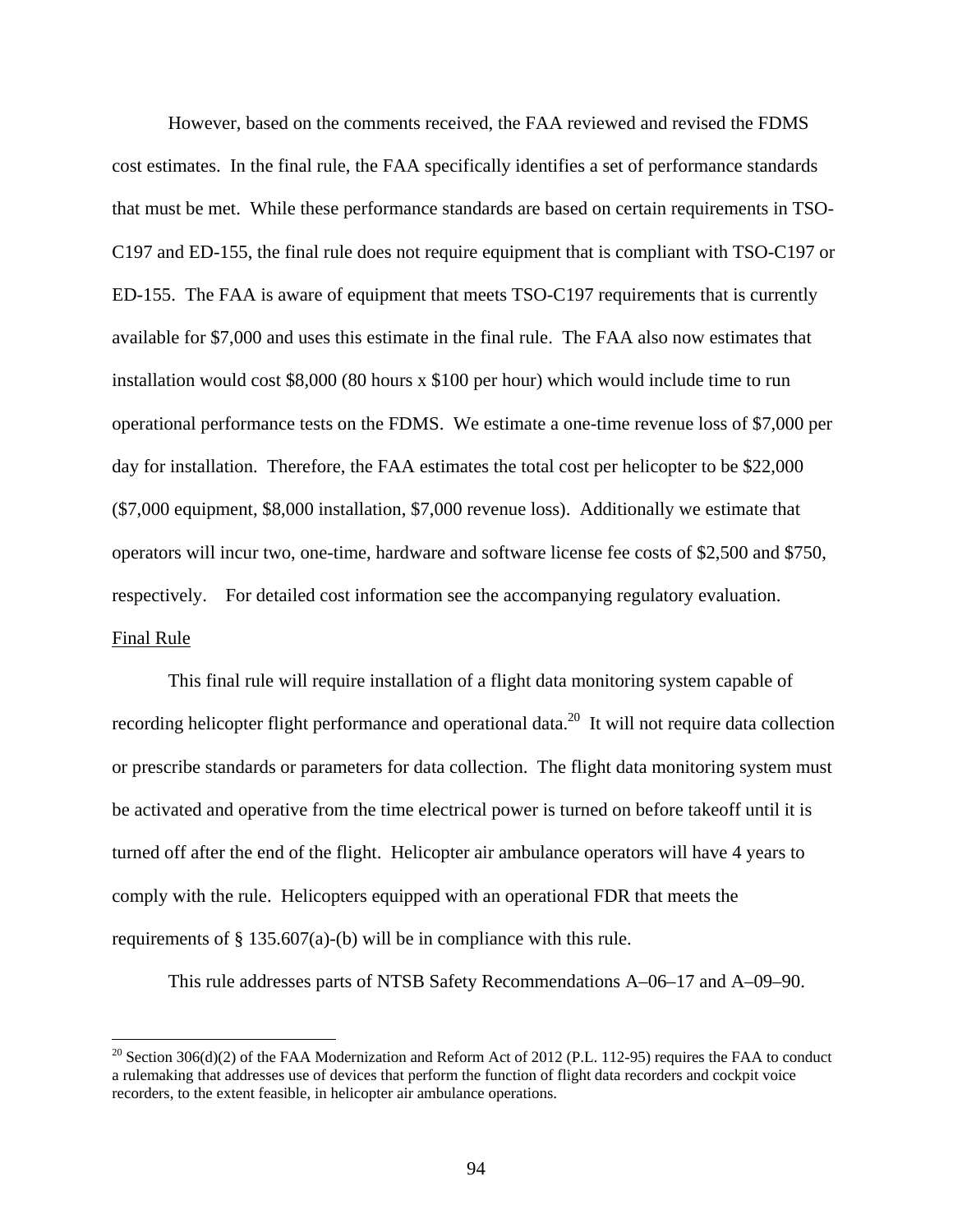#### 11. Pilot Instrument Ratings (§ 135.603)

 The FAA proposed to add § 135.603 to require a helicopter air ambulance pilot to hold a helicopter instrument rating. Currently, § 135.243(b) requires the pilot in command of a helicopter air ambulance to hold, at a minimum, a commercial pilot certificate. Helicopter air ambulance pilots are not currently required to hold instrument ratings unless they will be flying under instrument flight rules (IFR) or, when flying under visual flight rules (VFR), they will be flying above a cloud layer (commonly called "VFR over-the-top").

The FAA received comments expressing support for the proposal from commenters including the NTSB, AMOA, AAMS, Air Evac EMS, NEMSPA, and Safety and Flight Evaluations, International.

 The NTSB agreed with the requirement for a helicopter air ambulance pilot to hold an instrument rating, but stated that helicopter air ambulance pilots should maintain instrument currency. It commented that instrument currency is generally acknowledged to be a skill that deteriorates rapidly without continued practice and use. AMOA, NEMSPA, Safety and Flight Evaluations, International and numerous individual commenters also suggested that the FAA require helicopter air ambulance pilots to maintain currency or routinely demonstrate the ability to recover from IIMC. Several commenters noted that this requirement should be applied to all commercial pilots.

 Identical comments from two individuals suggested requiring frequent short training sessions involving unplanned entry into IMC followed by an instrument approach to landing at least quarterly in an approved aircraft or simulator. They suggested a requirement that a tabletop PC-based navigation system trainer or similar device be used at least monthly. They commented that the FAA should not require using a non-motion visual flight simulator with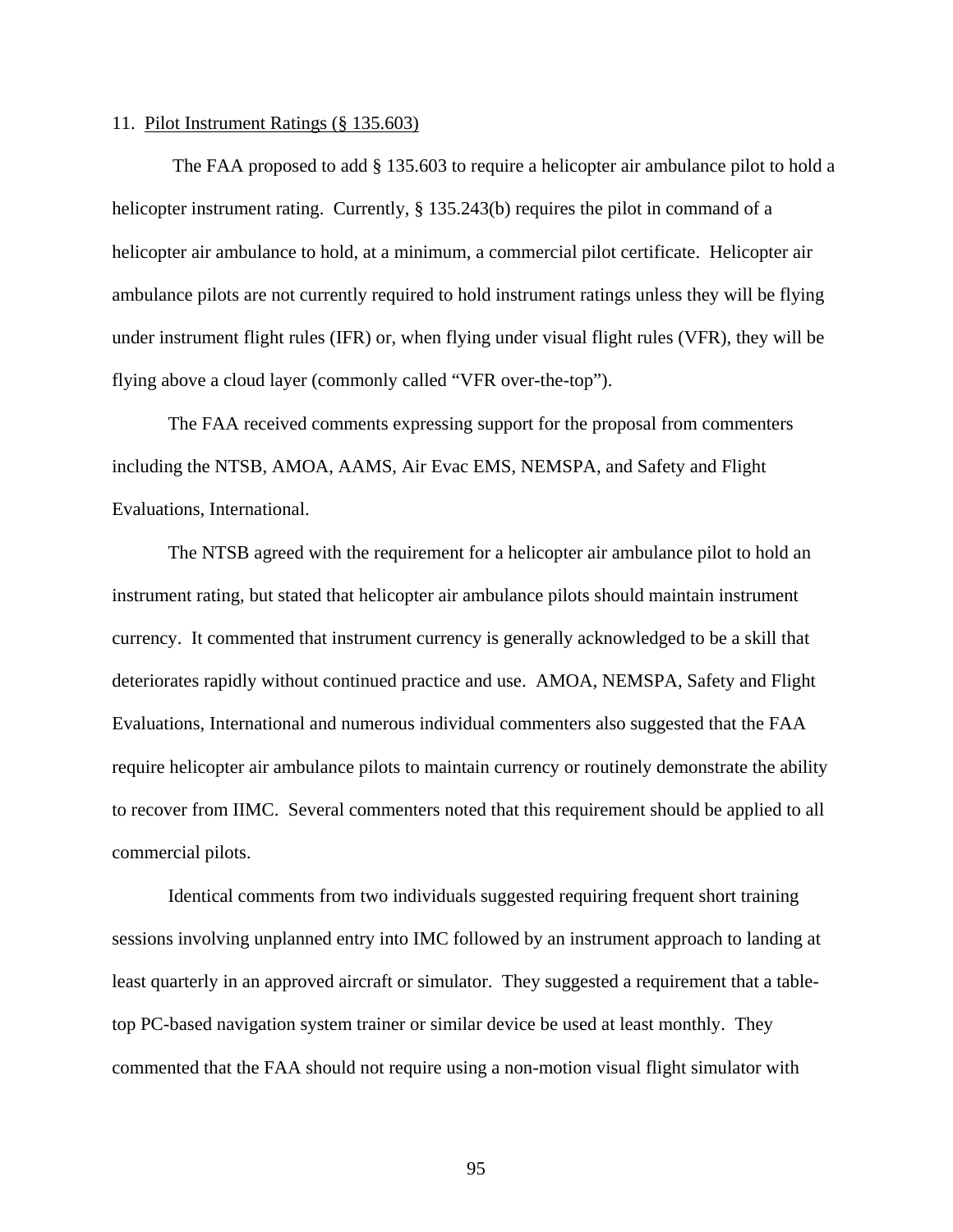wrap-around visual display. They requested that the FAA prohibit flight assignment within 24 hours of training in a non-motion visual flight simulator with wrap-around visual display.

 The FAA notes that IIMC is a common factor in helicopter air ambulance accidents and the intent of the instrument rating requirement is to ensure that helicopter air ambulance pilots are better equipped to handle these situations. A pilot who receives this rating is better equipped to maintain situational awareness and maneuver the helicopter into a safe environment. Requiring an instrument rating, without a requirement to maintain instrument currency, will allow a VFR operator to expend fewer resources than required to meet full currency requirements while ensuring that pilots have the skills necessary to extract themselves from IIMC. Additionally, mandating instrument currency for all commercial pilots is beyond the scope of the current rulemaking.

To prevent IIMC accidents, § 135.293 requires that pilots demonstrate the ability to recover from IIMC during their annual competency checks. The FAA notes that the IIMCrecovery portion of the competency check could be performed in a simulator or flight training device, provided that it is consistent with that device's specific approval. Pilots who obtain the instrument rating supplemented by the preparation for the annual competency check will be adequately prepared to recover from IIMC.

This rule is adopted as proposed.

# *E. General comments*

# FAA Oversight Resources/ Delay in Approval/ Expedited Approval Process

 AMOA commented that numerous operators report significant delays in the approval process for all types of equipment installations. It expressed concern about the FAA's ability to inform and educate field personnel, such as Flight Standards District Offices (FSDOs) and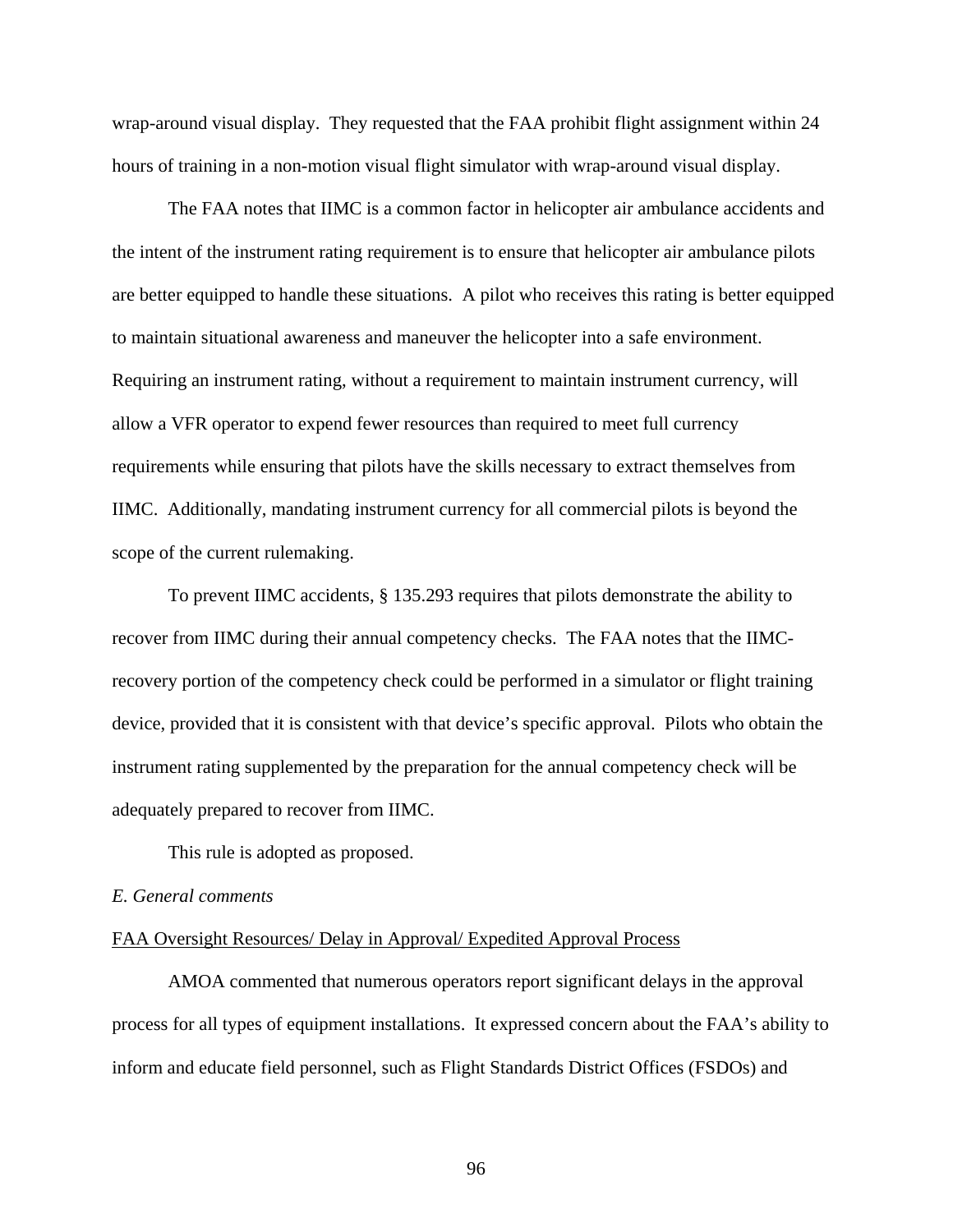headquarters inspectors, about new rule requirements. It maintained that there are a wide range of interpretations and implementations of rules, resulting in a lack of standardization throughout the FAA.

 The FAA understands the commenter's concern and has issued guidance for inspectors to ensure uniform application of the rule's requirements. This rule also contains delayed compliance dates for several of its provisions, which will give certificate holders time to purchase and install the required equipment and to develop and implement required procedures. Night Vision Goggles & Autopilots

The NPRM did not propose requiring night vision goggles (NVGs) or night vision imaging systems (NVIS). The NPRM included a statement explaining that the FAA considered allowing NVGs as an alternate method of compliance for the HTAWS requirement, but decided that this technology might not be appropriate for all operations and that the FAA required further study on this equipment before allowing its use instead of HTAWS.

Numerous commenters, including AMOA, PHI, Air Evac EMS, NEMSPA, LifeFlight of Maine, FreeFlight Systems, and AAMS expressed support for an NVG or night vision imaging system requirement in this rule. Many commented that night vision technology should be mandated in lieu of HTAWS. AAMS commented that HTAWS and NVGs should be required together as each provides benefits that complement the other. LifeFlight of Maine commented that HTAWS and NVG should be a minimum standard for night operations. The FAA did not receive any comments stating that the FAA should not require NVGs or night vision imaging systems.

As stated in the NPRM, the FAA considered allowing certificate holders to use NVGs or night vision imaging systems as an alternative to HTAWS but did not include such a proposal in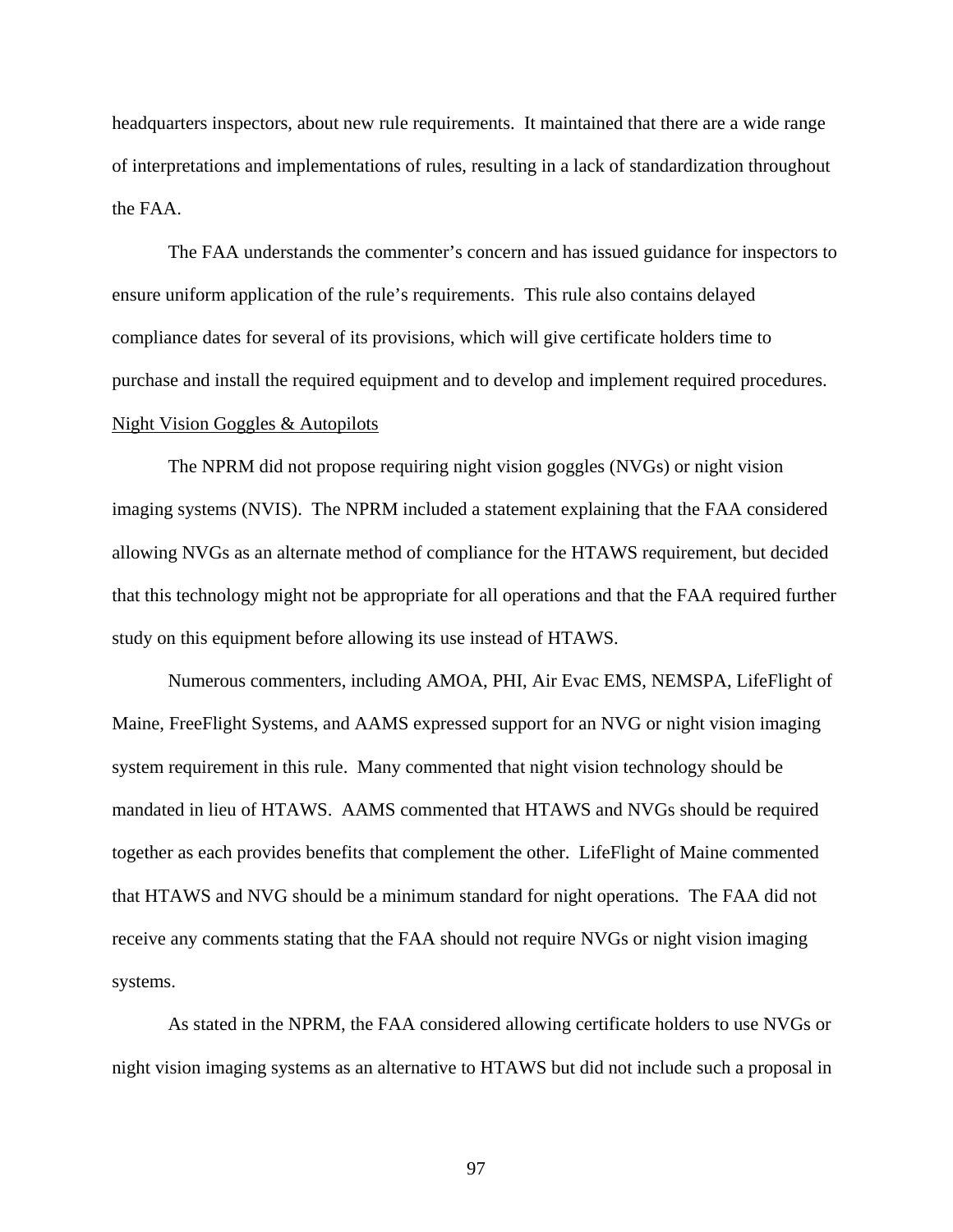the NPRM for numerous reasons. Night vision goggles may not be appropriate for all operations, such as inadvertent flight into IMC. Additionally, the FAA stated that it must conduct further research to determine the most appropriate use of NVGs before allowing operators to use them as an alternate means of compliance. *See* 75 FR 62654. The FAA is, however, currently investigating the benefits, uses and limitations of  $NVGs$ <sup>21</sup>

 Similarly the FAA received comments questioning why this rule did not mandate an autopilot requirement. The NTSB commented that the NPRM did not address Safety Recommendation A–09–96, which recommended that the FAA require all EMS helicopters to be equipped with an autopilot for single-pilot operations. NTSB believes that an autopilot is a significant aid for unexpected high workload situations, such as IIMC. LifeFlight of Maine, Boston MedFlight, Life Flight Network, Angel One Transport, NEMSPA, Safety and Flight Evaluations, International, members of ACCT, and several individual commenters also expressed support for an autopilot requirement. Association of Air Medical Services supported the added safety benefits of autopilot technology but commented that further research, development, and industry collaboration is necessary before a regulatory requirement is considered.

 The FAA did not include an autopilot requirement in the NPRM. Therefore, mandating an autopilot unit is outside the scope of this current rulemaking. Furthermore, the FAA concluded that requiring autopilots on helicopter air ambulances in this current rulemaking would be premature. Autopilot units may be cost prohibitive and not widely available, and may pose space and weight issues for helicopters not equipped to handle the units.

<u>.</u>

<sup>&</sup>lt;sup>21</sup> Section 318 of the FAA Modernization and Reform Act of 2012 (P.L. 112-95) requires the FAA to study the "feasibility of requiring pilots of helicopters providing air ambulance services under part 135 . . . to use NVGs during nighttime operations."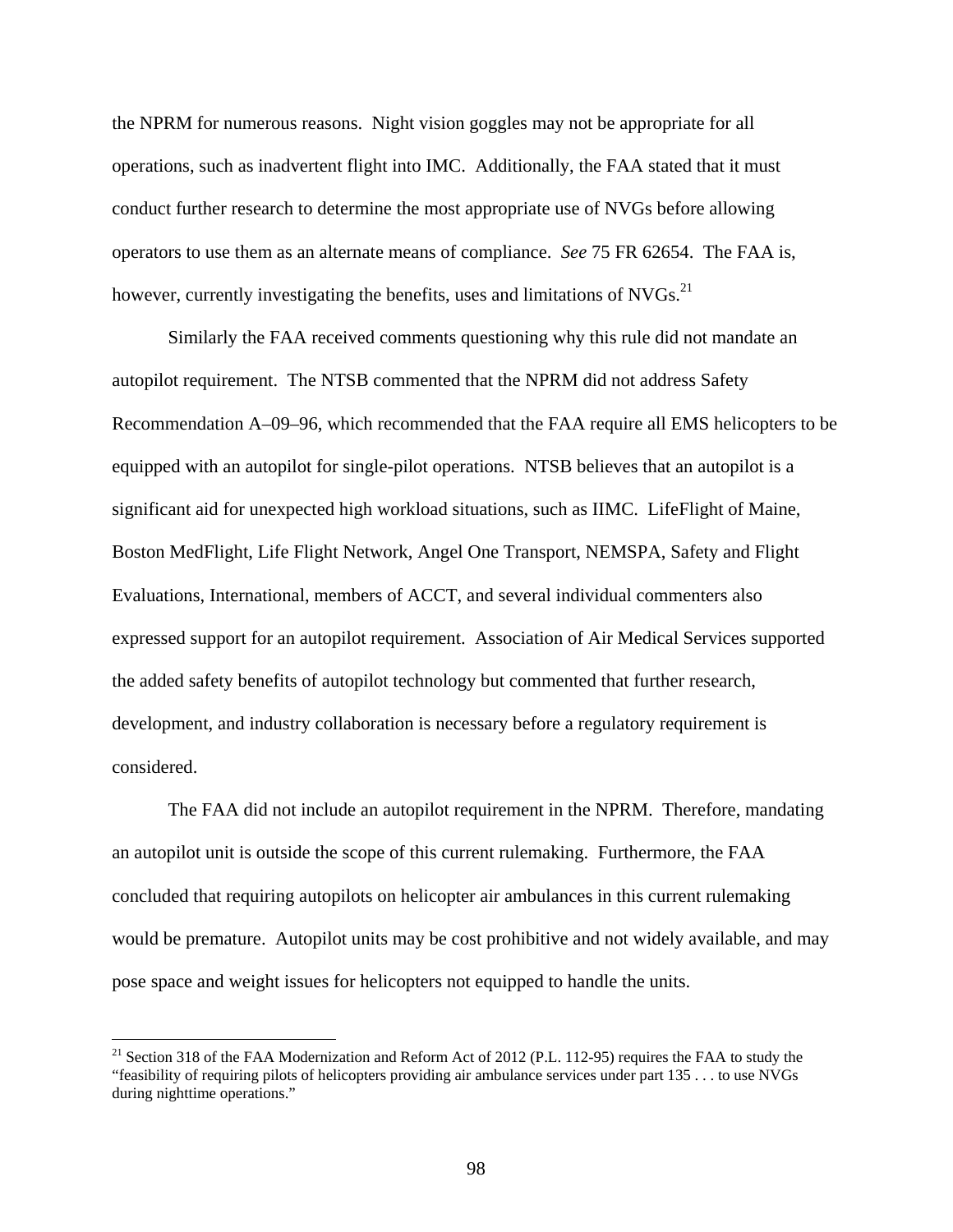#### Public Aircraft Operations

 The FAA received several comments from public safety organizations, including the International Association of Fire Chiefs and the Department of California Highway Patrol, asking about the applicability of this rule to "public safety operations" or stating their understanding that the part 135 provisions would not be applicable to such operations. The San Bernardino County Sheriff's Department commented that applying the proposed rules to its public safety operations would limit its ability to conduct its operations and "render unusable 50% of the helicopter EMS aircraft" in the county.

 In contrast, several commenters, including AMOA, PHI, and West Michigan Air Care, expressed support for extending the provisions of this rule to include public aircraft operations. PHI expressed support for requiring public aircraft operations to comply with the rules proposed in the NPRM, stating that the thousands of passengers transported every year by government operators should benefit from the safety enhancements in the proposed rule. It stated that the FAA has been inconsistent in providing civil aircraft regulatory oversight of government operators engaged in air ambulance operations. PHI also highlighted NTSB Safety Recommendation, A-09-130, which calls for the FAA to seek specific legislative authority to achieve safety oversight of helicopter air ambulance operations conducted using governmentowned aircraft. The Airborne Law Enforcement Association suggested that the FAA establish a definition of "public safety HEMS aircraft."

 In response, the FAA clarifies that the part 135 provisions of this rule do not apply to public aircraft operations. The FAA has statutory authority to promote safe flight of civil aircraft in air commerce. *See* 49 U.S.C. 44701(a). This authority does not extend to public aircraft operations.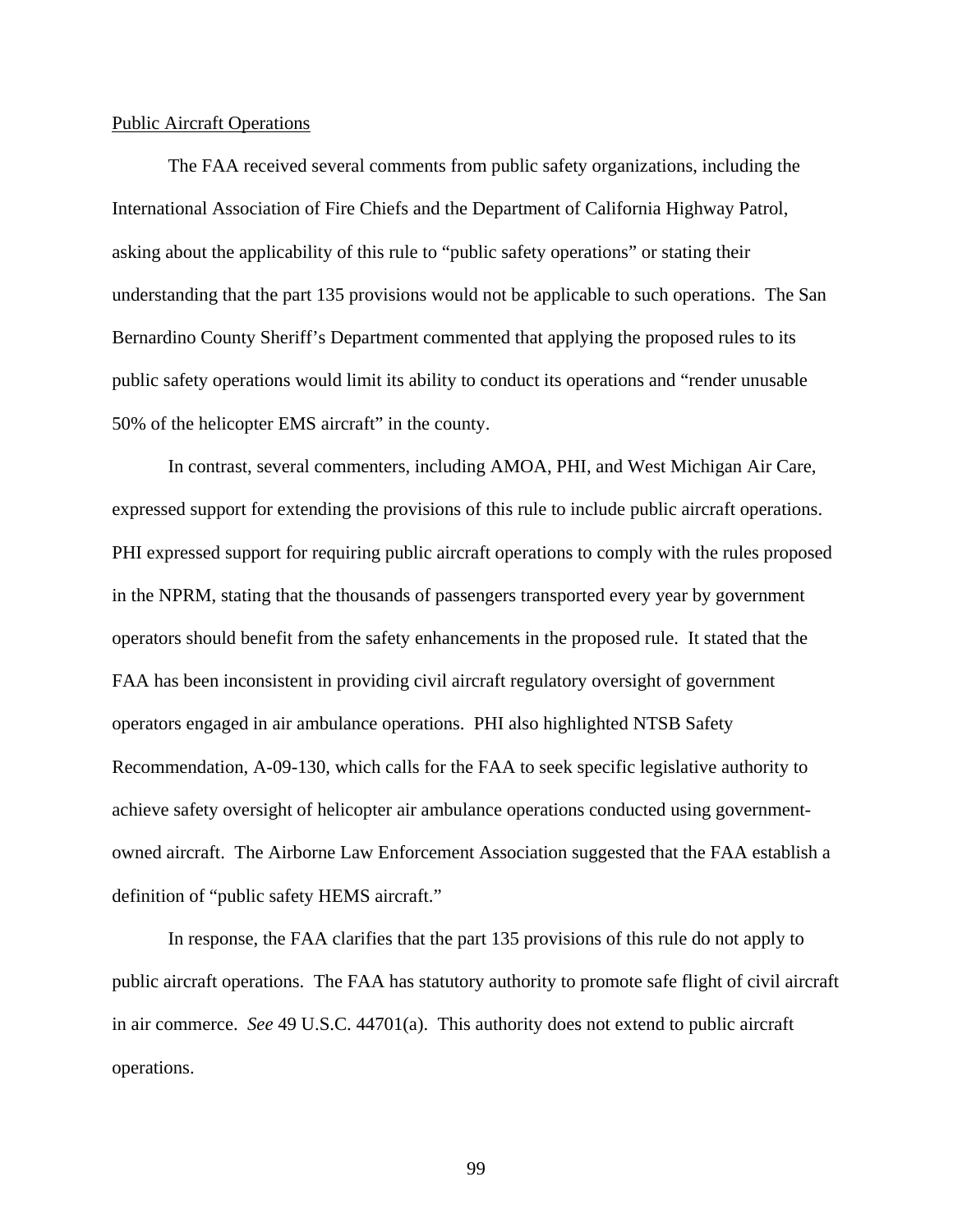Public aircraft operation is limited by statute to certain government operations within U.S. airspace. *See* 49 U.S.C. 40102(a)(41), 40125. Although these operations must comply with certain general operating rules (including those applicable to all aircraft in the National Airspace System), other civil certification and safety oversight regulations do not apply. Whether an operation may be considered a public aircraft operation is determined on a flight-by-flight basis, under the terms of the statute. The FAA considers the following factors in making these determinations: aircraft ownership, the purpose of the flight, and the persons on board the aircraft.

 Specifically, 49 U.S.C. 40102(a)(41)(C) includes as a public aircraft "an aircraft owned or operated by the government of a State . . . or a political subdivision of [one of these] governments, except as provided in section 40125(b)." *See* Legal Interpretation to Ray Borrato, from Rebecca B. MacPherson, Assistant Chief Counsel for Regulations (July 14, 2011). Section 40125(b) states that an aircraft included in § 40102(a)(41)(C) "does not qualify as a public aircraft . . . when the aircraft is used for commercial purposes or to carry an individual other than a crewmember or a qualified non-crewmember." "Commercial purposes" under the statute means "the transportation of persons or property for compensation or hire . . . ." If an operator receives compensation for conducting operations it would not be providing the service as a public aircraft operation, but as a commercial vendor. Those flights would not qualify as public aircraft operations and the operator would be required to comply with the certification and operating rules of 14 CFR part 135.

 To that end, we note that the part 135 provisions of this rule would apply only to civil aircraft operations and would not apply to public aircraft operations. Accordingly, an aircraft operator that only performs public aircraft operations would not need to hold a part 119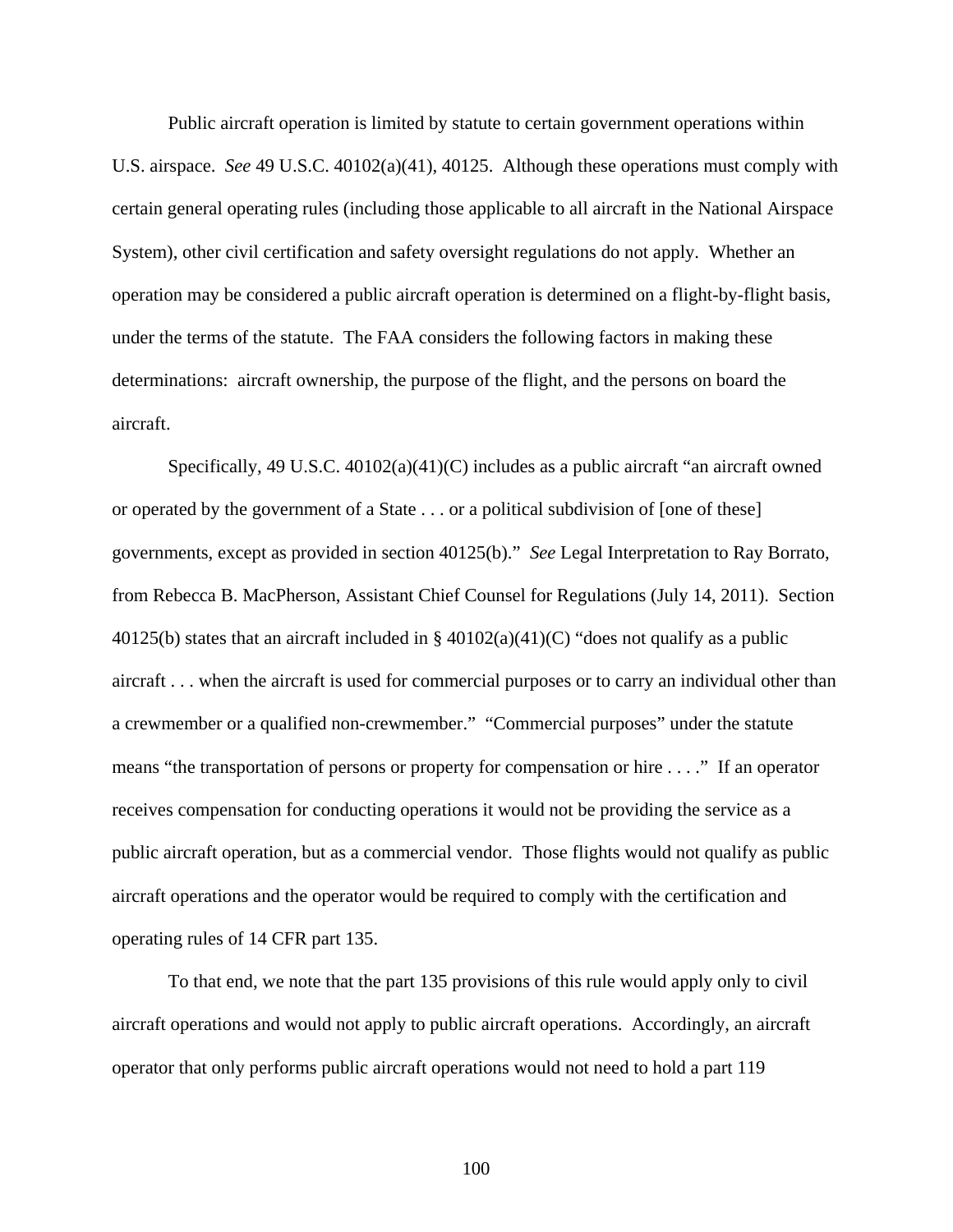operating certificate permitting part 135 operations. An operator that conducts both public aircraft operations and civil operations would need to hold a part 119 operating certificate and conduct its civil operations pursuant to part 135 rules. We also note that public aircraft operations must adhere to part 91 airspace rules; therefore, the provisions of § 91.155 would apply to both public and civil operations.

 The FAA encourages government entities that conduct public aircraft operations to inform the local FSDO that they conduct public aircraft operations in the FSDO's area to avoid confusion about the oversight of those operations. The FAA conducts surveillance and oversight of part 119 certificates holders, including government entities that hold such certificates, to verify that they are complying with appropriate rules during civil operations.

# IV. Regulatory Notices and Analysis

#### *A. Regulatory Evaluation*

 Changes to Federal regulations must undergo several economic analyses. First, Executive Order 12866 and Executive Order 13563 directs that each Federal agency shall propose or adopt a regulation only upon a reasoned determination that the benefits of the intended regulation justify its costs. Second, the Regulatory Flexibility Act of 1980 (Public Law 96-354) requires agencies to analyze the economic impact of regulatory changes on small entities. Third, the Trade Agreements Act (Public Law 96-39) prohibits agencies from setting standards that create unnecessary obstacles to the foreign commerce of the United States. In developing U.S. standards, this Trade Act requires agencies to consider international standards and, where appropriate, that they be the basis of U.S. standards. Fourth, the Unfunded Mandates Reform Act of 1995 (Public Law 104-4) requires agencies to prepare a written assessment of the costs, benefits, and other effects of proposed or final rules that include a Federal mandate likely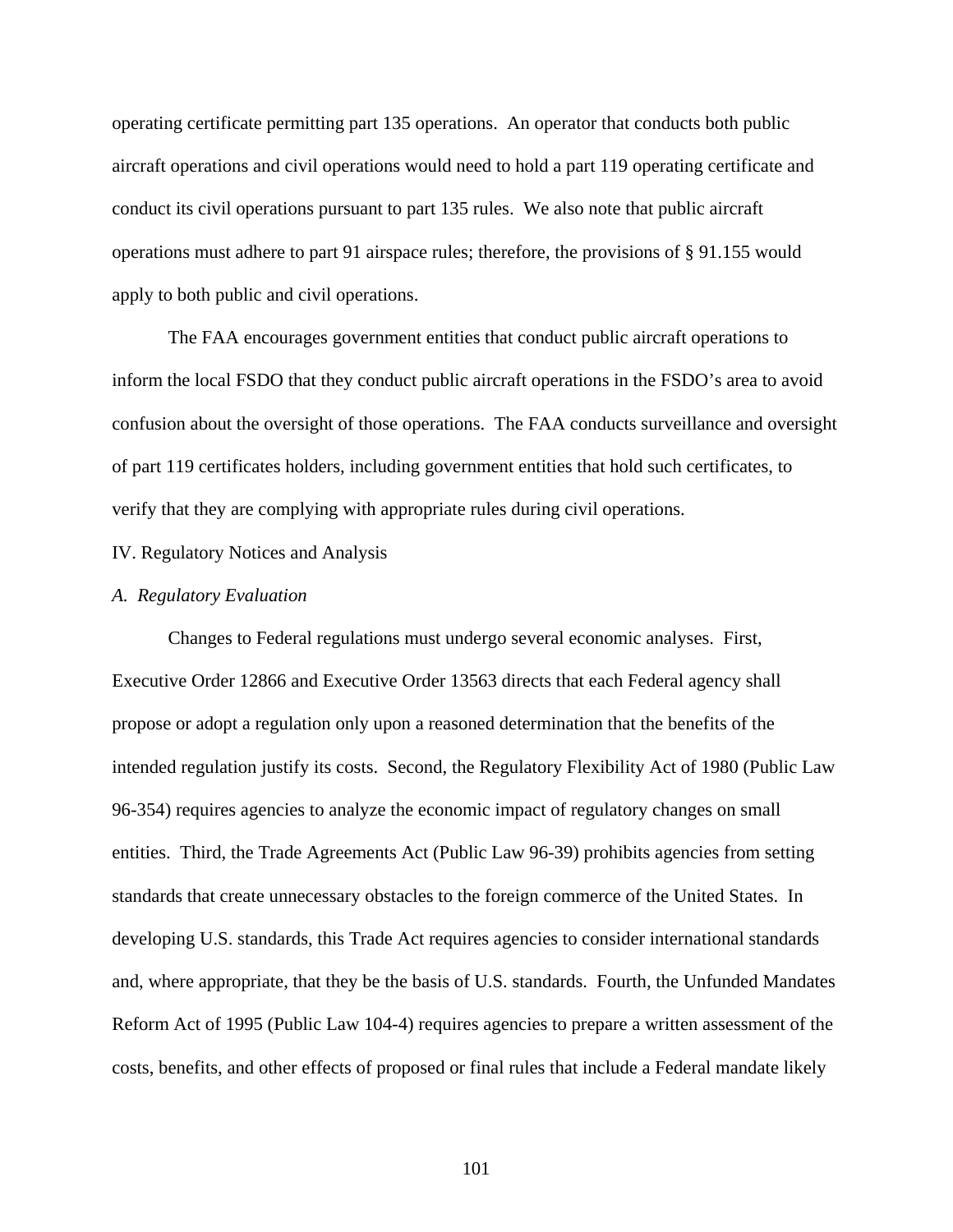to result in the expenditure by State, local, or tribal governments, in the aggregate, or by the private sector, of \$100 million or more annually (adjusted for inflation with base year of 1995). This portion of the preamble summarizes the FAA's analysis of the economic impacts of this rule. We suggest readers seeking greater detail read the full regulatory evaluation, a copy of which we have placed in the docket for this rulemaking.

 In conducting these analyses, FAA has determined that this final rule: (1) has benefits that justify its costs; (2) is not an economically "significant regulatory action" as defined in section 3(f) of Executive Order 12866; (3) is "significant" as defined in DOT's Regulatory Policies and Procedures; (4) will have a significant economic impact on a substantial number of small entities; (5) will not create unnecessary obstacles to the foreign commerce of the United States; and (6) will not impose an unfunded mandate on state, local, tribal governments, or on the private sector by exceeding the threshold identified above. These analyses are summarized below.

### Total Benefits and Costs of this Rule

The estimated mean benefit value for the rule will be about \$821 million, or \$577 million present value, over ten years. The FAA estimates the cost of this rule will be approximately \$311 million, or \$243 million present value, over ten years.

#### Who is Potentially Affected by this Rule?

Helicopter air ambulance operators, commercial helicopter operators, helicopter aerial application operators, and helicopter external load operators.

#### Assumptions:

• The rule is expected to take effect in 2013. The time horizon for these potential benefits is 10 years, 2013 through 2022.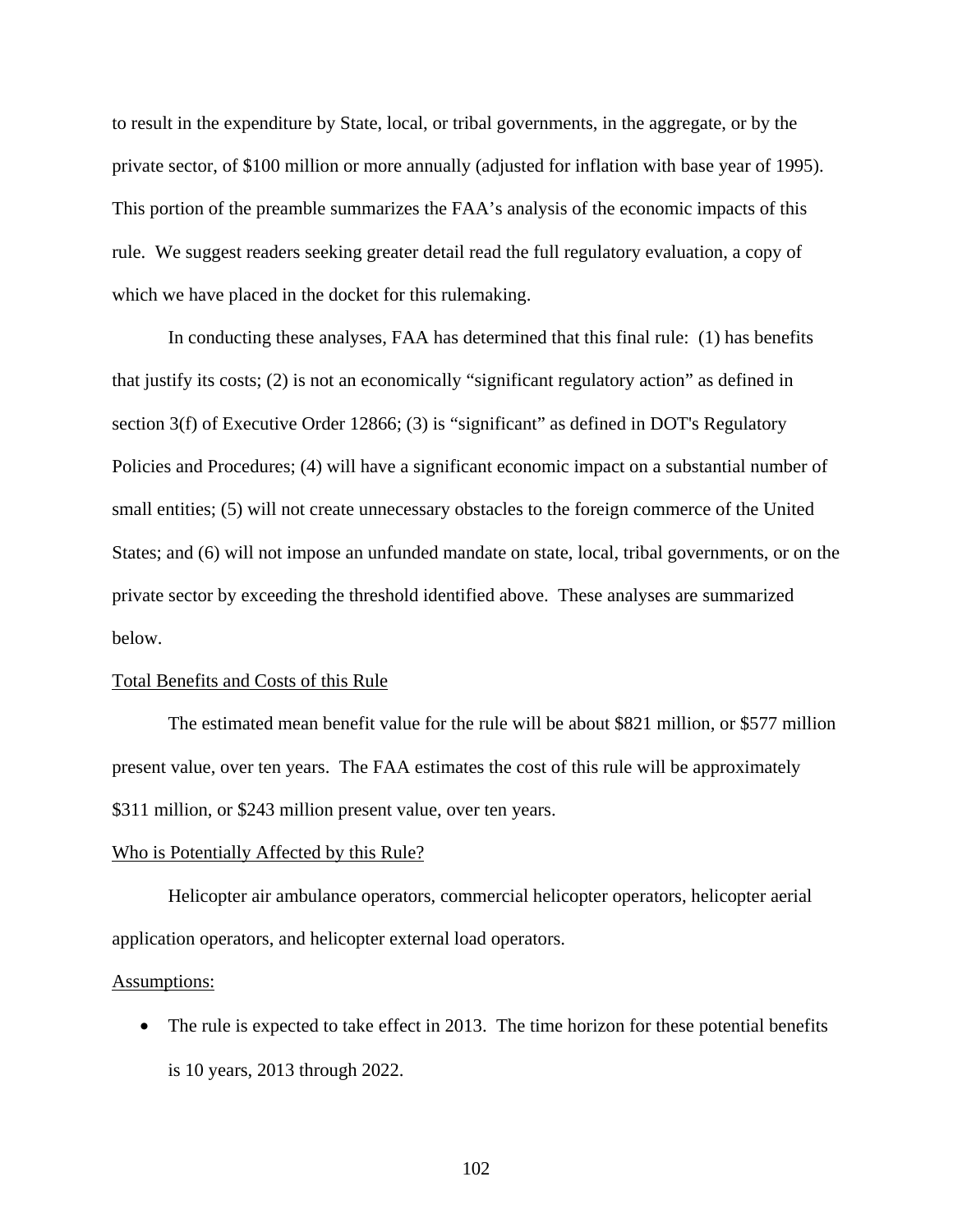- All monetary values are expressed in constant 2013 dollars. We calculated the present value of the potential benefit stream by discounting the monetary values using a 7 percent interest rate from 2013 to 2022.
- The FAA estimated that the helicopter fleet would grow at 2.8 percent per year.

### Benefits of this Rule

Benefits will accrue from the implementation of new operational procedures and additional equipment requirements for helicopter air ambulances. This final rule also increases safety for commercial helicopter operations by revising requirements for equipment, pilot training, and alternate airports and it increases weather minimums for helicopters operating under part 91. The estimated mean benefit value for these provisions will be \$821 million, or \$577 million present value, over ten years.

# Costs of this Rule

The FAA estimates the cost of this rule will be approximately \$311 million, or \$243 million present value, over ten years.

# Regulatory Flexibility Determination

 The Regulatory Flexibility Act of 1980 (RFA) establishes "as a principle of regulatory issuance that agencies shall endeavor, consistent with the objective of the rule and of applicable statutes, to fit regulatory and informational requirements to the scale of the business, organizations, and governmental jurisdictions subject to regulation." To achieve that principle, the RFA requires agencies to solicit and consider flexible regulatory proposals and to explain the rationale for their actions. The RFA covers a wide range of small entities, including small businesses, not-for-profit organizations and small governmental jurisdictions.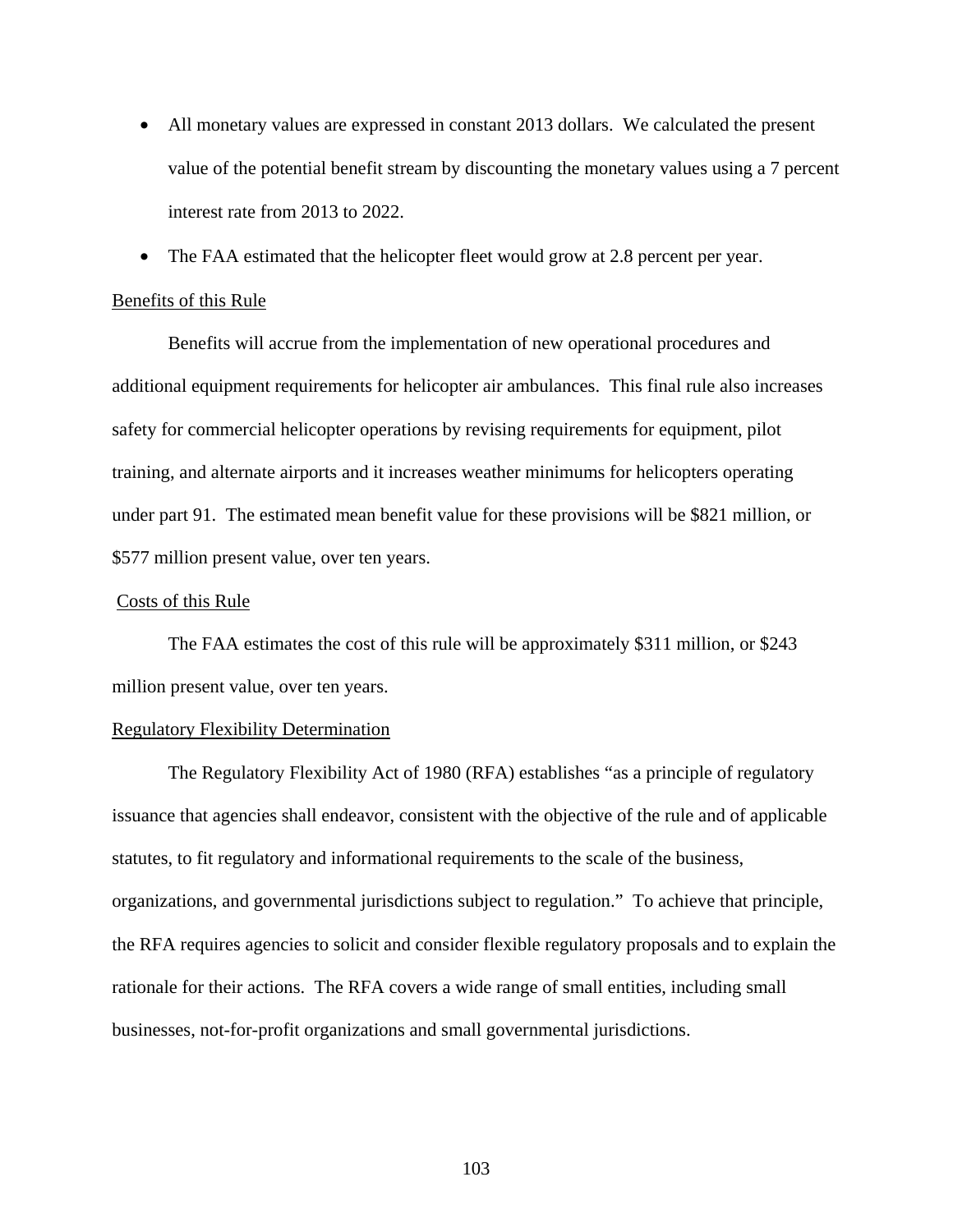Agencies must perform a review to determine whether a proposed or final rule will have a significant economic impact on a substantial number of small entities. If the agency determines that it will, the agency must prepare a regulatory flexibility analysis as described in the Act.

 Based on the criteria used in the initial regulatory flexibility analysis and used again here, this rule will have a significant economic impact on a substantial number of small entities. The FAA's usual threshold for economic significance is a 2 percent annual compliance cost to operating revenue. However, we elected to use a more conservative threshold of 1 percent annual compliance cost to operating revenue in this rulemaking. In the initial regulatory flexibility analysis, we stated that the proposed rule would cause small air ambulance operators to incur compliance costs such that the ratio of annual compliance cost to annual revenue ranged between 1.76 and 1.88 percent, which we considered significant. We did not receive any comments on this determination. In the final regulatory flexibility analysis, we have updated the ratio of annual compliance costs to annual revenue to a range between 1.80 to 1.87 percent, but our determination has not changed-- this rule will have a significant economic impact on a substantial number of small air ambulance operators.

 This final rule will impact air ambulance, air tour, on demand, aerial application, and external load operators. The U.S. Small Business Administration (SBA) classifies businesses as small based on size standards, typically expressed as annual revenue or number of employees. SBA publishes a table of small business size standards matched to North American Industry Classification System (NAICS) codes. Table 5 shows the size standards for the entities that will be affected by this rule.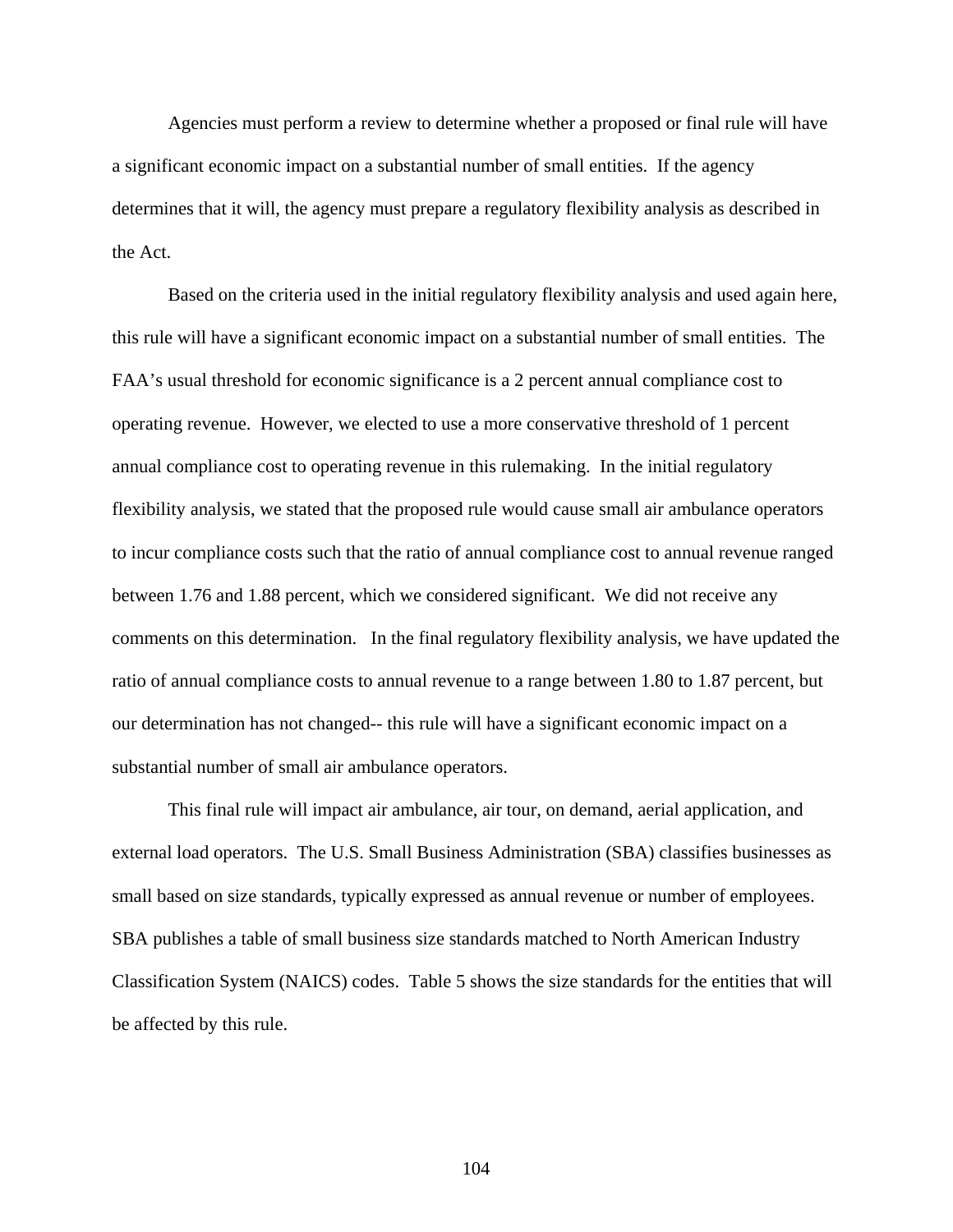| Table 5. SBA Size Standards                         |                         |                           |
|-----------------------------------------------------|-------------------------|---------------------------|
| NAICS U.S. Industry Title                           | <b>Affected Entity</b>  | Annual Revenue or         |
|                                                     |                         | <b>Employee Threshold</b> |
|                                                     |                         | for Small Business        |
| Other nonscheduled air transportation               | Air ambulance operators | $<$ \$7 million           |
| Scenic and sightseeing transportation               | Air tour operators      | $<$ \$7 million           |
| Nonscheduled chartered passenger air transportation | On demand operators     | <1,500 employees          |
| Other support activities for air transportation     | Aerial applications     | <\$7 million              |
| Other support activities for air transportation     | <b>External Load</b>    | $<$ \$7 million           |

# **Air Ambulance Operators**

 Because we did not have actual annual revenues for air ambulance operators, we estimated them using helicopter counts as a revenue driver. We assumed an average of 367 operations per year for each helicopter and a charge of \$7,000 per operation. The FAA estimated 35 small air ambulance operators (with estimated revenues lower than \$7 million) out of the 73 air ambulance operators that will be affected by this regulation, which we consider a substantial number of small entities. Their ratio of annualized cost to annual revenue ranges from 1.80 to 1.87 percent. Based on the criteria used in the initial regulatory flexibility analysis and used again here, this rule will have a significant economic impact on a substantial number of small air ambulance operators. Accordingly, the FAA prepared a regulatory flexibility analysis for small air ambulance operators, as described in the next section.

### **Air Tour Operators**

 $\overline{a}$ 

 We assumed an average of 747 air tour operations per year for each helicopter and a charge of \$1,689<sup>22</sup> per air tour operation. As such, the FAA identified 31 small air tour operators (with estimated revenues lower than \$7 million) out of the 46 air tour operators that will be affected by this regulation, which we consider a substantial number of small entities. Their ratio of annualized cost to annual revenue for air tour operators ranges from 0.08 to 0.26 percent,

 $22$  We multiplied the average revenue per person for 5 different operators (\$380.56/person) by the average hours per operation (0.7396 hours/operation) and by the average revenue passengers per helicopters (6 passengers/helicopter).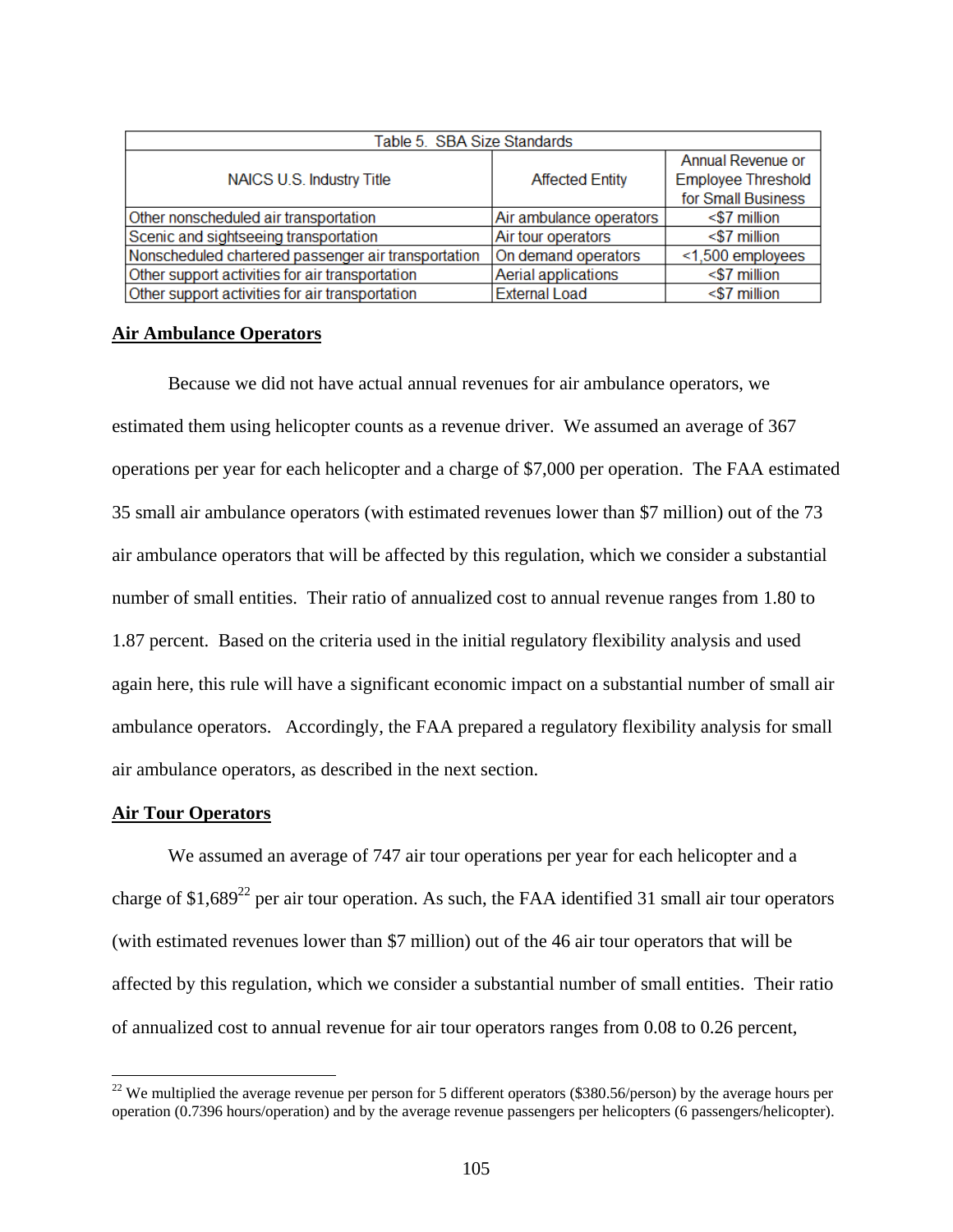which is not significant. While this rule will affect a substantial number of small air tour operators, they will not incur a significant economic impact.

#### **On Demand Operators**

The FAA identified 370 small on- demand operators (with 1,500 or fewer employees) out of the 379 that will be affected by this regulation, which we consider a substantial number of small entities. Although their annualized compliance costs range from \$980 to \$72,784, we were unable to estimate their annual revenues because average revenue per flight for these entities is not meaningful. There are a number of factors (e.g., length of flight, type of helicopter) that determine the revenue for an individual flight. These factors are not likely to result in a distribution around a meaningful average revenue. At the higher end of the compliance cost range, the economic impact may well be significant, but again, we cannot validate such an estimate. In the NPRM, we asked on-demand operators to provide financial data pertaining to the rule's impact on their operations, but we did not receive any comments in response to this request. Therefore we still have no annual revenue data for these operators.

#### Aerial Application Operators (Part 137)

We assumed an average of 81 aerial application operations per year for each helicopter and a charge of \$500 per aerial application operation. The FAA identified 224 small aerial application operators (with estimated revenues lower than \$7 million) out of the 224 aerial application operators that will be affected by this regulation, which we consider a substantial number of small entities. Their ratio of annualized cost to annual revenue is 0.01 percent, which is not significant. While this rule will affect a substantial number of small aerial application operators, they will not incur a significant economic impact.

External Load Operators (Part 133)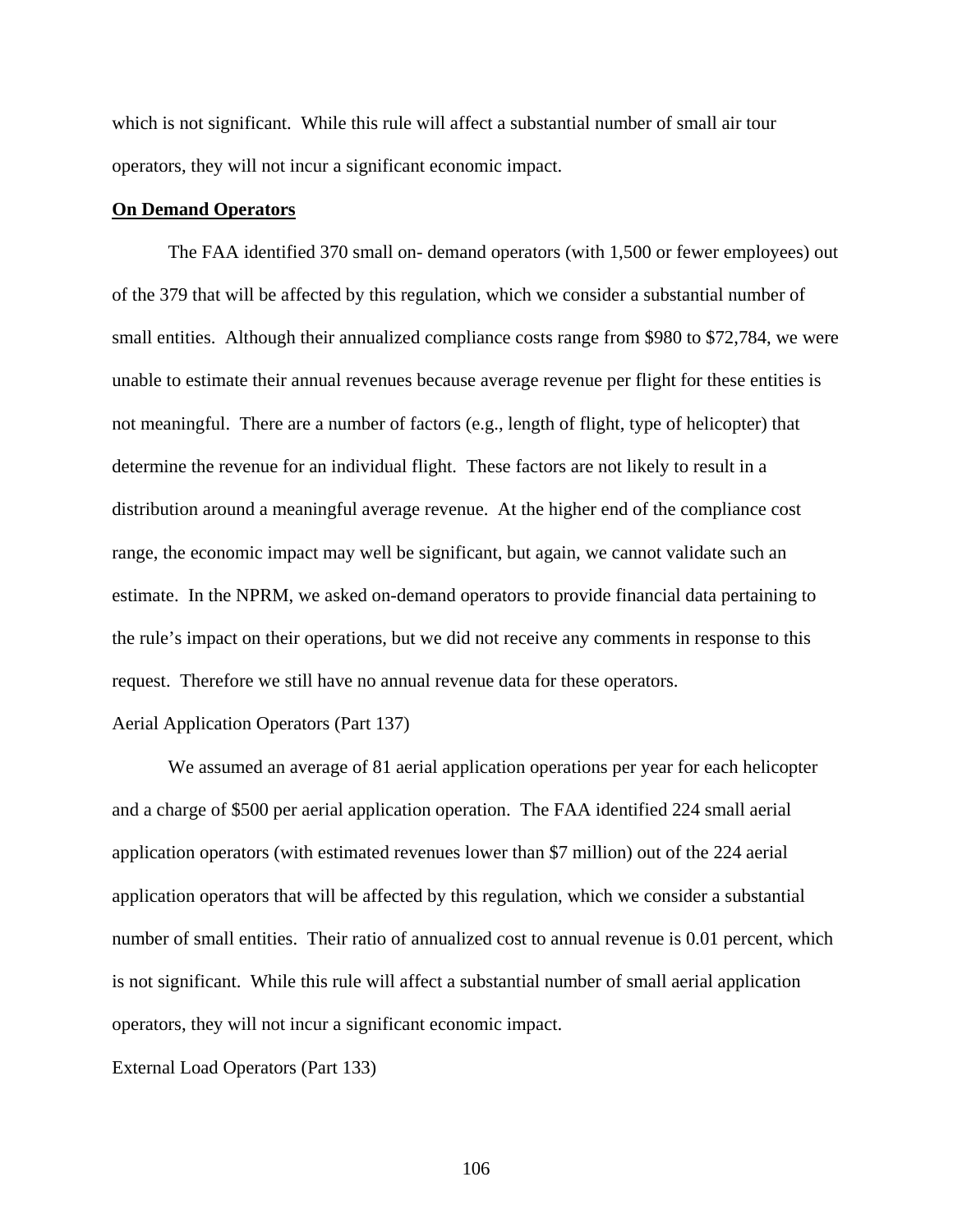We assumed an average of 1,159 external load operations per year for each helicopter and a charge of \$625 per external load operation. The FAA identified 197 small external load operators (with estimated revenues lower than \$7 million) out of the 219 external load operators that will be affected by this regulation, which we consider a substantial number of small entities. Their ratio of annualized cost to annual revenue is less than 0.01percent, which is not significant. While this rule will affect a substantial number of small external load operators, they will not incur a significant economic impact.

#### Regulatory Flexibility Analysis

Under section 603(b) of the RFA (as amended), each regulatory flexibility analysis is required to address the following points: (1) reasons the agency considered the rule, (2) the objectives and legal basis for the rule, (3) the kind and number of small entities to which the rule will apply, (4) the reporting, recordkeeping, and other compliance requirements of the rule, and (5) all Federal rules that may duplicate, overlap, or conflict with the rule.

### Reasons the FAA considered the rule

 $\overline{a}$ 

Helicopter air ambulance accidents reached the highest levels in history during the years from 2003 through through  $2008<sup>23</sup>$  The year 2008 was the deadliest. In 2008, five air ambulance accidents killed 21 people, including pilots, patients, and medical personnel. A total of 62 helicopter air ambulance accidents occurred during the period from 1991 through 2010, and this number included 125 fatalities and a midair collision between two helicopter air ambulances. Commercial helicopters other than air ambulances had accidents as well. From 1991 through 2010, these helicopters had 20 accidents and 39 fatalities.

There were four common factors in these accidents—night conditions, inadvertent flight into instrument meteorological conditions, loss of control, and controlled flight into terrain.

<sup>&</sup>lt;sup>23</sup> GAO, Aviation Safety: Potential Strategies to Address Air Ambulance Safety Concerns (2009).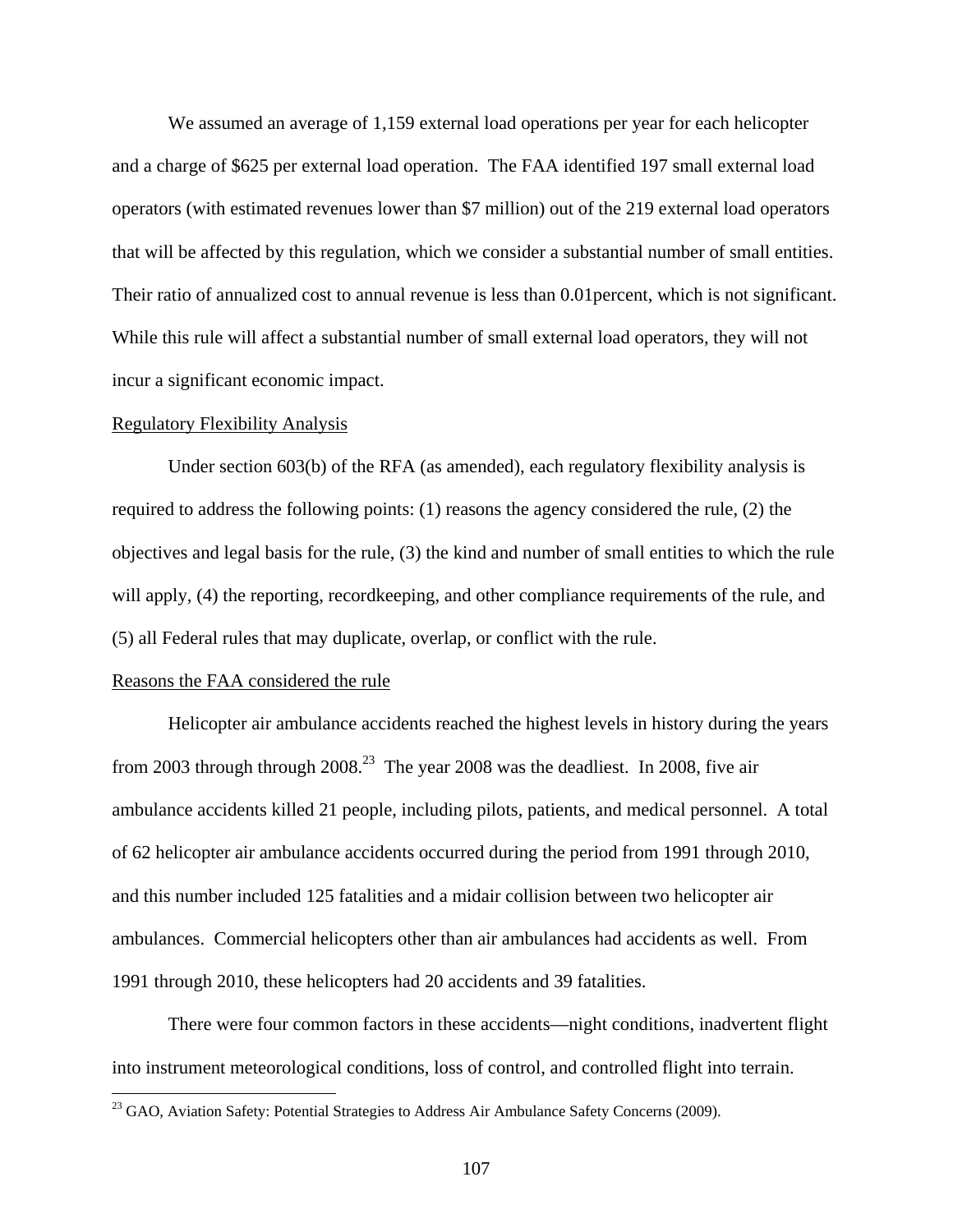The impetus for this rulemaking is the number of helicopter accidents, noted above. Helicopter air ambulances operate under unique conditions. Their flights are often timesensitive, putting pressure on the pilots. Helicopter air ambulances operate at low altitudes and under varied weather conditions. These pilots fly year-round in rural and urban settings, over mountainous and non-mountainous terrain, during the day and during the night, and in conditions where visibility is good and in conditions where it is not. They must often land at unfamiliar, remote, or unimproved sites with hazards like trees, buildings, towers, wires, and uneven terrain.

In an emergency, many patients will not have a choice of whether they want to be transported in a helicopter. They may be in a medical condition that prevents them from making decisions about transportation or indicating what they want. They cannot choose between competing carriers because the company that responds to the scene may be either the only one in the area or the first one called. For these reasons, and those discussed previously, the FAA is establishing more stringent safety regulations to protect patients, medical personnel and flight crewmembers onboard helicopter air ambulances.

### The objectives and legal basis for the rule

The FAA's authority to issue rules on aviation safety is found in Title 49 of the United States Code. This rulemaking is promulgated under the authority described in 49 U.S.C.  $44701(a)(4)$ , which requires the Administrator to promulgate regulations in the interest of safety for the maximum hours or periods of service of airmen and other employees of air carriers, and 49 U.S.C. 44701(a)(5), which requires the Administrator to promulgate regulations and minimum standards for other practices, methods, and procedures necessary for safety in air commerce and national security.

#### The kind and number of small entities to which the rule will apply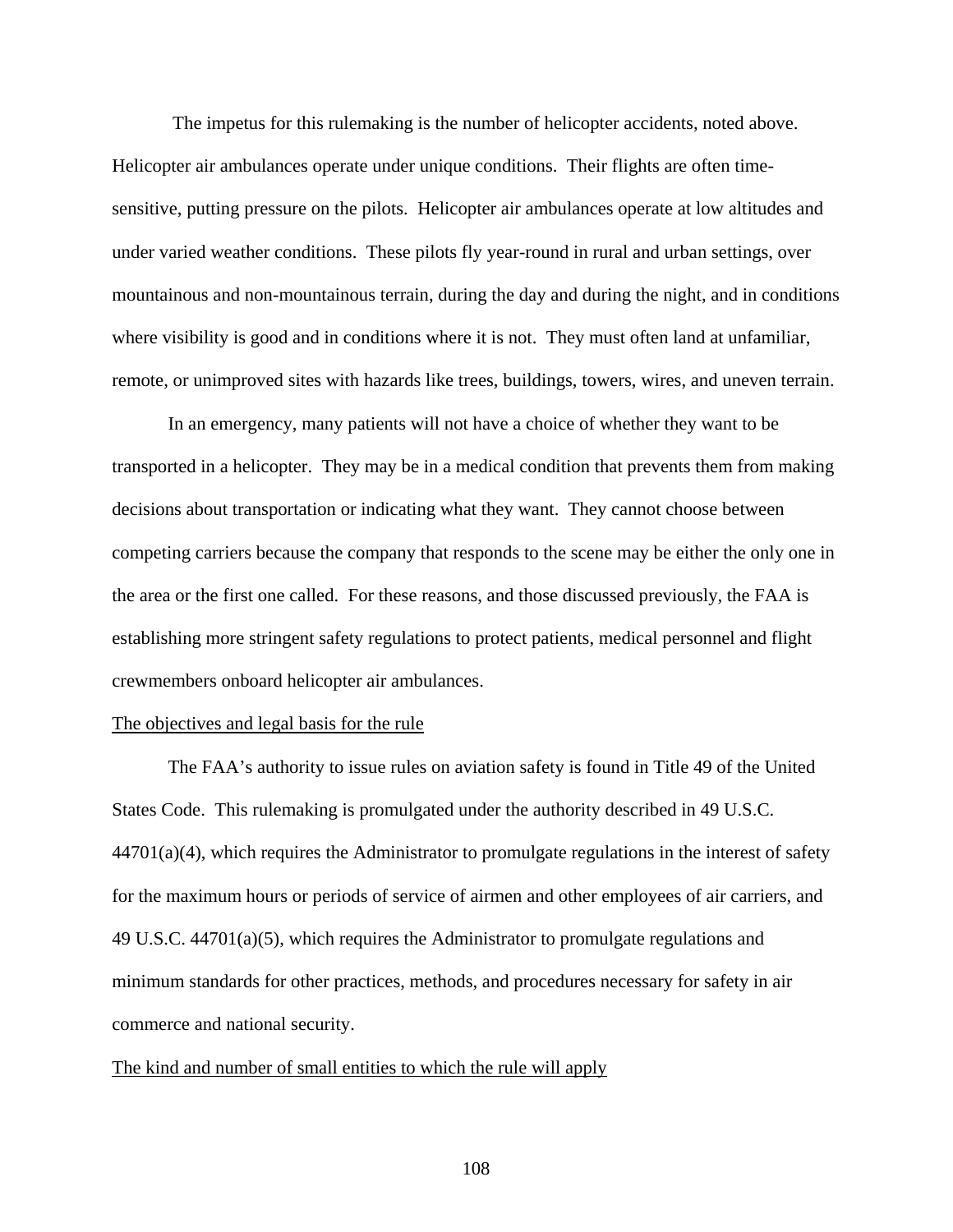The FAA identified 35 small air ambulance operators on which the rule will have a

significant economic impact. We estimate that the small air ambulance operators have annual

revenues between \$2.6 million and \$5.1 million.

# The reporting, recordkeeping, and other compliance requirements of the rule

As required by the Paperwork Reduction Act of 1995 (44 U.S.C. 3507(d)), the FAA will

submit a copy of these sections to the Office of Management and Budget (OMB) for its review.

The following provisions apply to the Paperwork Reduction Act.

| Table 6. Costs and Present Value (PV) Costs for Small Air Ambulance Operators that Apply to the<br>Paperwork Reduction Act (over 10 years) |                                                    |             |                 |  |  |  |  |
|--------------------------------------------------------------------------------------------------------------------------------------------|----------------------------------------------------|-------------|-----------------|--|--|--|--|
| Provision                                                                                                                                  |                                                    | Costs       | <b>PV Costs</b> |  |  |  |  |
| A.1.b                                                                                                                                      | <b>Pilots' Worksheets</b>                          | \$670,340   | \$465,186       |  |  |  |  |
| A.1.b                                                                                                                                      | Training records for operators without OCCs        | \$609       | \$422           |  |  |  |  |
| A.1.b                                                                                                                                      | Develop OCS training/amendment to existing manual  | \$71,952    | \$67,254        |  |  |  |  |
| A.1.c                                                                                                                                      | Local flying area                                  | \$3,648     | \$3,409         |  |  |  |  |
| A.1.c                                                                                                                                      | <b>VFR flight planning</b>                         | \$1,263,046 | \$876,497       |  |  |  |  |
| A.1.d                                                                                                                                      | Develop pre-flight risk analysis                   | \$229,337   | \$214,333       |  |  |  |  |
| A.1.d                                                                                                                                      | Perform Risk Analysis                              | \$2,405,803 | \$1,669,518     |  |  |  |  |
| A.1.e                                                                                                                                      | Develop medical personnel training                 | \$18,326    | \$17,127        |  |  |  |  |
| A.1.e                                                                                                                                      | Maintain records of training for medical personnel | \$29,748    | \$21,600        |  |  |  |  |
| B.2.b                                                                                                                                      | <b>Overwater Equipment</b>                         | \$4,692,809 | \$3,335,346     |  |  |  |  |

# All Federal rules that may duplicate, overlap, or conflict with the rule

The FAA is unaware of any Federal rules that duplicate, overlap, or conflict with this

rule.

# Other Considerations:

# Affordability analysis

For the purpose of this analysis, the degree to which small entities can afford the cost of

the rule is predicated on the availability of financial resources. Costs can be paid from existing

assets such as cash, by borrowing, through the provision of additional equity capital, by

accepting reduced profits, by raising prices, or by finding other ways of offsetting costs.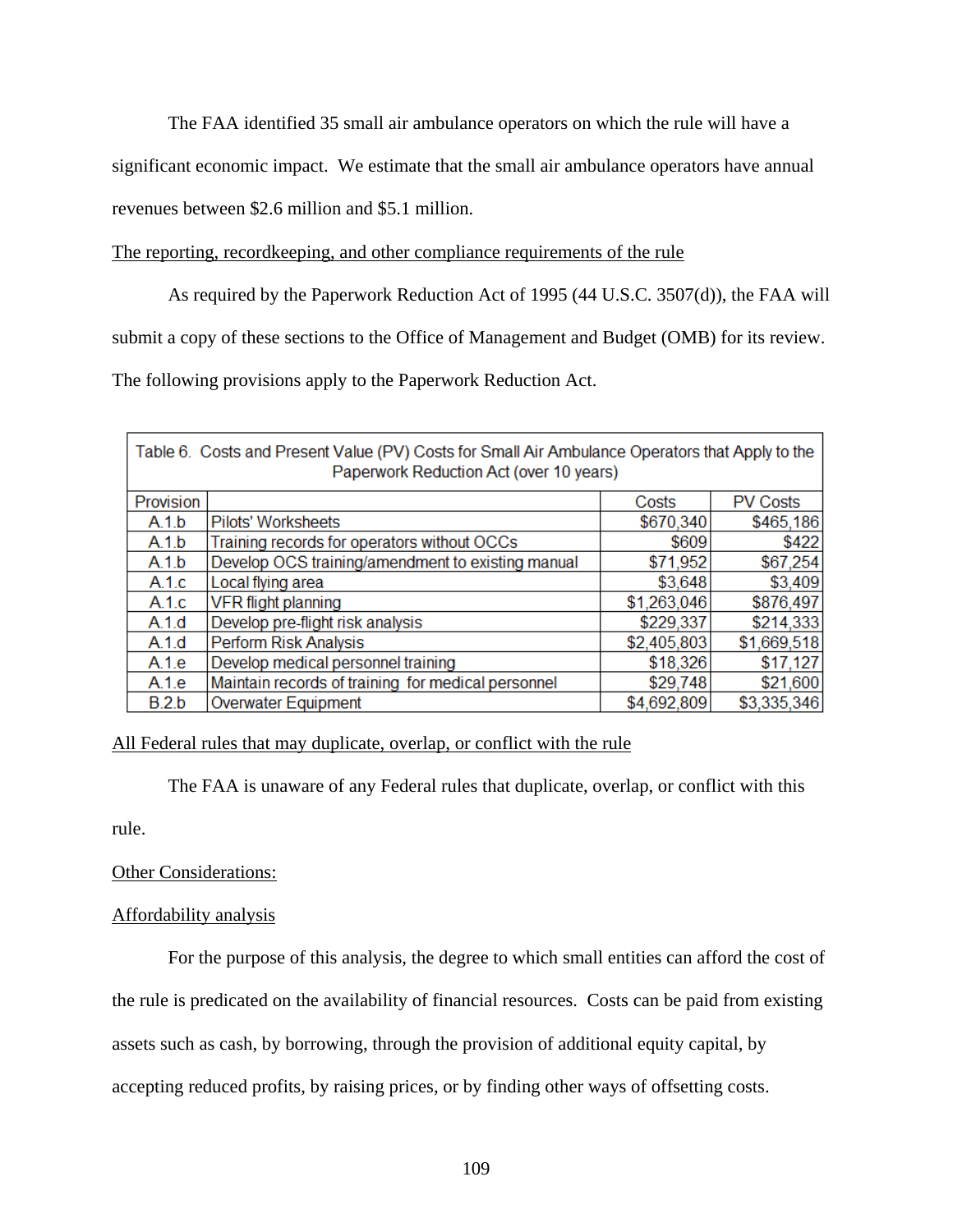One means of assessing the affordability is by determining the ability of each of the small entities to meet its short-term obligations by looking at net income, working capital and financial strength ratios. However, the FAA was unable to find this type of financial information for the affected entities, and so used an alternative way of analyzing affordability. The approach used by the FAA was to compare estimated revenues with the annualized compliance costs.

 The average ratio of annualized costs to estimated annual revenues for small air ambulance operators ranges from 1.80% percent to 1.87 percent. Thus, the FAA expects that small air ambulance operators will not have trouble affording this rule.

#### Competitiveness analysis

For small air ambulance operators, the average ratio of annualized cost to estimated annual revenue ranges from 1.80 percent to 1.87 percent. For large air ambulance operators, it ranges from 0.90 percent to 1.94 percent. For 33 out of the 38 large air ambulance operators, it ranges from 1.74 percent to 1.94 percent. The FAA expects that, based on these overlapping results, there will be no change in the competitiveness of these 33 small air ambulance operators with large air ambulance operators. However, for the remaining 5 large operators, the average ratio of annualized compliance cost to estimated annual revenue ranges from 0.90 percent to 0.93 percent, and this gives them a competitive advantage over small air ambulance operators.

#### Alternatives

Alternative One**—** This alternative considers excluding the Helicopter Terrain Awareness and Warning Systems (HTAWS) unit from the rulemaking. Although this alternative would reduce the ratio of annualized compliance cost to annual revenue from a range of 1.80 percent to 1.87 percent to a range of 1.61 percent to 1.68 percent, there would also be a significant reduction in safety.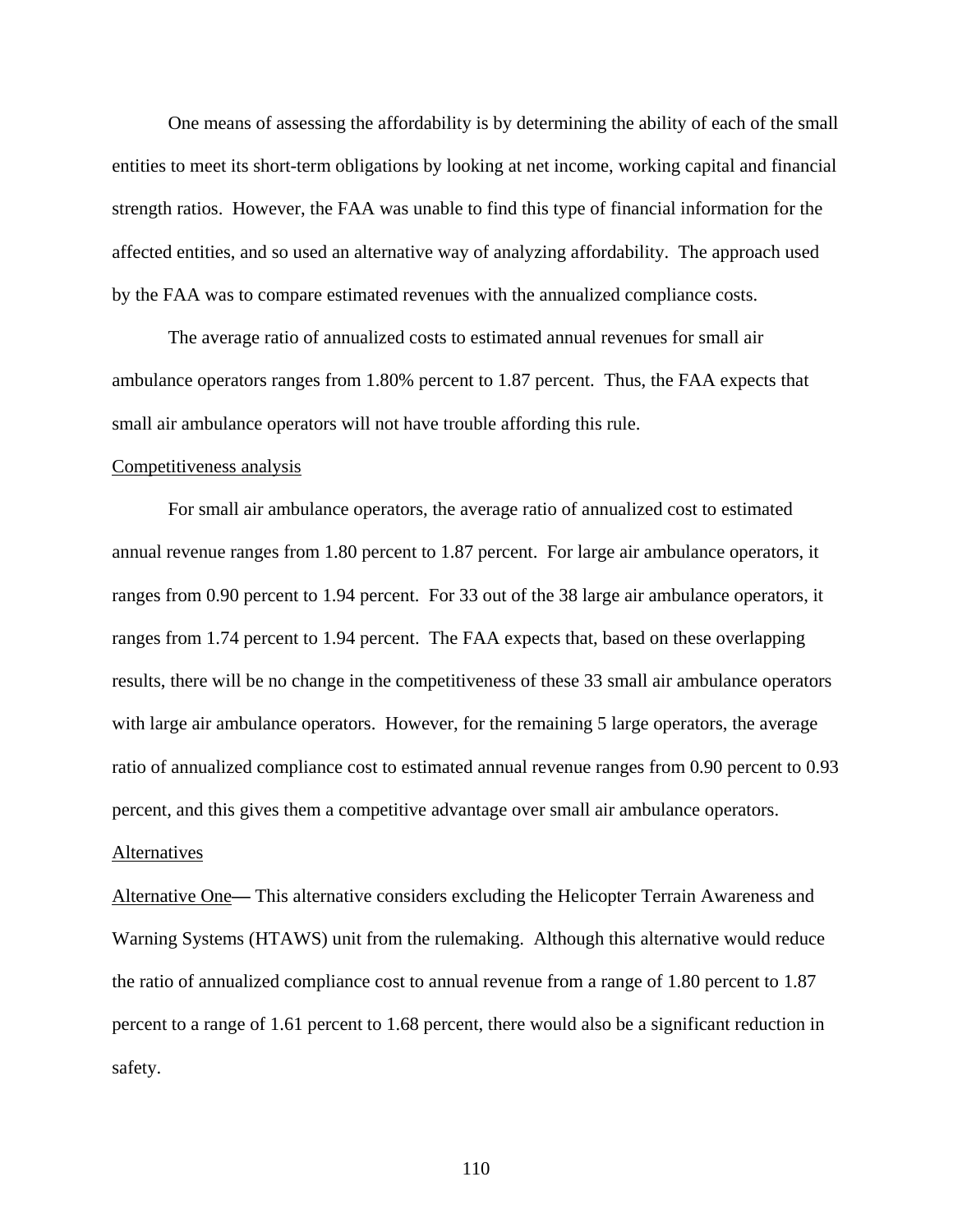Conclusion**—**The HTAWS is a tool for situational awareness and for helping helicopter air ambulance pilots during night operations. This equipment enhances situational awareness in all aspects of flying including day or night flight, and flight in instrument meteorological conditions. The FAA believes that this equipment is a significant safety enhancement for all aspects of helicopter operations. The accident data shows that the HTAWS provision could have prevented many air ambulance accidents if this equipment had been installed in the helicopter. Also, HTAWS is a Congressional mandate under Public Law 112-95. The Act requires the FAA to conduct rulemaking on helicopter air ambulance operations to address "safety-enhancing technology and equipment, including HTAWS…" Thus the FAA does not consider excluding this requirement to be an acceptable alternative in accordance with 5 U.S.C. § 603(d). Alternative Two**—**This alternative would affect the requirement for certificate holders engaged in helicopter air ambulance operations to have an OCC. The population affected would change

from operators with 10 or more helicopters to those with 15 or more. .

**Conclusion—**The FAA believes that operators with 10 or more helicopters engaged in air ambulance operations comprise 83 percent of the total air ambulance fleet in the U.S. The FAA believes that changing the requirement to apply to operators with 15 or more helicopters would decrease the coverage of the population to 78 percent. Furthermore, the complexity of operations considerably increases for operators of 10 or more helicopters. Thus the FAA does not consider this to be an acceptable alternative in accordance with 5 U.S.C. 603(d).

# Minimizing the Burden on Small Entities

The Regulatory Flexibility Act requires agencies to consider the impact of their regulatory proposals on small entities and to analyze one or more significant alternatives to minimize the rule's burden on small entities. The FAA analyzed two alternatives to minimize

111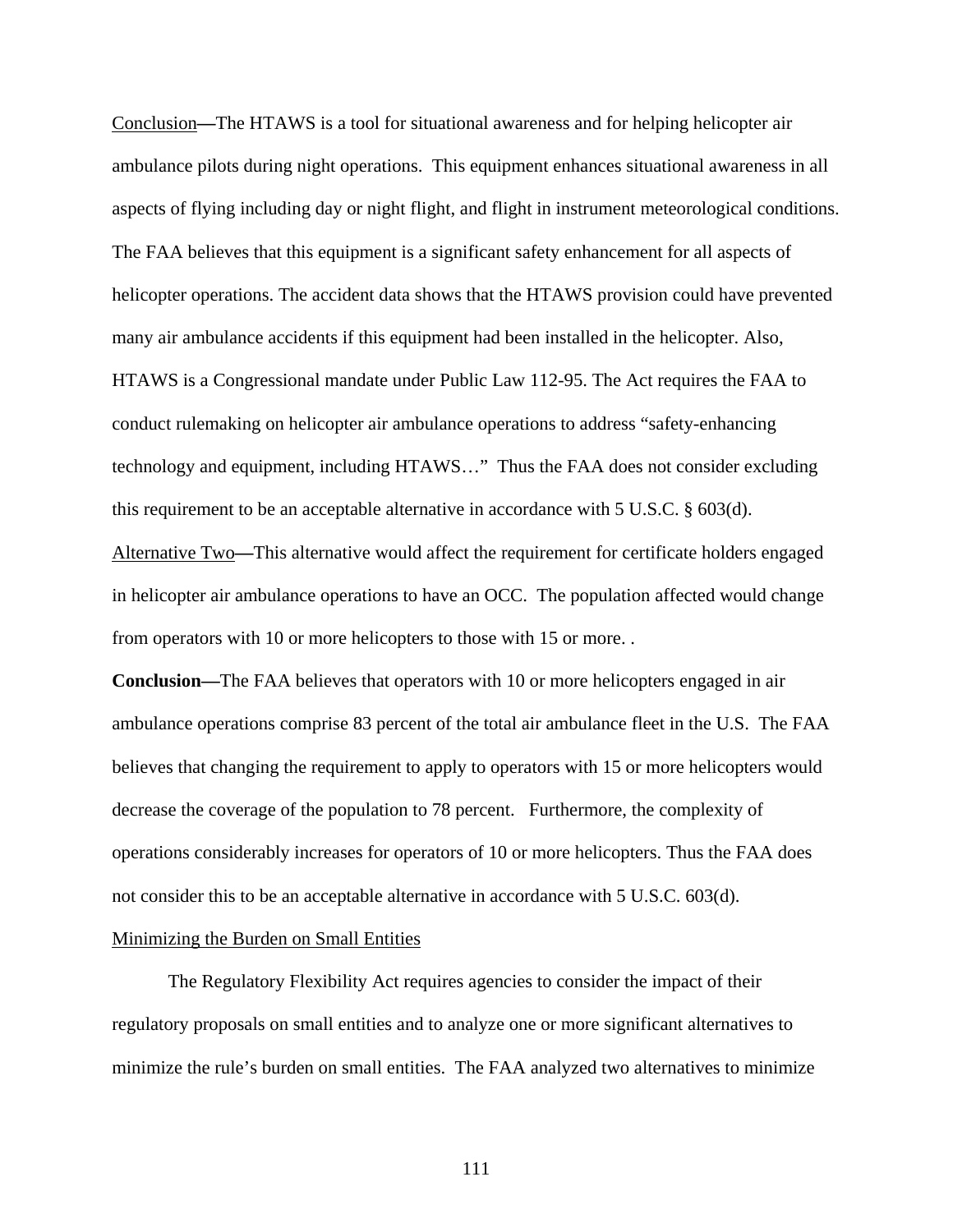the burden on small entities. We considered excluding the HTAWS unit requirement from the final rule. Next, we considered increasing the number of helicopters required to trigger the OCC requirement to 15. The FAA, however, did not consider these to be acceptable alternatives due to the significant enhancement for safety that HTAWS provides to helicopter operations. Therefore, the FAA did not adopt this alternative.

# **Conclusion**

This rule will have a significant economic impact on a substantial number of small air ambulance operators. The FAA identified 35 small air ambulance operators on which the rule will have a significant economic impact.

*D. International Trade Impact Assessment*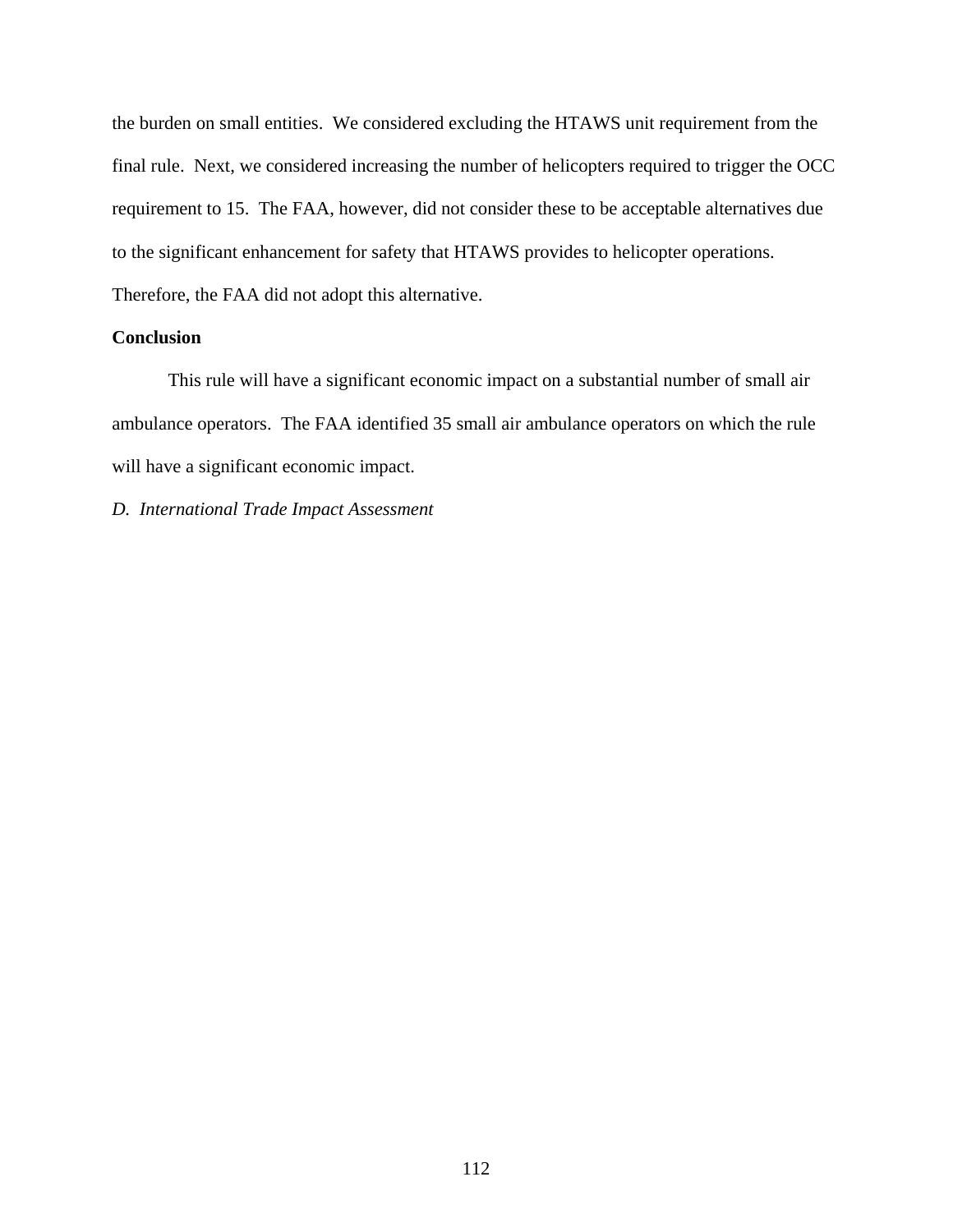The Trade Agreements Act of 1979 (Public Law 96–39), as amended by the Uruguay Round Agreements Act (Public Law 103–465), prohibits Federal agencies from establishing standards or engaging in related activities that create unnecessary obstacles to the foreign commerce of the United States. Pursuant to these Acts, the establishment of standards is not considered an unnecessary obstacle to the foreign commerce of the United States, so long as the standard has a legitimate domestic objective, such the protection of safety, and does not operate in a manner that excludes imports that meet this objective. The statute also requires consideration of international standards and, where appropriate, that they be the basis for U.S. standards. The FAA has assessed the potential effect of this final rule and determined the regulations will improve safety, which is a legitimate domestic objective and therefore not an unnecessary obstacle to foreign commerce.

#### *E. Unfunded Mandates Assessment*

Title II of the Unfunded Mandates Reform Act of 1995 (Public Law 104–4) requires each Federal agency to prepare a written statement assessing the effects of any Federal mandate in a proposed or final agency rule that may result in an expenditure of \$100 million or more (in 1995 dollars) in any one year by State, local, and tribal governments, in the aggregate, or by the private sector; such a mandate is deemed to be a "significant regulatory action." The FAA currently uses an inflation-adjusted value of \$143.1 million in lieu of \$100 million. This final rule does not contain such a mandate; therefore, the requirements of Title II of the Act do not apply*.*

#### *F. Paperwork Reduction Act*

The Paperwork Reduction Act of 1995 (44 U.S.C. 3507(d)) requires that the FAA consider the impact of paperwork and other information collection burdens imposed on the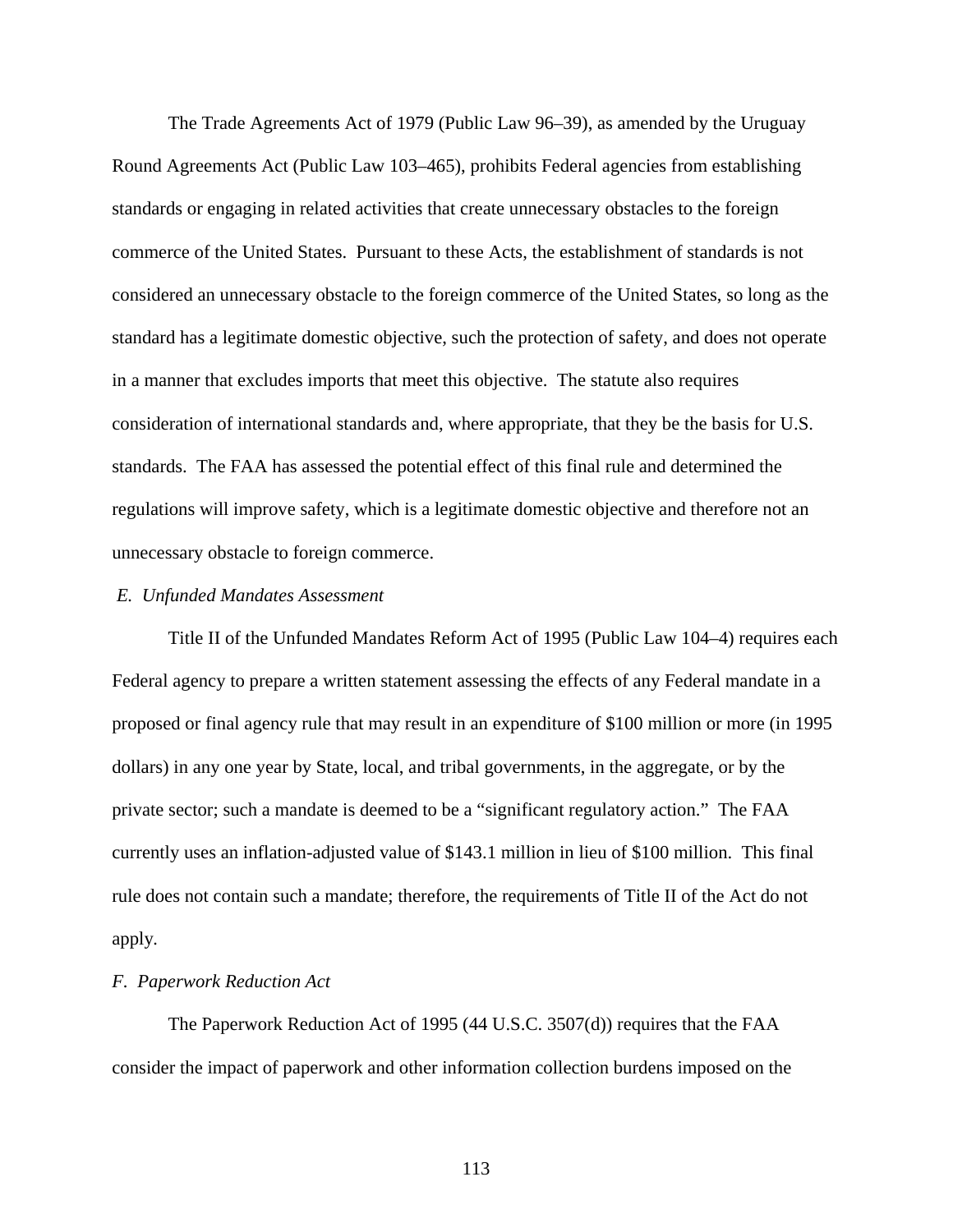public. According to the 1995 amendments to the Paperwork Reduction Act (5 CFR 1320.8(b)(2)(vi)), an agency may not collect or sponsor the collection of information, nor may it impose an information collection requirement unless it displays a currently valid Office of Management and Budget (OMB) control number.

The final rule will impose the following new information collection requirements.

# Private Sector Costs

(1) Require all rotorcraft used in part 135 operations to be equipped with radio

altimeters(§ 135.160). Certificate holders may apply for a deviation from the requirement for

helicopters in which a radio altimeter cannot physically be installed in the flight deck.

Estimated number of applications for deviations from on-demand helicopters = 94.

Estimated number of applications for air tour helicopters  $= 13$ .

Time needed per deviation application = 1 hour.

Salary of chief pilot  $= $79$  per hour.

|                  | <b>Radio Altimeters</b>                         |                                             |                           |                |               |                        |  |
|------------------|-------------------------------------------------|---------------------------------------------|---------------------------|----------------|---------------|------------------------|--|
| Year             | Applications<br>for on<br>demand<br>helicopters | Applications<br>for air tour<br>helicopters | Time for the<br>Deviation | Total<br>hours | Wage<br>pilot | for chief   Total Cost |  |
| 1                |                                                 |                                             |                           |                |               |                        |  |
| 2                |                                                 |                                             |                           |                |               |                        |  |
| 3                | 94                                              | 13                                          | 1.00                      | 107            | \$79          | \$8,453                |  |
| 4                |                                                 |                                             |                           |                |               |                        |  |
| 5                |                                                 |                                             |                           |                |               |                        |  |
| 6                |                                                 |                                             |                           |                |               |                        |  |
|                  |                                                 |                                             |                           |                |               |                        |  |
| 8                |                                                 |                                             |                           |                |               |                        |  |
| 9                |                                                 |                                             |                           |                |               |                        |  |
| 10               |                                                 |                                             |                           |                |               |                        |  |
| Total            |                                                 |                                             |                           | 107            |               | \$8,453                |  |
| Average per year |                                                 |                                             |                           | 11             |               | \$845                  |  |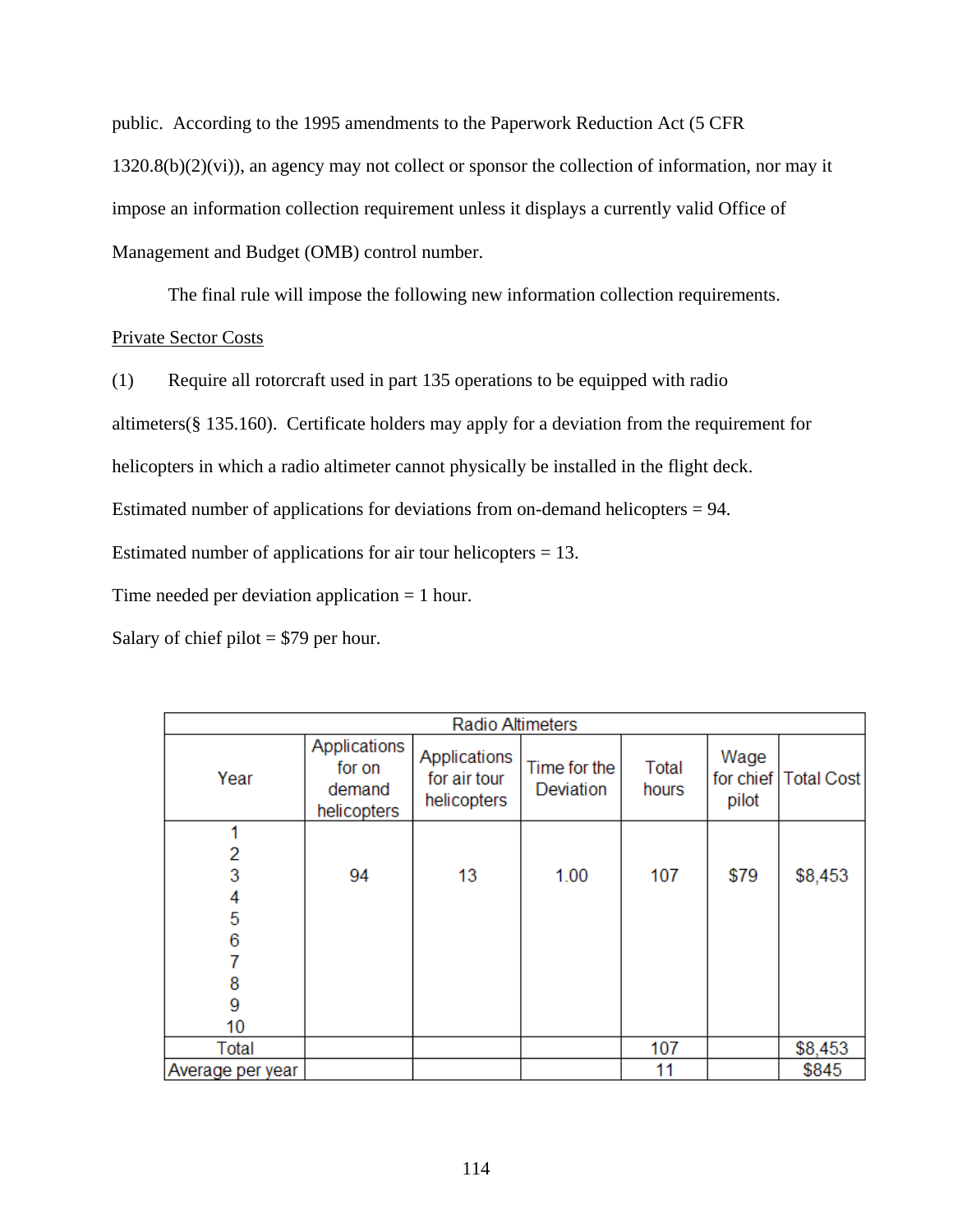(2) Establish VFR ceiling and visibility requirements for helicopter air ambulance operations conducted in class G airspace (§ 135.609). These operators may designate local flying areas. Certificate holders electing to do so would document the local flying area in a manner acceptable to the administrator. We estimate that 50 percent of the air ambulance operators will designate local flying areas.

Air ambulance operators = 73.

Air ambulance operators affected  $= 50\%$ .

Time needed to develop local flying area = 2 hours.

Salary of chief pilot  $= $79$  per hour.

|                  | <b>Local Flying Area</b>   |     |                                                   |                |                         |                   |  |
|------------------|----------------------------|-----|---------------------------------------------------|----------------|-------------------------|-------------------|--|
| Year             | Air ambulance<br>operators |     | Hours to<br>Affected develop local<br>flying area | Total<br>hours | Wage for<br>chief pilot | <b>Total Cost</b> |  |
| 4                | 73                         | 50% | 2.00                                              | 73             | \$79                    | \$5,767           |  |
| 2                |                            |     |                                                   |                |                         |                   |  |
| 3                |                            |     |                                                   |                |                         |                   |  |
| 4                |                            |     |                                                   |                |                         |                   |  |
| 5                |                            |     |                                                   |                |                         |                   |  |
| 6                |                            |     |                                                   |                |                         |                   |  |
|                  |                            |     |                                                   |                |                         |                   |  |
| 8                |                            |     |                                                   |                |                         |                   |  |
| 9                |                            |     |                                                   |                |                         |                   |  |
| 10               |                            |     |                                                   |                |                         |                   |  |
| Total            |                            |     |                                                   | 73             |                         | \$5,767           |  |
| Average per year |                            |     |                                                   |                |                         | \$577             |  |

(3) Require air ambulance operators to document the highest obstacle along the planned route prior to a VFR flight (§ 135.615). Affected operators must document the procedures for performing this task in their operations manuals.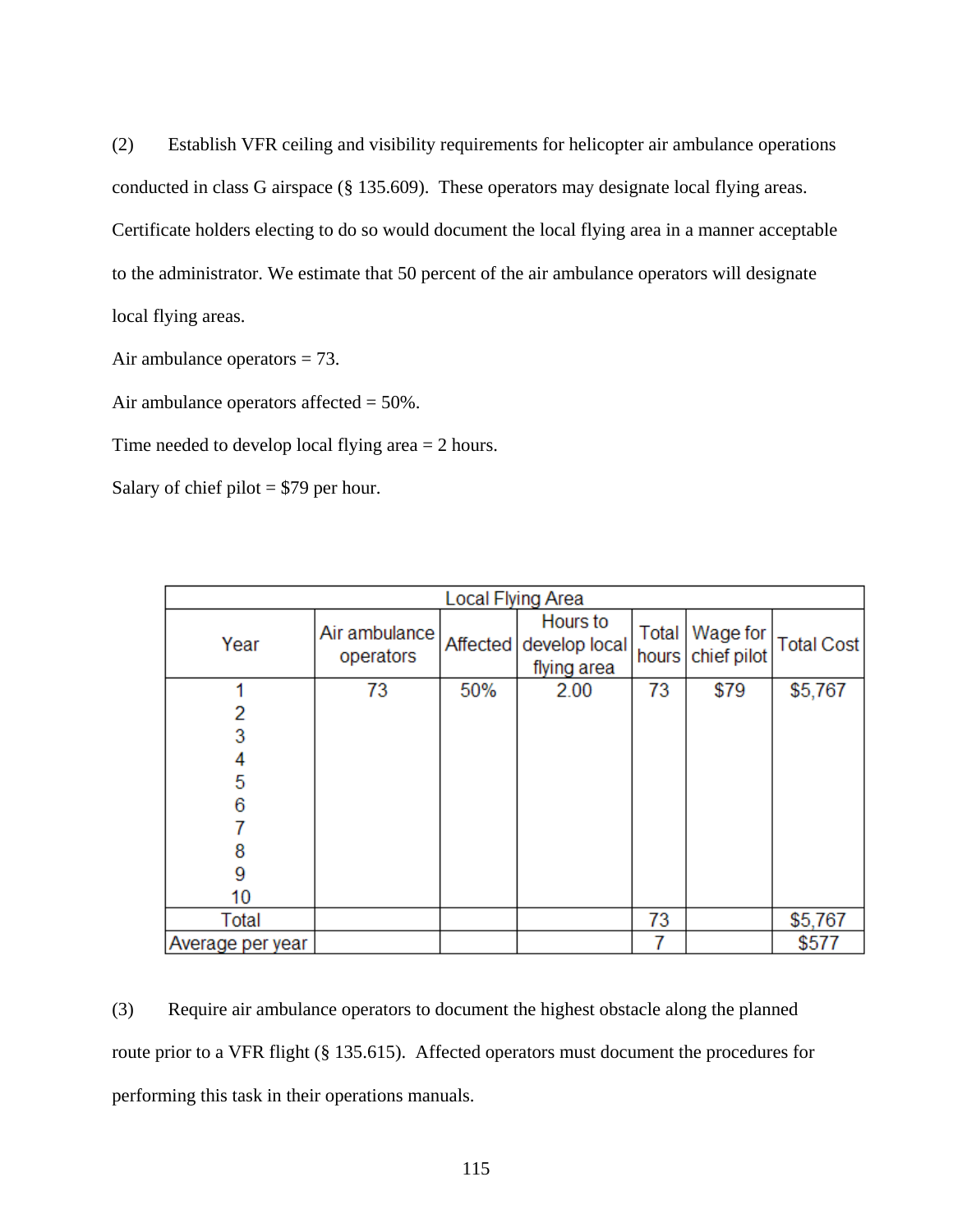Air Ambulance Helicopters = 1,073-1,371.

Air Ambulance operations per helicopter = 367 per year.

Flight planning time = 5 minutes per operation.

Salary of pilot  $= $75$  per hour.

| Year             |       | Helicopters   Operations per year | Hours of flight<br>planning |         | Total hours Wage for pilot | Cost         |
|------------------|-------|-----------------------------------|-----------------------------|---------|----------------------------|--------------|
|                  | 1,073 | 367                               | 0.08                        | 34,457  | \$75                       | \$2,584,253  |
| 2                | 1,103 | 367                               | 0.08                        | 35.420  | \$75                       | \$2,656,507  |
| 3                | 1,133 | 367                               | 0.08                        | 36.383  | \$75                       | \$2,728,760  |
| 4                | 1,164 | 367                               | 0.08                        | 37,379  | \$75                       | \$2,803,421  |
| 5                | 1,196 | 367                               | 0.08                        | 38,407  | \$75                       | \$2,880,491  |
| 6                | 1,229 | 367                               | 0.08                        | 39,466  | \$75                       | \$2,959,970  |
|                  | 1,263 | 367                               | 0.08                        | 40,558  | \$75                       | \$3,041,857  |
| 8                | 1,298 | 367                               | 0.08                        | 41,682  | \$75                       | \$3,126,152  |
| 9                | 1,334 | 367                               | 0.08                        | 42,838  | \$75                       | \$3,212,856  |
| 10               | 1,371 | 367                               | 0.08                        | 44,026  | \$75                       | \$3,301,968  |
| Total            |       |                                   |                             | 390,616 |                            | \$29,296,235 |
| Average per year |       |                                   |                             | 39,062  |                            | \$2,929,624  |

(4) Require each certificate holder performing helicopter air ambulance operations to implement an FAA-approved pre-flight risk-analysis program documented in its operations manual (§ 135.617).

Air ambulance operators = 73.

Time for chief pilot to develop risk analysis program = 30 hours.

Time for clerk to develop risk analysis worksheet and insert program into operations manual =

30 hours.

Salary of chief pilot  $= $79$  per hour.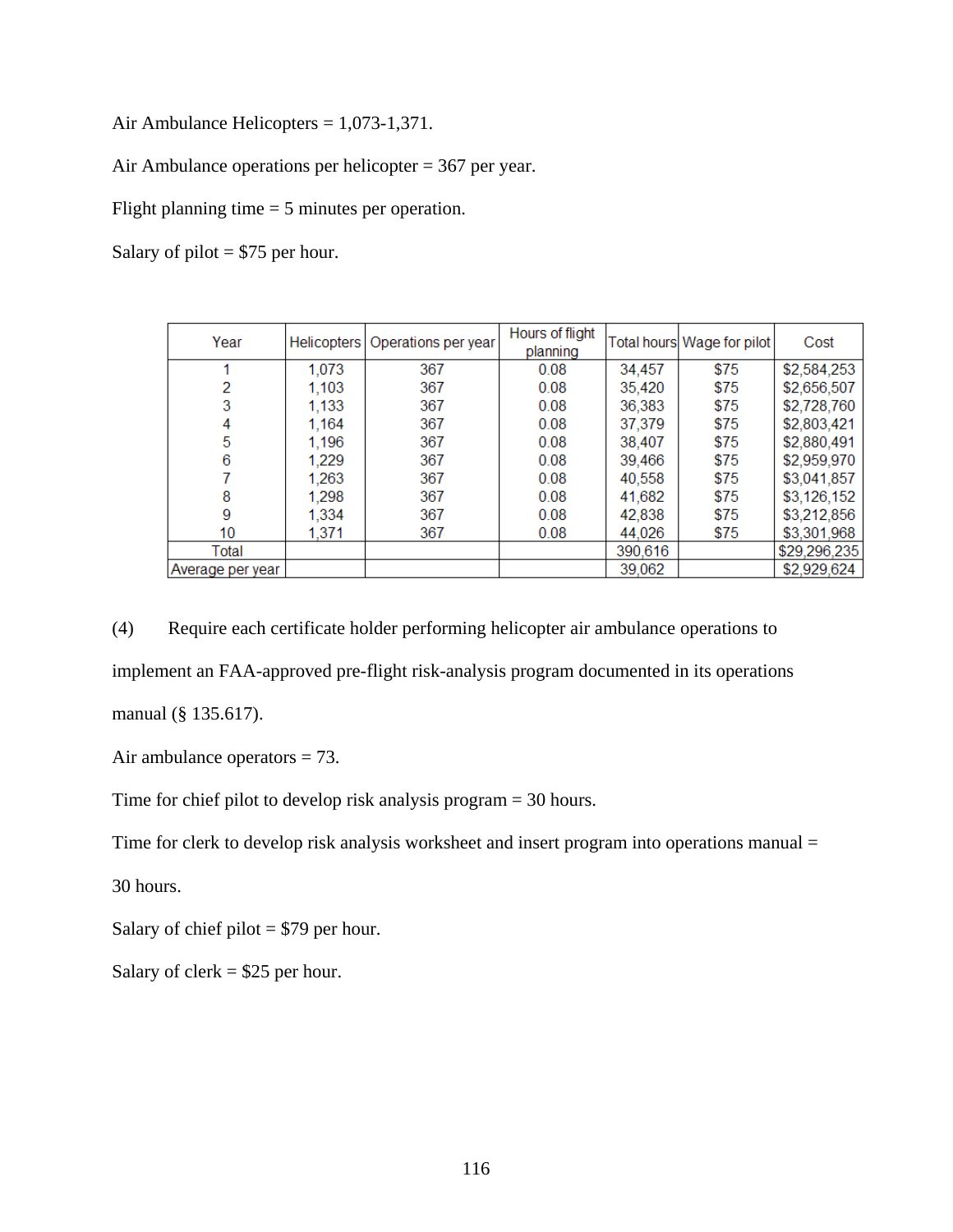|                  | Develop Pre-flight Risk Analysis Program |                                      |                      |                              |                |                            |                      |            |
|------------------|------------------------------------------|--------------------------------------|----------------------|------------------------------|----------------|----------------------------|----------------------|------------|
| Year             | Air<br>ambulance<br>operators            | Hours to<br>develop risk<br>analysis | Hours<br>chief pilot | <b>Hours</b><br><b>Clerk</b> | Total<br>hours | Wage<br>for chief<br>pilot | Wage<br>for<br>clerk | Total Cost |
|                  | 73                                       | 60.00                                | 2,190                | 2,190                        | 4,380          | \$79                       | \$25                 | \$227,760  |
|                  |                                          |                                      |                      |                              |                |                            |                      |            |
| 3                |                                          |                                      |                      |                              |                |                            |                      |            |
|                  |                                          |                                      |                      |                              |                |                            |                      |            |
| 5                |                                          |                                      |                      |                              |                |                            |                      |            |
| 6                |                                          |                                      |                      |                              |                |                            |                      |            |
|                  |                                          |                                      |                      |                              |                |                            |                      |            |
| 8                |                                          |                                      |                      |                              |                |                            |                      |            |
| 9                |                                          |                                      |                      |                              |                |                            |                      |            |
| 10               |                                          |                                      |                      |                              |                |                            |                      |            |
| Total            |                                          |                                      |                      |                              | 4,380          |                            |                      | \$227,760  |
| Average per year |                                          |                                      |                      |                              | 438            |                            |                      | \$22,776   |

(5) Require pilots in command to conduct a pre-flight risk analysis, including completion of

a risk analysis worksheet before a helicopter air ambulance operation (§ 135.617).

Air Ambulance Helicopters = 1,073-1,371.

Air Ambulance operations per helicopter = 367 per year.

Flight planning time = 10 minutes per operation.

Salary of pilot  $= $75$  per hour.

|                  | Perform Risk Analysis |                                   |                            |         |                            |              |  |  |  |
|------------------|-----------------------|-----------------------------------|----------------------------|---------|----------------------------|--------------|--|--|--|
| Year             |                       | Helicopters   Operations per year | Hours per risk<br>analysis |         | Total hours Wage for pilot | Cost         |  |  |  |
|                  | 1,073                 | 367                               | 0.17                       | 65,632  | \$75                       | \$4,922,388  |  |  |  |
| 2                | 1,103                 | 367                               | 0.17                       | 67,467  | \$75                       | \$5,060,013  |  |  |  |
| 3                | 1,133                 | 367                               | 0.17                       | 69,302  | \$75                       | \$5,197,638  |  |  |  |
| 4                | 1,164                 | 367                               | 0.17                       | 71,198  | \$75                       | \$5,339,850  |  |  |  |
| 5                | 1,196                 | 367                               | 0.17                       | 73,155  | \$75                       | \$5,486,650  |  |  |  |
| 6                | 1,229                 | 367                               | 0.17                       | 75,174  | \$75                       | \$5,638,038  |  |  |  |
|                  | 1,263                 | 367                               | 0.17                       | 77,254  | \$75                       | \$5,794,013  |  |  |  |
| 8                | 1,298                 | 367                               | 0.17                       | 79,394  | \$75                       | \$5,954,575  |  |  |  |
| 9                | 1,334                 | 367                               | 0.17                       | 81,596  | \$75                       | \$6,119,725  |  |  |  |
| 10               | 1,371                 | 367                               | 0.17                       | 83,860  | \$75                       | \$6,289,463  |  |  |  |
| Total            |                       |                                   |                            | 744,031 |                            | \$55,802,353 |  |  |  |
| Average per year |                       |                                   |                            | 74,403  |                            | \$5,580,235  |  |  |  |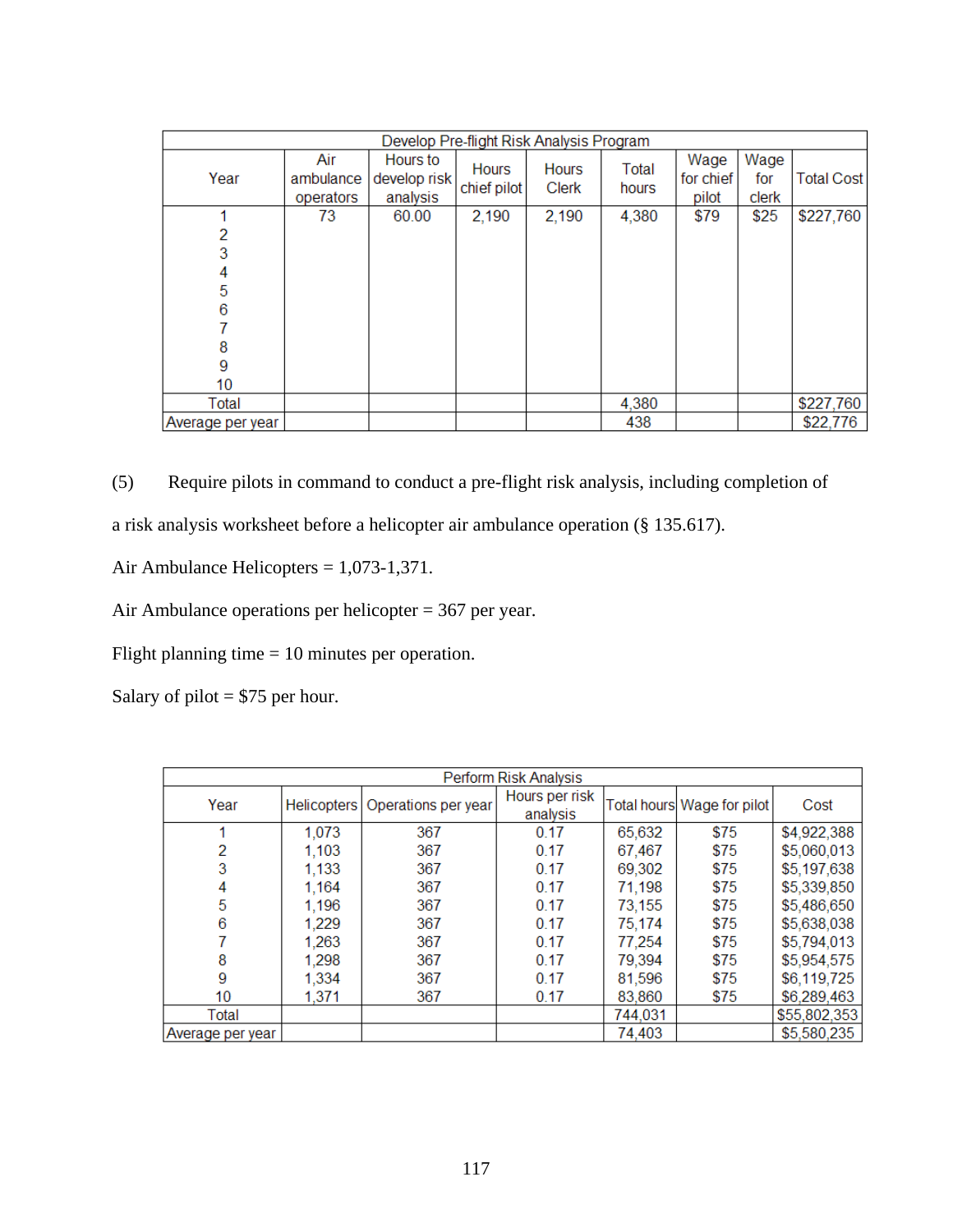(6) Require operations control specialists to participate in the pre-flight risk analysis required

by § 135.617, including acknowledging in writing the date and time the risk analysis was

completed and that the flight can be conducted safely (§ 135.619).

Air Ambulance Helicopters operated by certificate holders with an OCC = 895-1,144.

Air Ambulance operations per helicopter = 367 per year.

Time spent by OCS per pilot's worksheet  $= 5$  minutes.

Salary of operations control specialist  $(OCS) = $42$  per hour.

|                  | Pilot's Worksheet |                                   |           |         |                          |              |  |  |  |
|------------------|-------------------|-----------------------------------|-----------|---------|--------------------------|--------------|--|--|--|
|                  |                   |                                   | Hours per |         |                          |              |  |  |  |
| Year             |                   | Helicopters   Operations per year | pilot's   |         | Total hours Wage for OCS | Cost         |  |  |  |
|                  |                   |                                   | worksheet |         |                          |              |  |  |  |
|                  | 895               | 367                               | 0.08      | 27,372  | \$42                     | \$1,149,628  |  |  |  |
| 2                | 920               | 367                               | 0.08      | 28.137  | \$42                     | \$1,181,740  |  |  |  |
| 3                | 945               | 367                               | 0.08      | 28,901  | \$42                     | \$1,213,853  |  |  |  |
| 4                | 971               | 367                               | 0.08      | 29,696  | \$42                     | \$1,247,250  |  |  |  |
| 5                | 998               | 367                               | 0.08      | 30,522  | \$42                     | \$1,281,931  |  |  |  |
| 6                | 1,026             | 367                               | 0.08      | 31,379  | \$42                     | \$1,317,897  |  |  |  |
| 7                | 1,054             | 367                               | 0.08      | 32,235  | \$42                     | \$1,353,863  |  |  |  |
| 8                | 1,083             | 367                               | 0.08      | 33,122  | \$42                     | \$1,391,114  |  |  |  |
| 9                | 1,113             | 367                               | 0.08      | 34,039  | \$42                     | \$1,429,649  |  |  |  |
| 10 <sup>°</sup>  | 1,144             | 367                               | 0.08      | 34,987  | \$42                     | \$1,469,468  |  |  |  |
| Total            |                   |                                   |           | 310,390 |                          | \$13,036,393 |  |  |  |
| Average per year |                   |                                   |           | 31.039  |                          | \$1,303,639  |  |  |  |

(7) Require certificate holders with 10 or more helicopter air ambulances to establish

operational control centers and document operations control specialist duties and training in their

operations manuals. (§ 135.619).

Operators that need to develop the OCS training = 13.

Operators that need to change their manuals  $= 2$ .

Time for chief pilot to develop OCS training = 60 hours.

Time for clerk to develop OCS training = 30 hours.

Time for chief pilot to change manual  $= 1$  hour.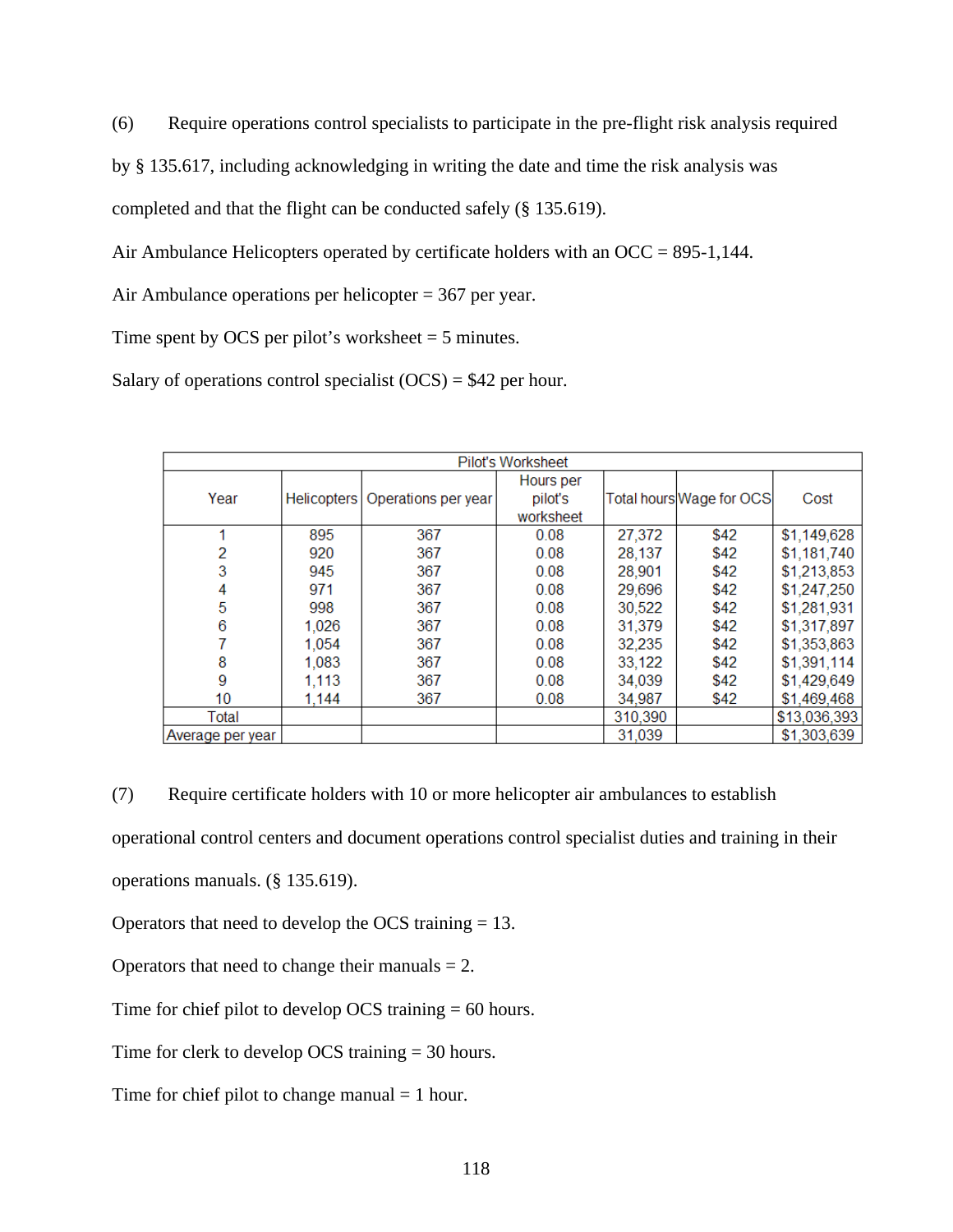Time for clerk to change manual  $= 0.5$  hour.

Salary of chief pilot = \$79 per hour.

Salary of clerk  $= $25$  per hour.

|                  |                                        |                                                                              | Develop OCS Training/Amendment to Existing Manual |                                      |                             |                              |                |                         |                   |                   |
|------------------|----------------------------------------|------------------------------------------------------------------------------|---------------------------------------------------|--------------------------------------|-----------------------------|------------------------------|----------------|-------------------------|-------------------|-------------------|
| Year             | need to<br>develop the<br>OCS training | Operators that   Operators that  <br>only need to<br>change their<br>manuals | <b>Hours</b> for<br><b>OCS</b><br>Training        | <b>Hours</b> for<br>manual<br>change | <b>Hours</b><br>chief pilot | <b>Hours</b><br><b>Clerk</b> | Total<br>hours | Wage for<br>chief pilot | Wage for<br>clerk | <b>Total Cost</b> |
|                  | 13                                     | 2                                                                            | 60.00                                             | 1.00                                 | 782                         | 391                          | 1,173          | \$79                    | \$25              | \$71,553          |
|                  |                                        |                                                                              |                                                   |                                      |                             |                              |                |                         |                   |                   |
|                  |                                        |                                                                              |                                                   |                                      |                             |                              |                |                         |                   |                   |
| 4                |                                        |                                                                              |                                                   |                                      |                             |                              |                |                         |                   |                   |
| 5                |                                        |                                                                              |                                                   |                                      |                             |                              |                |                         |                   |                   |
|                  |                                        |                                                                              |                                                   |                                      |                             |                              |                |                         |                   |                   |
|                  |                                        |                                                                              |                                                   |                                      |                             |                              |                |                         |                   |                   |
| 8                |                                        |                                                                              |                                                   |                                      |                             |                              |                |                         |                   |                   |
| 9                |                                        |                                                                              |                                                   |                                      |                             |                              |                |                         |                   |                   |
| 10               |                                        |                                                                              |                                                   |                                      |                             |                              |                |                         |                   |                   |
| Total            |                                        |                                                                              |                                                   |                                      |                             |                              | 1,173          |                         |                   | \$71,553          |
| Average per year |                                        |                                                                              |                                                   |                                      |                             |                              | 117            |                         |                   | \$7,155           |

(8) Require certificate holders that do not currently have operations control centers but will be required to have them to retain records of the training given to operations control specialists (§ 135.619).

Operations control specialists = 119-152.

Time per OCS training record = 5 minutes.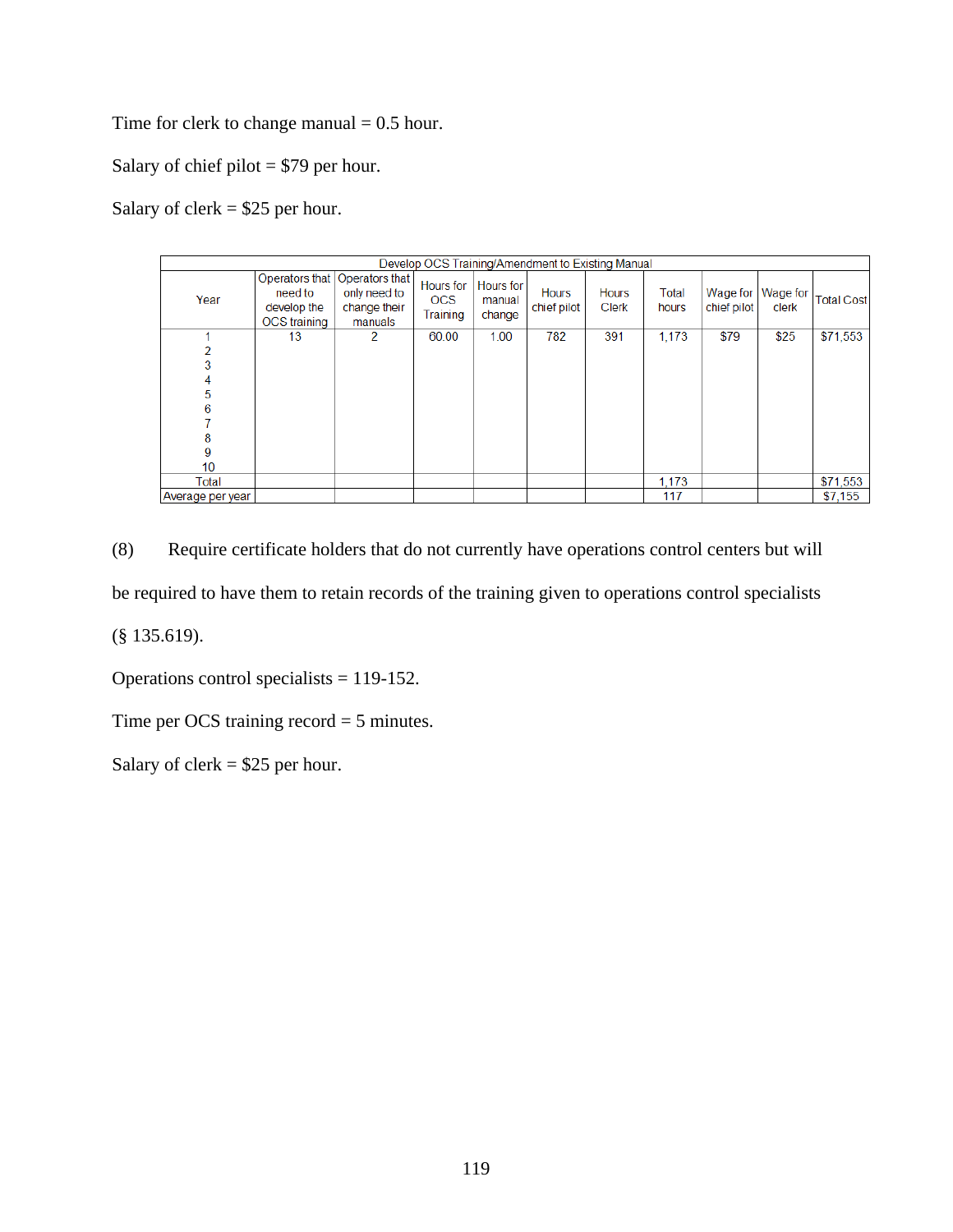|                  | Training Records for Operators without OCCs |                                  |     |      |         |  |  |  |
|------------------|---------------------------------------------|----------------------------------|-----|------|---------|--|--|--|
| Year             | OCS                                         | Hours per OCS record Total hours |     | Wage | Cost    |  |  |  |
|                  | 119                                         | 0.08                             | 10  | \$25 | \$248   |  |  |  |
| 2                | 125                                         | 0.08                             | 10  | \$25 | \$260   |  |  |  |
| 3                | 125                                         | 0.08                             | 10  | \$25 | \$260   |  |  |  |
| 4                | 130                                         | 0.08                             | 11  | \$25 | \$271   |  |  |  |
| 5                | 130                                         | 0.08                             | 11  | \$25 | \$271   |  |  |  |
| 6                | 136                                         | 0.08                             | 11  | \$25 | \$283   |  |  |  |
|                  | 141                                         | 0.08                             | 12  | \$25 | \$294   |  |  |  |
| 8                | 147                                         | 0.08                             | 12  | \$25 | \$306   |  |  |  |
| 9                | 147                                         | 0.08                             | 12  | \$25 | \$306   |  |  |  |
| 10               | 152                                         | 0.08                             | 13  | \$25 | \$317   |  |  |  |
| Total            |                                             |                                  | 113 |      | \$2,816 |  |  |  |
| Average per year |                                             |                                  | 11  |      | \$282   |  |  |  |

(9) Require certificate holders with operations control centers to retain operations control

specialist training records (§ 135.619).

Operations control specialists = 369-472.

Time per OCS training record = 5 minutes.

| Training Records for Operators with OCCs |            |                                  |     |      |         |  |  |
|------------------------------------------|------------|----------------------------------|-----|------|---------|--|--|
| Year                                     | <b>OCS</b> | Hours per OCS record Total hours |     | Wage | Cost    |  |  |
|                                          | 369        | 0.08                             | 31  | \$25 | \$769   |  |  |
| 2                                        | 380        | 0.08                             | 32  | \$25 | \$792   |  |  |
| 3                                        | 391        | 0.08                             | 33  | \$25 | \$815   |  |  |
|                                          | 402        | 0.08                             | 34  | \$25 | \$838   |  |  |
| 5                                        | 412        | 0.08                             | 34  | \$25 | \$858   |  |  |
| 6                                        | 423        | 0.08                             | 35  | \$25 | \$881   |  |  |
|                                          | 434        | 0.08                             | 36  | \$25 | \$904   |  |  |
| 8                                        | 445        | 0.08                             | 37  | \$25 | \$927   |  |  |
| 9                                        | 456        | 0.08                             | 38  | \$25 | \$950   |  |  |
| 10                                       | 472        | 0.08                             | 39  | \$25 | \$983   |  |  |
| Total                                    |            |                                  | 349 |      | \$8,717 |  |  |
| Average per year                         |            |                                  | 35  |      | \$872   |  |  |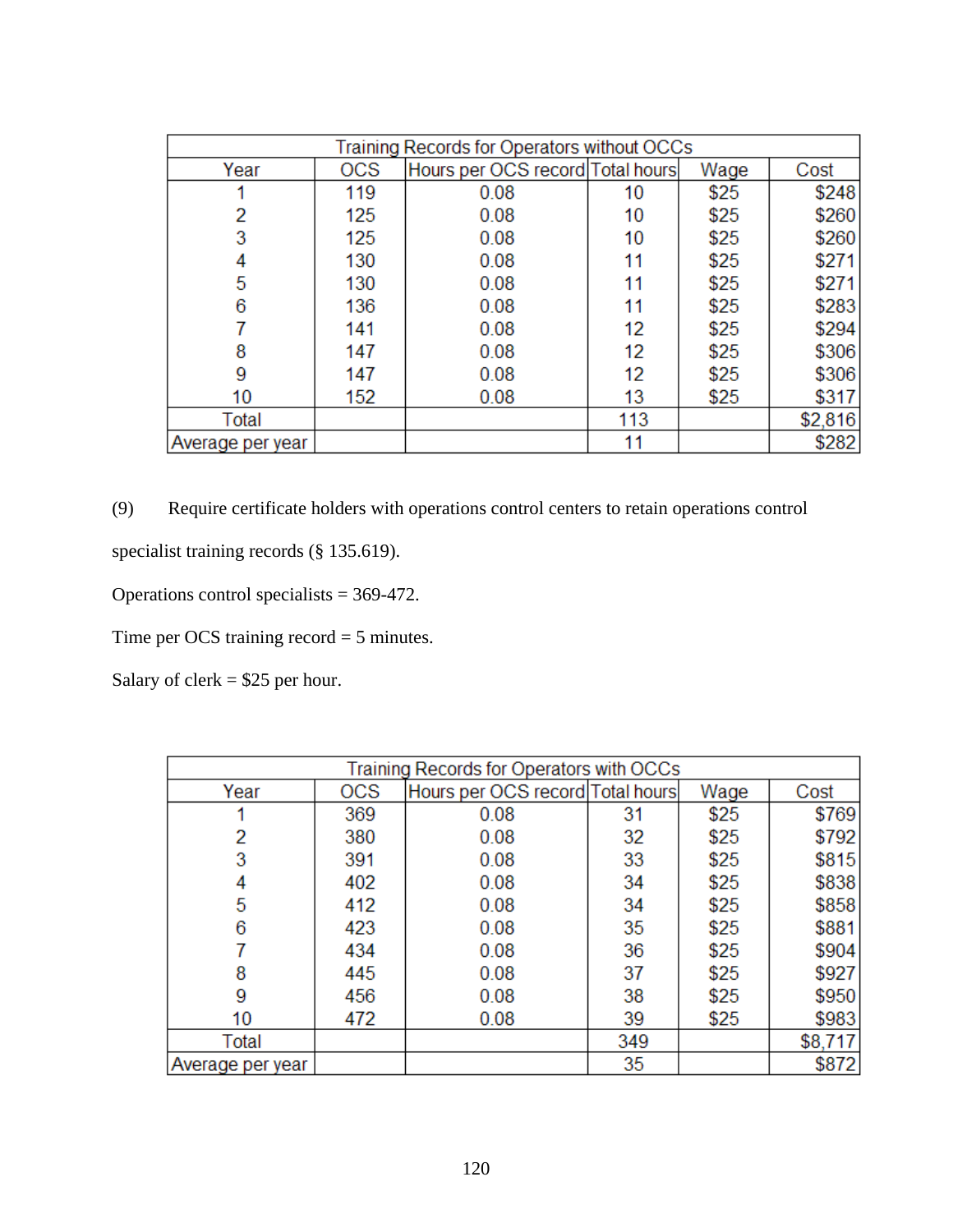(10) Require that medical personnel on board helicopter air ambulance flights receive either a

supplemental safety briefing or safety training in lieu of a pre-flight briefing (§ 135.621).

Affected air ambulance operators = 37.

Time for chief pilot to develop training  $= 10$  hours.

Time for clerk to incorporate training into operations manual = 10 hours.

Salary of chief pilot = \$79 per hour.

Salary of clerk  $= $25$  per hour.

|                  | Develop Medical Personnel Training |                                                            |                          |          |  |  |  |
|------------------|------------------------------------|------------------------------------------------------------|--------------------------|----------|--|--|--|
| Year             | Air ambulance<br>operators         | Hours/operator to<br>develop medical<br>personnel training | Total hours   Total Cost |          |  |  |  |
|                  | 37                                 | 10.00                                                      | 365.00                   | \$37,960 |  |  |  |
|                  |                                    |                                                            |                          |          |  |  |  |
|                  |                                    |                                                            |                          |          |  |  |  |
|                  |                                    |                                                            |                          |          |  |  |  |
| 5                |                                    |                                                            |                          |          |  |  |  |
| 6                |                                    |                                                            |                          |          |  |  |  |
|                  |                                    |                                                            |                          |          |  |  |  |
| 8                |                                    |                                                            |                          |          |  |  |  |
| 9                |                                    |                                                            |                          |          |  |  |  |
| 10               |                                    |                                                            |                          |          |  |  |  |
| Total            |                                    |                                                            | 365.00                   | \$37,960 |  |  |  |
| Average per year |                                    |                                                            |                          | \$3,796  |  |  |  |

(11) Certificate holders choosing the option to provide safety training would be required to retain training records for persons receiving the training (§ 135.621).

Medical personnel  $= 5,858$ .

Time per medical personnel training record = 5 minutes.

Training: every 24 calendar months.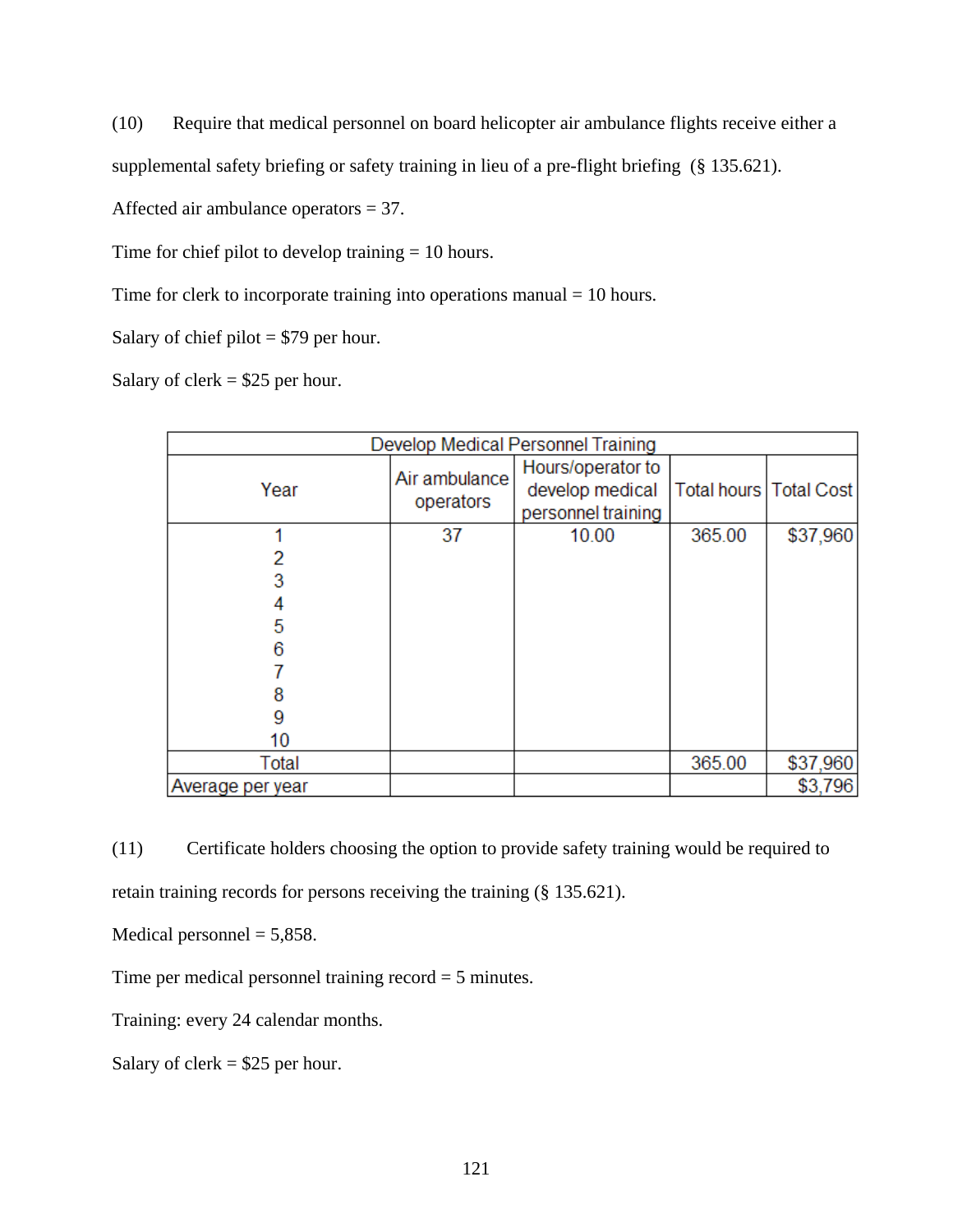| Recordkeeping for Medical Personnel Training |                                          |                    |                   |  |  |  |
|----------------------------------------------|------------------------------------------|--------------------|-------------------|--|--|--|
| Year                                         | <b>Training Data to</b><br>be maintained | <b>Total hours</b> | <b>Total Cost</b> |  |  |  |
|                                              | 5,858                                    | 488                | \$12,204          |  |  |  |
|                                              |                                          |                    | \$0               |  |  |  |
|                                              | 5,858                                    | 488                | \$12,204          |  |  |  |
|                                              |                                          |                    | \$0               |  |  |  |
| 5                                            | 5,858                                    | 488                | \$12,204          |  |  |  |
|                                              |                                          |                    | \$0               |  |  |  |
|                                              | 5,858                                    | 488                | \$12,204          |  |  |  |
|                                              |                                          |                    | \$0               |  |  |  |
|                                              | 5,858                                    | 488                | \$12,204          |  |  |  |
| 10                                           |                                          |                    | \$0               |  |  |  |
| Total                                        | 29,290                                   | 2,441              | \$61,020          |  |  |  |
| Average per year                             |                                          |                    | \$6,102           |  |  |  |

Note:

Operations control specialists would be subject to certificate holders' drug and alcohol testing programs (§§ 120.5, 120.15). The FAA believes that, because certificate holders currently administer and maintain records for drug and alcohol testing for other employees (approved under OMB Control Number 2120-0535), the cost for a clerical person to maintain the records would be negligible.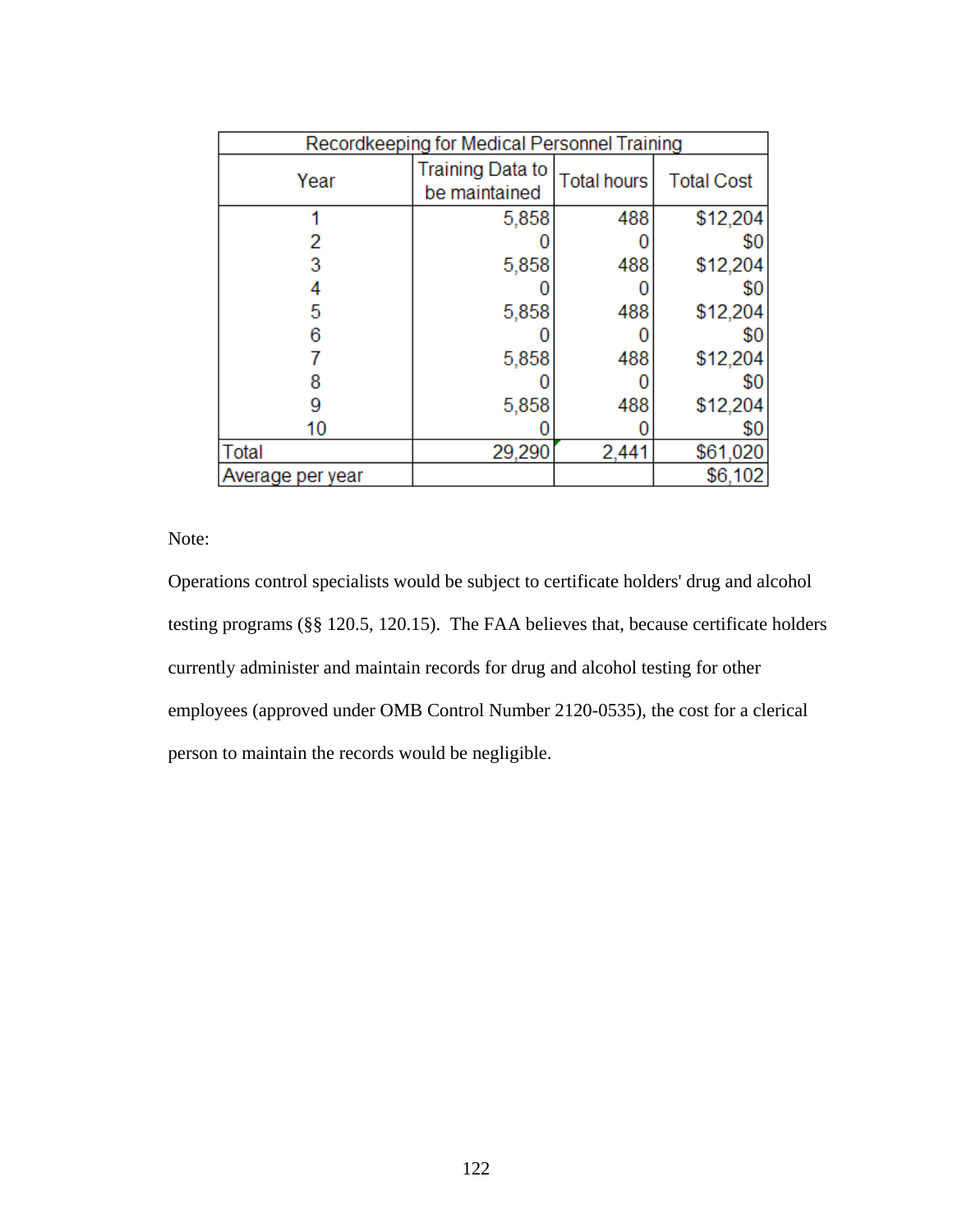# Summary of all Burden Hours and Costs

|                                                   | Section | Total<br><b>Burden</b><br><b>Hours</b> | <b>Total Cost</b> |
|---------------------------------------------------|---------|----------------------------------------|-------------------|
| Radio altimeters<br>1.                            | 135.160 | 107                                    | \$8,453           |
| 2. Local flying area                              | 135.609 | 73                                     | \$5,767           |
| 3. VFR Flight Planning                            | 135.615 | 390,616                                | \$29,296,235      |
| 4. Develop pre-flight risk analysis program       | 135.617 | 4,380                                  | \$227,760         |
| 5. Perform risk analysis                          | 135.617 | 744,031                                | \$55,802,353      |
| 6. Pilot's worksheet                              | 135.619 | 310,390                                | \$13,036,393      |
| Develop OCS training/amendment to existing manual | 135.619 | 1,173                                  | \$71,553          |
| Training records for operators without OCCs<br>8. | 135.619 | 113                                    | \$2,816           |
| Training records for operators with OCCs<br>9.    | 135.619 | 349                                    | \$8,717           |
| 10. Develop medical personnel training            | 135.621 | 365                                    | \$37,960          |
| 11. Recordkeeping for medical personnel training  | 135.621 | 2,441                                  | \$61,020          |
| <b>Grand Totals</b>                               |         | 1,454,038                              | \$98,559,027      |
| Average per year                                  |         | 145,404                                | \$9,855,903       |

# Cost to the Federal Government

(1) Radio altimeters for rotorcraft operations (§ 135.160).

Applications for deviations from radio altimeter requirement = 107.

Time needed for review and operations specification = 1.5 hour.

Salary of inspector at headquarters = \$76 per hour.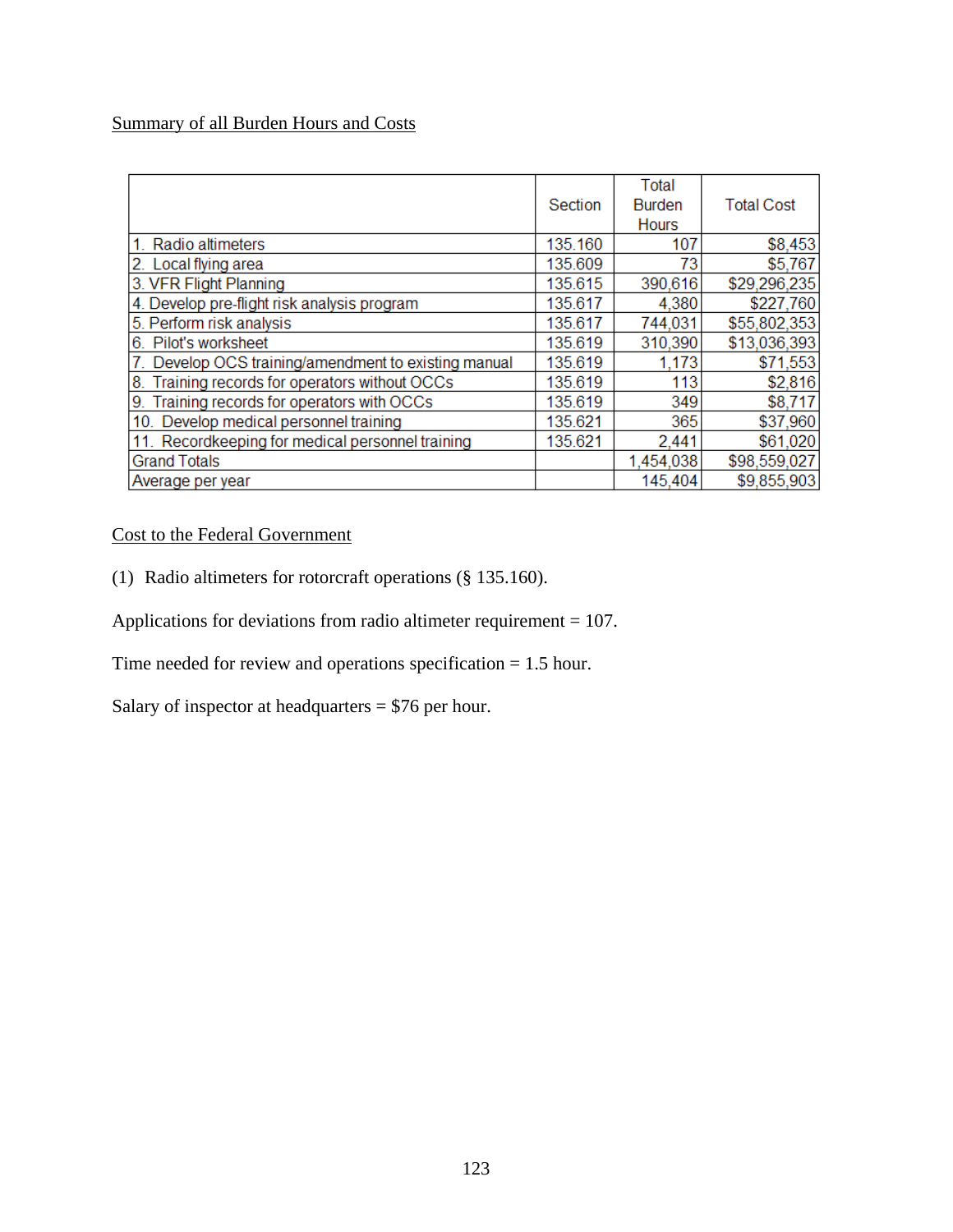| <b>Radio Altimeters</b>                    |              |                                 |                |                                          |                   |
|--------------------------------------------|--------------|---------------------------------|----------------|------------------------------------------|-------------------|
| Year                                       | Applications | Time for<br>review &<br>OpSpecs | Total<br>hours | Wage for<br>inspector at<br>headquarters | <b>Total Cost</b> |
| 1<br>2<br>3<br>4<br>5<br>6<br>8<br>9<br>10 | 107          | 1.50                            | 161            | \$76                                     | \$12,198          |
| Total                                      |              |                                 | 161            |                                          | \$12,198          |
| Average per year                           |              |                                 | 16             |                                          | \$1,220           |

(2) Local Flying Area (§ 135.609).

Air ambulance operators = 73.

Air ambulance operators affected = 50%.

Time needed to review request = 1 hour.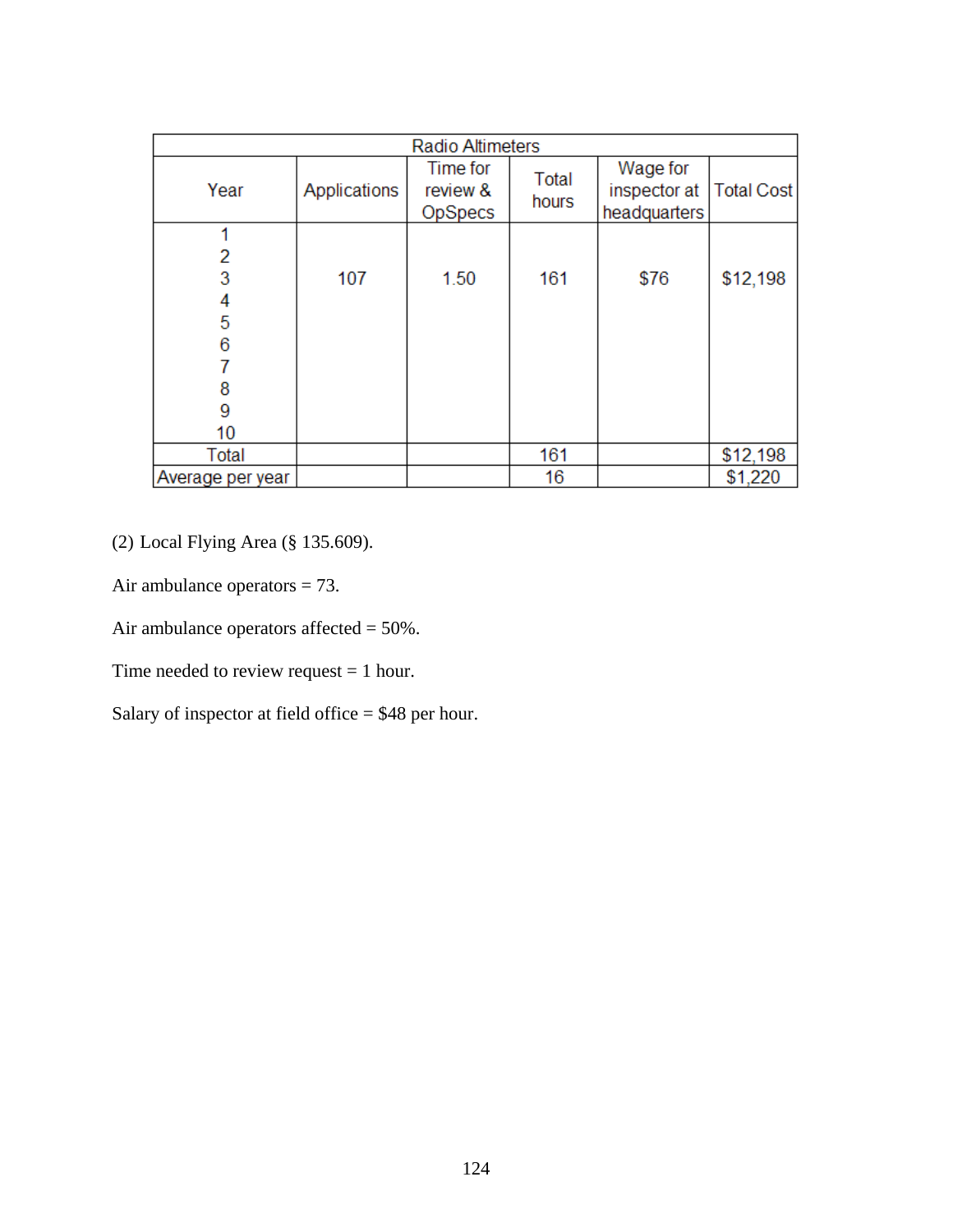| Local Flying Area |                            |          |                               |                |                                          |                   |
|-------------------|----------------------------|----------|-------------------------------|----------------|------------------------------------------|-------------------|
| Year              | Air ambulance<br>operators | Affected | Hours to<br>review<br>request | Total<br>hours | Wage for<br>inspector at<br>field office | <b>Total Cost</b> |
| 4                 | 73                         | 50%      | 1.00                          | 37             | \$48                                     | \$1,752           |
| 2                 |                            |          |                               |                |                                          |                   |
| 3                 |                            |          |                               |                |                                          |                   |
| 4                 |                            |          |                               |                |                                          |                   |
| 5                 |                            |          |                               |                |                                          |                   |
| 6                 |                            |          |                               |                |                                          |                   |
|                   |                            |          |                               |                |                                          |                   |
| 8                 |                            |          |                               |                |                                          |                   |
| 9                 |                            |          |                               |                |                                          |                   |
| 10                |                            |          |                               |                |                                          |                   |
| Total             |                            |          |                               | 37             |                                          | \$1,752           |
| Average per year  |                            |          |                               | 4              |                                          | \$175             |

(3) Review pre-flight risk analysis procedure and worksheet (§ 135.617).

Air ambulance operators = 73.

Time to review  $= 1$  hour.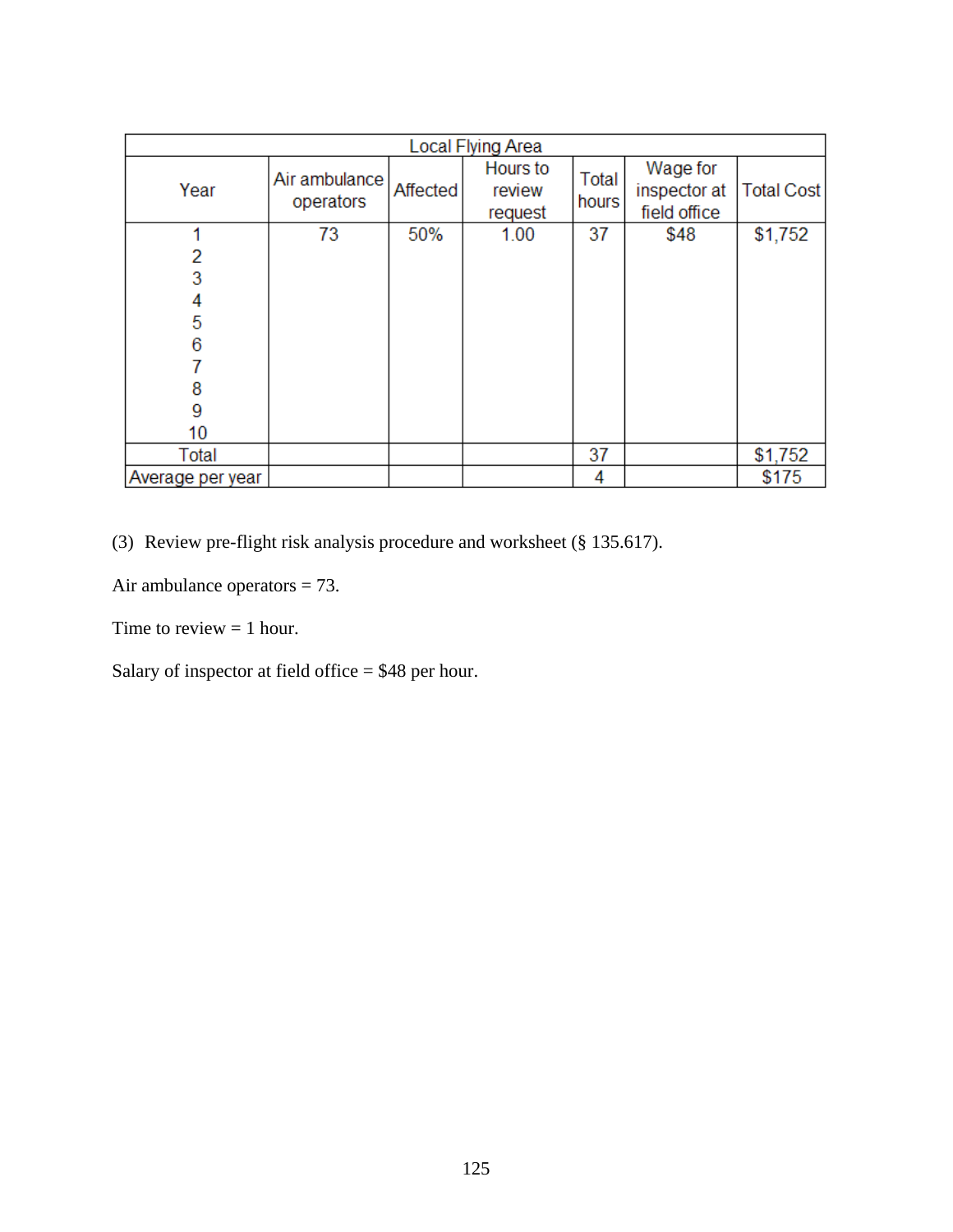| <b>Review Pre-flight Risk Analysis</b> |                               |                    |                |                                       |                   |
|----------------------------------------|-------------------------------|--------------------|----------------|---------------------------------------|-------------------|
| Year                                   | Air<br>ambulance<br>operators | Hours to<br>review | Total<br>hours | Wage for inspector at<br>field office | <b>Total Cost</b> |
|                                        | 73                            | 1.00               | 73             | \$48                                  | \$3,504           |
| 2                                      |                               |                    |                |                                       |                   |
| 3                                      |                               |                    |                |                                       |                   |
| 4                                      |                               |                    |                |                                       |                   |
| 5                                      |                               |                    |                |                                       |                   |
| 6                                      |                               |                    |                |                                       |                   |
|                                        |                               |                    |                |                                       |                   |
| 8                                      |                               |                    |                |                                       |                   |
| 9                                      |                               |                    |                |                                       |                   |
| 10                                     |                               |                    |                |                                       |                   |
| Total                                  |                               |                    | 73             |                                       | \$3,504           |
| Average per year                       |                               |                    |                |                                       | \$350             |

(4) OCS training/amendment to existing manual (§ 135.619).

Operators  $= 15$ .

Time to review OCS training = 1 hour.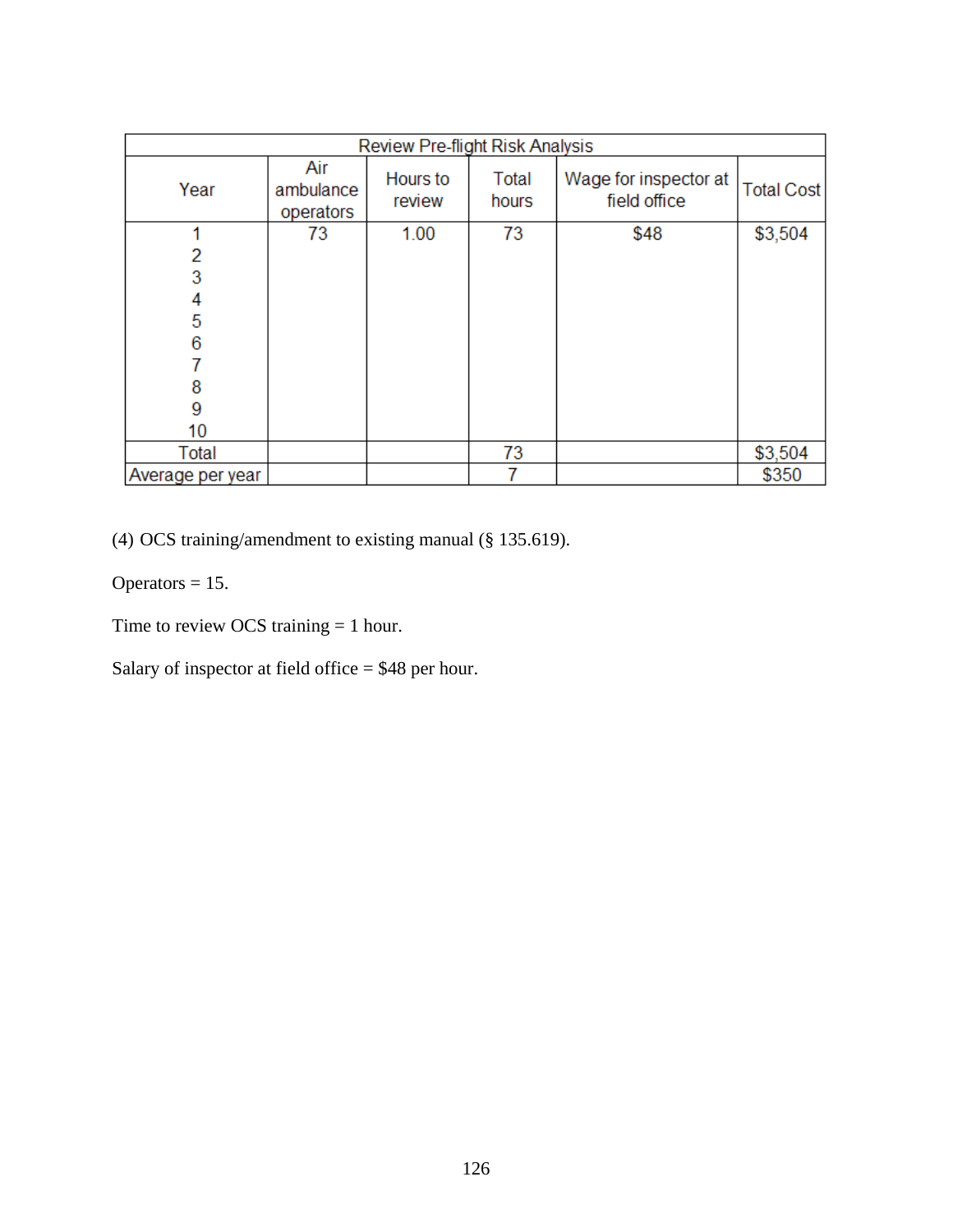| Review OCS Training/Amendment to Existing Manual |           |                                            |                  |                                                         |       |
|--------------------------------------------------|-----------|--------------------------------------------|------------------|---------------------------------------------------------|-------|
| Year                                             | Operators | <b>Hours</b> for<br><b>OCS</b><br>Training | Total<br>hours   | Wage for<br>inspector at field   Total Cost  <br>office |       |
| 2<br>3<br>4<br>5<br>6<br>8<br>9<br>10            | 15        | 1.00                                       | 15 <sub>15</sub> | \$48                                                    | \$720 |
| Total                                            |           |                                            | 15               |                                                         | \$720 |
| Average per year                                 |           |                                            | 2                |                                                         | \$72  |

(5) Review Medical Personnel Training (§ 135.621).

Air ambulance operators = 73.

Time to review  $= 1$  hour.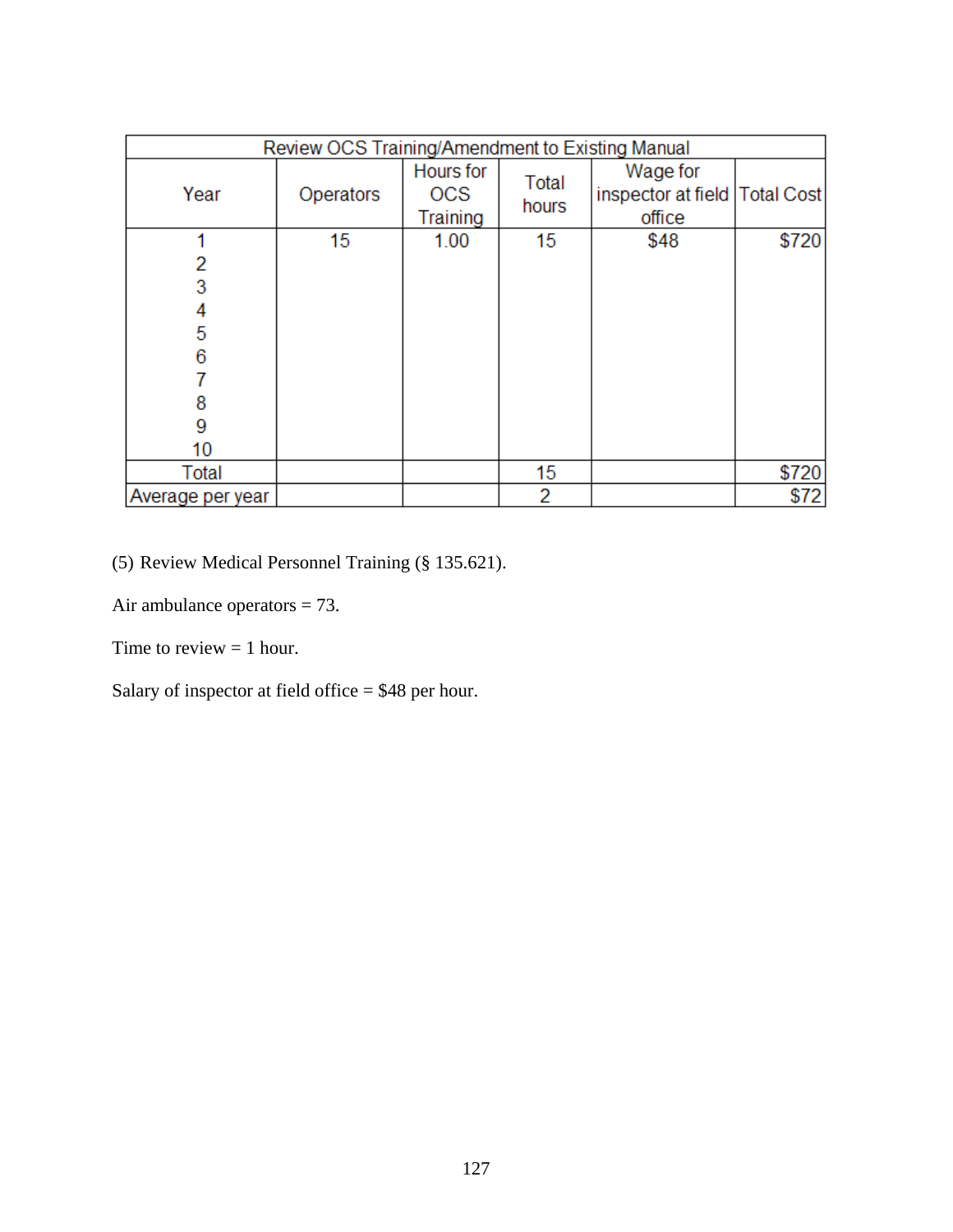| Review Development of Medical Personnel Training |                            |                                                                             |                          |         |
|--------------------------------------------------|----------------------------|-----------------------------------------------------------------------------|--------------------------|---------|
| Year                                             | Air ambulance<br>operators | Hours/operator to<br>review development of<br>medical personnel<br>training | Total hours   Total Cost |         |
| 4                                                | 73                         | 1.00                                                                        | 73.00                    | \$3,504 |
| 2                                                |                            |                                                                             |                          |         |
| 3                                                |                            |                                                                             |                          |         |
|                                                  |                            |                                                                             |                          |         |
| 5                                                |                            |                                                                             |                          |         |
| 6                                                |                            |                                                                             |                          |         |
|                                                  |                            |                                                                             |                          |         |
|                                                  |                            |                                                                             |                          |         |
| 9                                                |                            |                                                                             |                          |         |
| 10                                               |                            |                                                                             |                          |         |
| Total                                            |                            |                                                                             | 73.00                    | \$3,504 |
| Average per year                                 |                            |                                                                             |                          | \$350   |

# Summary of all Burden Hours and Costs Over 10 year Period

|                                                     | Section | Total<br><b>Burden</b><br><b>Hours</b> | <b>Total Cost</b> |
|-----------------------------------------------------|---------|----------------------------------------|-------------------|
| 1. Radio altimeters                                 | 135.160 | 161                                    | \$12,198          |
| 2. Local flying area                                | 135.609 | 37                                     | \$1,752           |
| 3. Review pre-flight risk analysis                  | 135.617 | 73                                     | \$3,504           |
| 4. Review OCS training/amendment to existing manual | 135.619 | 15                                     | \$720             |
| 5. Review development of medical personnel training | 135.621 | 73                                     | \$3,504           |
| <b>Grand Totals</b>                                 |         | 358                                    | \$21,678          |
| Average per year                                    |         | 36                                     | \$2,168           |

As required by the Paperwork Reduction Act of 1995 (44 U.S.C. 3507(d)), the FAA has submitted these information collection amendments to OMB for its review. Notice of OMB approval for this information collection will be published in a future Federal Register document.

# *G. International Compatibility and Cooperation*

In keeping with U.S. obligations under the Convention on International Civil Aviation, it

is FAA policy to conform to ICAO Standards and Recommended Practices to the maximum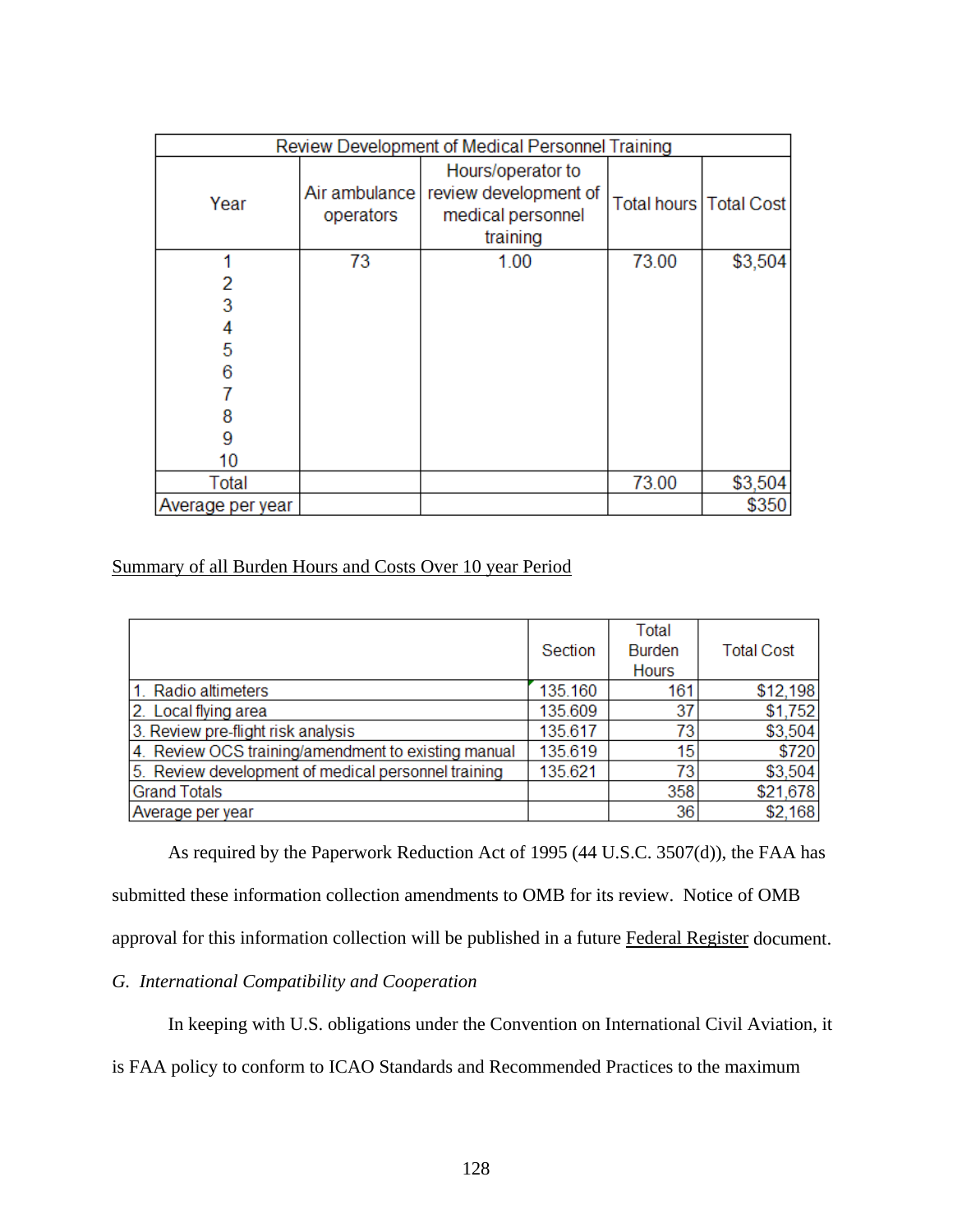extent practicable. The FAA has reviewed the corresponding ICAO Standards and Recommended Practices and has identified the following differences.

ICAO Annex 6 Part III, Section II, Chapter 4 sets standards for helicopter overwater equipment requirements based on performance class and distance from land based on time at normal cruise speed. The FAA did not adopt this requirement but instead bases the rule on existing FAA helicopter performance criteria and distances from shore.

Executive Order 13609, Promoting International Regulatory Cooperation, promotes international regulatory cooperation to meet shared challenges involving health, safety, labor, security, environmental, and other issues and to reduce, eliminate, or prevent unnecessary differences in regulatory requirements. The FAA has analyzed this action under the policies and agency responsibilities of Executive Order 13609, and has determined that this action would have no effect on international regulatory cooperation.

#### *H. Environmental Analysis*

FAA Order 1050.1E identifies FAA actions that are categorically excluded from preparation of an environmental assessment or environmental impact statement under the National Environmental Policy Act in the absence of extraordinary circumstances. The FAA has determined this rulemaking action qualifies for the categorical exclusion identified in paragraph 312f. Additionally, the FAA reviewed paragraph 304 of Order 1050.1E and determined that this rulemaking involves no extraordinary circumstances.

## *I. Regulations Affecting Intrastate Aviation in Alaska*

Section 1205 of the FAA Reauthorization Act of 1996 (110 Stat. 3213) requires the FAA, when modifying its regulations in a manner affecting intrastate aviation in Alaska, to consider the extent to which Alaska is not served by transportation modes other than aviation, and to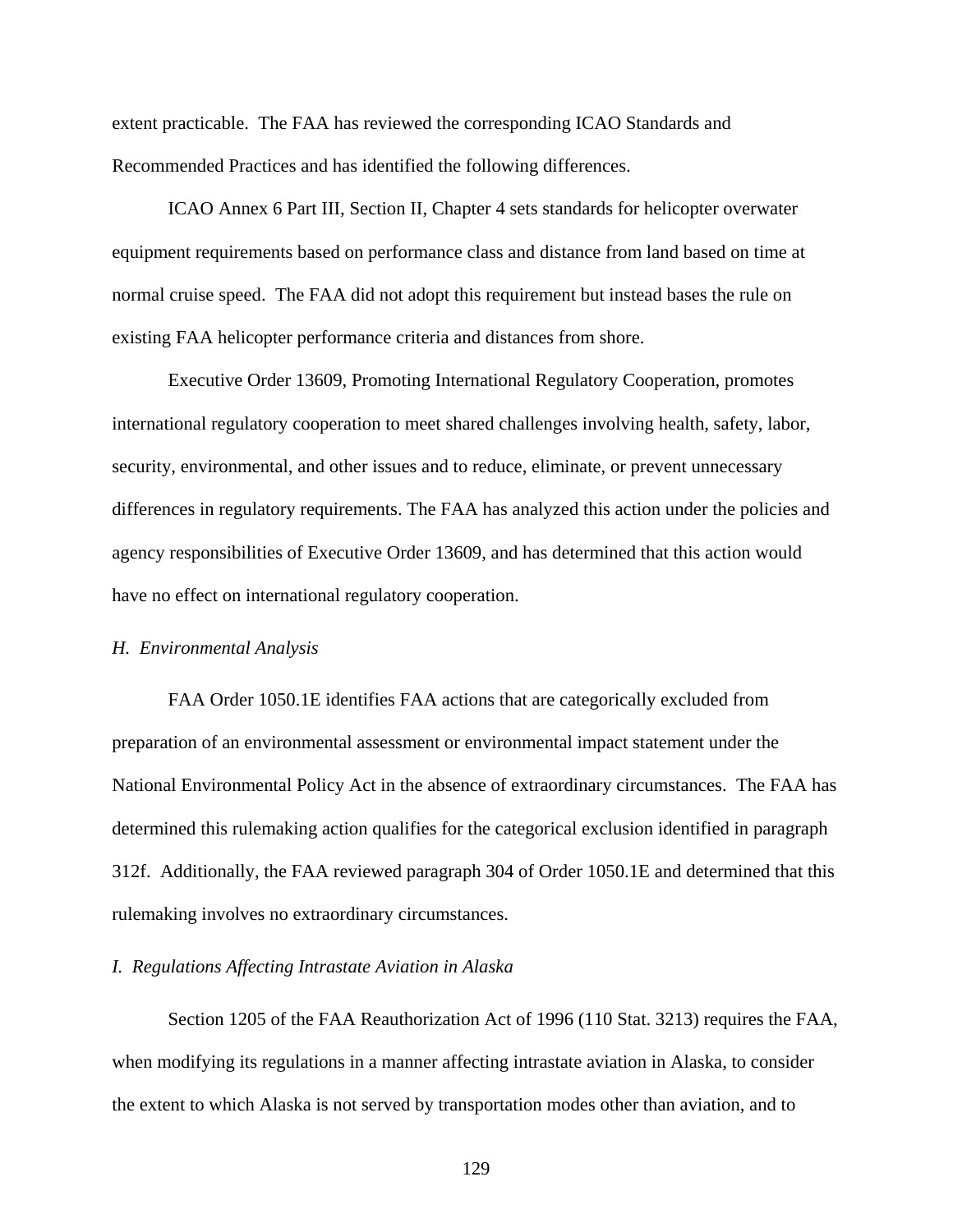establish appropriate regulatory distinctions. In the NPRM, the FAA requested comments on whether the proposed rule should apply differently to intrastate operations in Alaska.

The agency received comments pertaining to this rule's application in Alaska which are discussed in sections III.C.1 (the radio altimeter requirement) and III.C.3 (pilot testing on recovery from inadvertent flight into IMC, flat-light, whiteout, and brownout conditions) of this final rule document. To the requirement for a radio altimeter, NorthStar Trekking commented that this equipment can give erroneous readings on snow-covered surfaces. In response, as discussed in III.C.1, the FAA has determined that the safety benefits of this equipment outweigh the possibility of infrequent inaccurate readings. In response to the comment about pilot testing, the FAA reiterates that pilots will benefit from demonstrating knowledge of procedures for aircraft handling in all three conditions, because these conditions may occur year-round in many places. As a result, the agency has determined that there is no need to make any regulatory distinctions applicable to intrastate aviation in Alaska.

# **V. Executive Order Determinations**

## *A. Executive Order 13132, Federalism*

The FAA has analyzed this final rule under the principles and criteria of Executive Order 13132, Federalism. The agency determined that this action will not have a substantial direct effect on the States, or the relationship between the Federal Government and the States, or on the distribution of power and responsibilities among the various levels of government, and, therefore, does not have Federalism implications.

*B. Executive Order 13211, Regulations that Significantly Affect Energy Supply, Distribution, or Use*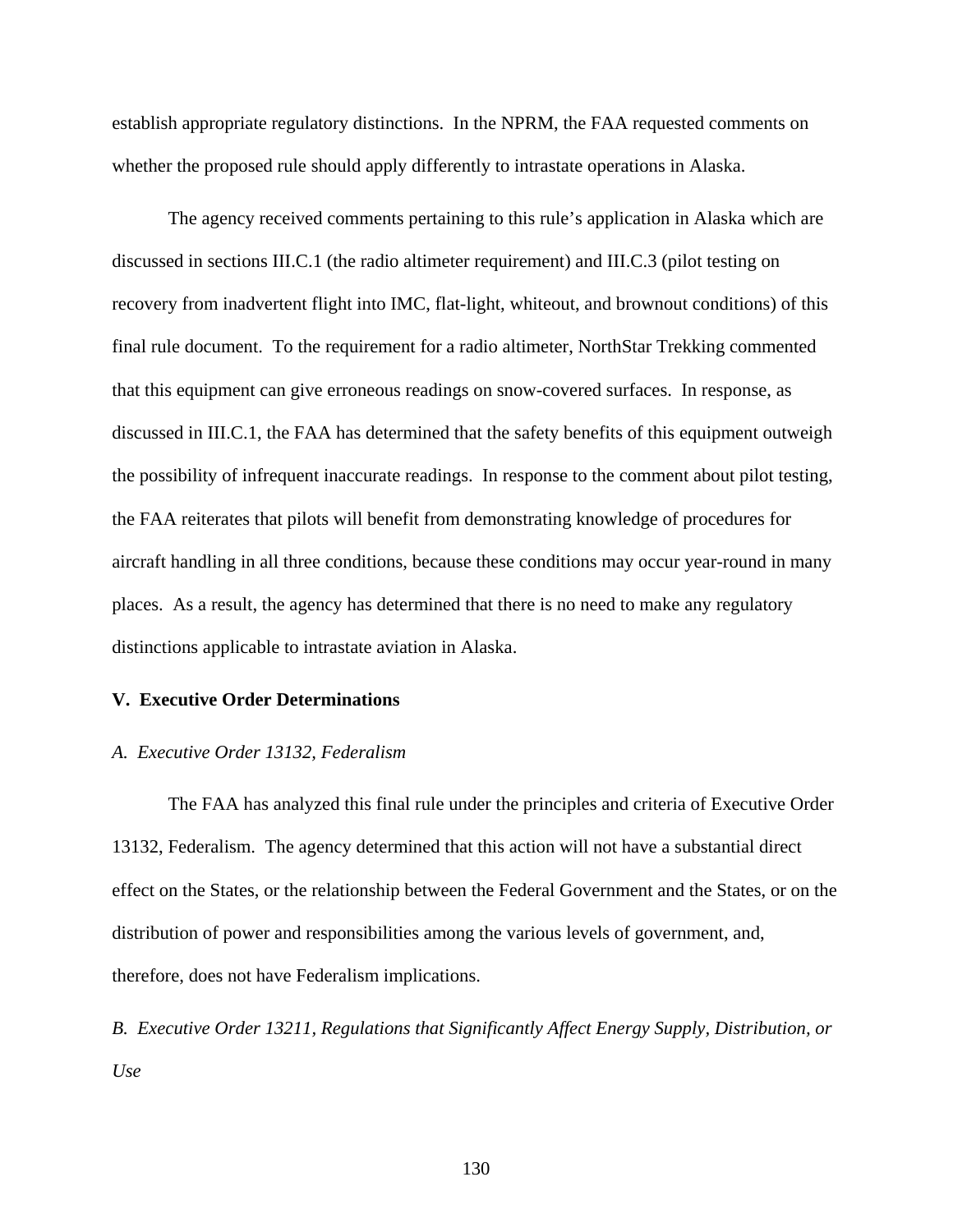The FAA analyzed this final rule under Executive Order 13211, Actions Concerning Regulations that Significantly Affect Energy Supply, Distribution, or Use (May 18, 2001). The agency has determined that it is not a "significant energy action" under the executive order and it is not likely to have a significant adverse effect on the supply, distribution, or use of energy.

# **VI. How To Obtain Additional Information**

# *A. Rulemaking Documents*

An electronic copy of a rulemaking document my be obtained by using the Internet —

- 1. Search the Federal eRulemaking Portal (http://www.regulations.gov);
- 2. Visit the FAA's Regulations and Policies Web page at

http://www.faa.gov/regulations\_policies/ or

3. Access the Government Printing Office's Web page at http://www.gpo.gov/fdsys.

Copies may also be obtained by sending a request (identified by notice, amendment, or docket number of this rulemaking) to the Federal Aviation Administration, Office of Rulemaking, ARM-1, 800 Independence Avenue SW., Washington, DC 20591, or by calling (202) 267-9680.

## *B. Comments Submitted to the Docket*

 Comments received may be viewed by going to http://www.regulations.gov and following the online instructions to search the docket number for this action. Anyone is able to search the electronic form of all comments received into any of the FAA's dockets by the name of the individual submitting the comment (or signing the comment, if submitted on behalf of an association, business, labor union, etc.).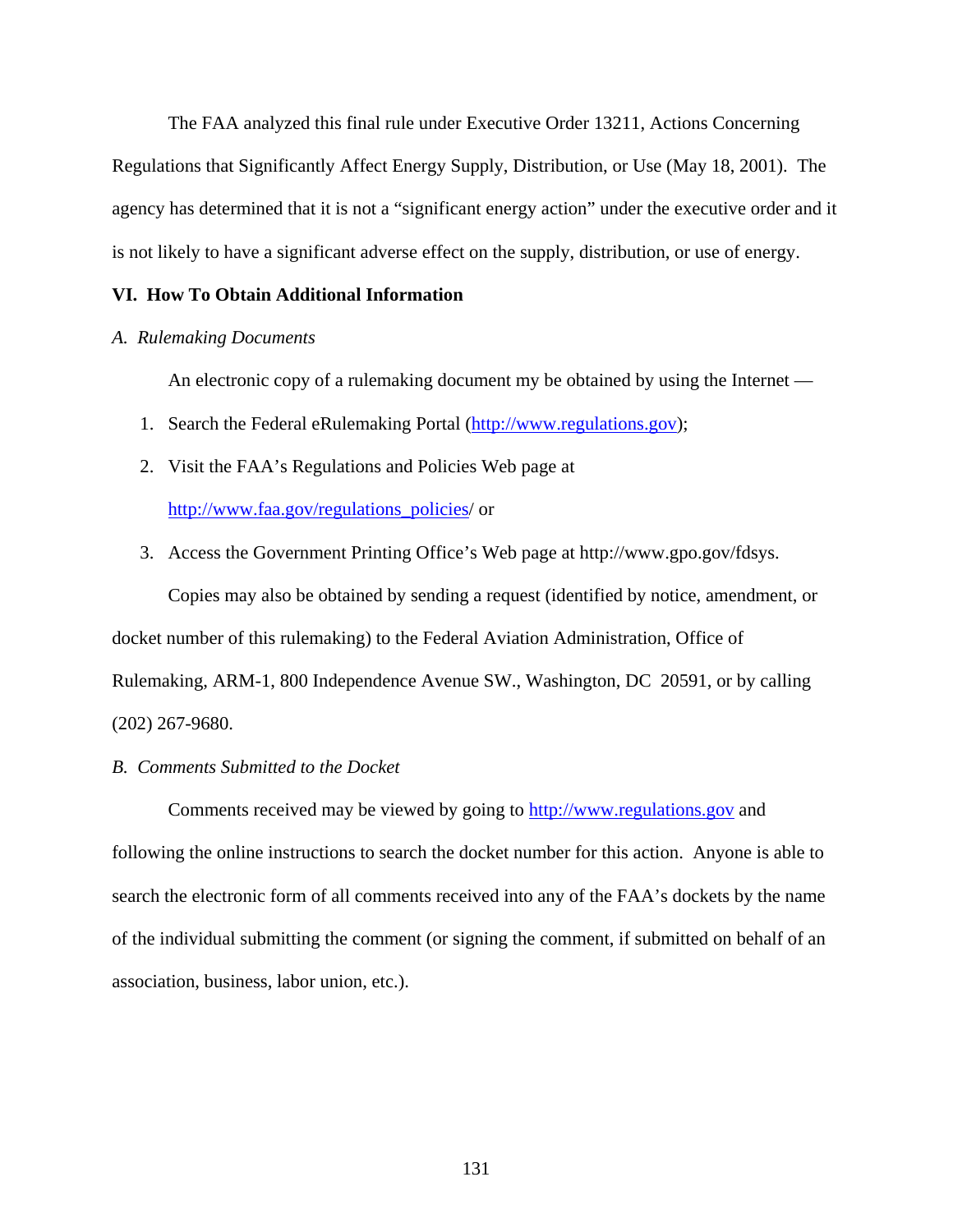# *C. Small Business Regulatory Enforcement Fairness Act*

 The Small Business Regulatory Enforcement Fairness Act (SBREFA) of 1996 requires FAA to comply with small entity requests for information or advice about compliance with statutes and regulations within its jurisdiction. A small entity with questions regarding this document, may contact its local FAA official, or the person listed under the FOR FURTHER INFORMATION CONTACT heading at the beginning of the preamble. To find out more about SBREFA on the Internet, visit http://www.faa.gov/regulations\_policies/rulemaking/sbre\_act/. **List of Subjects**

# 14 CFR Part 91

Aircraft, Airmen, Aviation safety, Reporting and recordkeeping requirements.

#### 14 CFR Part 120

 Airmen, Alcohol abuse, Alcoholism, Alcohol testing, Aviation safety, Drug abuse, Drug testing, Operators, Reporting and recordkeeping requirements, Safety, Safety-sensitive, Transportation.

#### 14 CFR Part 135

 Air taxis, Aircraft, Airmen, Aviation safety, Incorporation by reference, Reporting and recordkeeping requirements.

# **The Amendment**

In consideration of the foregoing, the Federal Aviation Administration amends chapter I of title 14, Code of Federal Regulations, as follows:

# **PART 91—GENERAL OPERATING AND FLIGHT RULES**

1. Revise the authority citation for part 91 to read as follows: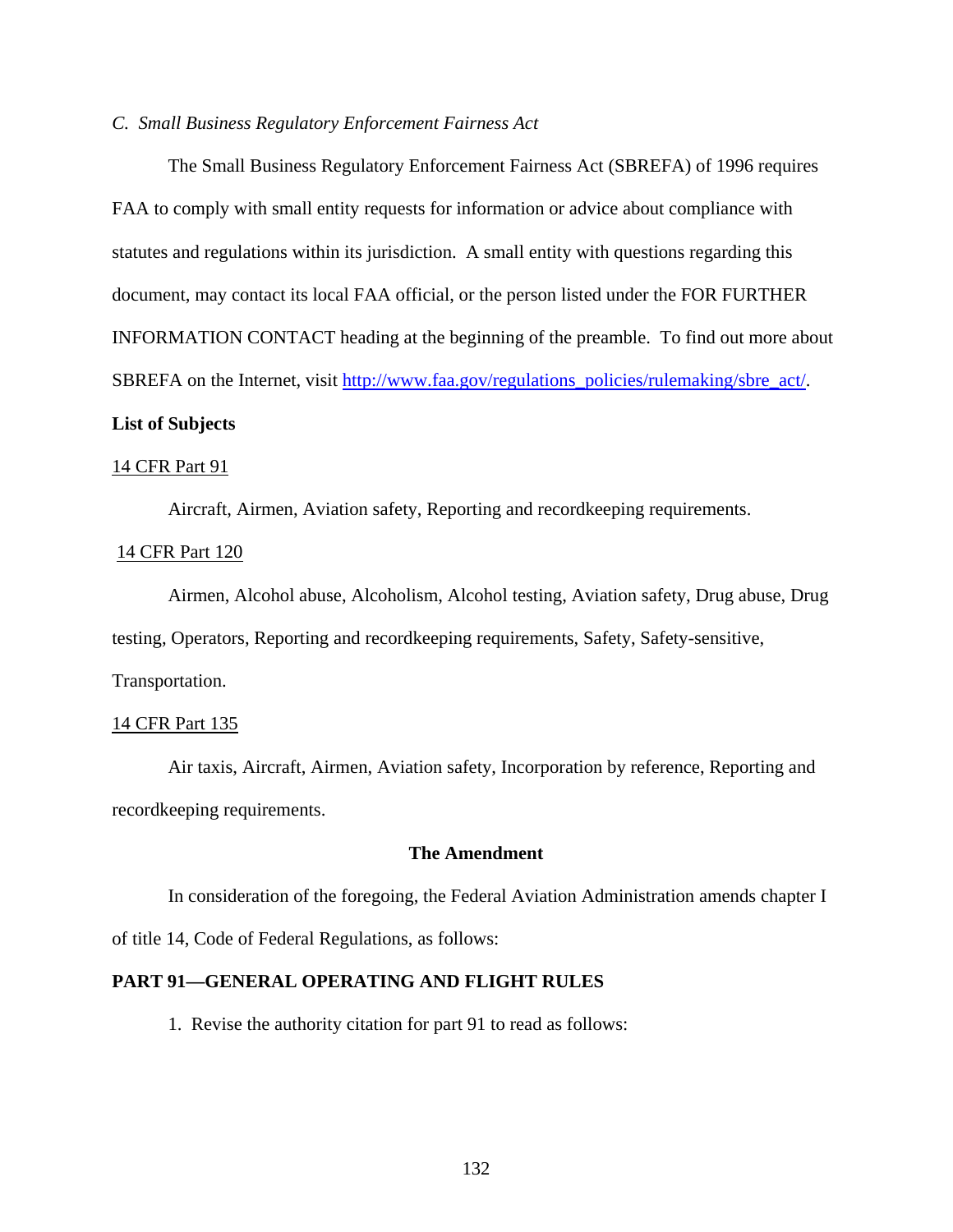**Authority:** 49 U.S.C. 106(f), 106(g), 1155, 40103, 40113, 40120, 44101, 44111, 44701, 44704, 44709, 44711, 44712, 44715, 44716, 44717, 44722, 46306, 46315, 46316, 46504, 46506– 46507, 47122, 47508, 47528–47531, articles 12 and 29 of the Convention on International Civil Aviation (61 Stat. 1180).

2. Amend § 91.155 by revising paragraphs (a) and (b)(1) to read as follows:

# **§ 91.155 Basic VFR weather minimums.**

(a) Except as provided in paragraph (b) of this section and § 91.157, no person may operate an aircraft under VFR when the flight visibility is less, or at a distance from clouds that is less, than that prescribed for the corresponding altitude and class of airspace in the following table:

| <b>Airspace</b> | Flight<br>visibility     | <b>Distance from</b><br>clouds                                                 |
|-----------------|--------------------------|--------------------------------------------------------------------------------|
| Class A         | <b>Not</b><br>Applicable | Not Applicable.                                                                |
| Class B         |                          | 3 statute miles Clear of Clouds.                                               |
| Class C         |                          | 3 statute miles 500 feet below.<br>1,000 feet above.<br>2,000 feet horizontal. |
| Class D         |                          | 3 statute miles 500 feet below.<br>1,000 feet above.<br>2,000 feet horizontal. |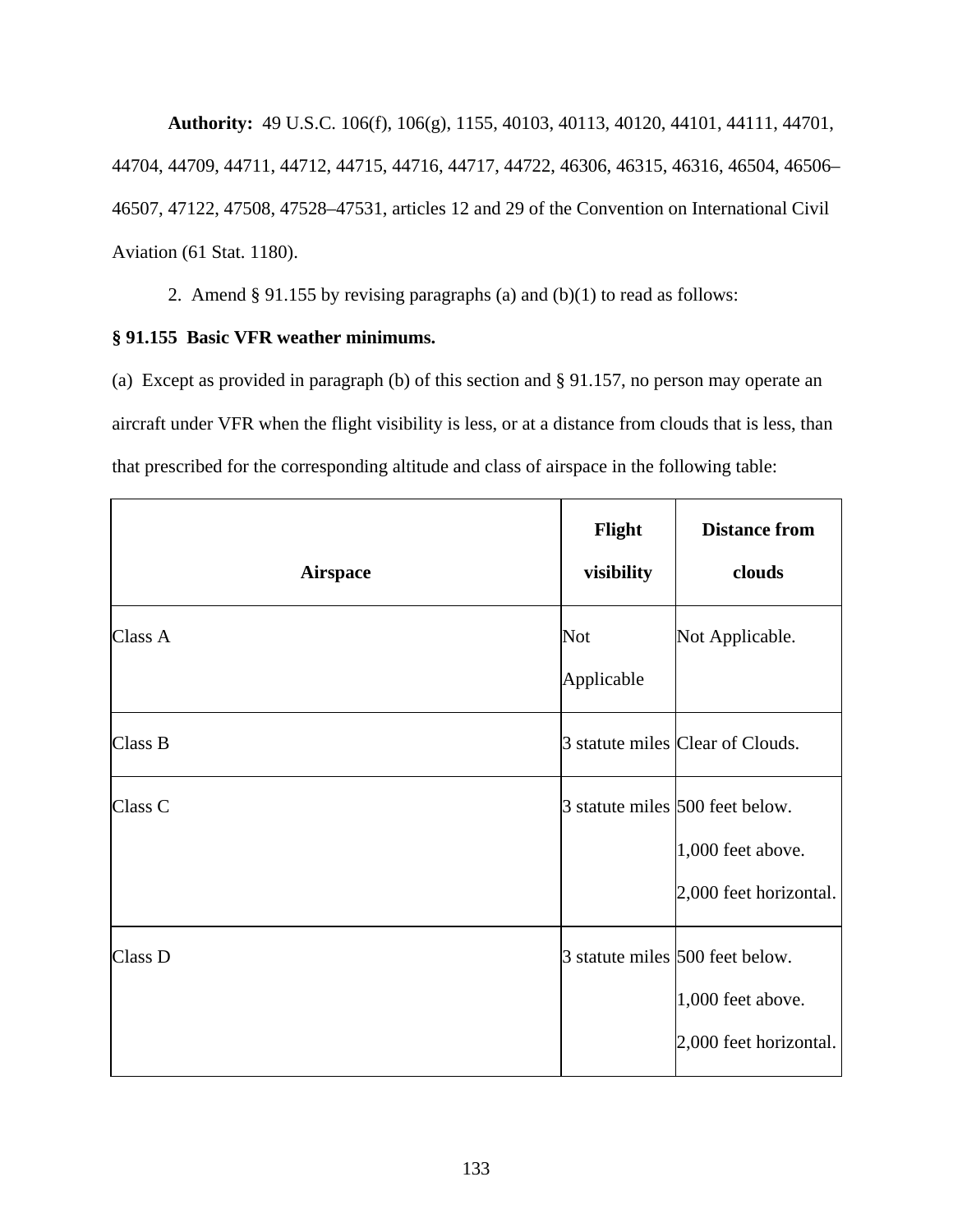| Class E:                                                             |                            |                                                                                            |
|----------------------------------------------------------------------|----------------------------|--------------------------------------------------------------------------------------------|
| Less than 10,000 feet MSL                                            |                            | 3 statute miles 500 feet below.<br>1,000 feet above.<br>2,000 feet horizontal.             |
| At or above 10,000 feet MSL                                          |                            | 5 statute miles $ 1,000$ feet below.<br>1,000 feet above.<br>1 statute mile<br>horizontal. |
| Class G:                                                             |                            |                                                                                            |
| 1,200 feet or less above the surface (regardless of<br>MSL altitude) |                            |                                                                                            |
| For aircraft other than helicopters:                                 |                            |                                                                                            |
| Day, except as provided in $\S 91.155(b)$                            |                            | 1 statute mile Clear of clouds.                                                            |
| Night, except as provided in $\S 91.155(b)$                          |                            | 3 statute miles 500 feet below.<br>1,000 feet above.<br>2,000 feet horizontal.             |
| For helicopters:                                                     |                            |                                                                                            |
| Day, except as provided in $\S 91.155(b)$                            | $\frac{1}{2}$ statute mile | Clear of clouds.                                                                           |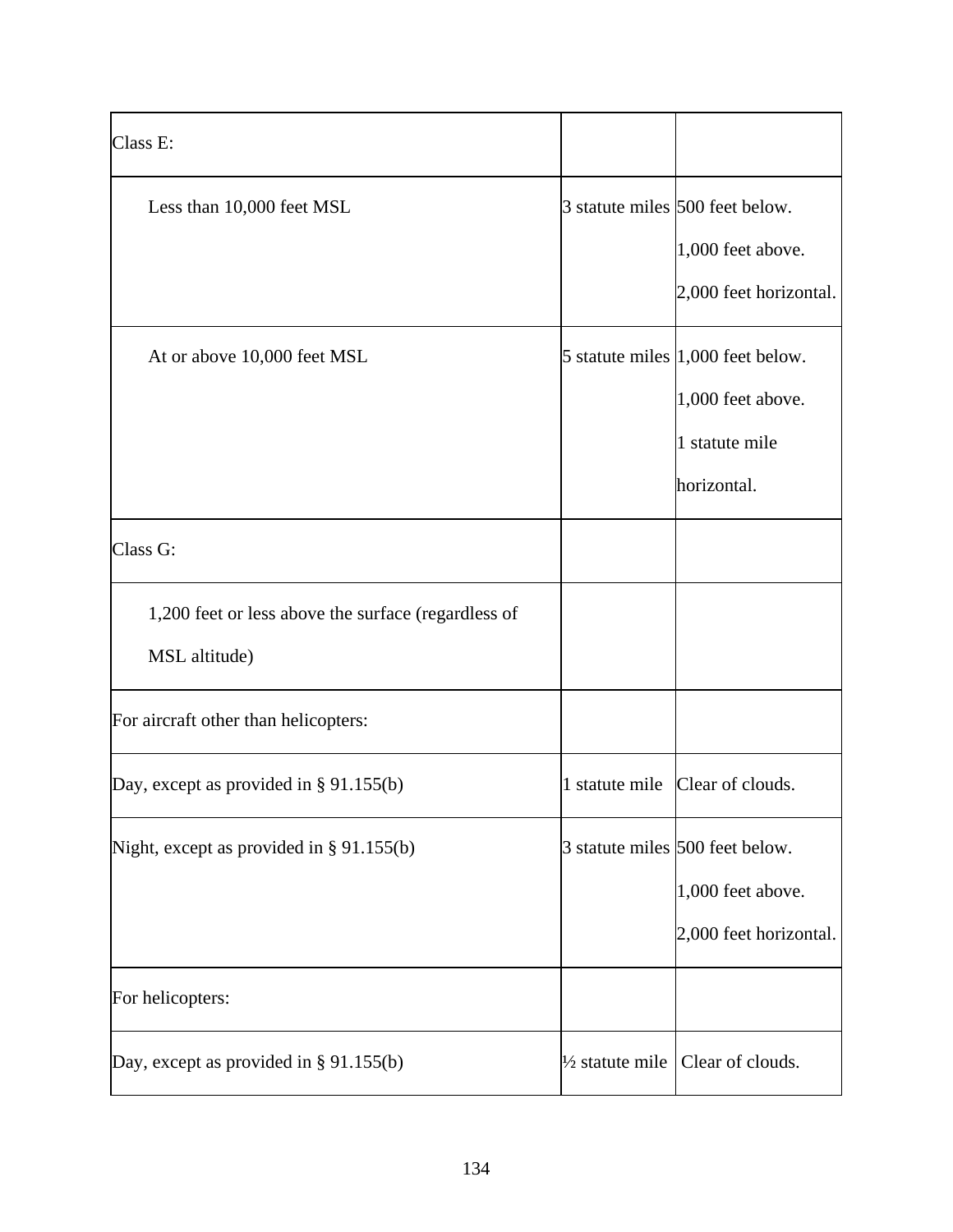| Night, except as provided in $\S 91.155(b)$                               | 1 statute mile | Clear of clouds.                                                                           |
|---------------------------------------------------------------------------|----------------|--------------------------------------------------------------------------------------------|
| More than 1,200 feet above the surface but less than 10,000<br>feet MSL   |                |                                                                                            |
| Day                                                                       |                | 1 statute mile 500 feet below.<br>1,000 feet above.<br>2,000 feet horizontal.              |
| Night                                                                     |                | 3 statute miles 500 feet below.<br>1,000 feet above.<br>2,000 feet horizontal.             |
| More than 1,200 feet above the surface and at or above<br>10,000 feet MSL |                | 5 statute miles $ 1,000$ feet below.<br>1,000 feet above.<br>1 statute mile<br>horizontal. |

(b) *\* \* \**

(1) *Helicopter.* A helicopter may be operated clear of clouds in an airport traffic pattern within 1/2 mile of the runway or helipad of intended landing if the flight visibility is not less than 1/2 statute mile.

\* \* \* \* \*

# **PART 120—DRUG AND ALCOHOL TESTING PROGRAM**

3. The authority citation for part 120 continues to read as follows: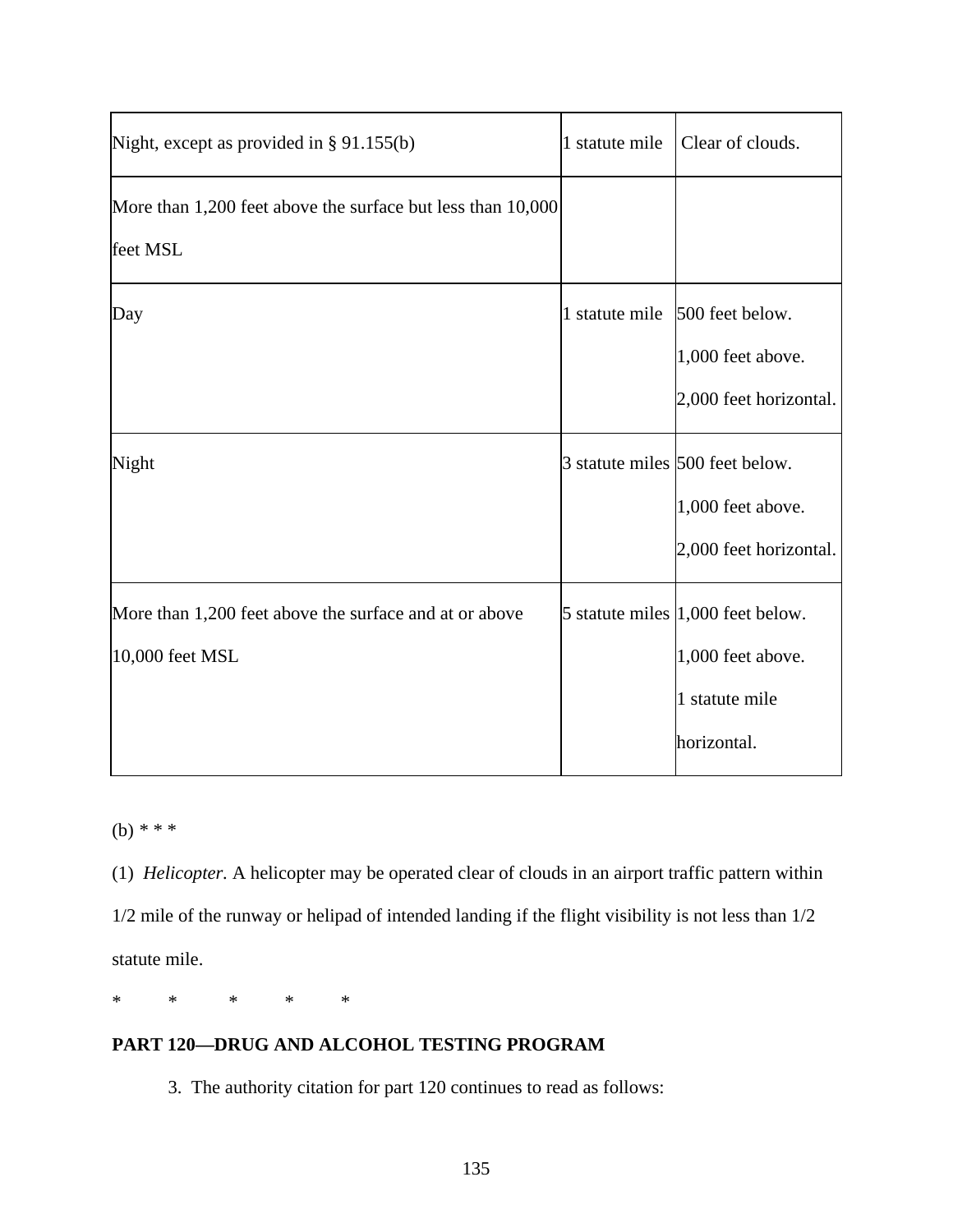**Authority:** 49 U.S.C. 106(f), 106(g), 40101–40103, 40113, 40120, 41706, 41721,

44106, 44701, 44702, 44703, 44709, 44710, 44711, 45101–45105, 46105, 46306.

4. Amend § 120.105 by adding paragraph (i) to read as follows:

## **§ 120.105 Employees who must be tested.**

\* \* \* \* \*

(i) Operations control specialist duties.

5. Amend § 120.215 by adding paragraph (a)(9) to read as follows:

#### **§ 120.215 Covered employees.**

 $(a) * * *$ 

(9) Operations control specialist duties.

\* \* \* \* \*

#### **PART 135—OPERATING REQUIREMENTS: COMMUTER AND ON DEMAND**

#### **OPERATIONS AND RULES GOVERNING PERSONS ON BOARD SUCH AIRCRAFT**

6. The authority citation for part 135 is revised to read as follows:

**Authority:** 49 U.S.C. 106(f), 106(g), 41706, 40113, 44701–44702, 44705, 44709,

44711–44713, 44715–44717, 44722, 44730, 45101–45105; Pub. L. 112-95, 126 Stat. 58 (49

U.S.C. 44730).

7. Amend § 135.1 by adding paragraph (a)(9) to read as follows:

#### **§ 135.1 Applicability.**

 $(a) * * * *$ 

(9) Helicopter air ambulance operations as defined in  $\S 135.601(b)(1)$ .

\* \* \* \* \*

8. Amend § 135.117 by adding paragraph (a)(9) to read as follows: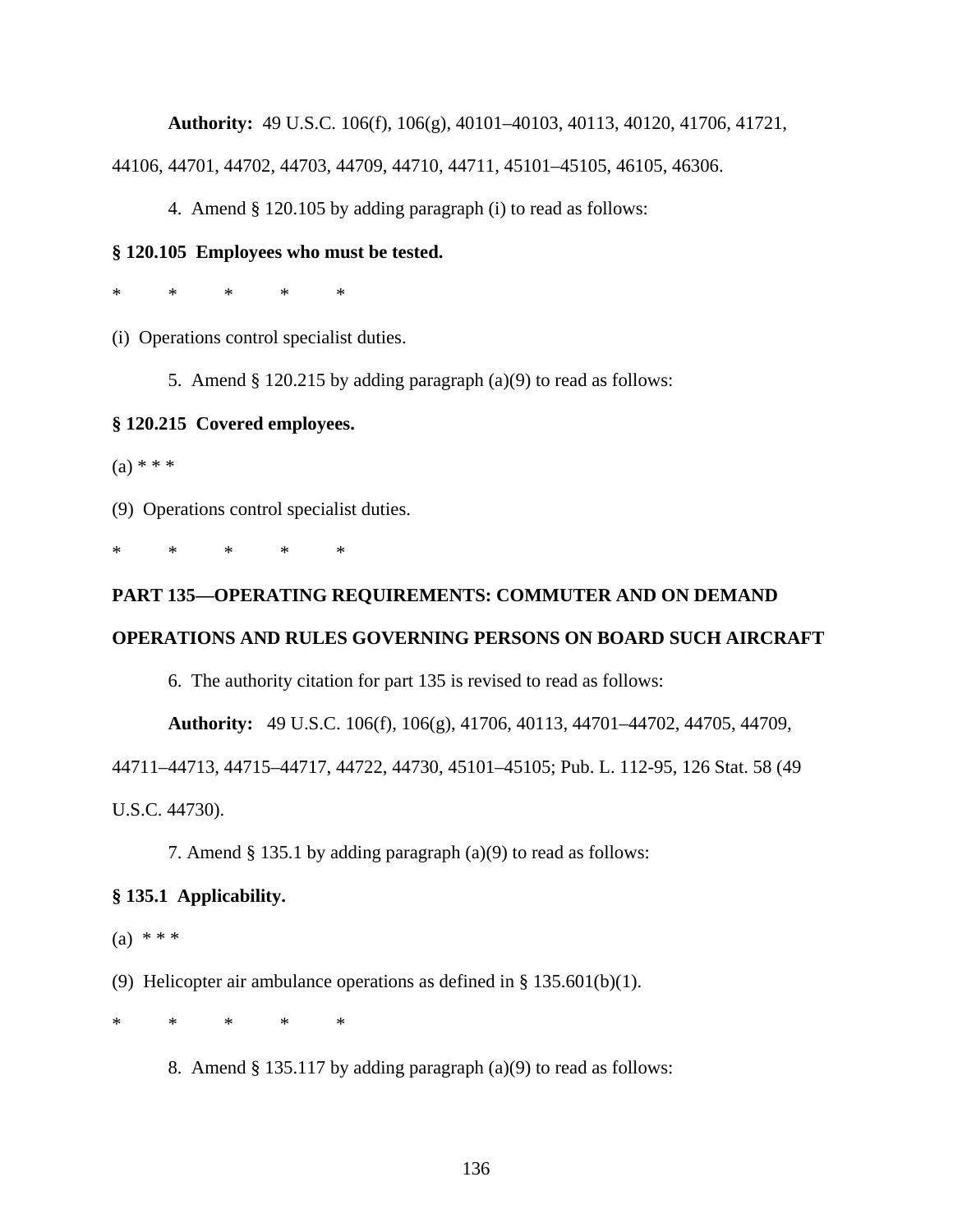## **§ 135.117 Briefing of passengers before flight.**

 $(a) * * * *$ 

(9) If a rotorcraft operation involves flight beyond autorotational distance from the shoreline, as defined in § 135.168(a), use of life preservers, ditching procedures and emergency exit from the rotorcraft in the event of a ditching; and the location and use of life rafts and other life preserver devices if applicable.

\* \* \* \* \*

9. Add § 135.160 to read as follows:

# **§ 135.160 Radio altimeters for rotorcraft operations.**

(a) After April 24, 2017, no person may operate a rotorcraft unless that rotorcraft is equipped with an operable FAA-approved radio altimeter, or an FAA-approved device that incorporates a radio altimeter, unless otherwise authorized in the certificate holder's approved minimum equipment list.

(b) Deviation authority. The Administrator may authorize deviations from paragraph (a) of this section for rotorcraft that are unable to incorporate a radio altimeter. This deviation will be issued as a Letter of Deviation Authority. The deviation may be terminated or amended at any time by the Administrator. The request for deviation authority is applicable to rotorcraft with a maximum gross takeoff weight no greater than 2,950 pounds. The request for deviation authority must contain a complete statement of the circumstances and justification, and must be submitted to the nearest Flight Standards District Office, not less than 60 days prior to the date of intended operations.

10. Add § 135.168 to read as follows:

#### **§ 135.168 Emergency equipment: Overwater rotorcraft operations.**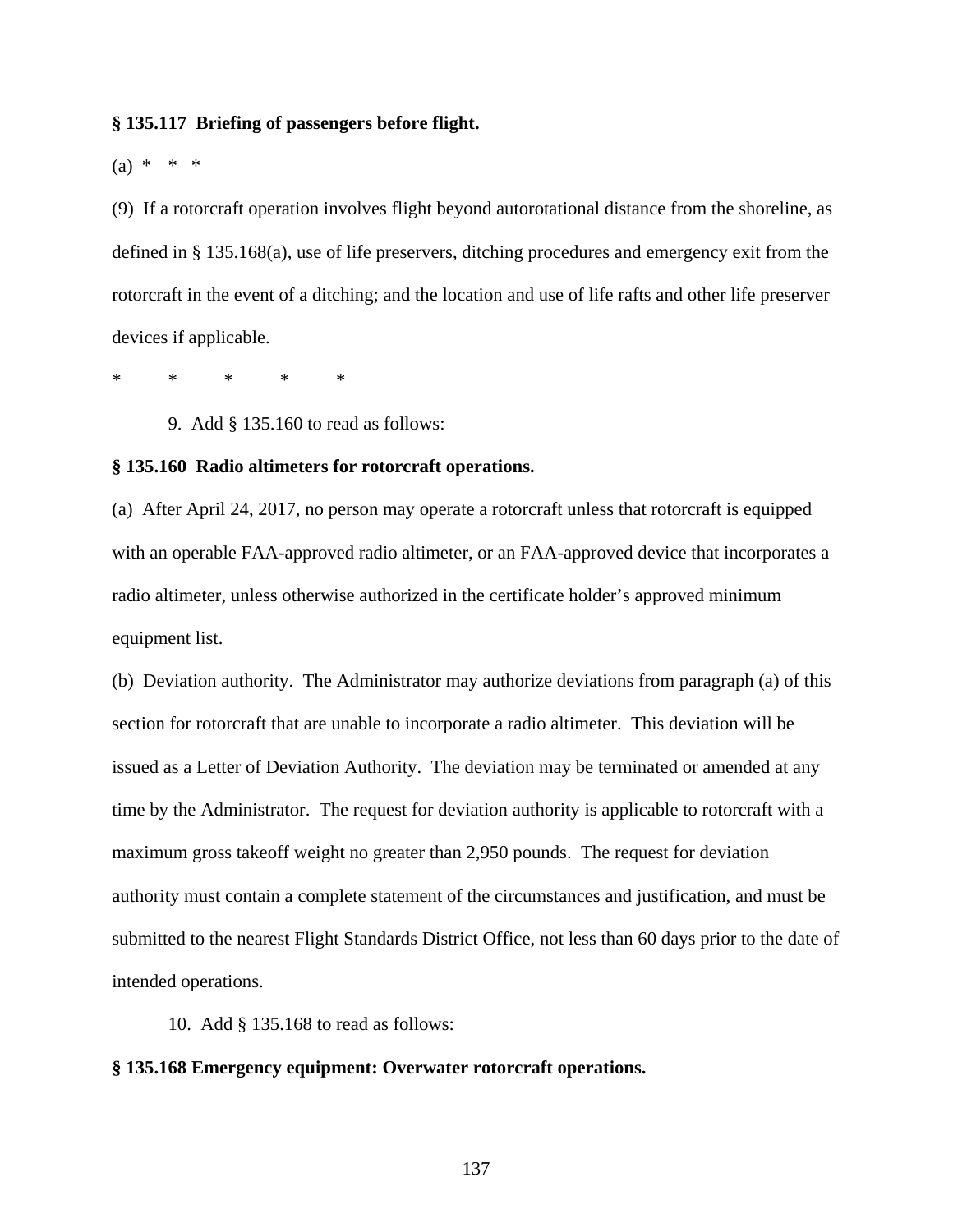(a) Definitions. For the purposes of this section, the following definitions apply—

*Autorotational distance* refers to the distance a rotorcraft can travel in autorotation as described by the manufacturer in the approved Rotorcraft Flight Manual.

*Shoreline* means that area of the land adjacent to the water of an ocean, sea, lake, pond, river, or tidal basin that is above the high-water mark at which a rotorcraft could be landed safely. This does not include land areas which are unsuitable for landing such as vertical cliffs or land intermittently under water.

(b) Required equipment. After April 24, 2017, except as provided for in paragraph (c), when authorized by the certificate holder's operations specifications, or when necessary only for takeoff or landing, no person may operate a rotorcraft beyond autorotational distance from the shoreline unless it carries:

(1) An approved life preserver equipped with an approved survivor locator light for each occupant of the rotorcraft. The life preserver must be worn by each occupant while the rotorcraft is beyond autorotational distance from the shoreline, except for a patient transported during a helicopter air ambulance operation, as defined in § 135.601(b)(1), when wearing a life preserver would be inadvisable for medical reasons; and

 (2) An approved and installed 406 MHz emergency locator transmitter (ELT) with 121.5 MHz homing capability. Batteries used in ELTs must be maintained in accordance with the following—

(i) Non-rechargeable batteries must be replaced when the transmitter has been in use for more than 1 cumulative hour or when 50% of their useful lives have expired, as established by the transmitter manufacturer under its approval. The new expiration date for replacing the batteries must be legibly marked on the outside of the transmitter. The battery useful life requirements of

138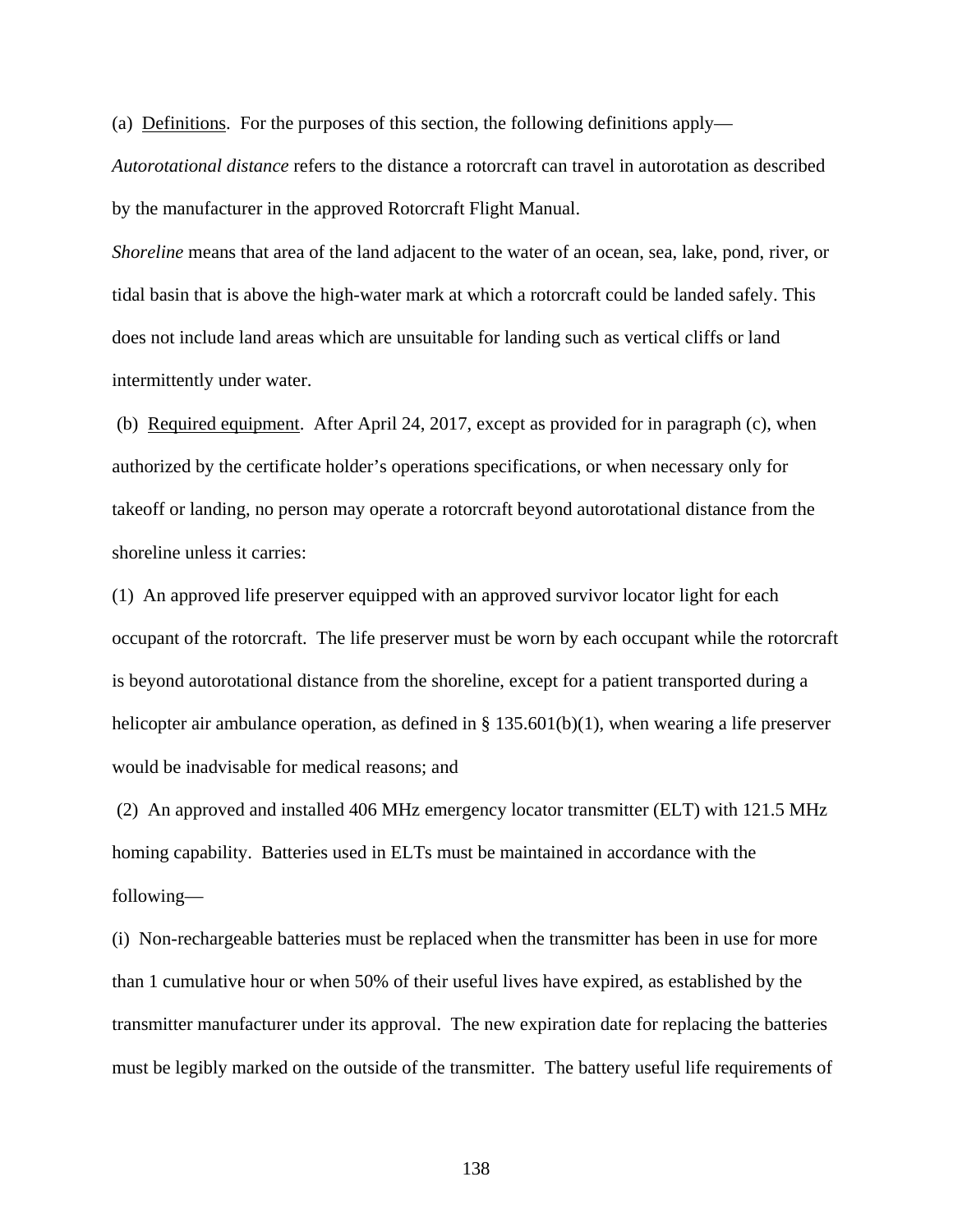this paragraph (b)(2) do not apply to batteries (such as water-activated batteries) that are essentially unaffected during probable storage intervals; or

(ii) Rechargeable batteries used in the transmitter must be recharged when the transmitter has been in use for more than 1 cumulative hour or when 50% of their useful-life-of-charge has expired, as established by the transmitter manufacturer under its approval. The new expiration date for recharging the batteries must be legibly marked on the outside of the transmitter. The battery useful-life-of-charge requirements of this paragraph (b)(2) do not apply to batteries (such as water-activated batteries) that are essentially unaffected during probable storage intervals.

 (c) Maintenance. The equipment required by this section must be maintained in accordance with § 135.419.

(d)  $ELT$  standards. The ELT required by paragraph (b)(2) of this section must meet the requirements in:

(1) TSO-C126, TSO-C126a, or TSO-C126b; and

(2) Section 2 of either RTCA DO-204 or RTCA DO-204A, as specified by the TSO complied with in paragraph  $(d)(1)$  of this section.

(e) ELT alternative compliance. Operators with an ELT required by paragraph (b)(2) of this section, or an ELT with an approved deviation under § 21.618 of this chapter, are in compliance with this section.

(f) Incorporation by reference. The standards required in this section are incorporated by reference into this section with the approval of the Director of the Federal Register under 5 U.S.C. 552(a) and 1 CFR part 51. To enforce any edition other than that specified in this section, the FAA must publish notice of change in the Federal Register and the material must be available to the public. All approved material is available for inspection at the FAA's Office of

139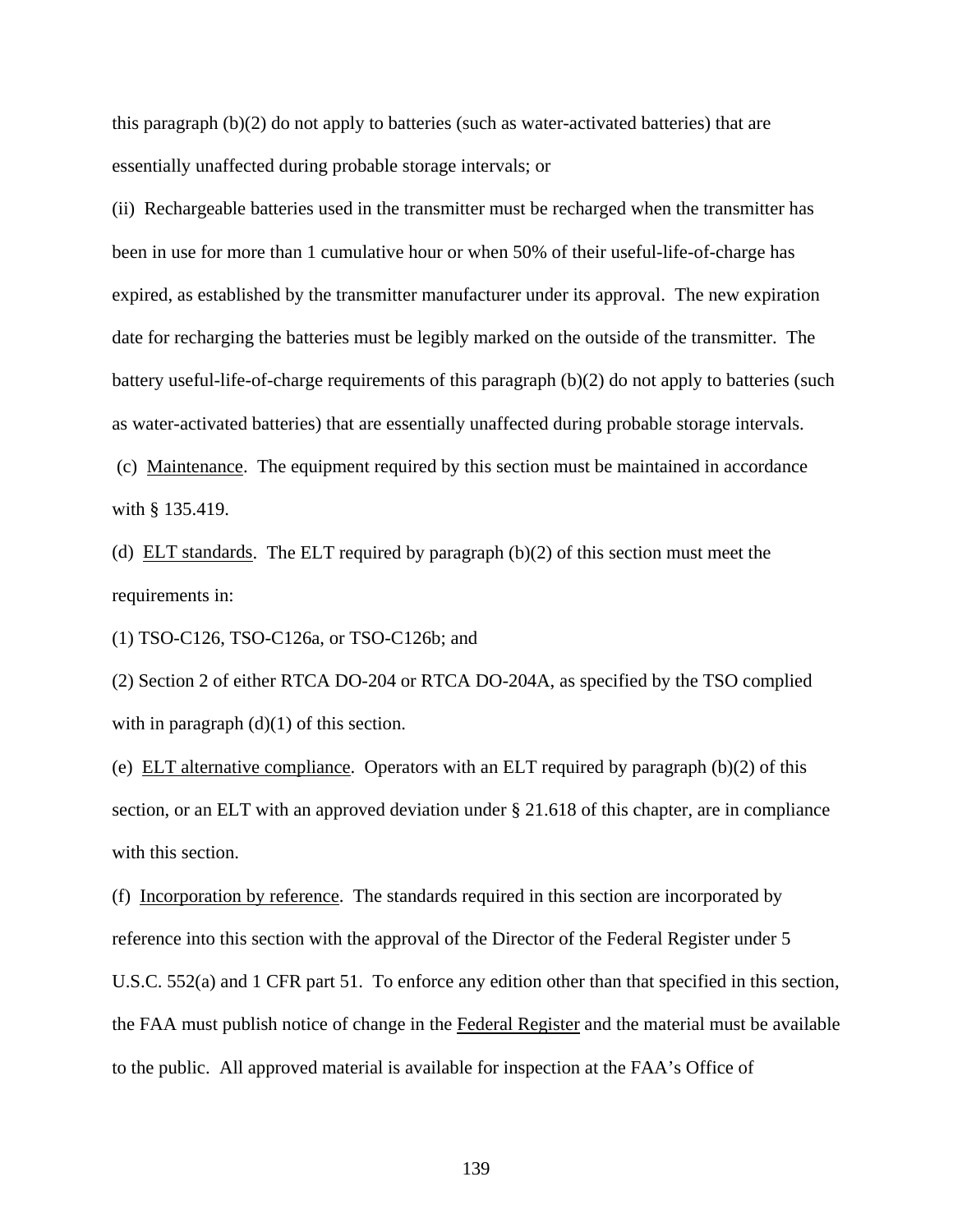Rulemaking (ARM-1), 800 Independence Avenue, SW., Washington, DC 20591 (telephone (202) 267-9677) and from the sources indicated below. It is also available for inspection at the National Archives and Records Administration (NARA). For information on the availability of this material at NARA, call (202) 741-6030 or go to

http://www.archives.gov/federal\_register/code\_of\_federal\_regulations/ibr\_locations.html.

(1) U.S. Department of Transportation, Subsequent Distribution Office, DOT Warehouse M30,

Ardmore East Business Center, 3341 Q 75th Avenue, Landover, MD 20785; telephone (301)

322-5377. Copies are also available on the FAA's website. Use the following link and type the TSO number in the search box:

http://www.airweb.faa.gov/Regulatory\_and\_Guidance\_Library/rgTSO.nsf/Frameset?OpenPage.

(i) TSO-C126, 406 MHz Emergency Locator Transmitter (ELT), Dec. 23, 1992,

(ii) TSO-C126a, 406 MHz Emergency Locator Transmitter (ELT), Dec. 17, 2008, and

(iii) TSO-C126b, 406 MHz Emergency Locator Transmitter (ELT), Nov. 26, 2012.

(2) RTCA, Inc., 1150 18th Street, NW., Suite 910, Washington, DC 20036, telephone (202) 833-9339, and are also available on RTCA's website at

http://www.rtca.org/onlinecart/index.cfm.

(i) RTCA DO-204, Minimum Operational Performance Standards (MOPS) 406 MHz Emergency Locator Transmitters (ELTs), Sept. 29, 1989, and

(ii) RTCA DO-204A, Minimum Operational Performance Standards (MOPS) 406 MHz Emergency Locator Transmitters (ELT), Dec. 6, 2007.

11. Revise § 135.221 to read as follows:

# **§ 135.221 IFR: Alternate airport weather minimums.**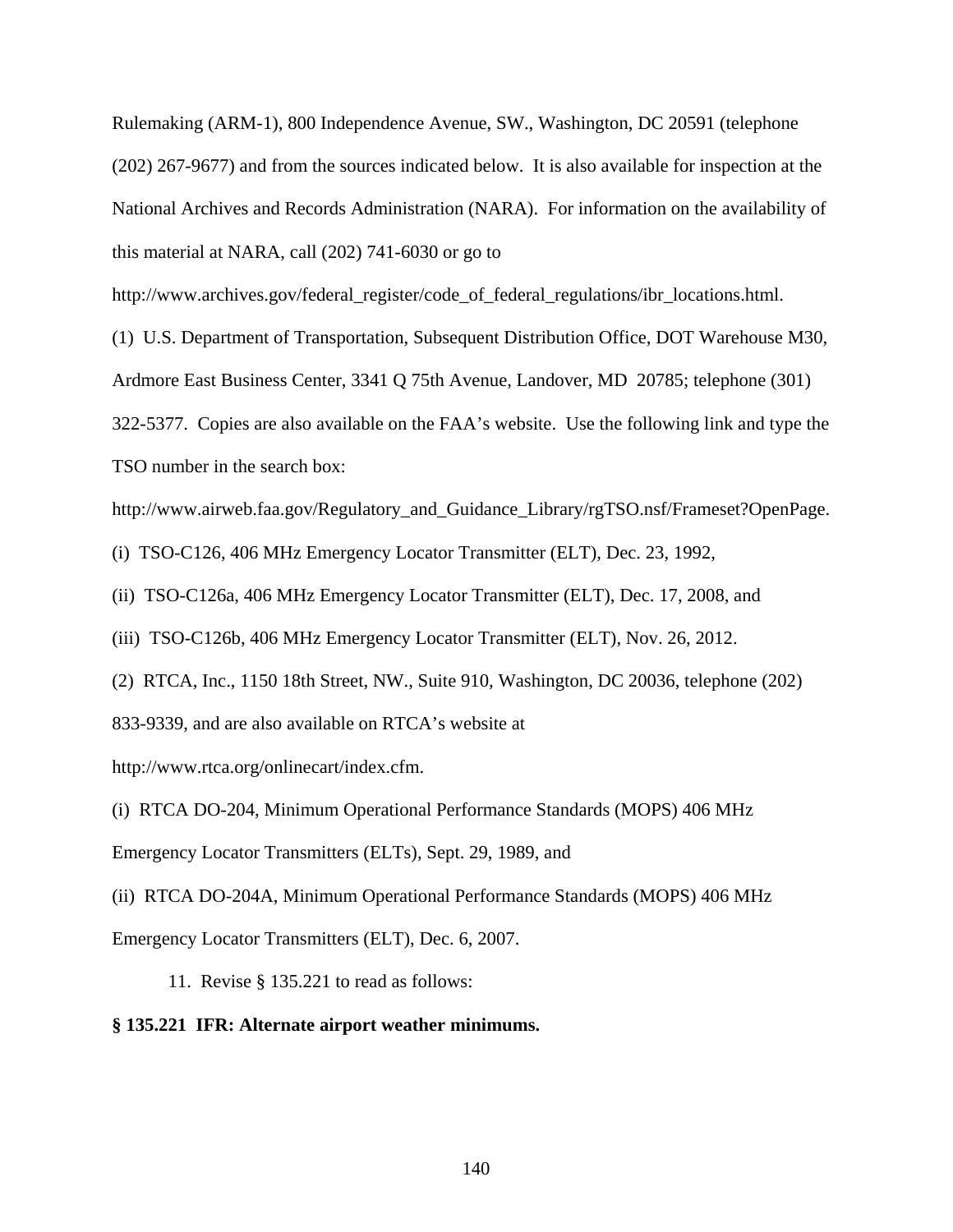(a) Aircraft other than rotorcraft. No person may designate an alternate airport unless the weather reports or forecasts, or any combination of them, indicate that the weather conditions will be at or above authorized alternate airport landing minimums for that airport at the estimated time of arrival.

(b) Rotorcraft. Unless otherwise authorized by the Administrator, no person may include an alternate airport in an IFR flight plan unless appropriate weather reports or weather forecasts, or a combination of them, indicate that, at the estimated time of arrival at the alternate airport, the ceiling and visibility at that airport will be at or above the following weather minimums— (1) If, for the alternate airport, an instrument approach procedure has been published in part 97 of this chapter or a special instrument approach procedure has been issued by the FAA to the

certificate holder, the ceiling is 200 feet above the minimum for the approach to be flown, and visibility is at least 1 statute mile but never less than the minimum visibility for the approach to be flown.

(2) If, for the alternate airport, no instrument approach procedure has been published in part 97 of this chapter and no special instrument approach procedure has been issued by the FAA to the certificate holder, the ceiling and visibility minimums are those allowing descent from the minimum enroute altitude (MEA), approach, and landing under basic VFR.

- 12. Amend § 135.293 by—
- a. Removing the word "and" from the end of paragraph  $(a)(7)(iii)$ ;
- b. Removing the period and adding "; and" in its place at the end of paragraph  $(a)(8)$ ;
- c. Adding paragraph (a)(9);

 d. Redesignating paragraphs (c) through (f) as paragraphs (d) through (g) respectively; and

141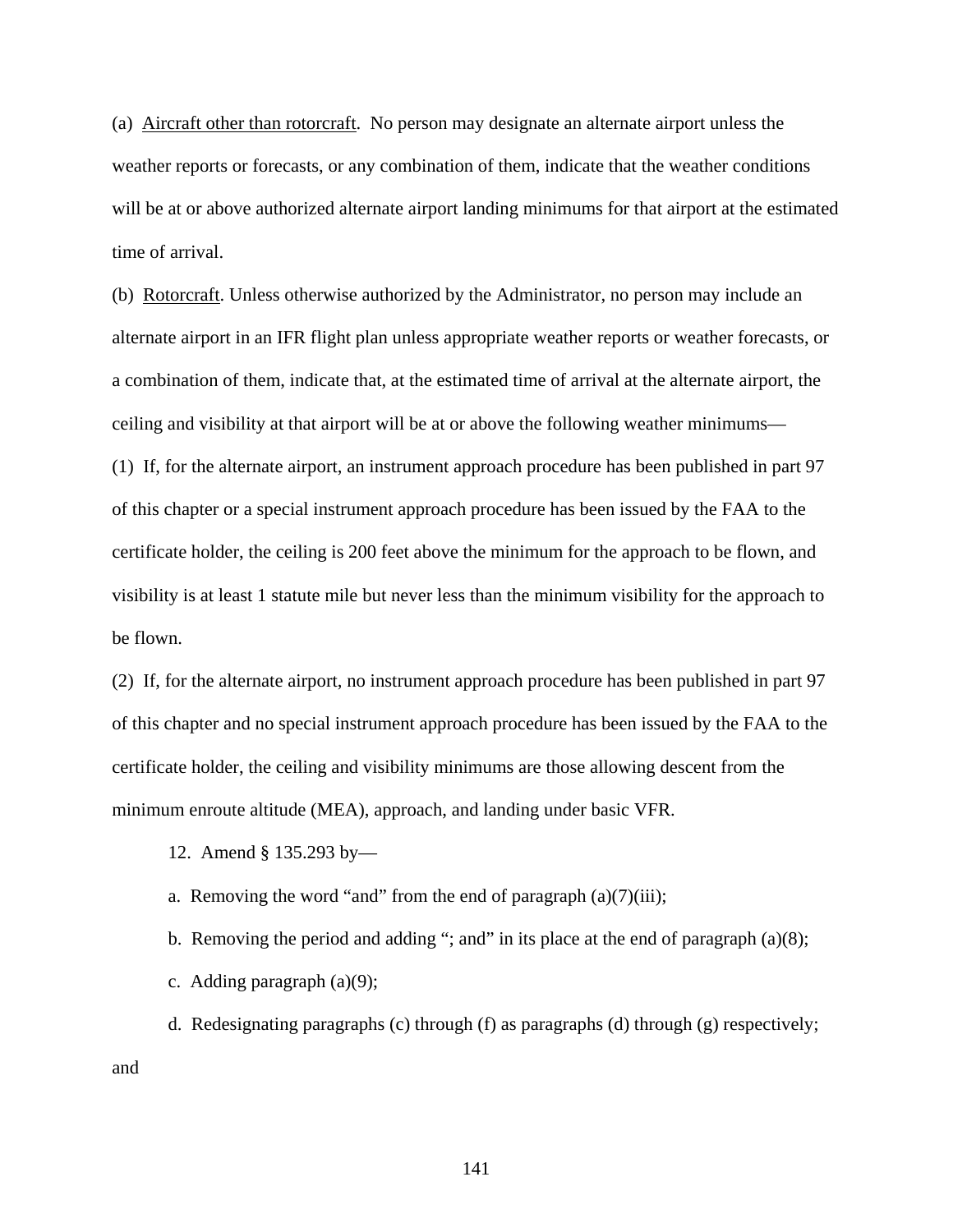e. Adding new paragraph (c).

The additions read as follows:

#### **§ 135.293 Initial and recurrent pilot testing requirements**.

 $(a) * * * * *$ 

(9) After the next scheduled competency check after [INSERT DATE 60 DAYS AFTER DATE OF PUBLICATION IN THE FEDERAL REGISTER], for rotorcraft pilots, procedures for aircraft handling in flat-light, whiteout, and brownout conditions, including methods for recognizing and avoiding those conditions.

\* \* \* \* \*

(c) Each competency check given in a rotorcraft must include a demonstration of the pilot's ability to maneuver the rotorcraft solely by reference to instruments. The check must determine the pilot's ability to safely maneuver the rotorcraft into visual meteorological conditions following an inadvertent encounter with instrument meteorological conditions. For competency checks in non-IFR-certified rotorcraft, the pilot must perform such maneuvers as are appropriate to the rotorcraft's installed equipment, the certificate holder's operations specifications, and the operating environment.

\* \* \* \* \*

# **§ 135.297 [Amended]**

 13. Amend § 135.297 by removing the reference to "§ 135.293(d)" and adding "§ 135.293(e)" in its place in the last sentence of paragraph (c) introductory text.

14. Add subpart L to part 135 to read as follows:

**Subpart L – Helicopter Air Ambulance Equipment, Operations, and Training Requirements**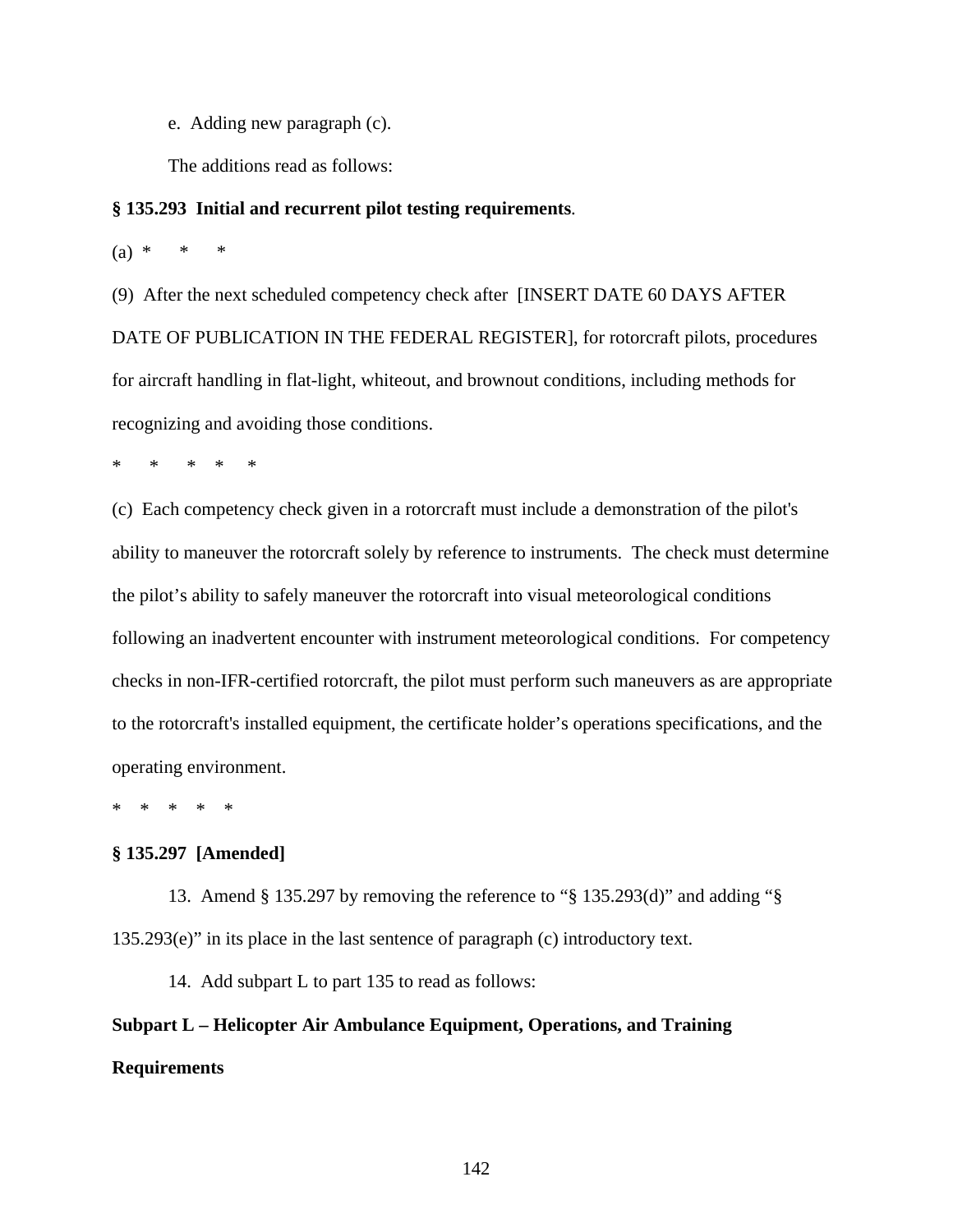Sec.

- 135.601 Applicability and definitions.
- 135.603 Pilot-in-command instrument qualifications.
- 135.605 Helicopter terrain awareness and warning system (HTAWS).
- 135.607 Flight Data Monitoring System.
- 135.609 VFR ceiling and visibility requirements for Class G airspace.
- 135.611 IFR operations at locations without weather reporting.
- 135.613 Approach/departure IFR transitions.
- 135.615 VFR flight planning.
- 135.617 Pre-flight risk analysis.
- 135.619 Operations control centers.
- 135.621 Briefing of medical personnel.

# **Subpart L – Helicopter Air Ambulance Equipment, Operations, and Training**

# **Requirements**

# **§ 135.601 Applicability and definitions.**

(a) Applicability. This subpart prescribes the requirements applicable to each certificate holder conducting helicopter air ambulance operations.

(b) Definitions. For purposes of this subpart, the following definitions apply:

(1) Helicopter air ambulance operation means a flight, or sequence of flights, with a patient or medical personnel on board, for the purpose of medical transportation, by a part 135 certificate holder authorized by the Administrator to conduct helicopter air ambulance operations. A helicopter air ambulance operation includes, but is not limited to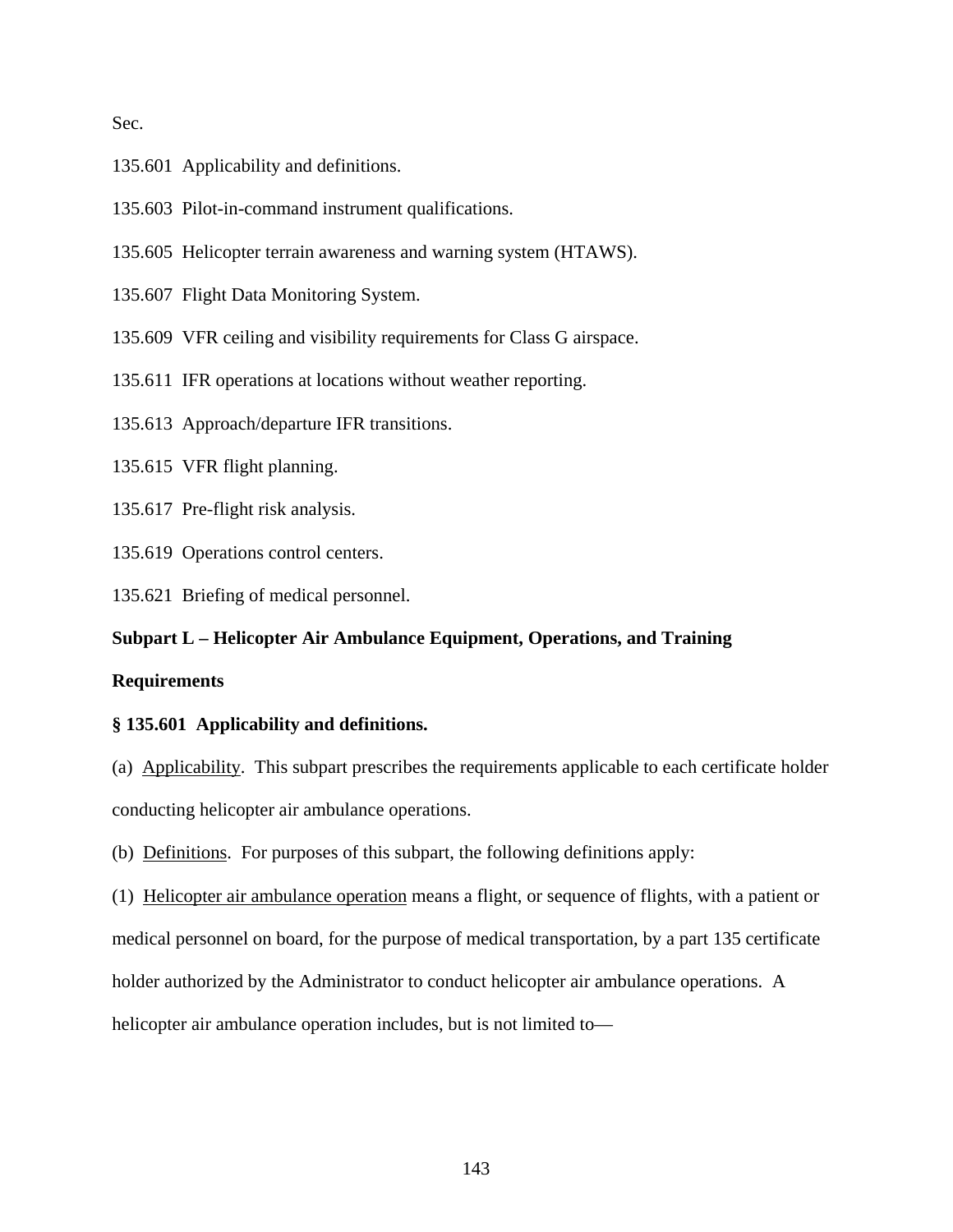(i) Flights conducted to position the helicopter at the site at which a patient or donor organ will be picked up.

(ii) Flights conducted to reposition the helicopter after completing the patient, or donor organ transport.

(iii) Flights initiated for the transport of a patient or donor organ that are terminated due to weather or other reasons.

(2) Medical personnel means a person or persons with medical training, including but not limited to flight physicians, flight nurses, or flight paramedics, who are carried aboard a helicopter during helicopter air ambulance operations in order to provide medical care.

(3) Mountainous means designated mountainous areas as listed in part 95 of this chapter.

(4) Nonmountainous means areas other than mountainous areas as listed in part 95 of this chapter.

#### **§ 135.603 Pilot-in-command instrument qualifications.**

After April 24, 2017, no certificate holder may use, nor may any person serve as, a pilot in command of a helicopter air ambulance operation unless that person meets the requirements of § 135.243 and holds a helicopter instrument rating or an airline transport pilot certificate with a category and class rating for that aircraft, that is not limited to VFR.

#### **§ 135.605 Helicopter terrain awareness and warning system (HTAWS).**

(a) After April 24, 2017, no person may operate a helicopter in helicopter air ambulance operations unless that helicopter is equipped with a helicopter terrain awareness and warning system (HTAWS) that meets the requirements in TSO–C194 and Section 2 of RTCA DO-309.

(b) The certificate holder's Rotorcraft Flight Manual must contain appropriate procedures for –

(1) The use of the HTAWS; and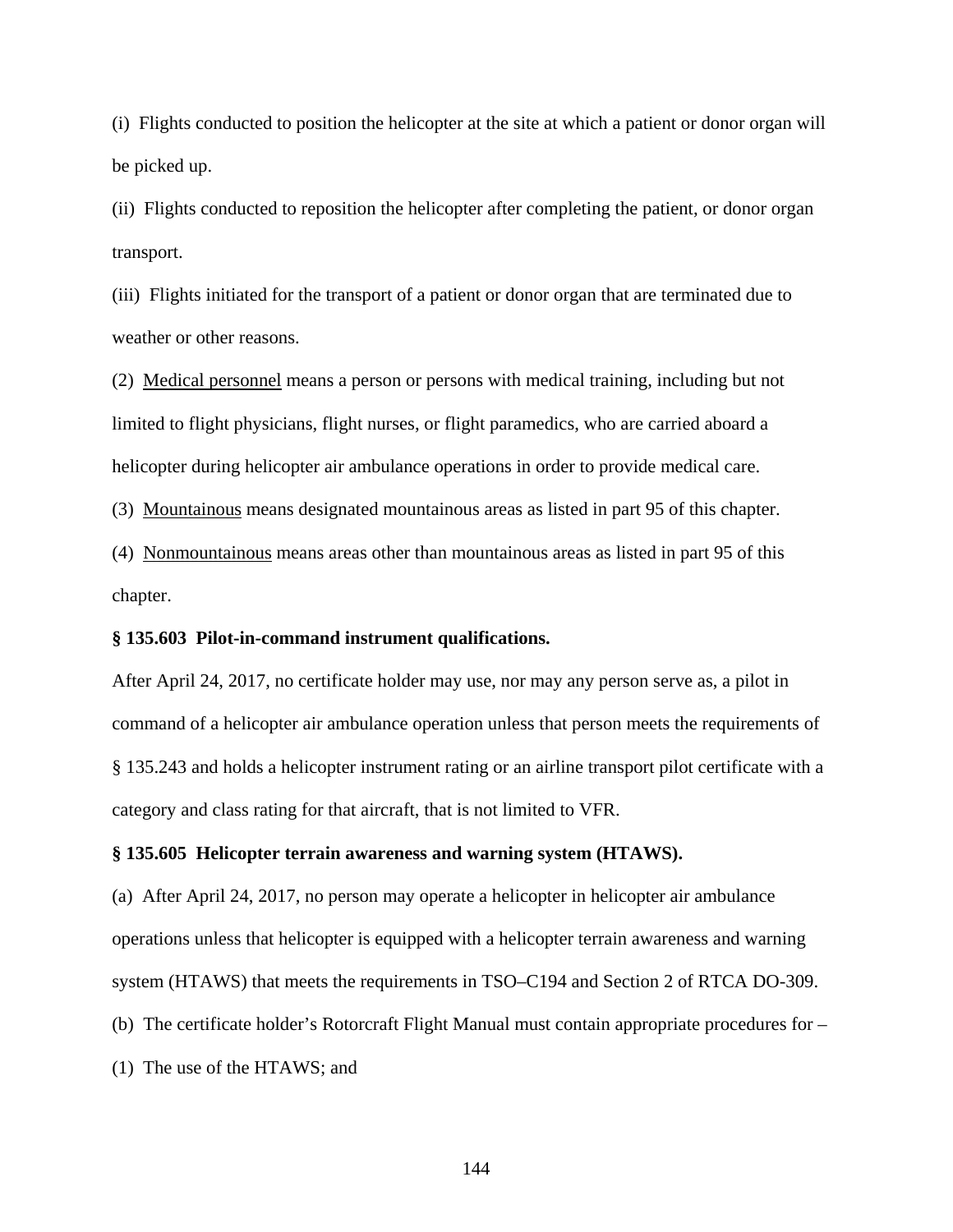(2) Proper flight crew response to HTAWS audio and visual warnings.

(c) Certificate holders with HTAWS required by this section with an approved deviation under § 21.618 of this chapter are in compliance with this section.

(d) The standards required in this section are incorporated by reference into this section with the approval of the Director of the Federal Register under 5 U.S.C. 552(a) and 1 CFR part 51. To enforce any edition other than that specified in this section, the FAA must publish notice of change in the Federal Register and the material must be available to the public. All approved material is available for inspection at the FAA's Office of Rulemaking (ARM-1), 800 Independence Avenue, SW., Washington, DC 20591 (telephone (202) 267-9677) and from the sources indicated below. It is also available for inspection at the National Archives and Records Administration (NARA). For information on the availability of this material at NARA, call (202) 741-6030 or go to

http://www.archives.gov/federal\_register/code\_of\_federal\_regulations/ibr\_locations.html.

(1) U.S. Department of Transportation, Subsequent Distribution Office, DOT Warehouse M30, Ardmore East Business Center, 3341 Q 75th Avenue, Landover, MD 20785; telephone (301) 322-5377. Copies are also available on the FAA's website. Use the following link and type the TSO number in the search box:

http://rgl.faa.gov/Regulatory\_and\_Guidance\_Library/rgTSO.nsf/Frameset?OpenPage.

(i) TSO C-194, Helicopter Terrain Awareness and Warning System (HTAWS), Dec. 17, 2008.

(ii) [Reserved]

(2) RTCA, Inc., 1150 18th Street, NW., Suite 910, Washington, DC 20036, telephone (202) 833- 9339, and are also available on RTCA's website at http://www.rtca.org/onlinecart/index.cfm.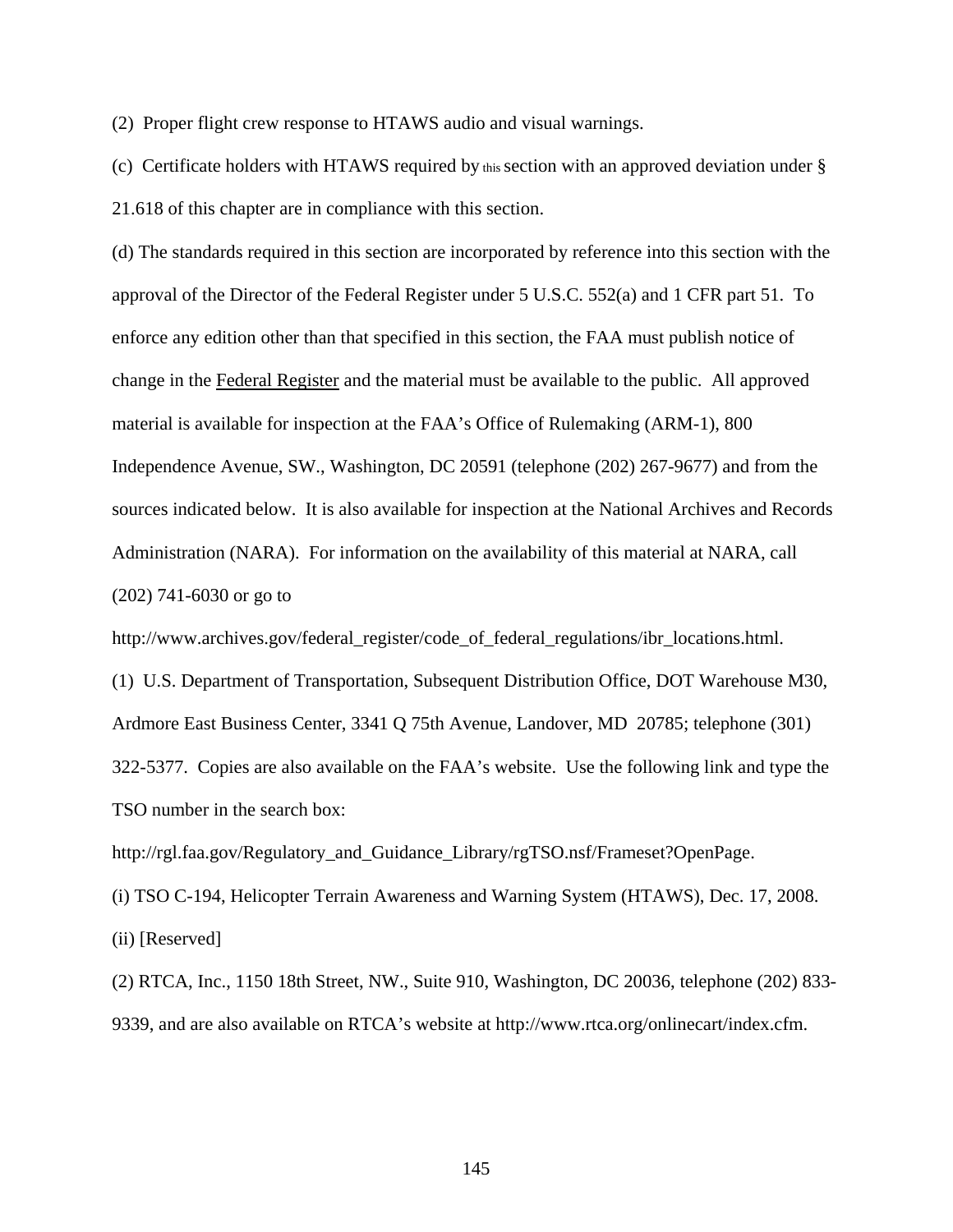(i) RTCA DO-309, Minimum Operational Performance Standards (MOPS) for Helicopter Terrain Awareness and Warning System (HTAWS) Airborne Equipment, Mar. 13, 2008. (ii) [Reserved]

# **§ 135.607 Flight Data Monitoring System.**

After April 23, 2018, no person may operate a helicopter in air ambulance operations unless it is equipped with an approved flight data monitoring system capable of recording flight performance data. This system must:

(a) Receive electrical power from the bus that provides the maximum reliability for operation without jeopardizing service to essential or emergency loads, and

(b) Be operated from the application of electrical power before takeoff until the removal of electrical power after termination of flight.

# **§ 135.609 VFR ceiling and visibility requirements for Class G airspace.**

(a) Unless otherwise specified in the certificate holder's operations specifications, when conducting helicopter air ambulance operations in Class G airspace, the weather minimums in the following table apply: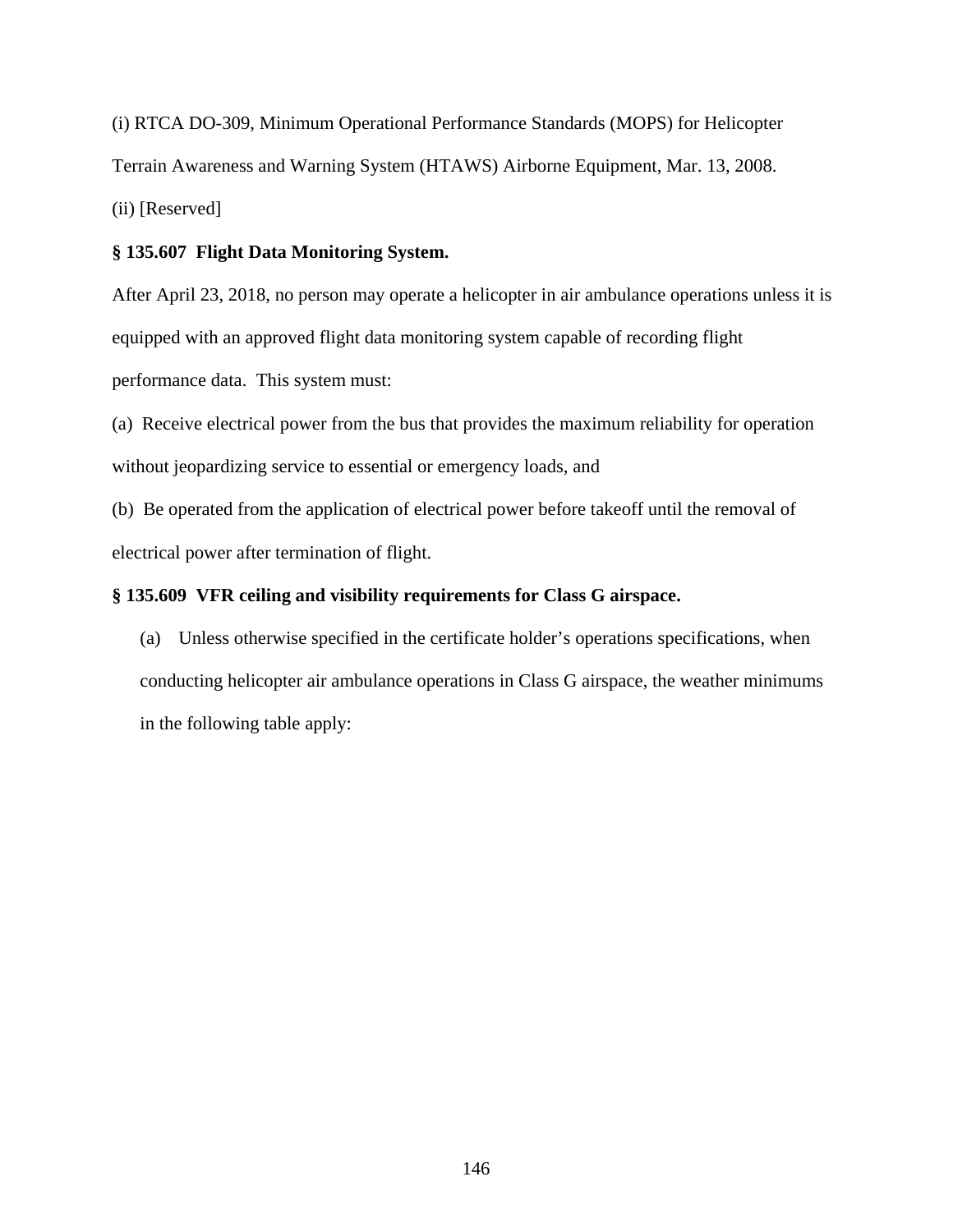| <b>Location</b>          | Day            |                             | <b>Night</b>   |                             | Night using an<br><b>Approved NVIS or</b><br><b>HTAWS</b> |                             |
|--------------------------|----------------|-----------------------------|----------------|-----------------------------|-----------------------------------------------------------|-----------------------------|
|                          | <b>Ceiling</b> | Flight<br><b>Visibility</b> | <b>Ceiling</b> | Flight<br><b>Visibility</b> | <b>Ceiling</b>                                            | Flight<br><b>Visibility</b> |
| Nonmountainous local     | 800-           | 2 statute                   | 1,000-         | 3 statute                   | 800-feet                                                  | 3 statute                   |
| flying areas             | feet           | miles                       | feet           | miles                       |                                                           | miles                       |
| Nonmountainous non-      | 800-           | 3 statute                   | $1,000-$       | 5 statute                   | 1,000-                                                    | 3 statute                   |
| local flying areas       | feet           | miles                       | feet           | miles                       | feet                                                      | miles                       |
| Mountainous local flying | $800 -$        | 3 statute                   | 1,500-         | 3 statute                   | $1,000-$                                                  | 3 statute                   |
| areas                    | feet           | miles                       | feet           | miles                       | feet                                                      | miles                       |
| Mountainous non-local    | 1,000-         | 3 statute                   | 1,500-         | 5 statute                   | 1,000-                                                    | 5 statute                   |
| flying areas             | feet           | miles                       | feet           | miles                       | feet                                                      | miles                       |

(b) A certificate holder may designate local flying areas in a manner acceptable to the Administrator, that must—

(1) Not exceed 50 nautical miles in any direction from each designated location;

(2) Take into account obstacles and terrain features that are easily identifiable by the pilot in

command and from which the pilot in command may visually determine a position; and

(3) Take into account the operating environment and capabilities of the certificate holder's helicopters.

(c) A pilot must demonstrate a level of familiarity with the local flying area by passing an examination given by the certificate holder within the 12 calendar months prior to using the local flying area.

### **§ 135.611 IFR operations at locations without weather reporting.**

(a) If a certificate holder is authorized to conduct helicopter IFR operations, the Administrator may authorize the certificate holder to conduct IFR helicopter air ambulance operations at airports with an instrument approach procedure and at which a weather report is not available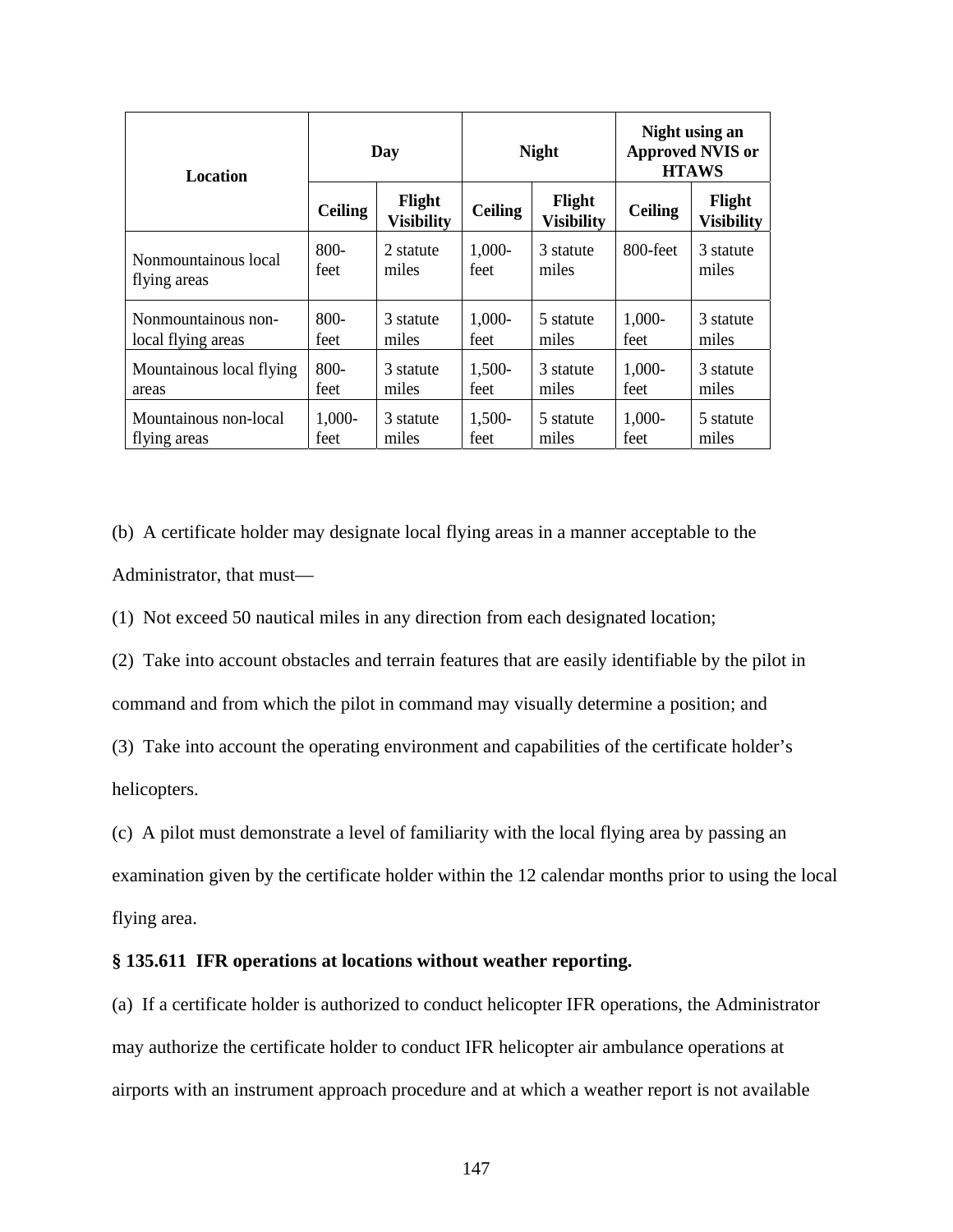from the U.S. National Weather Service (NWS), a source approved by the NWS, or a source approved by the FAA, subject to the following limitations:

(1) The certificate holder must obtain a weather report from a weather reporting facility operated by the NWS, a source approved by the NWS, or a source approved by the FAA, that is located within 15 nautical miles of the airport. If a weather report is not available, the certificate holder may obtain the area forecast from the NWS, a source approved by the NWS, or a source approved by the FAA, for information regarding the weather observed in the vicinity of the airport;

(2) Flight planning for IFR flights conducted under this paragraph must include selection of an alternate airport that meets the requirements of §§ 135.221 and 135.223;

(3) In Class G airspace, IFR departures are authorized only after the pilot in command determines that the weather conditions at the departure point are at or above VFR minimums in accordance with § 135.609; and

(4) All approaches must be conducted at Category A approach speeds as established in part 97 or those required for the type of approach being used.

(b) Each helicopter air ambulance operated under this section must be equipped with functioning severe weather detection equipment.

(c) Pilots conducting operations pursuant to this section may use the weather information obtained in paragraph (a) to satisfy the weather report and forecast requirements of § 135.213 and § 135.225(a).

(d) After completing a landing at the airport at which a weather report is not available, the pilot in command is authorized to determine if the weather meets the takeoff requirements of part 97 of this chapter or the certificate holder's operations specification, as applicable.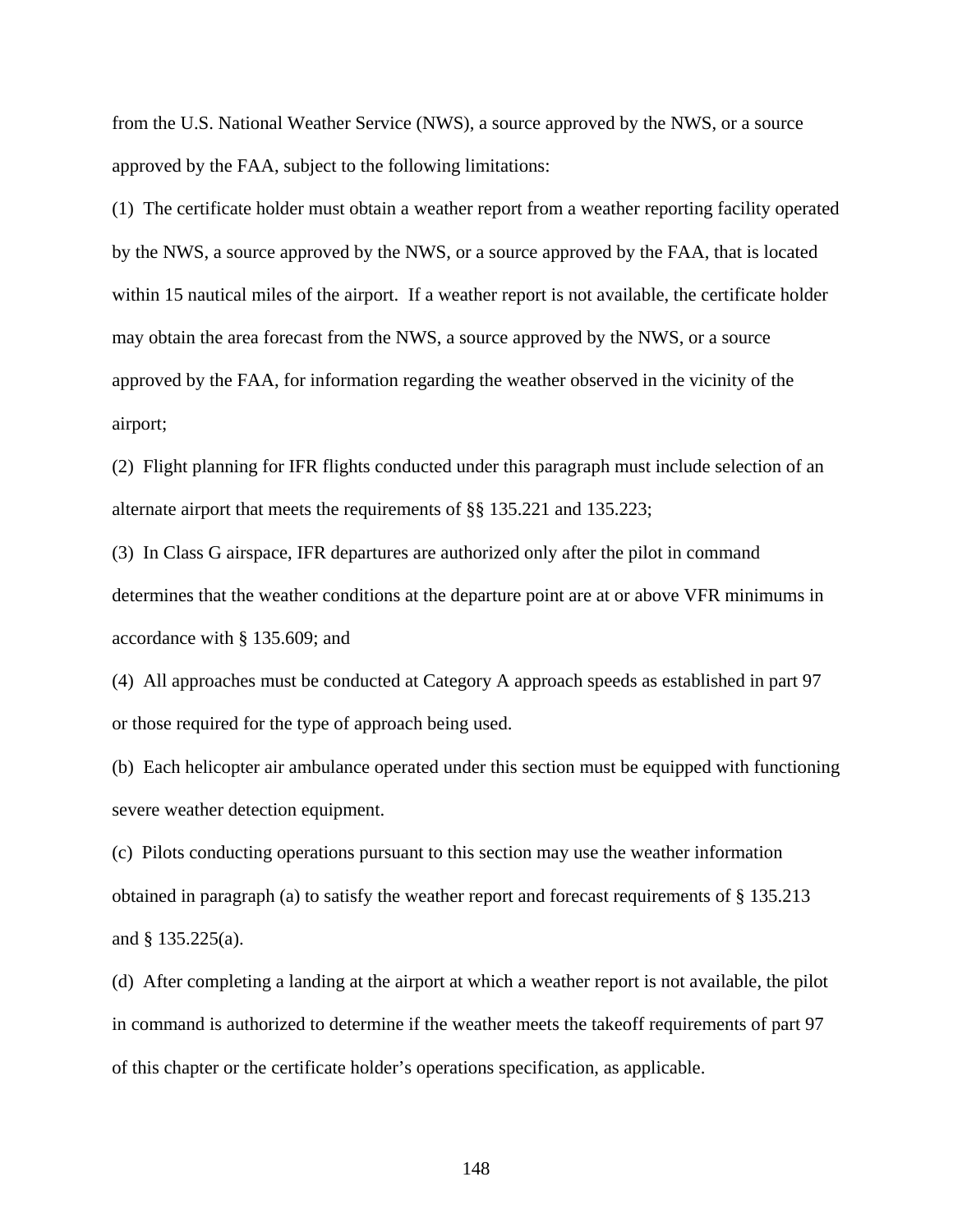#### **§ 135.613 Approach/departure IFR transitions.**

(a) Approaches. When conducting an authorized instrument approach and transitioning from IFR to VFR flight, upon transitioning to VFR flight the following weather minimums apply— (1) For Point-in-Space (PinS) Copter Instrument approaches annotated with a "Proceed VFR" segment, if the distance from the missed approach point to the landing area is 1 NM or less, flight visibility must be at least 1 statute mile and the ceiling on the approach chart applies; (2) For all instrument approaches, including PinS when paragraph (a)(1) of this section does not apply, if the distance from the missed approach point to the landing area is 3 NM or less, the applicable VFR weather minimums are—

(i) For Day Operations: No less than a 600-foot ceiling and 2 statute miles flight visibility;

(ii) For Night Operations: No less than a 600-foot ceiling and 3 statute miles flight visibility; or (3) For all instrument approaches, including PinS, if the distance from the missed approach point to the landing area is greater than 3 NM, the VFR weather minimums required by the class of airspace.

(b) Departures. For transitions from VFR to IFR upon departure—

(1) The VFR weather minimums of paragraph (a) of this section apply if—

(i) An FAA-approved obstacle departure procedure is followed; and

(ii) An IFR clearance is obtained on or before reaching a predetermined location that is not more than 3 NM from the departure location.

(2) If the departure does not meet the requirements of paragraph  $(b)(1)$  of this section, the VFR weather minimums required by the class of airspace apply.

## **§ 135.615 VFR flight planning.**

(a) Pre-flight. Prior to conducting VFR operations, the pilot in command must—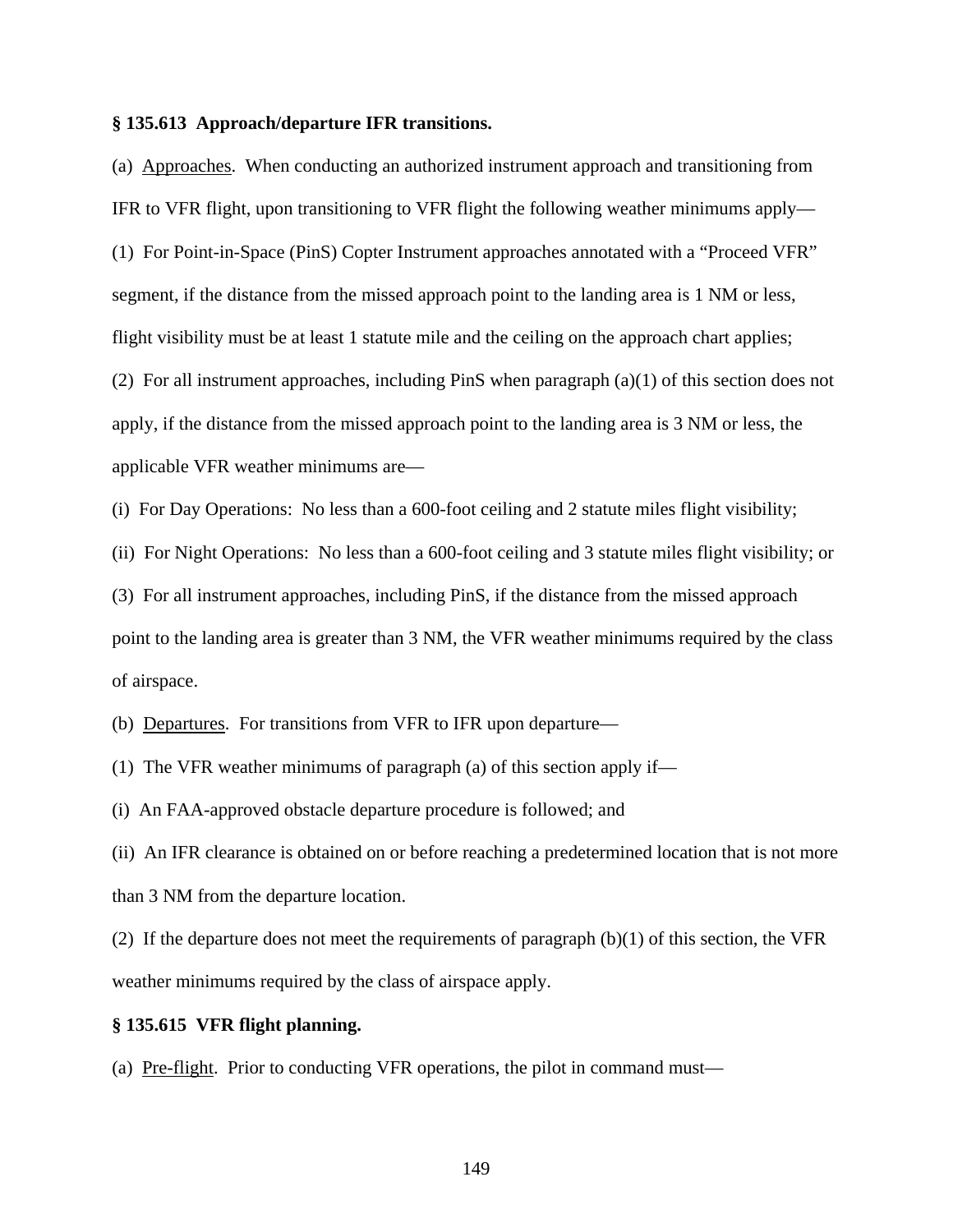(1) Determine the minimum safe cruise altitude by evaluating the terrain and obstacles along the planned route of flight;

(2) Identify and document the highest obstacle along the planned route of flight; and

(3) Using the minimum safe cruise altitudes in paragraphs  $(b)(1)-(2)$  of this section, determine the minimum required ceiling and visibility to conduct the planned flight by applying the weather minimums appropriate to the class of airspace for the planned flight.

(b) Enroute. While conducting VFR operations, the pilot in command must ensure that all terrain and obstacles along the route of flight are cleared vertically by no less than the following:

(1) 300 feet for day operations.

(2) 500 feet for night operations.

(c) Rerouting the planned flight path. A pilot in command may deviate from the planned flight path for reasons such as weather conditions or operational considerations. Such deviations do not relieve the pilot in command of the weather requirements or the requirements for terrain and obstacle clearance contained in this part and in part 91 of this chapter. Rerouting, change in destination, or other changes to the planned flight that occur while the helicopter is on the ground at an intermediate stop require evaluation of the new route in accordance with paragraph (a) of this section.

(d) Operations manual. Each certificate holder must document its VFR flight planning procedures in its operations manual.

### **§ 135.617 Pre-flight risk analysis.**

(a) Each certificate holder conducting helicopter air ambulance operations must establish, and document in its operations manual, an FAA-approved preflight risk analysis that includes at least the following—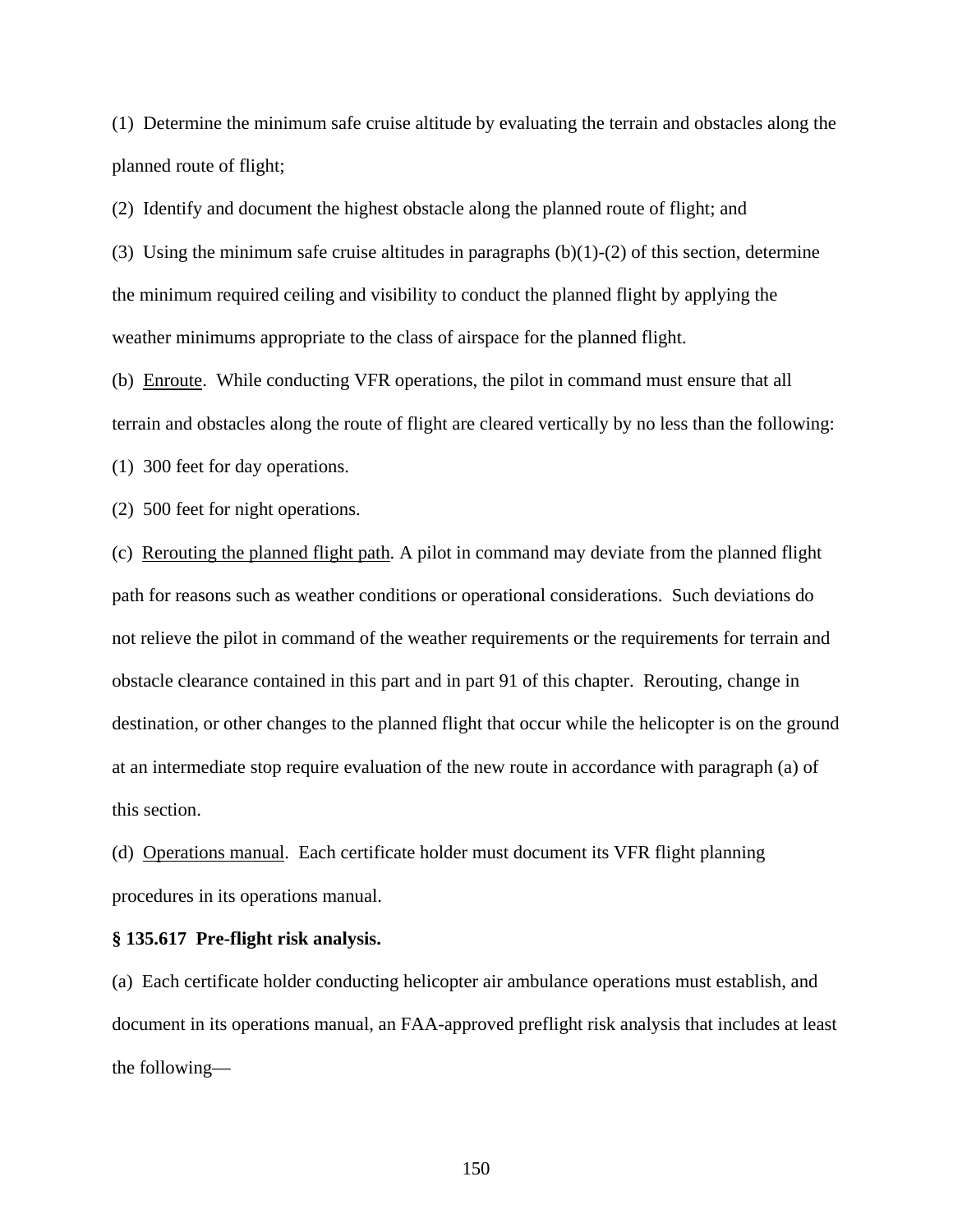(1) Flight considerations, to include obstacles and terrain along the planned route of flight, landing zone conditions, and fuel requirements;

(2) Human factors, such as crew fatigue, life events, and other stressors;

(3) Weather, including departure, en route, destination, and forecasted;

(4) A procedure for determining whether another helicopter air ambulance operator has refused or rejected a flight request; and

(5) Strategies and procedures for mitigating identified risks, including procedures for obtaining and documenting approval of the certificate holder's management personnel to release a flight when a risk exceeds a level predetermined by the certificate holder.

(b) Each certificate holder must develop a preflight risk analysis worksheet to include, at a minimum, the items in paragraph (a) of this section.

(c) Prior to the first leg of each helicopter air ambulance operation, the pilot in command must conduct a preflight risk analysis and complete the preflight risk analysis worksheet in accordance with the certificate holder's FAA-approved procedures. The pilot in command must sign the preflight risk analysis worksheet and specify the date and time it was completed.

(d) The certificate holder must retain the original or a copy of each completed preflight risk analysis worksheet at a location specified in its operations manual for at least 90 days from the date of the operation.

### **§ 135.619 Operations control centers.**

(a) Operations control center. After April 22, 2016, certificate holders authorized to conduct helicopter air ambulance operations, with 10 or more helicopter air ambulances assigned to the certificate holder's operations specifications, must have an operations control center. The operations control center must be staffed by operations control specialists who, at a minimum—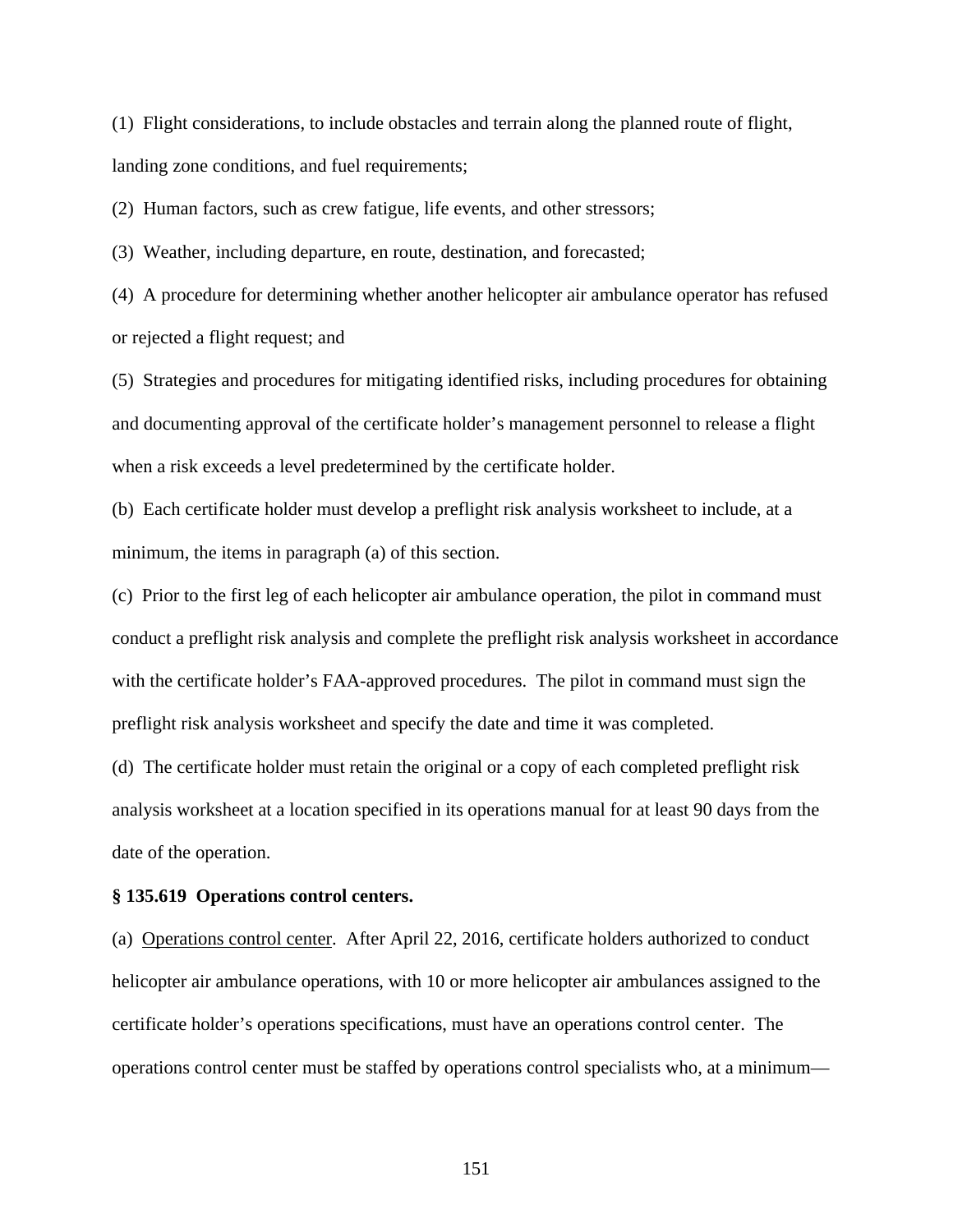(1) Provide two-way communications with pilots;

(2) Provide pilots with weather briefings, to include current and forecasted weather along the planned route of flight;

(3) Monitor the progress of the flight; and

(4) Participate in the preflight risk analysis required under § 135.617 to include the following:

(i) Ensure the pilot has completed all required items on the preflight risk analysis worksheet;

(ii) Confirm and verify all entries on the preflight risk analysis worksheet;

(iii) Assist the pilot in mitigating any identified risk prior to takeoff; and

(iv) Acknowledge in writing, specifying the date and time, that the preflight risk analysis worksheet has been accurately completed and that, according to their professional judgment, the flight can be conducted safely.

(b) Operations control center staffing. Each certificate holder conducting helicopter air ambulance operations must provide enough operations control specialists at each operations control center to ensure the certificate holder maintains operational control of each flight.

(c) Documentation of duties and responsibilities. Each certificate holder must describe in its operations manual the duties and responsibilities of operations control specialists, including preflight risk mitigation strategies and control measures, shift change checklist, and training and testing procedures to hold the position, including procedures for retesting.

(d) Training requirements. No certificate holder may use, nor may any person perform the duties of, an operations control specialist unless the operations control specialist has satisfactorily completed the training requirements of this paragraph.

(1) Initial training. Before performing the duties of an operations control specialist, each person must satisfactorily complete the certificate holder's FAA-approved operations control specialist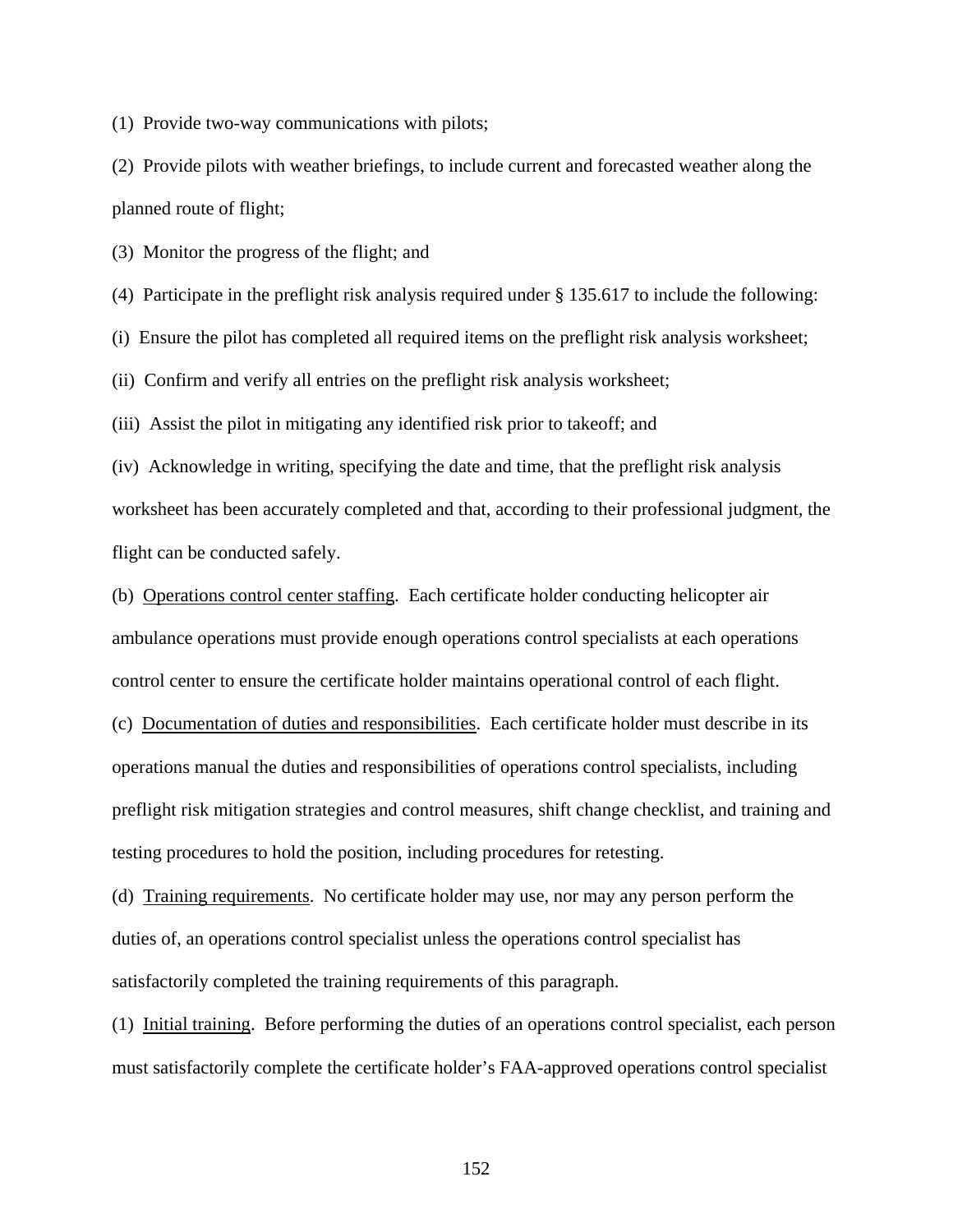initial training program and pass an FAA-approved knowledge and practical test given by the certificate holder. Initial training must include a minimum of 80 hours of training on the topics listed in paragraph (f) of this section. A certificate holder may reduce the number of hours of initial training to a minimum of 40 hours for persons who have obtained, at the time of beginning initial training, a total of at least 2 years of experience during the last 5 years in any one or in any combination of the following areas—

(i) In military aircraft operations as a pilot, flight navigator, or meteorologist;

(ii) In air carrier operations as a pilot, flight engineer, certified aircraft dispatcher, or meteorologist; or

(iii) In aircraft operations as an air traffic controller or a flight service specialist.

(2) Recurrent training. Every 12 months after satisfactory completion of the initial training, each operations control specialist must complete a minimum of 40 hours of recurrent training on the topics listed in paragraph (f) of this section and pass an FAA-approved knowledge and practical test given by the certificate holder on those topics.

(e) Training records. The certificate holder must maintain a training record for each operations control specialist employed by the certificate holder for the duration of that individual's employment and for 90 days thereafter. The training record must include a chronological log for each training course, including the number of training hours and the examination dates and results.

(f) Training topics. Each certificate holder must have an FAA-approved operations control specialist training program that covers at least the following topics—

(1) Aviation weather, including:

(i) General meteorology;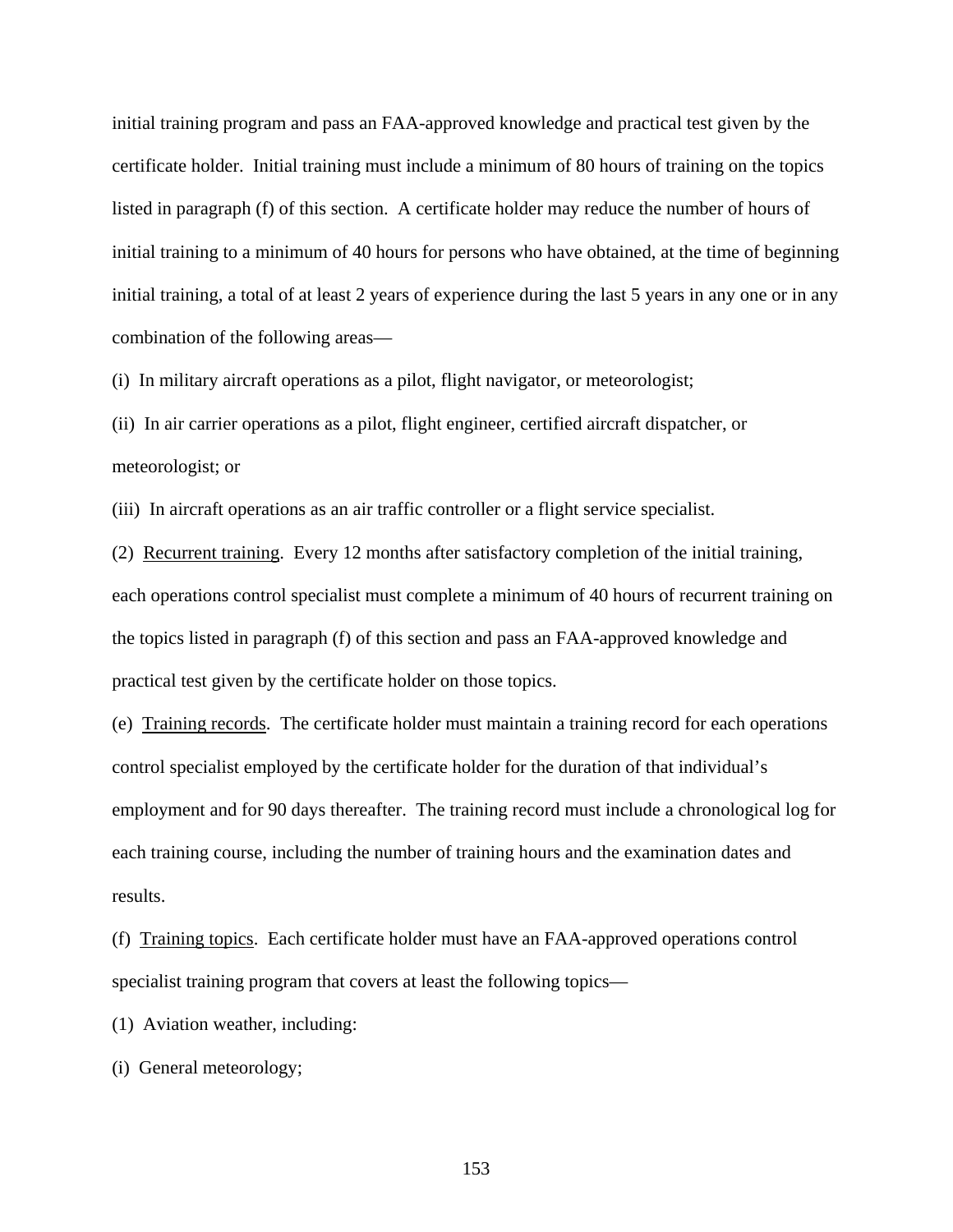- (ii) Prevailing weather;
- (iii) Adverse and deteriorating weather;
- (iv) Windshear;
- (v) Icing conditions;
- (vi) Use of aviation weather products;
- (vii) Available sources of information; and
- (viii) Weather minimums;
- (2) Navigation, including:
- (i) Navigation aids;
- (ii) Instrument approach procedures;
- (iii) Navigational publications; and
- (iv) Navigation techniques;
- (3) Flight monitoring, including:
- (i) Available flight-monitoring procedures; and
- (ii) Alternate flight-monitoring procedures;
- (4) Air traffic control, including:
- (i) Airspace;
- (ii) Air traffic control procedures;
- (iii) Aeronautical charts; and
- (iv) Aeronautical data sources;
- (5) Aviation communication, including:
- (i) Available aircraft communications systems;
- (ii) Normal communication procedures;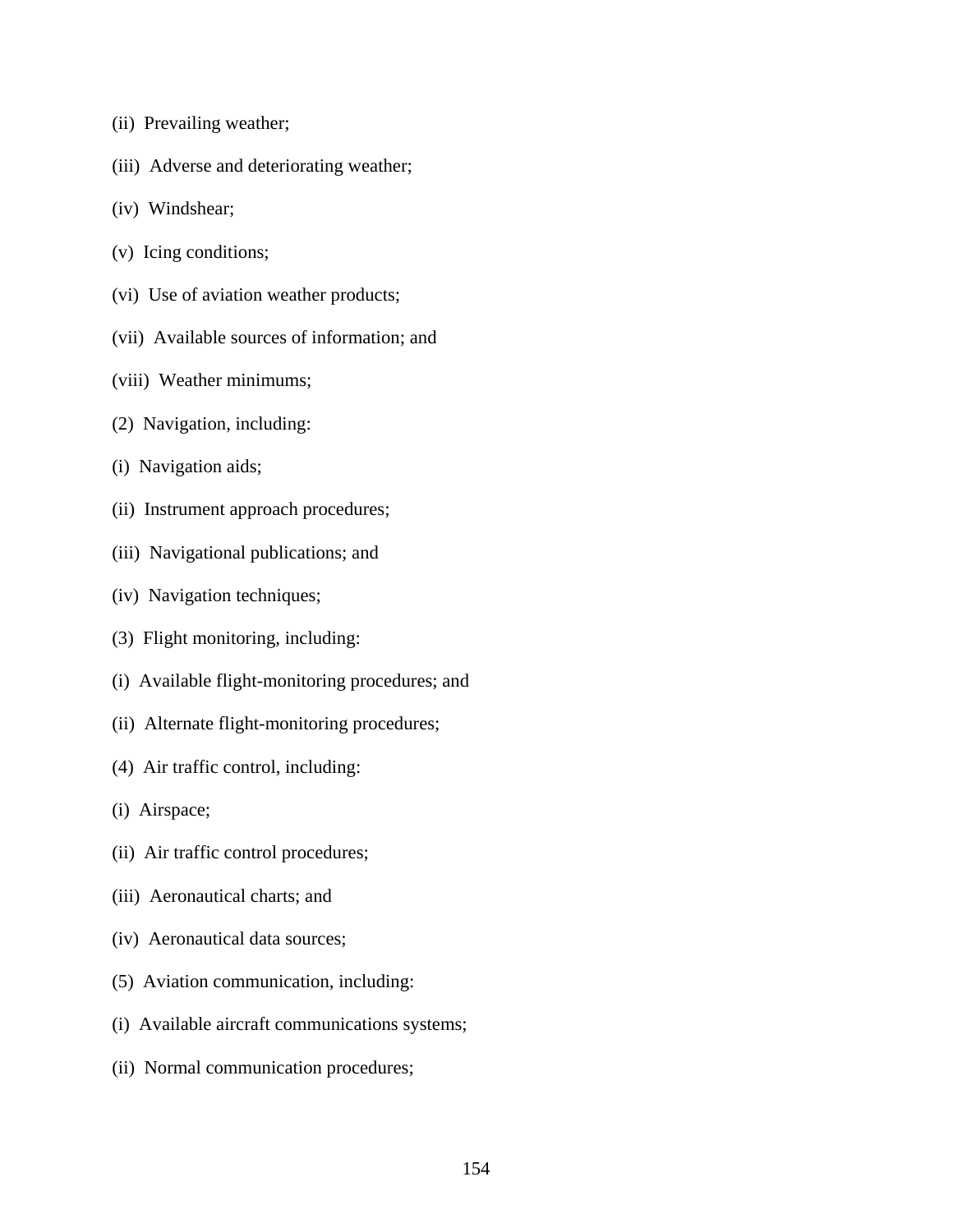- (iii) Abnormal communication procedures; and
- (iv) Emergency communication procedures;
- (6) Aircraft systems, including:
- (i) Communications systems;
- (ii) Navigation systems;
- (iii) Surveillance systems;
- (iv) Fueling systems;
- (v) Specialized systems;
- (vi) General maintenance requirements; and
- (vii) Minimum equipment lists;
- (7) Aircraft limitations and performance, including:
- (i) Aircraft operational limitations;
- (ii) Aircraft performance;
- (iii) Weight and balance procedures and limitations; and
- (iv) Landing zone and landing facility requirements;
- (8) Aviation policy and regulations, including:
- (i) 14 CFR parts 1, 27, 29, 61, 71, 91, and 135;
- (ii) 49 CFR part 830;
- (iii) Company operations specifications;
- (iv) Company general operations policies;
- (v) Enhanced operational control policies;
- (vi) Aeronautical decision making and risk management;
- (vii) Lost aircraft procedures; and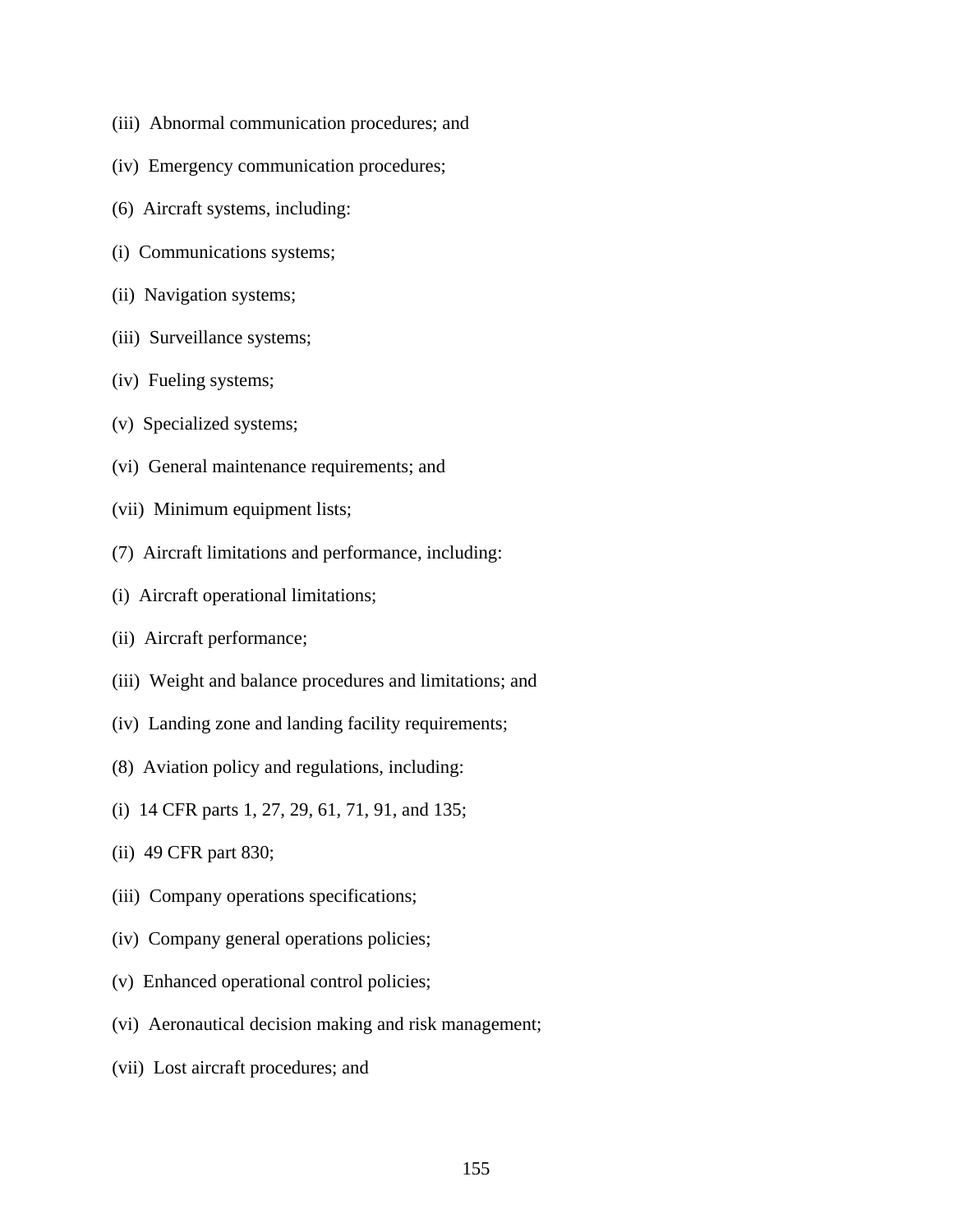(viii) Emergency and search and rescue procedures, including plotting coordinates in degrees,

minutes, seconds format, and degrees, decimal minutes format;

- (9) Crew resource management, including:
- (i) Concepts and practical application;
- (ii) Risk management and risk mitigation; and
- (iii) Pre-flight risk analysis procedures required under § 135.617;
- (10) Local flying area orientation, including:
- (i) Terrain features;
- (ii) Obstructions;
- (iii) Weather phenomena for local area;
- (iv) Airspace and air traffic control facilities;
- (v) Heliports, airports, landing zones, and fuel facilities;
- (vi) Instrument approaches;
- (vii) Predominant air traffic flow;
- (viii) Landmarks and cultural features, including areas prone to flat-light, whiteout, and brownout conditions; and
- (ix) Local aviation and safety resources and contact information; and
- (11) Any other requirements as determined by the Administrator to ensure safe operations.

(g) Operations control specialist duty time limitations. (1) Each certificate holder must establish the daily duty period for an operations control specialist so that it begins at a time that allows that person to become thoroughly familiar with operational considerations, including existing and anticipated weather conditions in the area of operations, helicopter operations in progress, and helicopter maintenance status, before performing duties associated with any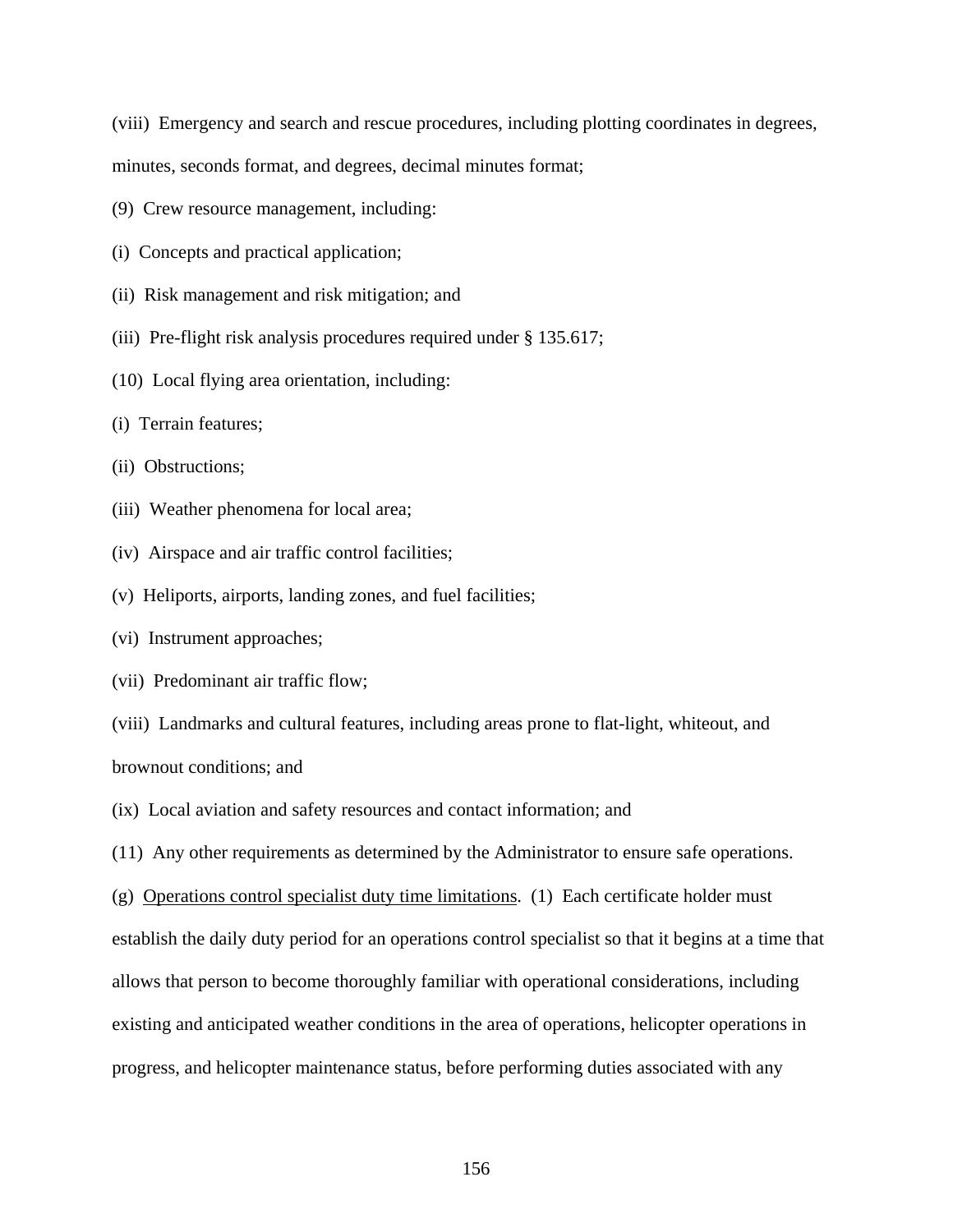helicopter air ambulance operation. The operations control specialist must remain on duty until relieved by another qualified operations control specialist or until each helicopter air ambulance monitored by that person has completed its flight or gone beyond that person's jurisdiction.

(2) Except in cases where circumstances or emergency conditions beyond the control of the certificate holder require otherwise—

(i) No certificate holder may schedule an operations control specialist for more than 10 consecutive hours of duty;

(ii) If an operations control specialist is scheduled for more than 10 hours of duty in 24 consecutive hours, the certificate holder must provide that person a rest period of at least 8 hours at or before the end of 10 hours of duty;

(iii) If an operations control specialist is on duty for more than 10 consecutive hours, the certificate holder must provide that person a rest period of at least 8 hours before that person's next duty period;

(iv) Each operations control specialist must be relieved of all duty with the certificate holder for at least 24 consecutive hours during any 7 consecutive days.

(h) Drug and alcohol testing. Operations control specialists must be tested for drugs and alcohol according to the certificate holder's Drug and Alcohol Testing Program administered under part 120 of this chapter.

### **§ 135.621 Briefing of medical personnel.**

(a) Except as provided in paragraph (b) of this section, prior to each helicopter air ambulance operation, each pilot in command, or other flight crewmember designated by the certificate holder, must ensure that all medical personnel have been briefed on the following—

(1) Passenger briefing requirements in § 135.117(a) and (b); and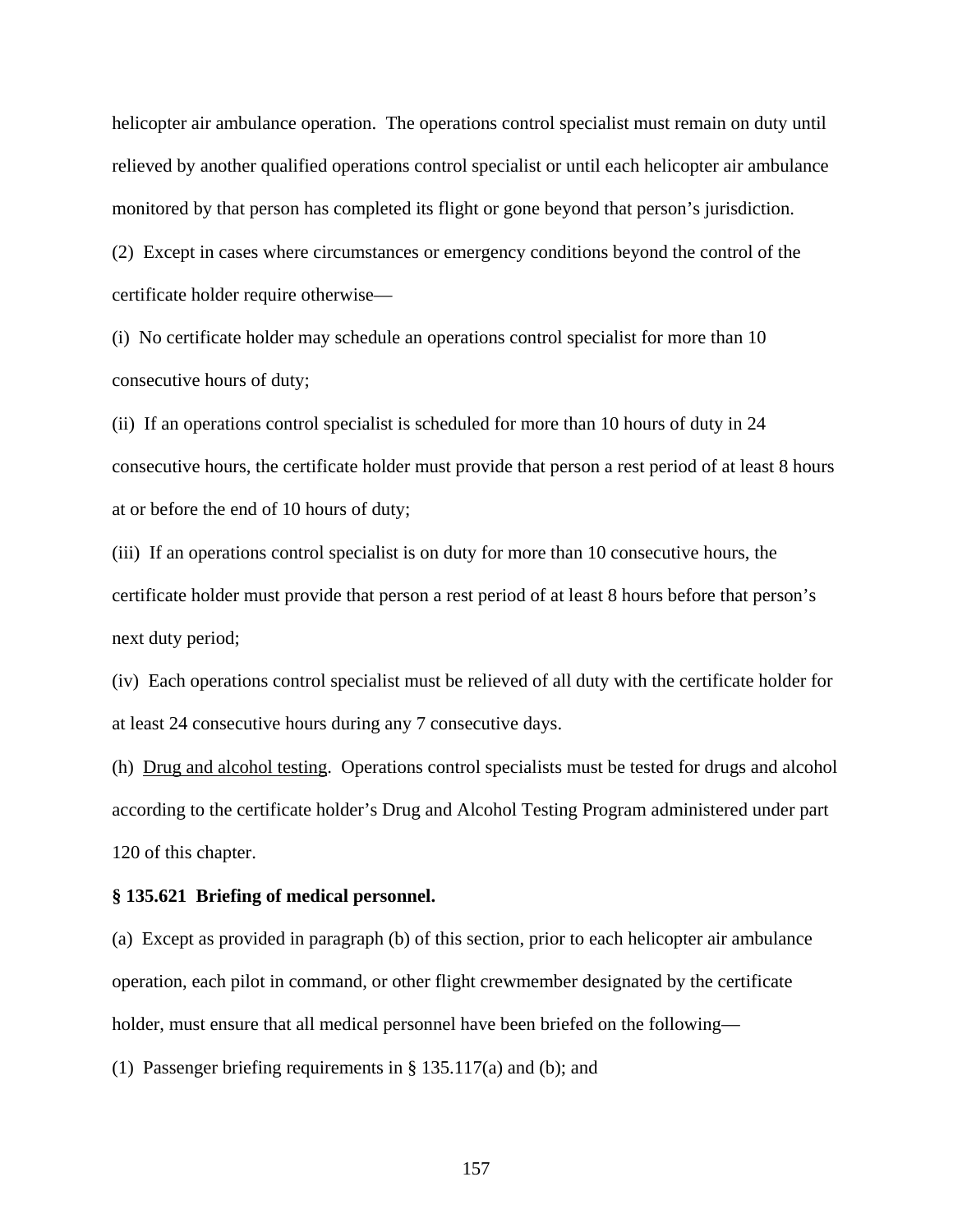- (2) Physiological aspects of flight;
- (3) Patient loading and unloading;
- (4) Safety in and around the helicopter;
- (5) In-flight emergency procedures;
- (6) Emergency landing procedures;
- (7) Emergency evacuation procedures;
- (8) Efficient and safe communications with the pilot; and
- (9) Operational differences between day and night operations, if appropriate.

(b) The briefing required in paragraphs (a)(2) through (9) of this section may be omitted if all medical personnel on board have satisfactorily completed the certificate holder's FAA-approved medical personnel training program within the preceding 24 calendar months. Each training program must include a minimum of 4 hours of ground training, and 4 hours of training in and around an air ambulance helicopter, on the topics set forth in paragraph (a)(2) of this section. (c) Each certificate holder must maintain a record for each person trained under this section

that—

(1) Contains the individual's name, the most recent training completion date, and a description, copy, or reference to training materials used to meet the training requirement.

(2) Is maintained for 24 calendar months following the individual's completion of training.

Issued under authority provided by 49 U.S.C. 106(f), 44701(a), 49 U.S.C. 44730, in Washington, DC, on February 18, 2014.

Michael P. Huerta Administrator